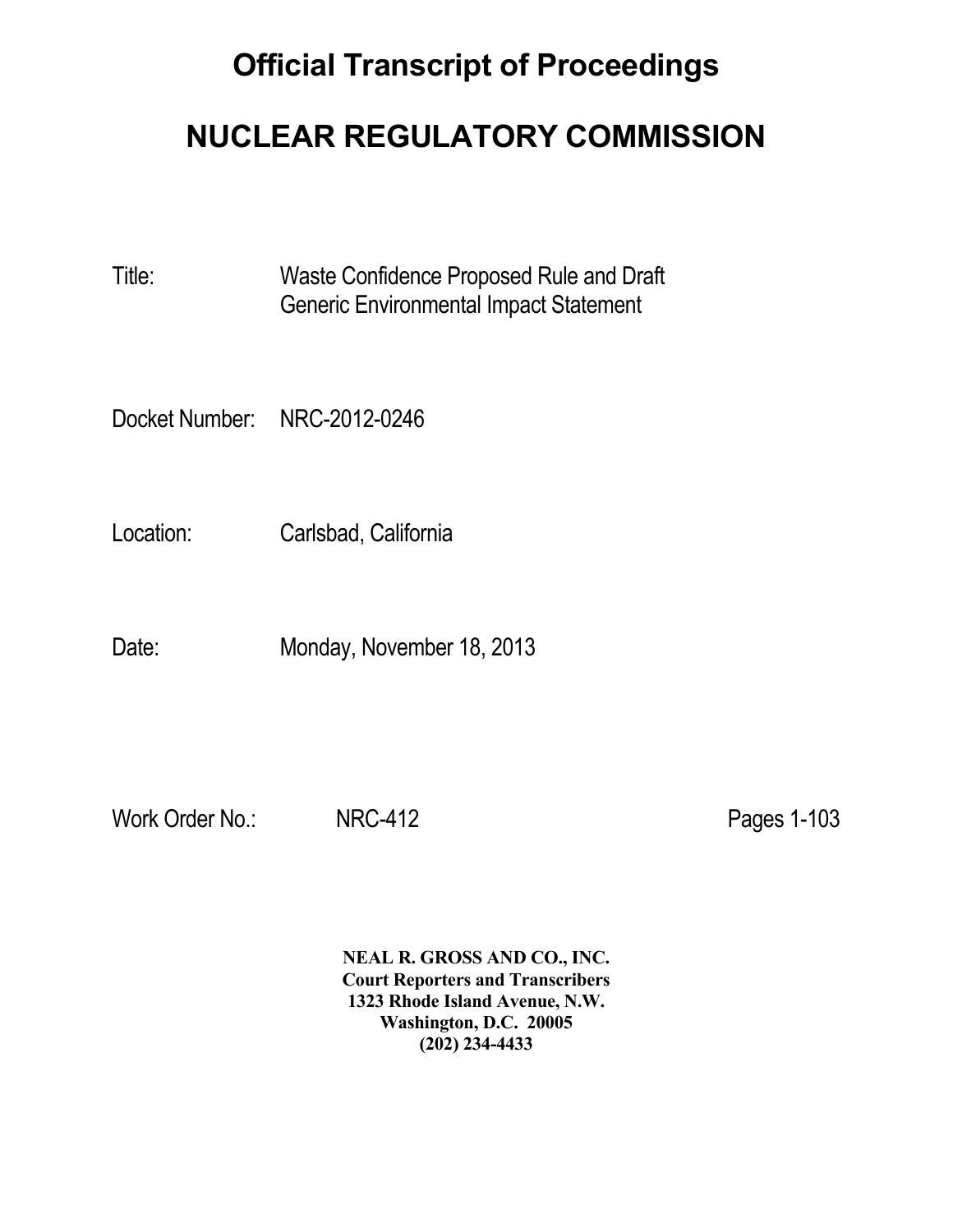|                         | 1                                                                                        |
|-------------------------|------------------------------------------------------------------------------------------|
| $\mathbf{1}$            | UNITED STATES OF AMERICA                                                                 |
| $\overline{\mathbf{c}}$ | NUCLEAR REGULATORY COMMISSION                                                            |
| 3                       | $+ + + + + +$                                                                            |
| $\overline{4}$          | WASTE CONFIDENCE PROPOSED RULE AND DRAFT GENERIC                                         |
| 5                       | ENVIRONMENTAL IMPACT STATEMENT PUBLIC MEETING                                            |
| 6                       | $+ + + + + +$                                                                            |
| 7                       | MONDAY                                                                                   |
| 8                       | NOVEMBER 18, 2013                                                                        |
| $\mathcal{Q}$           | $+ + + + + +$                                                                            |
| 10                      | The Waste Confidence Public Meeting                                                      |
| 11                      | convened at the Sheraton Carlsbad Resort and Spa,                                        |
| 12                      | 5840 Grand Pacific Drive, Carlsbad, California at                                        |
| 13                      | 7:00 p.m., Chip Cameron, Co-Facilitator, presiding.                                      |
| 14                      |                                                                                          |
| 15                      |                                                                                          |
| 16                      |                                                                                          |
| 17                      |                                                                                          |
| 18                      |                                                                                          |
| 19                      |                                                                                          |
| 20                      |                                                                                          |
| 21                      |                                                                                          |
| 22                      |                                                                                          |
| 23                      |                                                                                          |
| 24                      |                                                                                          |
| 25                      |                                                                                          |
|                         | <b>NEAL R. GROSS</b><br>COURT REPORTERS AND TRANSCRIBERS<br>1323 RHODE ISLAND AVE., N.W. |
|                         | (202) 234-4433<br>WASHINGTON, D.C. 20005-3701<br>www.nealrgross.com                      |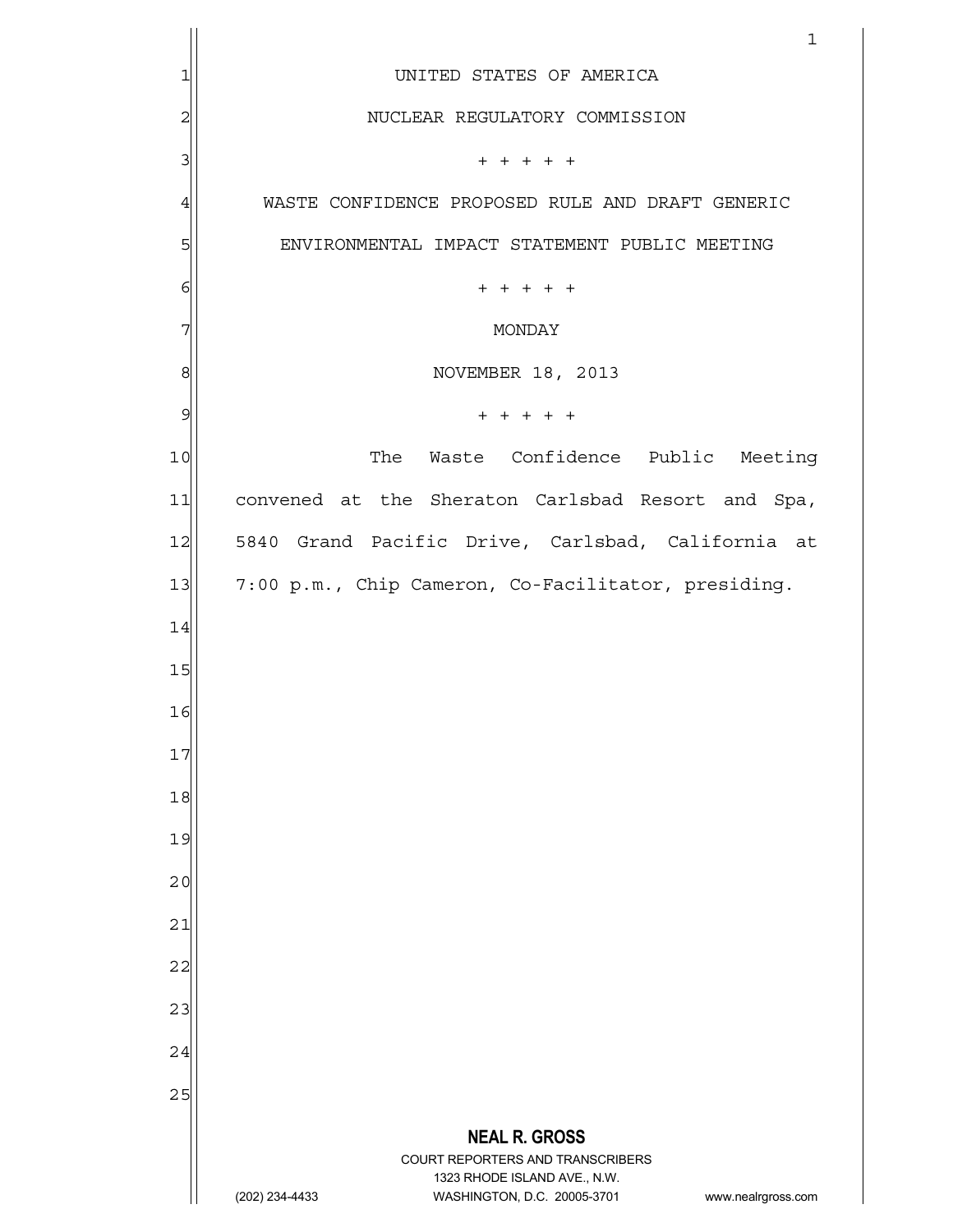|                | 2                                                                       |
|----------------|-------------------------------------------------------------------------|
| 1              | PRESENT                                                                 |
| $\overline{a}$ | CHIP CAMERON, Co-Facilitator                                            |
| 3              | MIRIAM JUCKETT, Co-Facilitator                                          |
| $\overline{4}$ | SHELDON CLARK, Office of General Counsel                                |
| 5              | VICTOR DRICKS, Office of Public Affairs                                 |
| 6              | CATHY HANEY, Director, Office of Nuclear Material                       |
| 7              | Safety and Safeguards                                                   |
| 8              | ANDY IMBODEN, Chief of Communications, Planning, and                    |
| 9              | Rulemaking Branch, Waste Confidence                                     |
| 10             | Directorate                                                             |
| 11             | LISA LONDON, Office of General Counsel                                  |
| 12             | KEITH MCCONNELL, Director of the Waste Confidence                       |
| 13             | Directorate                                                             |
| 14             | PAUL MICHALAK, Chief of Environmental<br>Impact                         |
| 15             | Statement                                                               |
| 16             | Branch, Waste Confidence Directorate                                    |
| 17             | T.R. ROWE, Waste Confidence Directorate Staff                           |
| 18             | GREG WARNICK, Resident Inspector, SONGS                                 |
| 19             | SUSAN WITTICK, Waste Confidence Directorate Staff                       |
| 20             |                                                                         |
| 21             |                                                                         |
| 22             |                                                                         |
| 23             |                                                                         |
| 24             |                                                                         |
| 25             |                                                                         |
|                | <b>NEAL R. GROSS</b>                                                    |
|                | <b>COURT REPORTERS AND TRANSCRIBERS</b><br>1323 RHODE ISLAND AVE., N.W. |
|                | (202) 234-4433<br>WASHINGTON, D.C. 20005-3701<br>www.nealrgross.com     |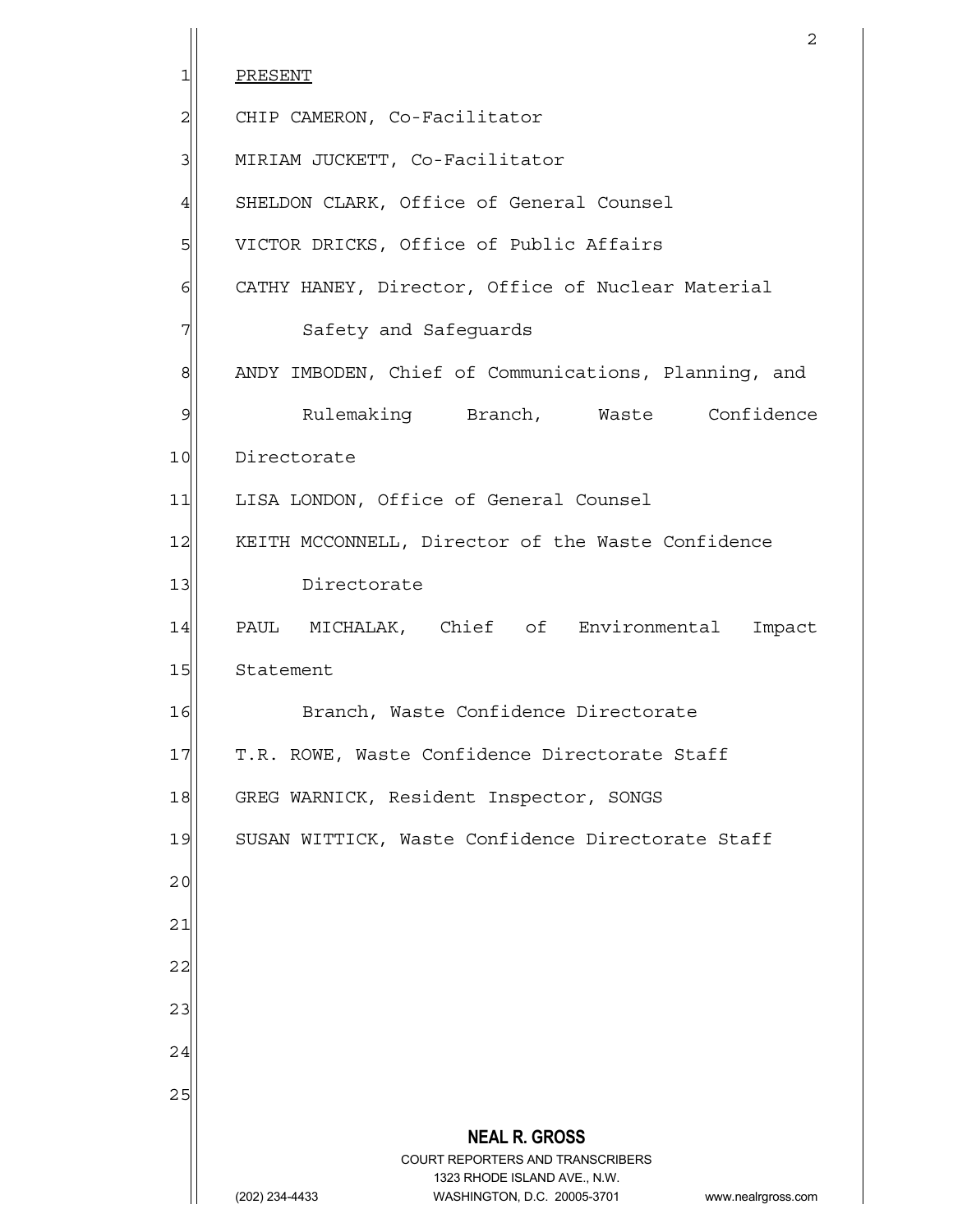## **NEAL R. GROSS**

3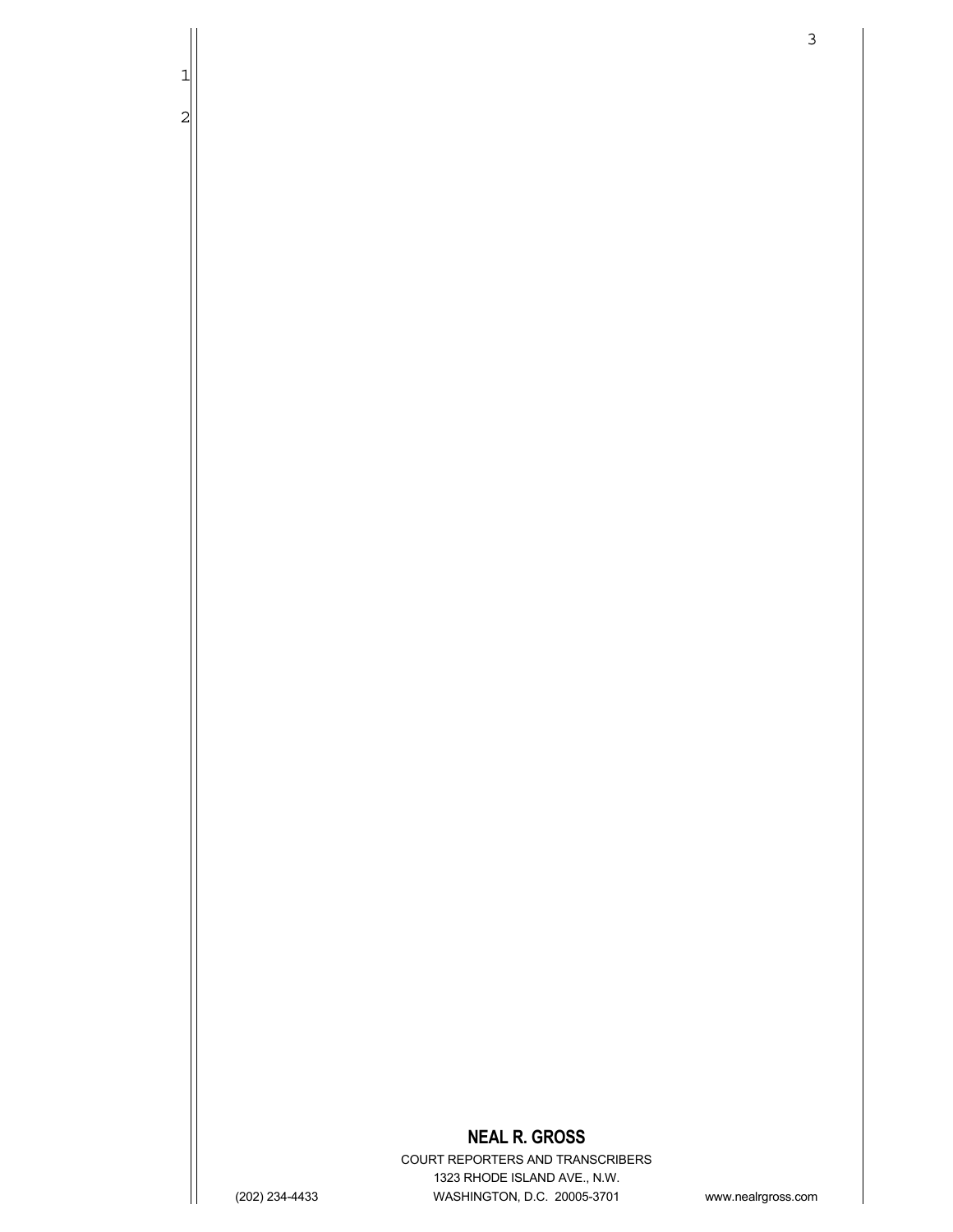|                |                                                                                                     | 4 |
|----------------|-----------------------------------------------------------------------------------------------------|---|
| 1              | A G E N D A                                                                                         |   |
| $\overline{c}$ |                                                                                                     |   |
| 3              | MEETING WELCOME AND GROUND RULES 4                                                                  |   |
| 4              |                                                                                                     |   |
| 5              | NCR STAFF PRESENTATION  14                                                                          |   |
| 6              |                                                                                                     |   |
| 7              | CLOSING STATEMENTS  101                                                                             |   |
| 8              |                                                                                                     |   |
| 9              |                                                                                                     |   |
| 10             |                                                                                                     |   |
| 11             |                                                                                                     |   |
| 12             |                                                                                                     |   |
| 13             |                                                                                                     |   |
| 14             |                                                                                                     |   |
| 15             |                                                                                                     |   |
| 16             |                                                                                                     |   |
| 17             |                                                                                                     |   |
| 18             |                                                                                                     |   |
| 19             |                                                                                                     |   |
| 20             |                                                                                                     |   |
| 21             |                                                                                                     |   |
| 22             |                                                                                                     |   |
| 23             |                                                                                                     |   |
| 24             |                                                                                                     |   |
| 25             |                                                                                                     |   |
|                | <b>NEAL R. GROSS</b><br>COURT REPORTERS AND TRANSCRIBERS                                            |   |
|                | 1323 RHODE ISLAND AVE., N.W.<br>(202) 234-4433<br>WASHINGTON, D.C. 20005-3701<br>www.nealrgross.com |   |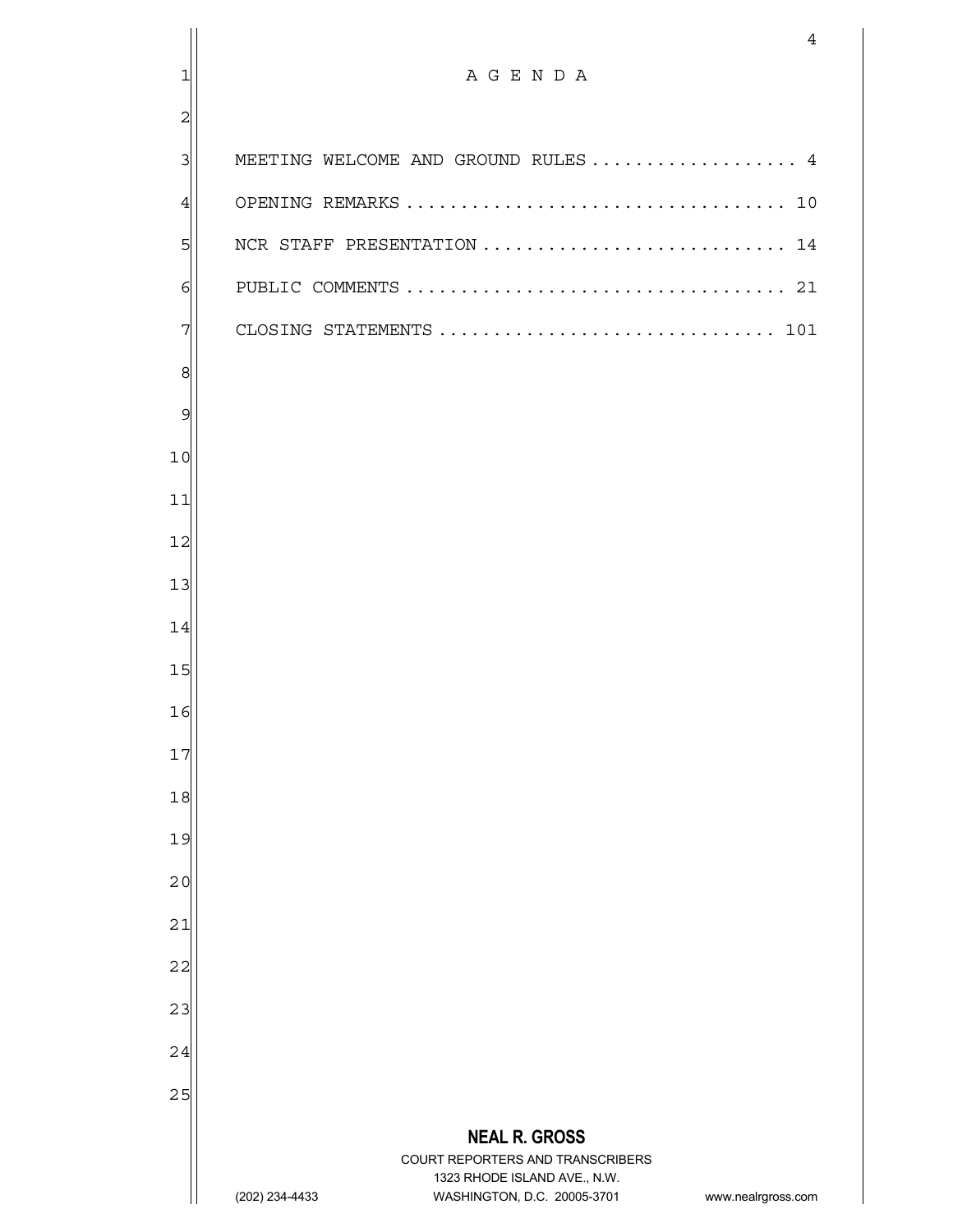1 P R O C E E D I N G S

 $2 \mid$  (7:03 p.m.)

3 | MR. CAMERON: Okay. Good evening, 4 everyone. My name is Chip Cameron, and it's really a 5 pleasure to see all of you again, and I want to thank  $6$  you for coming out to be with us tonight.

7 The meeting tonight, the topic is the 8 Nuclear Regulatory Commission's Draft Environmental 9 Impact Statement and Proposed Rule on Waste 10 Confidence. And the NRC staff is here tonight with 11 all of you in person to listen to your comments and 12 recommendations on the Draft Environmental Impact 13 Statement and the Proposed Rule.

14 and my colleague and I, Miriam Juckett, 15 who is right here, are going to serve as your 16 facilitators for the meeting tonight, and we'll try 17 to help you to have a constructive meeting. Miriam 18 and I have been co-facilitating the series of 19 meetings across the country that the NRC has held on 20 this particular subject.

21 We're going to be using a different 22 format tonight than we've used for the last several 23 meetings that we've had in the community out here  $24$  that were specific to the SONGS facility, the restart  $25$  initially, now decommissioning.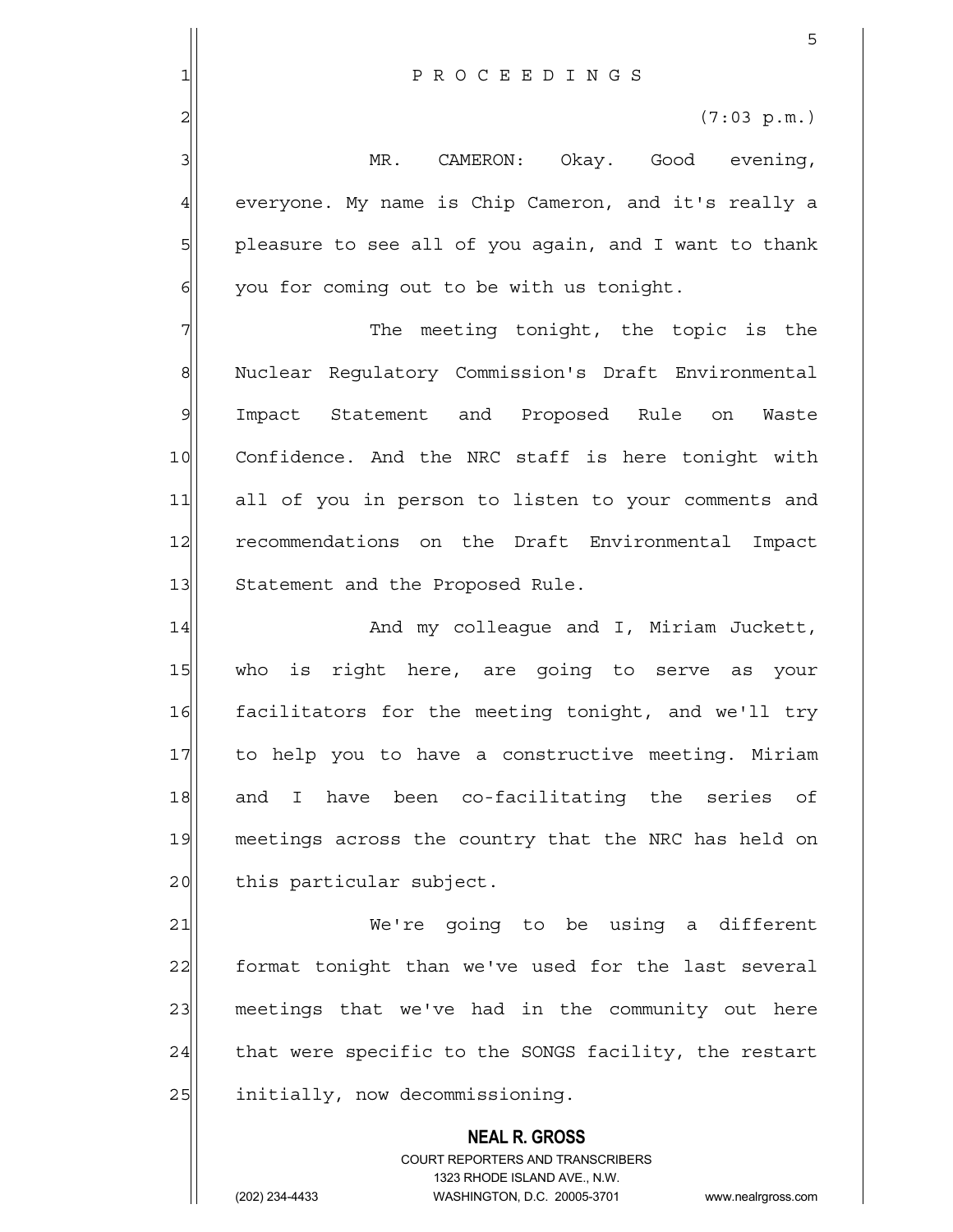1 The format we're going to be using 2 | tonight rather than the sort of free-wheeling going 3 out in the audience and hearing questions and 4| comments from people, this meeting tonight is going 5 to focus on comments from all of you who have signed  $6$  up to give us comments on the Draft EIS, and I'm 7 qoing to be calling your name and asking you to come 8 up to the podium to address us tonight. So, it's 9 going to be a much different format. And, of course, 10 this Draft EIS, as the NRC staff will tell you is a 11 Generic Environmental Impact Statement, so it covers 12 a wide range of plants and facilities. And it's not 13 on the San Onofre facility. That's another difference 14 in this meeting from the meetings that we have had in 15 the past. 16 The NRC is taking written comments also

 $\sim$  6

17 on this issue, but I just want to assure you that 18 anything that you say tonight is going to carry the 19 same weight as a written comment.

20 Now, just some ground rules to help us 21 to have a productive meeting tonight. I'm going to 22 ask that only one person speak at a time tonight. Two 23 important reasons for that, one is so that we can 24 give our complete attention to whomever has the floor 25 at the moment, and the second reason is that we want

> **NEAL R. GROSS** COURT REPORTERS AND TRANSCRIBERS 1323 RHODE ISLAND AVE., N.W.

(202) 234-4433 WASHINGTON, D.C. 20005-3701 www.nealrgross.com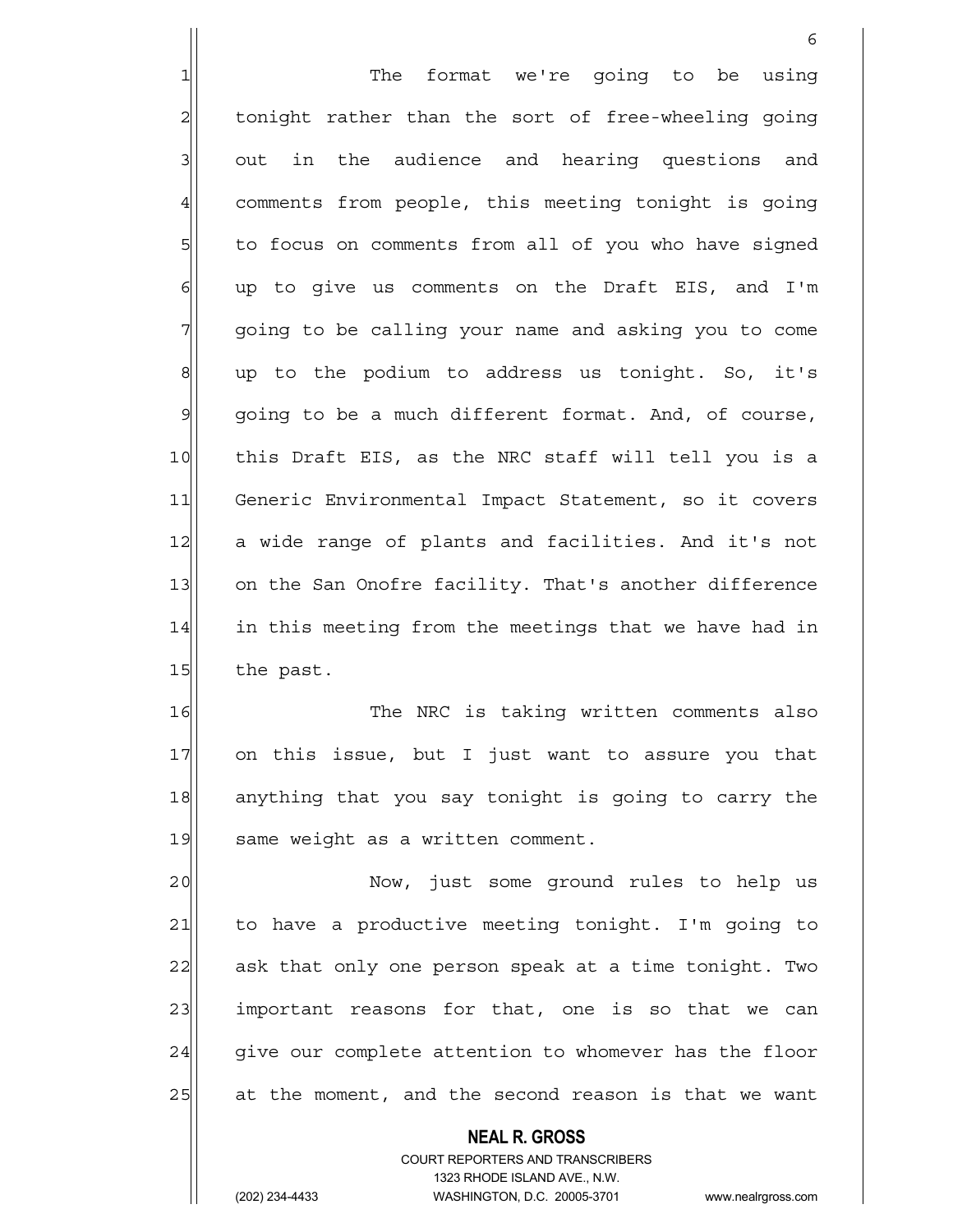$1$  to get what I call a clean transcript. In other  $2$  words, we're taking a transcript, and Lee Miller is 3 over there. He's our stenographer tonight. And if 4 there's more than one person speaking at a time, Lee 5 is not going to know who to attribute the comment to,  $6$  so I would ask you to please follow that ground rule  $7$  for us.

7

8 8 Secondly, I'm going to have to ask you  $9$  to be brief in your comments tonight so that we can 10 hear from everyone who signed up to speak. And we 11 have a large number of people who have signed up, so 12 I'm going to ask you to follow a three-minute time 13 limit tonight. And there's some flexibility there, 14 | nothing untoward is going to happen to you if you go 15 three minutes and one second, but we are going to ask 16 you to follow that three-minute plus ground rule. And 17 John Stamatkos is right here, and John, like Miriam, 18 are colleagues with me from the Center for Nuclear 19 Waste Regulatory Analyses in San Antonio, Texas who 20 assists the NRC on various projects. And John has 21 | this sign that says one minute left remaining, and 22 that's just meant to help you, to let you know when 23 you're going to have to start to wrap up. And then at 24 three minutes I'll ask you to finish your thought for  $25$  us.

## COURT REPORTERS AND TRANSCRIBERS 1323 RHODE ISLAND AVE., N.W. (202) 234-4433 WASHINGTON, D.C. 20005-3701 www.nealrgross.com

 **NEAL R. GROSS**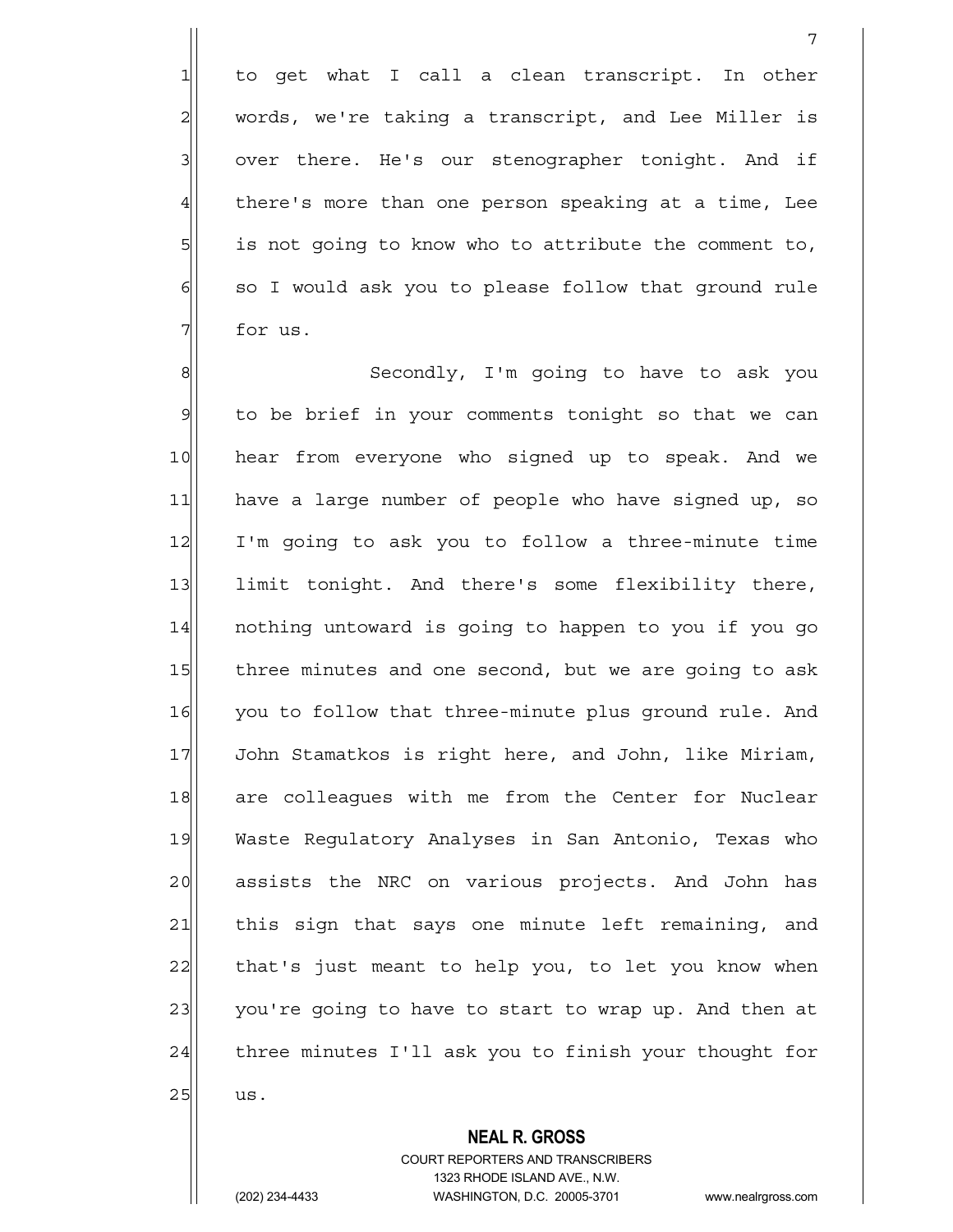1 I guess the final thing, and I would 2 | just ask everybody to be courteous to one another 3| tonight. You're going to hear different opinions from 4 the people who speak and I would just ask you to 5 5 5 5 5 respect the person who's giving that opinion even if  $6$  you disagree with the opinion.

7 and the NRC staff, they're going to be  $8$  listening carefully to what you're saying tonight, 9 but they're not going to be responding to you. 10 They're not going to be answering questions that 11 people pose from the lectern. I found out tonight 12 that I always call this a podium but it's actually a 13 lectern. That's one of the facts that I found out 14 tonight, but when you're up here at the lectern, the 15 NRC staff is not going to be responding to those 16 comments, but they are going to be listening 17 carefully. And they will consider and evaluate 18 everything they hear tonight when they prepare the 19 Final Environmental Impact Statement. And that's 20 something to note.

21 This is the Draft Environmental Impact 22 Statement, and it's a draft because they haven't 23 heard from all of you yet on what you think of this 24 Draft Environmental Impact Statement. And that's why 25 they're here with you in person, and that's why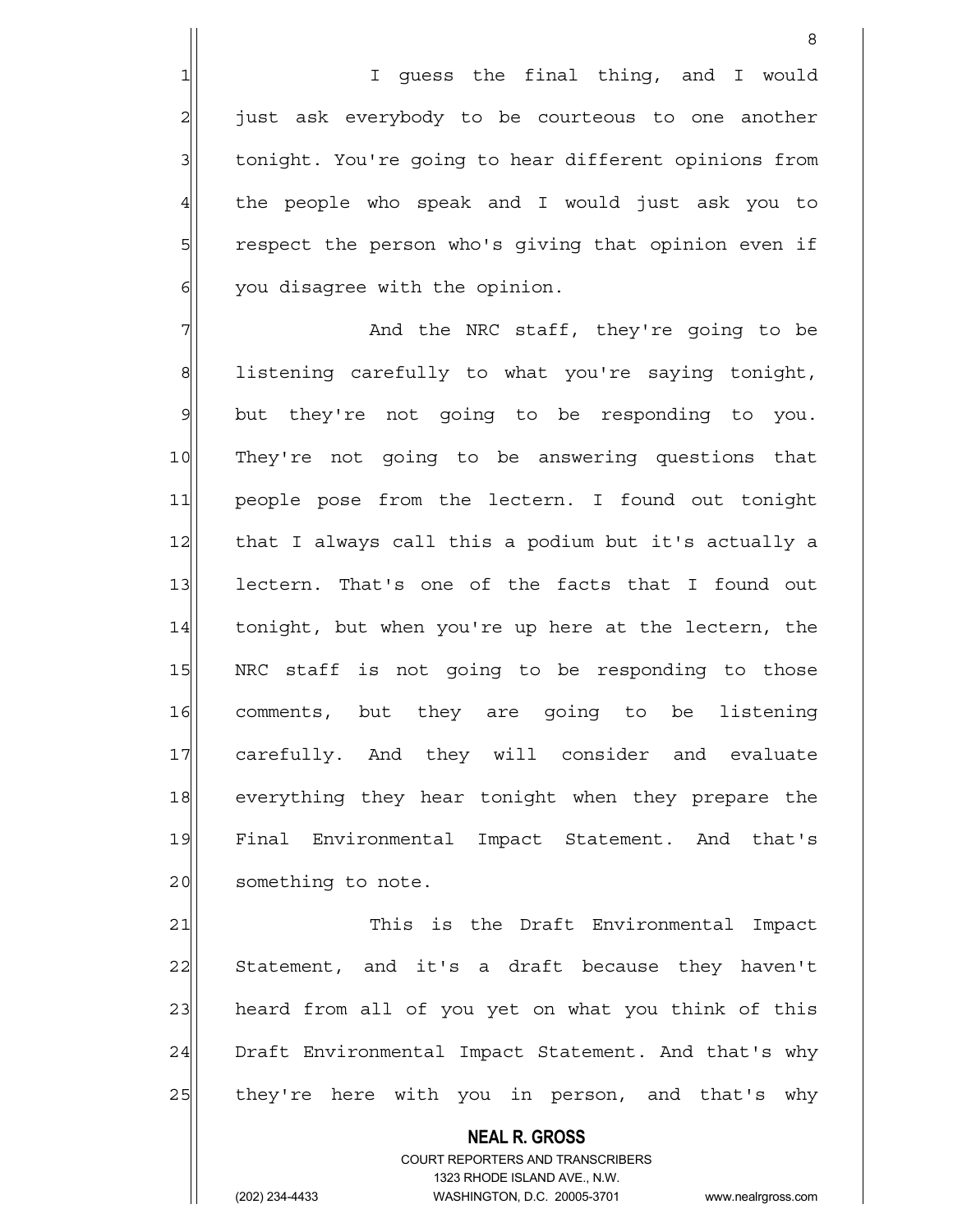$1$  they're asking for written comments.

2 2 There's other ways to amplify on your 3 3 comments if you can't get everything in in three 4 minutes. The written comments can be as long as you 5 | want. There is something called a feedback form that  $6$  are on the chairs, and that's one of these forms that 7 The NRC uses to help evaluate the public meetings 8 that it does. But if you want to write a comment on  $\mathfrak{g}$  this rather than submitting a written comment, you 10 can write that comment on here and either leave it  $11$  here with the NRC staff, or it's already what they 12 call franked, you can just put it in the mail and it 13 will get to the NRC.

14 | And, lastly, in terms of expanding on 15 your comments, there's one more NRC meeting at 16 headquarters, NRC headquarters in Rockville, Maryland 17 and that's going to be a call-in only meeting. So, if 18 you wanted to give additional comments you can call 19 19 11 11 on December 9<sup>th</sup>. And I'm going to ask the staff to 20 just give the details on that particular meeting.

21 So, let me introduce the NRC staff. And 22 one other thing that's important is that the focus of 23 the meeting is on hearing from you in terms of 24 comments, so we're not going to be going out for 25 questions on technical or legal issues. We will have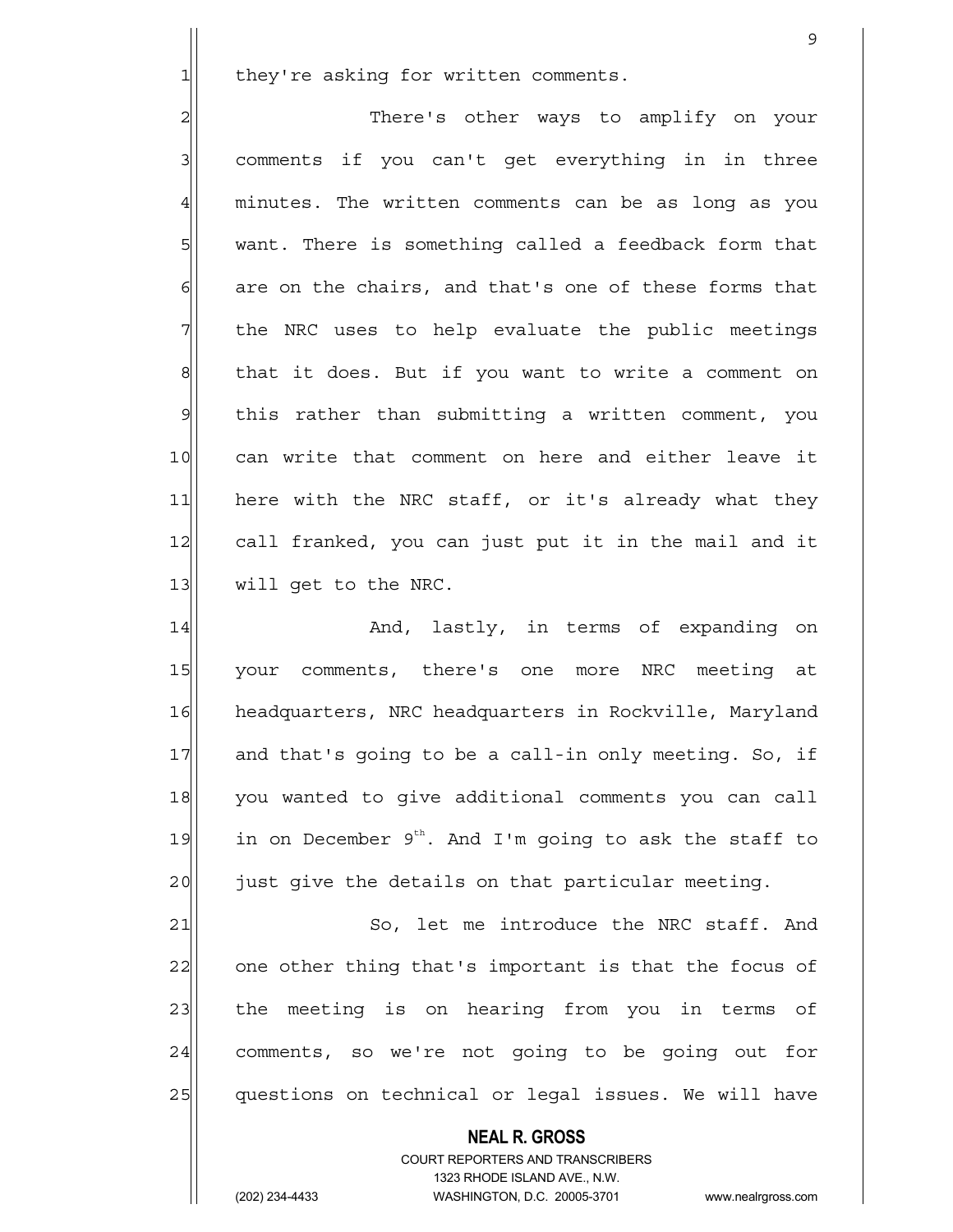1 a short period of time after the NRC presentations to 2 make sure that you understand what the process is for 3 | sending comments to the NRC, and to make sure that  $4$  you understand what's going to be happening tonight.

5 SI We do have various staff, NRC staff 6 6 6 experts out in the hall. They're going to stay there  $7$  for the entire meeting in case you have a question 8 that you want to have answered, so you can go out 9 | there and ask those technical and legal questions. 10 But those discussions out there are not going to be 11 on the record, so if you want to get something on the 12 record you'll have to put that in your formal 13 presentation, your formal comment that you give us 14 tonight.

15 Ne're going to have two short 16 presentations and we're fortunate enough to have the 17 Director of the Office of Nuclear Material Safety and 18 Safeguards here with us tonight, Mrs. Cathy Haney. 19 And Cathy is going to open it up for us. And then 20 we're going to go to Paul Michalak who's right here. 21 And Paul is the Chief of the Environmental Impact 22 | Statement Branch in the Waste Confidence Directorate. 23 The Waste Confidence Directorate is housed in the 24 Office of Nuclear Material Safety and Safequards.

25 | And let me introduce some other people,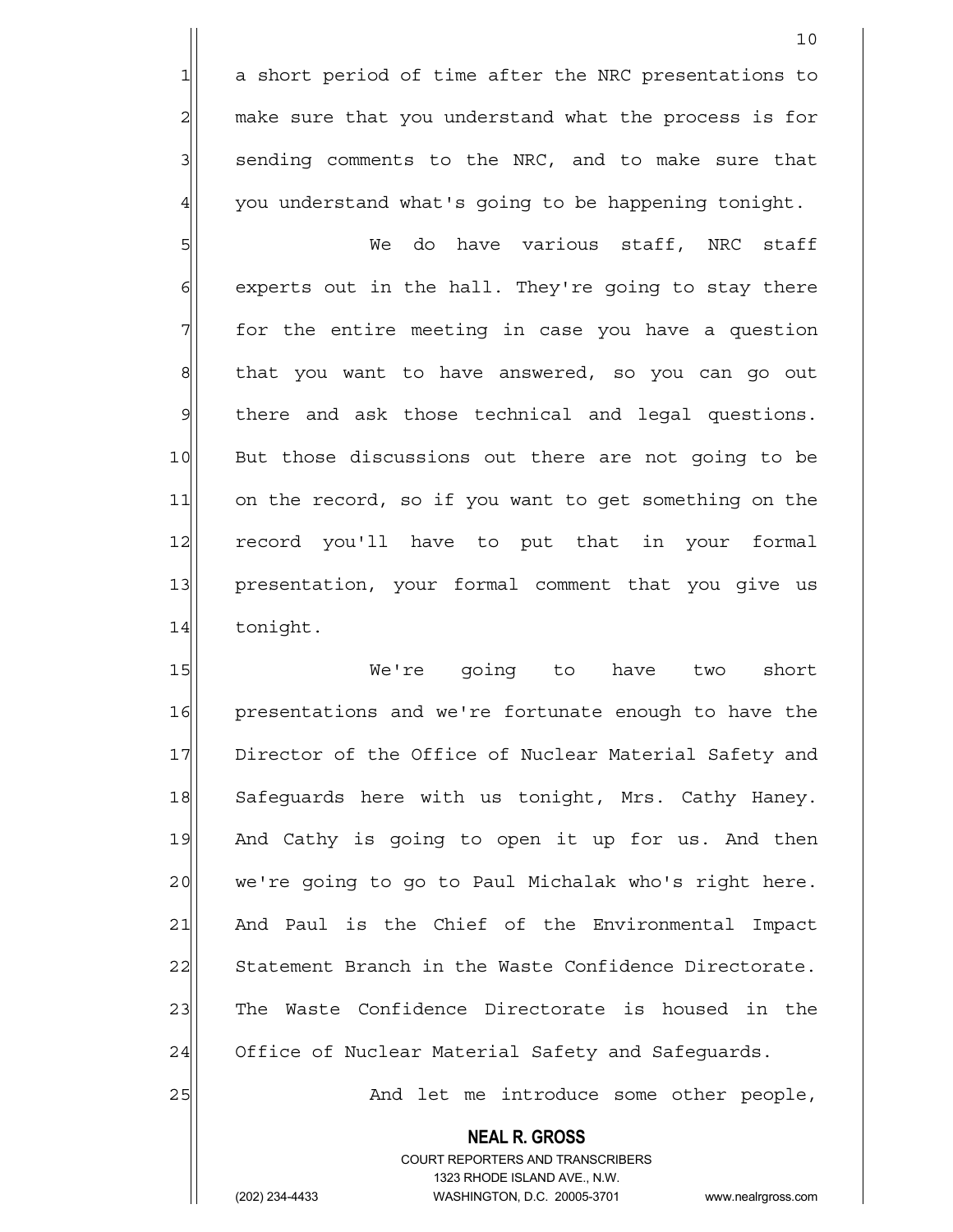1 the Director of the Waste Confidence Directorate, 2 Keith McConnell, who's right here. And we have two 3 3 attorneys from the NRC's Office of General Counsel, 4 Lisa London and right here is Sheldon Clark. Andy 5 | Imboden is standing in the back of the room and he's  $6$  going to be out in the hall to answer any questions. 7 Andy is the Chief, the Branch Chief of the 8 Communications, Planning, and Rulemaking Branch in 9 | the Waste Confidence Directorate. And we have various 10 other people here from our Region IV office, the 11 Resident Inspector at the SONGS facility to be able 12 to answer any of your questions, and this is Greg 13 Warnick, Resident Inspector. I'm sure you met him 14 before. And Victor Dricks is from our Office of 15 Public Affairs. Susan Wittick, right down here, and 16 TR Rowe who is at the table, the registration table. 17 Susan and TR take care of all of the logistics for 18 these particular meetings and everything that goes on 19 in the Waste Confidence Directorate.

20 So with that, Cathy, would you like to 21 talk to the people? Cathy Haney. Well, we can be sort 22 of casual about whether you want to call it a podium  $23$  or a lectern, but the lectern.

24 MS. HANEY: Okay. I'm at the lectern. But 25 thank you and good evening.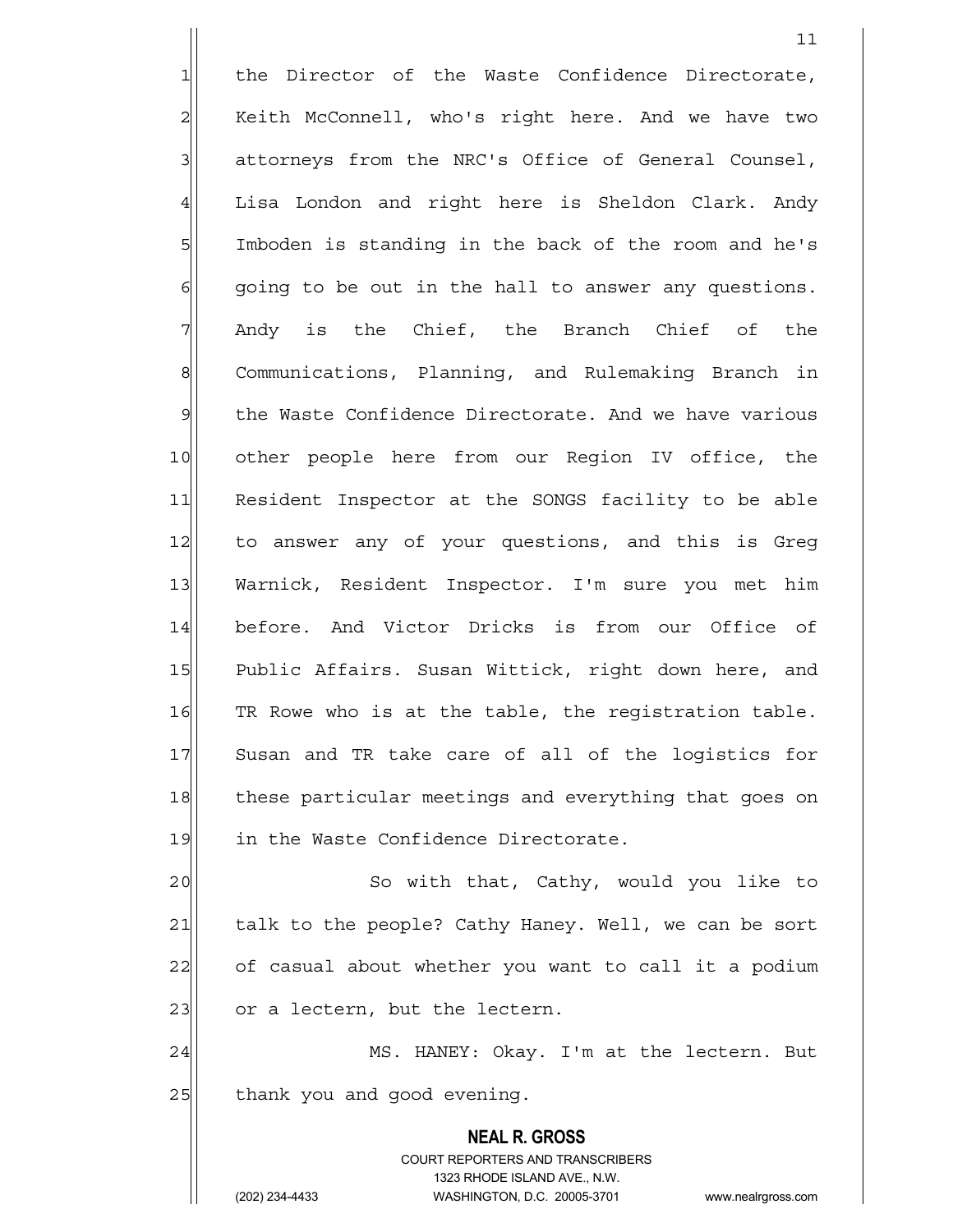1 As Chip said, my name is Cathy Haney. 2 I'm the Office Director in the Office of Nuclear 3 Material Safety and Safeguards. In my office I have 4 responsibilities for numerous things. One of them is 5| this effort that we're doing on the Waste Confidence. 6 Also, spent fuel storage and transportation, and fuel  $7$  cycle facilities, as well as a few other things that 8 | Sall into those areas.

9 But as Chip said, the purpose of today's 10 meeting is to get public comment on the Proposed Rule 11 and Draft Generic Environmental Impact Statement on 12 the continued storage of spent fuel. And these  $13$  documents were published on September  $13<sup>th</sup>$  for 14 comment, and we're very interested in getting these 15 comments from you during these meetings, as well as 16 any written comments that come in, or comments that 17 come in over the phone, which many of you have 18 participated in phone calls with us.

19 These two documents are the cumulation 20 of our activities to date to address the Court of 21 Appeals decision to vacate the 2010 version of the 22 Waste Confidence Rule. And given the purpose of 23 today's meeting is to gain comments on these draft  $24$  documents, and because of that, as Chip said, we're 25 | going to limit our presentations on the Rule. I'll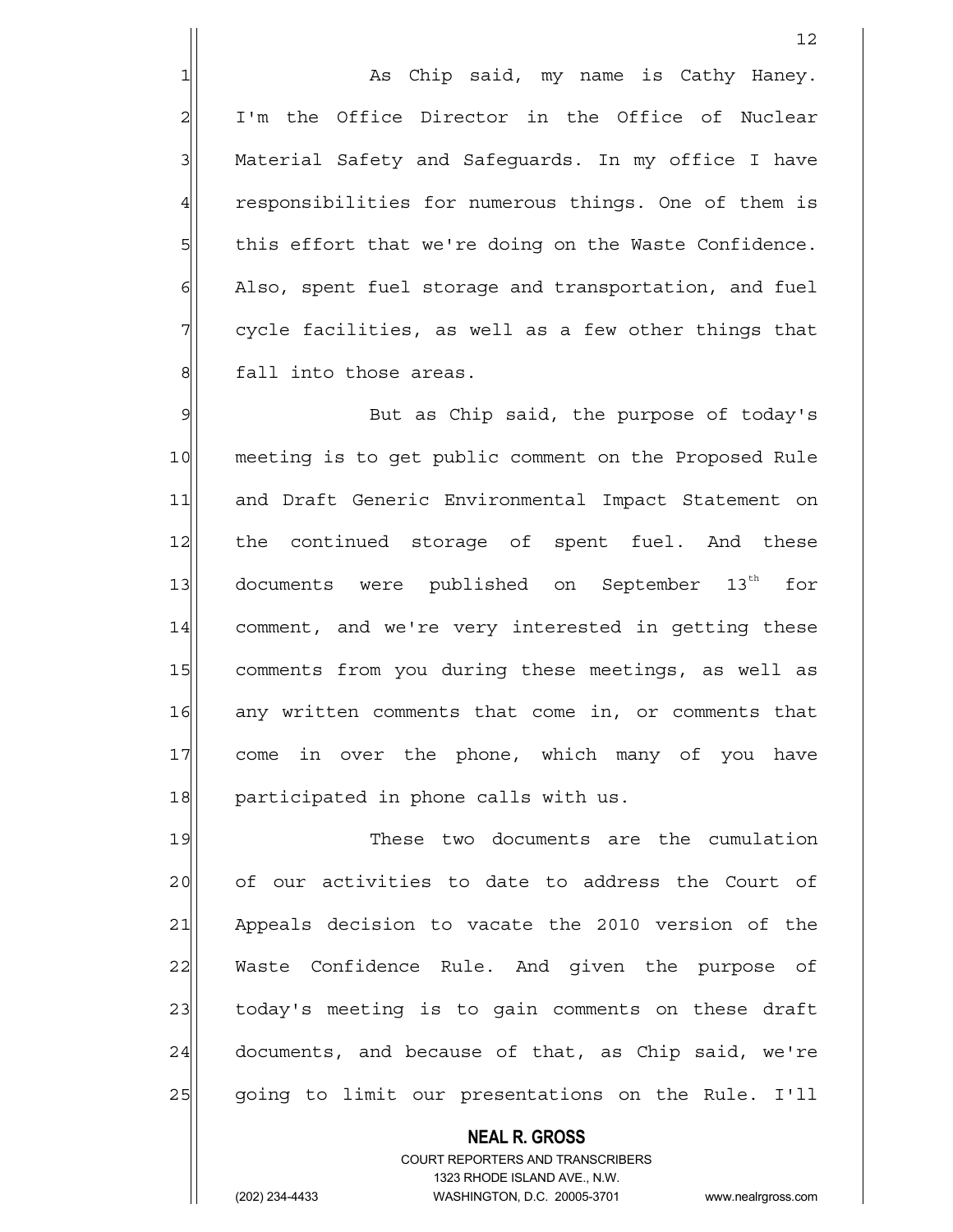1 just speak for a few minutes and then turn it over to  $2$  Paul to make a few comments. But really, we want to 3 | maximize any time that's available for you to make 4 public comment.

5 And I would also encourage you to take  $6$  advantage of the technical staff that we have brought 7 With us today out to California. Many of you had the 8 opportunity to meet with them before the conference 9| started, before this meeting started, but also if you 10 get the opportunity to step out and talk with them. 11 These are the individuals that wrote the draft 12 statement, and actually will be working to prepare 13 the final statement, so they're really very 14 knowledgeable on this document.

15 and I want to just start out with a 16 couple of general comments on the rulemaking efforts. 17 And really, when you go to what's NRC's mission of 18 protecting the public and the environment, one of the 19 ways that's very important to us and is very 20 fundamental to us in carrying out that mission is our 21 rulemaking efforts. And this is a vehicle for 22 implementing national policy and standards, and our 23 mechanism for achieving the NRC's goal of maintaining 24 the public health and safety, and security and 25 protection of the environment. And one of the most

#### **NEAL R. GROSS**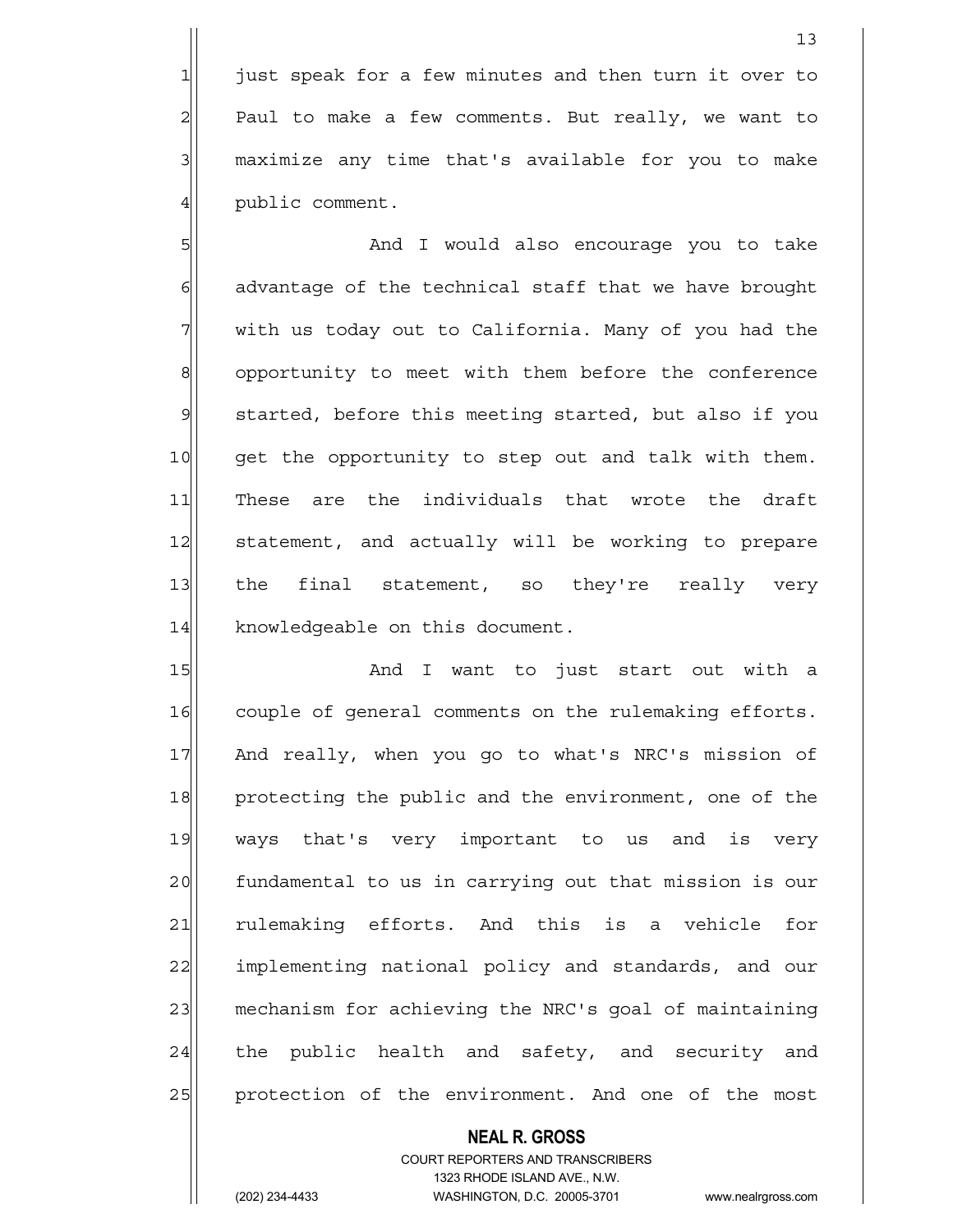1 important things of the rulemaking process follows  $2$  after my staff does work on the rulemaking, and 3 3 a that's hearing from the public and the people that  $4$  are affected by this rulemaking. And that's why it's 5 so important to us that we have this opportunity to  $6$  hear from you.

7 and I do want to note that this meeting 8 today is just one of several efforts we've tried to 9 make this rulemaking process open and transparent. 10 And with that regard, I want to thank all of you that 11 took the time to participate in past meetings on the 12 Scoping document that was prepared, to participate on 13 phone calls. We were having calls monthly to get 14 comment, engage during the scoping process, and also 15 to hear from you and keep you informed.

16 Me really do want your perspective and 17 input. And there are a few areas besides just the 18 entire document, there are a few areas that our 19 Commissioners, which are the heads of our Agency, 20 have asked us to get specific public comment. And out 21 at the table right outside this door and to the 22 right, there's a document there that actually has 23 pulled those specific areas that we're seeking 24 comment from the *Federal Register* Notice in case you 25 would like to grab a copy of that on your way out.

### **NEAL R. GROSS** COURT REPORTERS AND TRANSCRIBERS

 1323 RHODE ISLAND AVE., N.W. (202) 234-4433 WASHINGTON, D.C. 20005-3701 www.nealrgross.com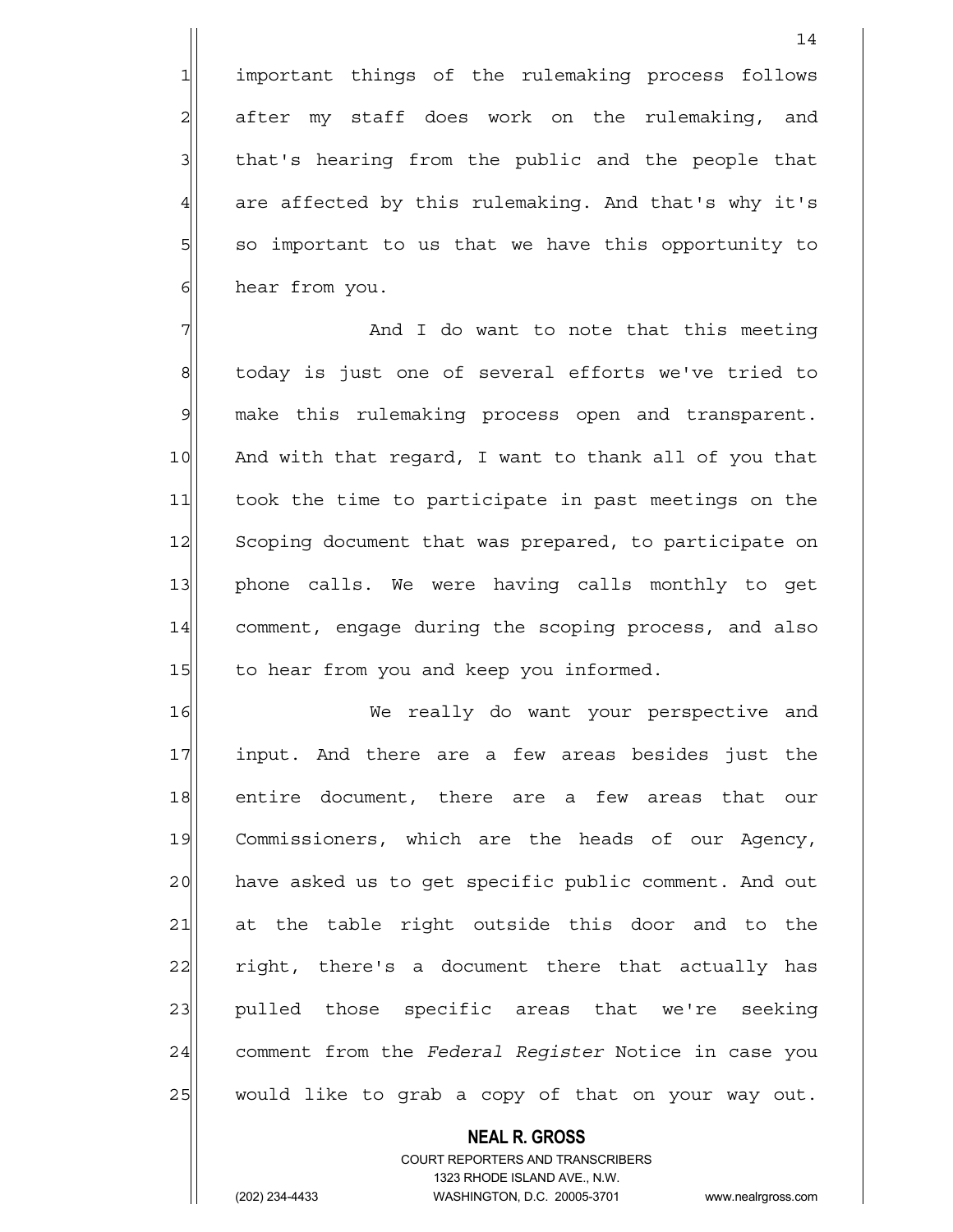15 1 So, if you do provide written comments to us, you 2 might want to comment on those few particular areas. 3 And then, lastly, what I'd like to do  $4$  is, again, to just really thank you for coming, thank 5 | you for taking the time to come and chat with us 6 6 tonight. I know you all have busy schedules, have 7 The things to do in the evenings, but it's very important 8 that we do hear from you. And I'm very interested in  $9$  -- I, as well as my staff, is very interested in 10 hearing any insights that you have on this 11 rulemaking.

12 and with that, I'd like to turn the 13 podium over to Paul Michalak, who will address more 14 of the specifics of the documents.

15 MR. MICHALAK: Thanks. My name is Paul 16 Michalak, and I'm the Branch Chief of the 17 Environmental Impact Statement Branch in the Waste 18 Confidence Directorate.

19 | At today's meeting, I'll give a brief 20 history of Waste Confidence, outline key aspects of 21 | the Draft Environmental Impact Statement and Proposed 22 Waste Confidence Rule, and explain how you can 23 comment on these documents. Then we'll get to the 24 public comment portion, which is the heart of the 25 meeting.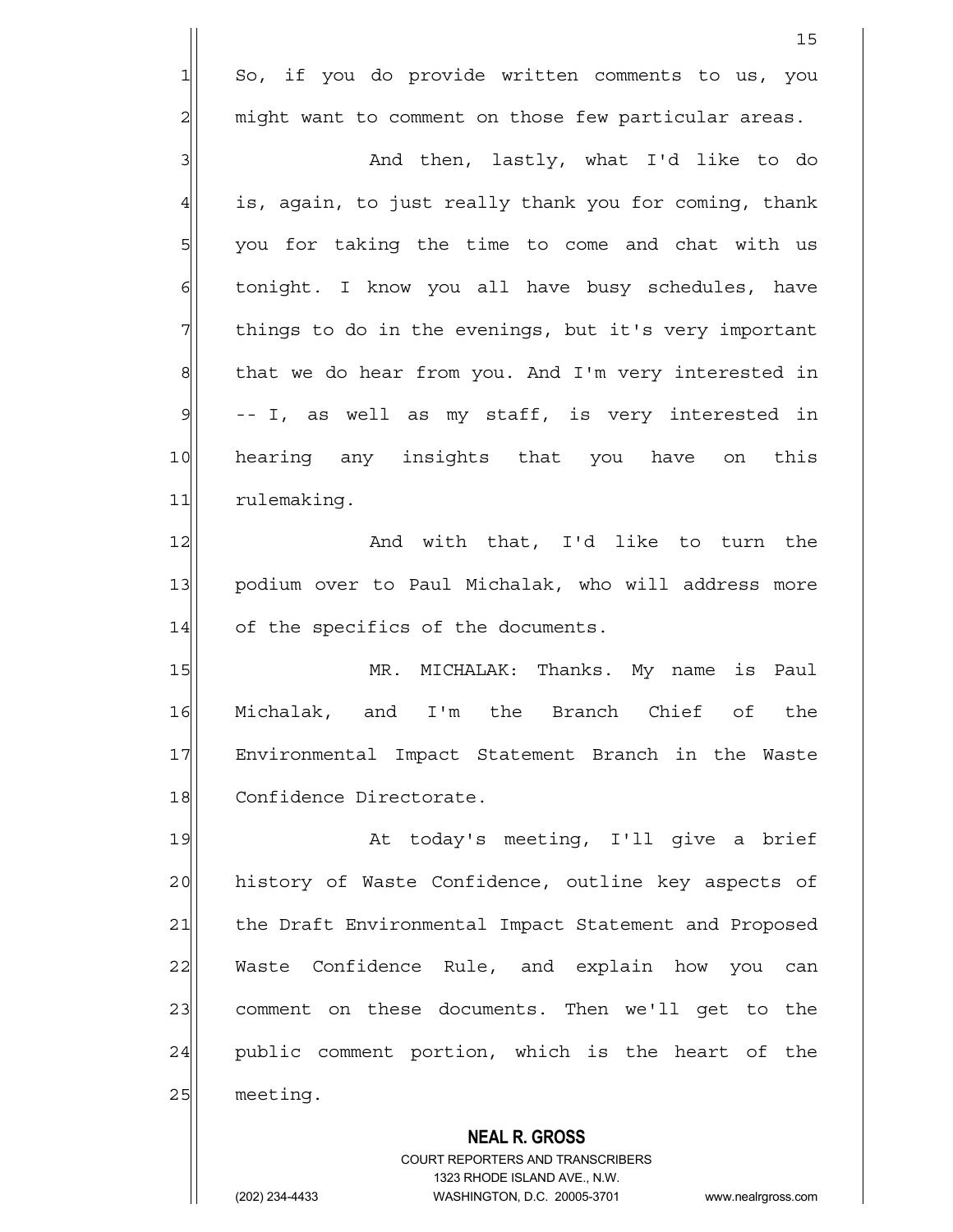1 Waste Confidence accomplishes two 2 | things. It generically addresses the environmental 3 impacts of continued storage, and makes a 4 determination about the feasibility of safe storage 5 5 5 5 5 and the time frame for repository availability. The 6 | Draft Environmental Impact Statement satisfies part 7 | of the Commission's National Environmental Policy Act 8 obligations for reactor licensing and relicensing, 9 and the licensing and relicensing of spent fuel 10 storage facilities. The Draft Environmental Impact 11 Statement also serves as the regulatory basis to 12 | support the Proposed Waste Confidence Rule.

13 The Environmental Impact Statement and 14 the Proposed Rule only cover the time frame after the 15 licensed life for reactor operation. However, it is 16 important to note that the Proposed Rule on Waste 17 Confidence does not license any particular site or 18 facility, nor does it allow for long-term storage of 19 spent fuel at any site.

20 The NRC's history with Waste Confidence 21 Started when the Commission issued the Rule back in 22 1984. Since then, the Rule has been updated, most 23 recently in 2010. In 2012 the Rule was challenged,  $24$  and the Court of Appeals for the D.C. Circuit vacated 25 the 2010 Rule. The Court identified three

> COURT REPORTERS AND TRANSCRIBERS 1323 RHODE ISLAND AVE., N.W. (202) 234-4433 WASHINGTON, D.C. 20005-3701 www.nealrgross.com

 **NEAL R. GROSS**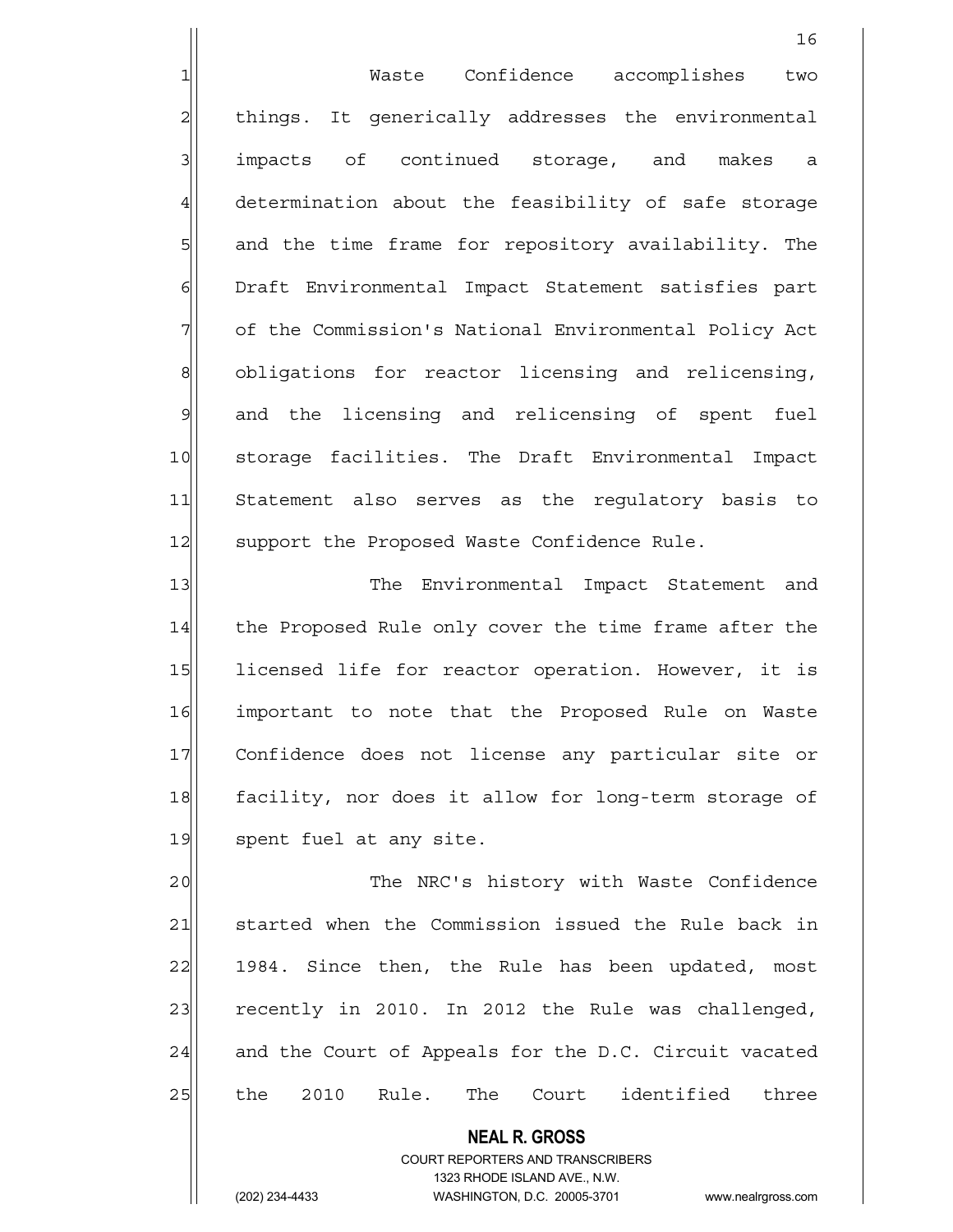1 deficiencies with the Commission's environmental 2 analysis to support the 2010 Waste Confidence Rule.

3 3 3 The Court found that the analysis did 4 and intertative the environmental effects of failing to 5 | secure permanent disposal of the spent nuclear fuel. 6 6 It also directed the Commission to provide a forward-7 The looking analysis of spent fuel pool leaks, and the 8 environmental consequences of spent fuel pool fires.

9 | She Court did conclude that a generic 10 approach either with an Environmental Assessment or 11 an Environmental Impact Statement would appropriately 12 address the issues associated with Waste Confidence. 13 Following the Court's decision, the Commission 14 directed staff to prepare an Environmental Impact 15 Statement evaluating the issues, with the possibility 16 of issuing an updated Waste Confidence Rule.

17 There are two things that I would like 18 you to remember. The first is that Waste Confidence 19 is just a small part of the overall environmental 20 analysis for reactor or spent fuel storage licensing 21 and relicensing. Secondly, the Waste Confidence Rule 22 does not license any facility or authorize storage  $23$  after the expiration of a facility's license.

24 The Draft Statement describes the 25 | impacts of continuing to store spent nuclear fuel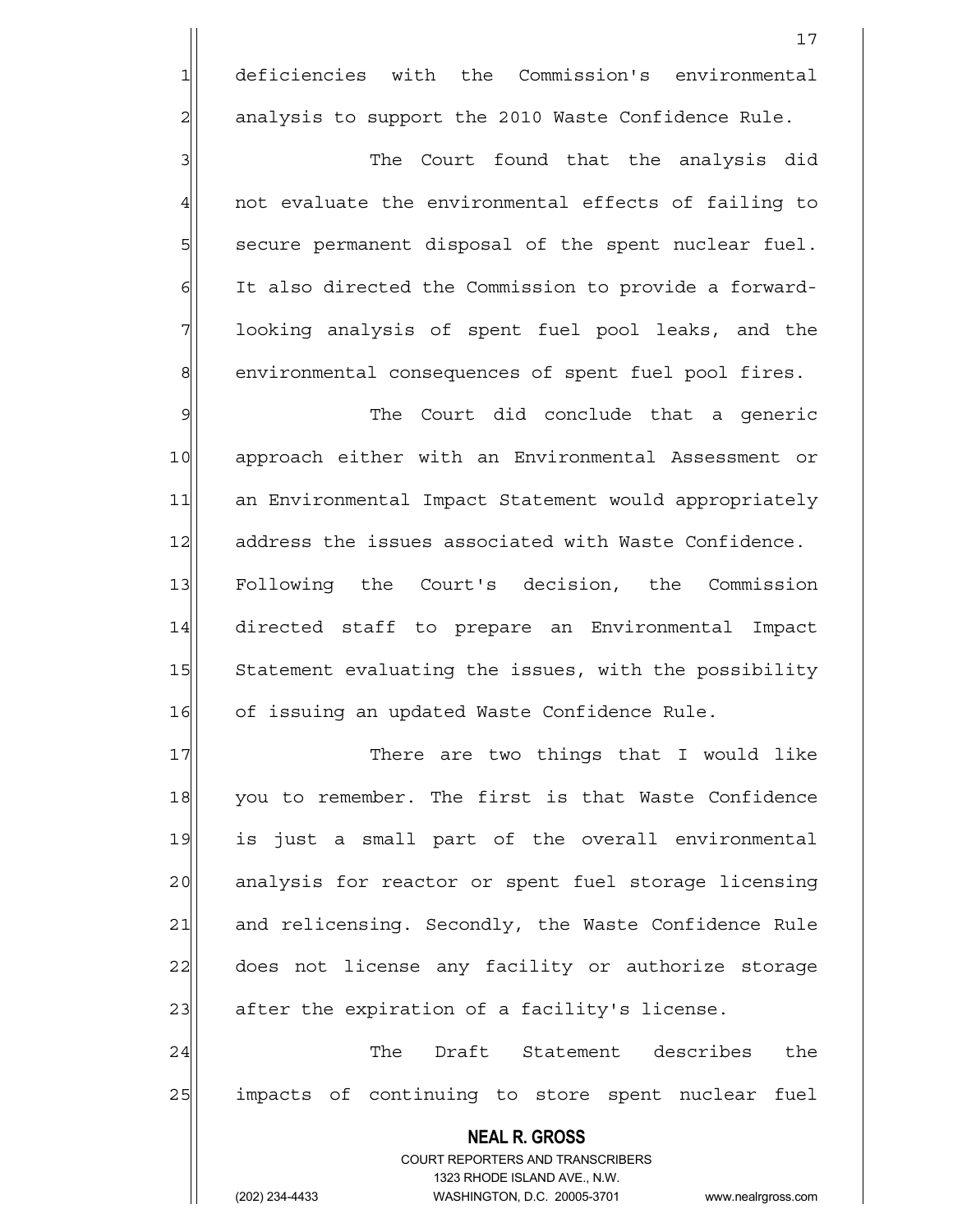$1$  beyond the licensed life for operation of a reactor, 2 whether in a spent fuel pool or at independent spent 3 | fuel storage installations, located at both reactor 4 and away from reactor sites.

5 The Draft Statement describes why we're 6 fill revisiting Waste Confidence. It discusses the 7 alternatives considered. It describes how 8| environmental impacts were evaluated. It describes 9 what facilities are covered, and the environmental 10 | impacts of continued storage at reactor sites and 11 away from reactor sites. It also contains information 12 on the cost of the alternatives considered. It 13 describes the cumulative environmental impacts of 14 continued storage, and it contains information on the 15 feasibility of a repository and the feasibility of 16 safe storage of spent fuel.

17 The Draft Statement assessed impacts of 18 continued spent storage for three time frames based 19 on when a repository would become available. There 20 was a short-term time frame for 60 years beyond the 21 license life for operation of a reactor. There's a 22 long-term, or 100 years beyond the short term, or 160 23 years. And an indefinite storage scenario where no  $24$  repository becomes available.

25 The Draft Statement serves as a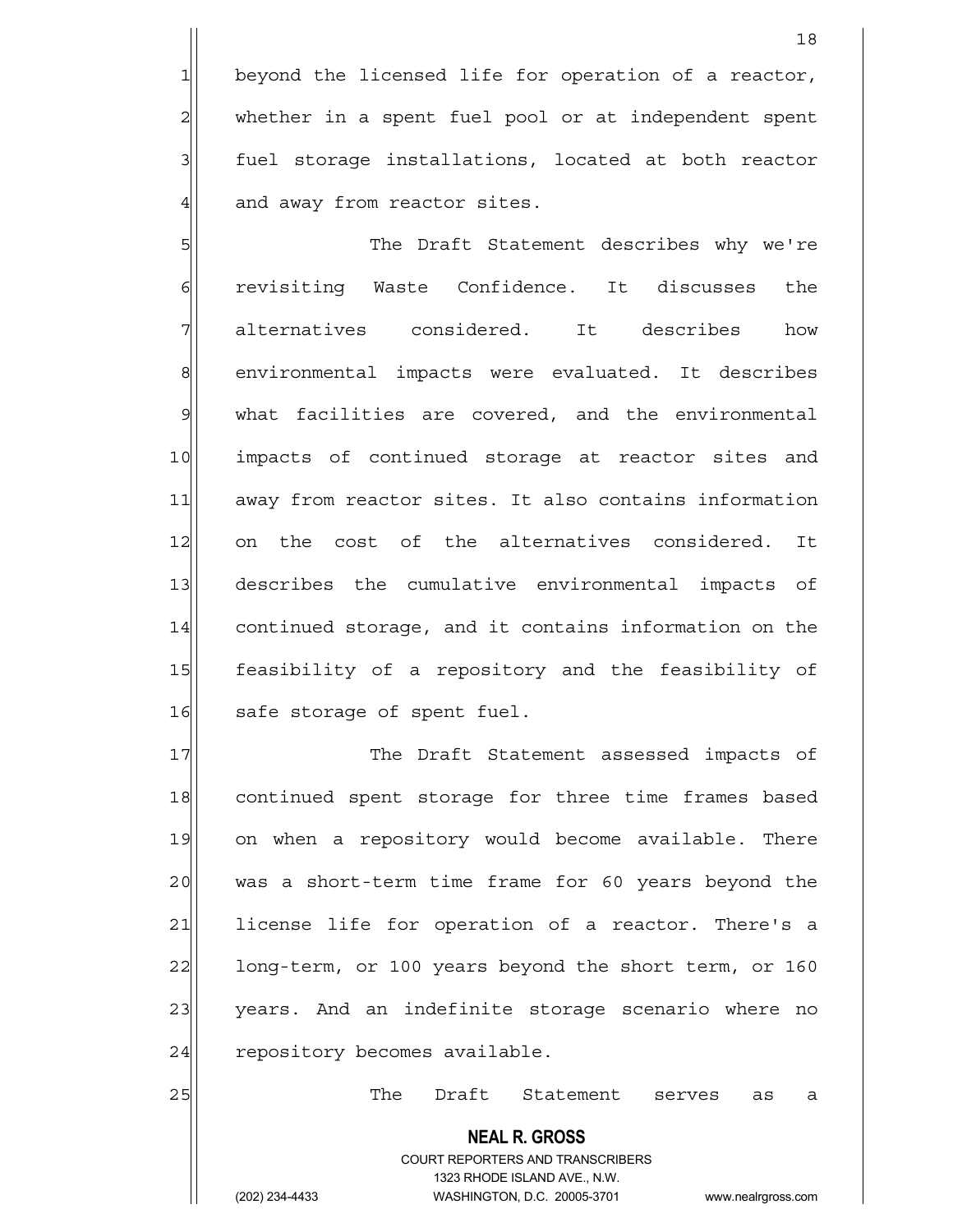1 regulatory basis for the Proposed Rule. The Proposed 2| Rule would generically address the environmental 3 3 impacts of continued storage. These impacts would not 4 be revisited in future site-specific licensing 5 procedures unless the NRC discovers something about  $6$  the site that would make the application of the 7 conclusions in the Environmental Impact Statement 8 | inappropriate.

9 | She Proposed Rule would revise the 10 Nuclear Regulatory Commission's regulations. 11 Specifically, the citation is Title 10 of the Code of 12 Federal Regulations, Section 51.23. The Proposed Rule 13 also states that the analysis supports the 14 Commission's determination that it is feasible to 15 Safely store spent nuclear fuel following license 16 life for operation of a reactor. It also states that 17 it is feasible to have a mined geologic repository 18 within 60 years following the license life for 19 operation of a reactor. We are specifically seeking 20 comment on whether the final Rule should contain 21 these last two statements.

22 To insure that your comments are 23 considered they must be received by December 20, 24 2013. Mailed comments must be postmarked by December  $25$   $20^{th}$ . All comments, whether submitted in writing or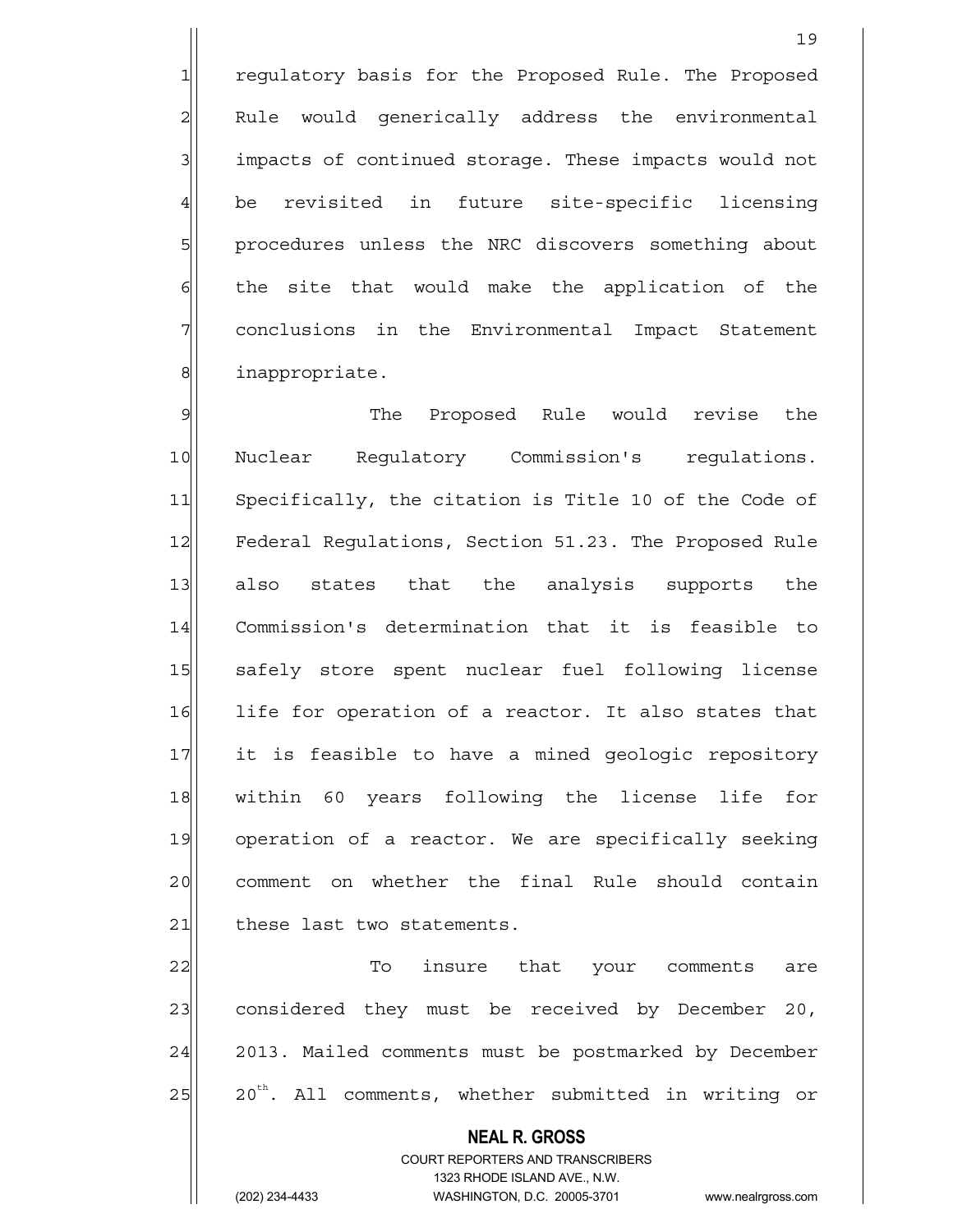$1$  provided orally, are considered equally.

2 2 Of course, we're here tonight so you can 3 | tell us your comments on the Generic Environmental 4 Impact Statement and the Proposed Rule. Tonight's 5 Somments are being transcribed and will be considered  $6$  part of the record, but you may also leave written 7 comments with the NRC staff located at the 8 registration table and we will make sure those  $9$  comments are added to the docket. You may also email, 10 fax, or mail your comments to the NRC. You may also 11 provide comments using a Federal eRulemaking site 12 which is www.regulations.gov. 13 That concludes the presentation, and 14 I'll turn the meeting back over to Chip.

15 MR. CAMERON: Okay. Thank you, Cathy. 16 Thank you, Paul. Let me make sure that everybody is 17 clear on how you submit comments to the NRC. See if 18 there's any questions on that before we go out to 19 people for comment.

20 And one thing I might ask Paul in terms  $21$  of the call-in meeting on December  $9^{th}$ , how will 22 people find out about what the call-in number is and  $23$  all of that?

24 MR. MICHALAK: This is Paul, again. There 25 | is a meeting notice on our Waste Confidence website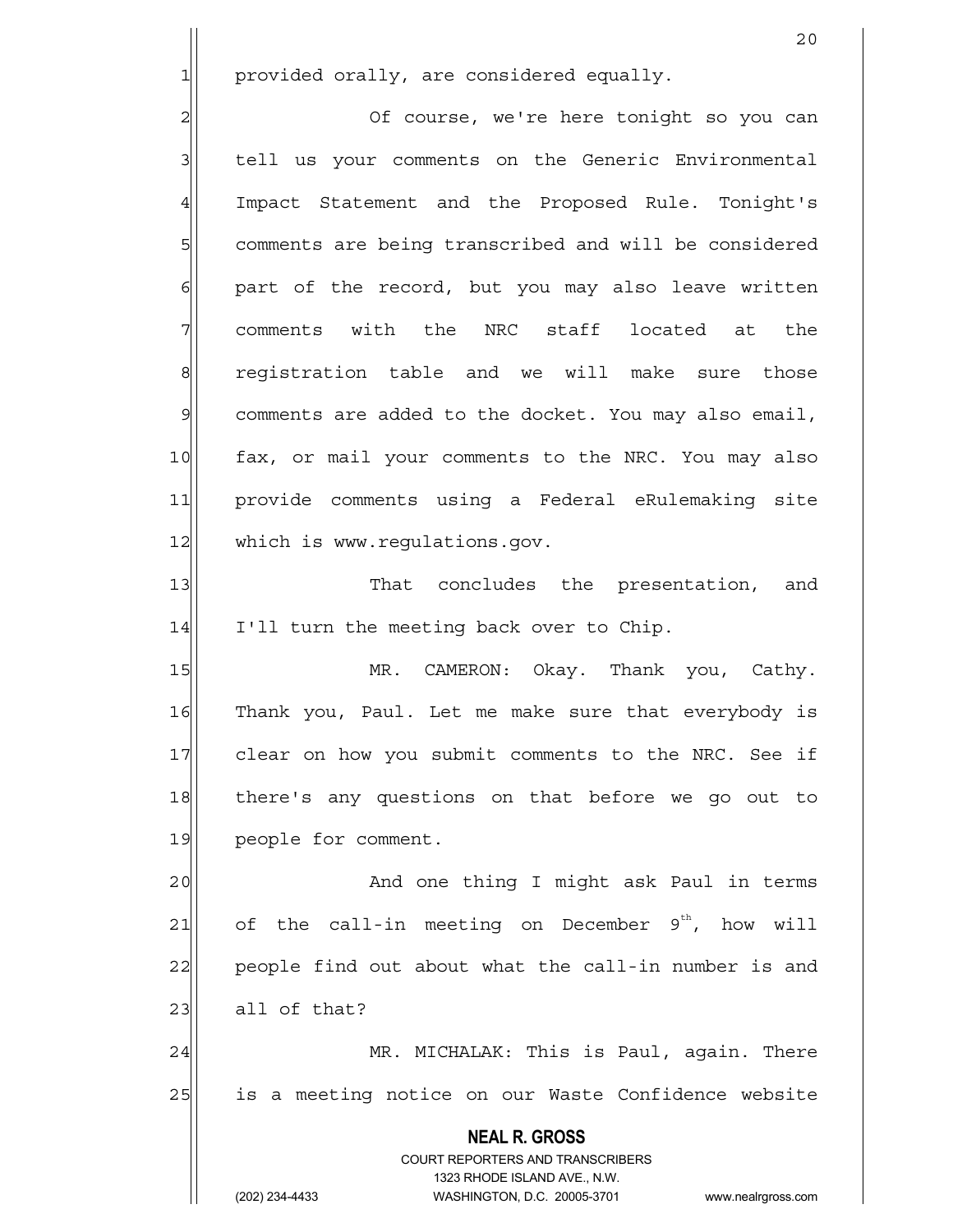$1$  which would be a good place to find that information  $2$  in terms of the time of the call and calling the  $3$  line.

4 MR. CAMERON: Thank you very much. And 5 5 5 one of my favorite questioners back here. Yes?

6 | MS. MAGDA: Hi, Paul. Marni Magda, and 7 I'm just now reading this, I'm very sorry. So, with 8 your comment my question is, am I understanding that 9 the State of California will be under a generic rule 10 of all of the reactors if we pass this the way it is 11 now saying that it's okay to leave the spent fuel for 12 60 years in the short term, and it's okay here in 13 California with all of our problems, Southern  $14$  California, to leave it if we do go to a long-term 15 decision on it for 100 to 140 years. Is that what I'm 16 understanding we're deciding in this draft?

17 MR. CAMERON: Fire that back and just to 18 underline something there. Paul, if you could just 19 address the question, but also tell people a little 20 bit about if there are issues with a particular site, 21 whether it's in California or somewhere else, that 22 there are other parts of the NRC staff that are 23 addressing those site-specific issues.

24 MR. MICHALAK: Continued storage of spent 25 | nuclear fuel is an important concern. I understand

> **NEAL R. GROSS** COURT REPORTERS AND TRANSCRIBERS 1323 RHODE ISLAND AVE., N.W.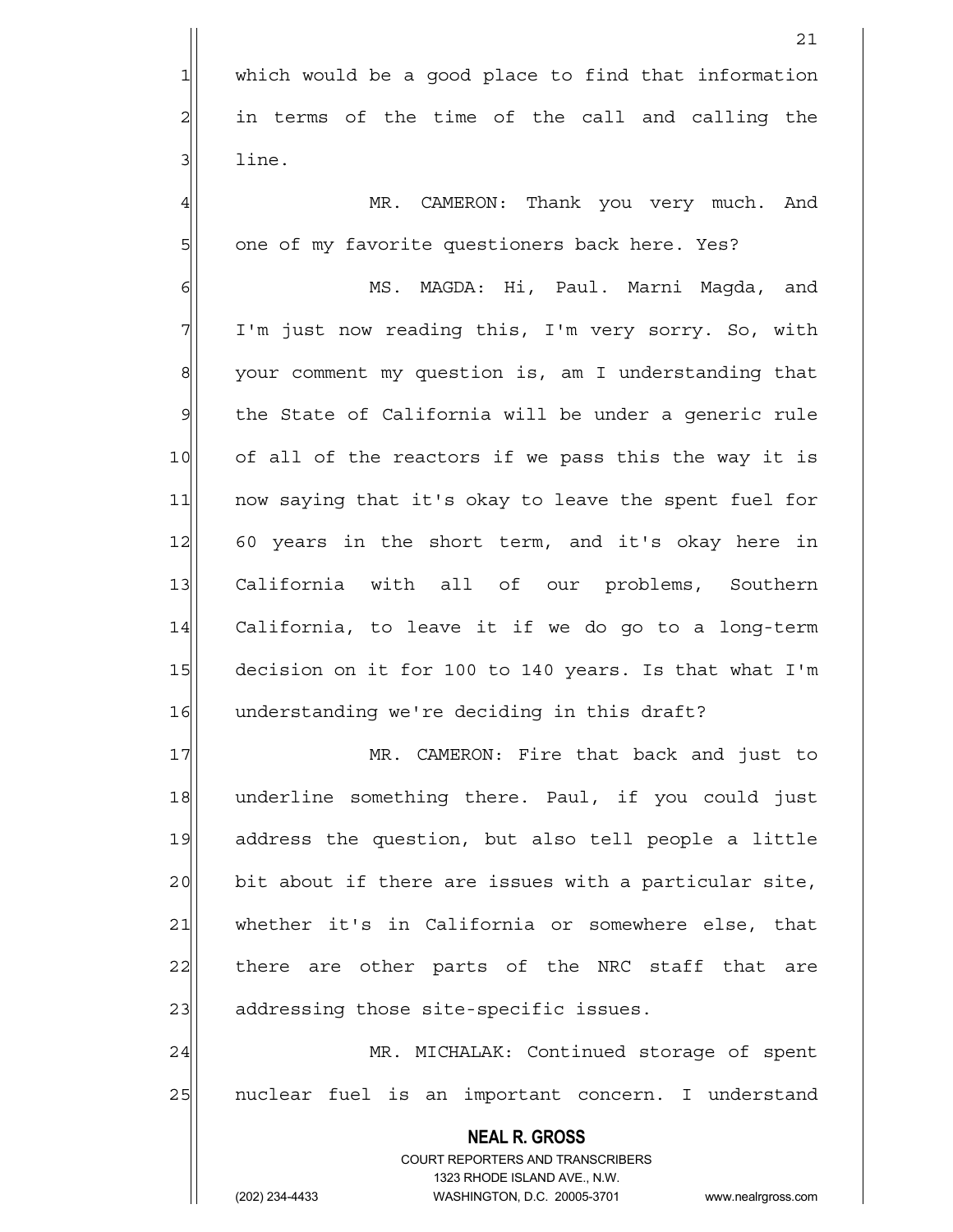<u>22</u> 1 your concern. Waste Confidence, as I mentioned  $2$  earlier, is really just a small part of the 3 3 environmental safety review that would go on for the 4 Commission to get a license to store spent nuclear 5 | fuel. So, in a sense, no one gets permission to store  $6$  fuel 60 years, or 160 years, or indefinitely based 7 Solely on this Waste Confidence effort. Any licensing 8 act, which Waste Confidence would be part of, would 9 have a site-specific analysis, would have the safety 10 analysis under our Atomic Energy Act obligations, and 11 then it would also have either an Environmental 12 Impact Statement or an Environmental Assessment to 13 meet our obligations under the National Environmental 14 Policy. 15 So, to answer your question, no, Waste 16 Confidence in and of itself does not give permission 17 to store fuel for 60 years or 160 years. 18 MR. CAMERON: Okay, thank you. Very good 19 question, and thank you for that answer, Paul. We're 20 going to go to comment now. 21 Before we do that, I just want to 22 recognize that there is someone here from Senator 23 Feinstein's office. Senator Feinstein. Sorry, there's

24 Someone here, a staff person from Senator Feinstein's 25 office who's not going to speak, but it's Bill Kratz,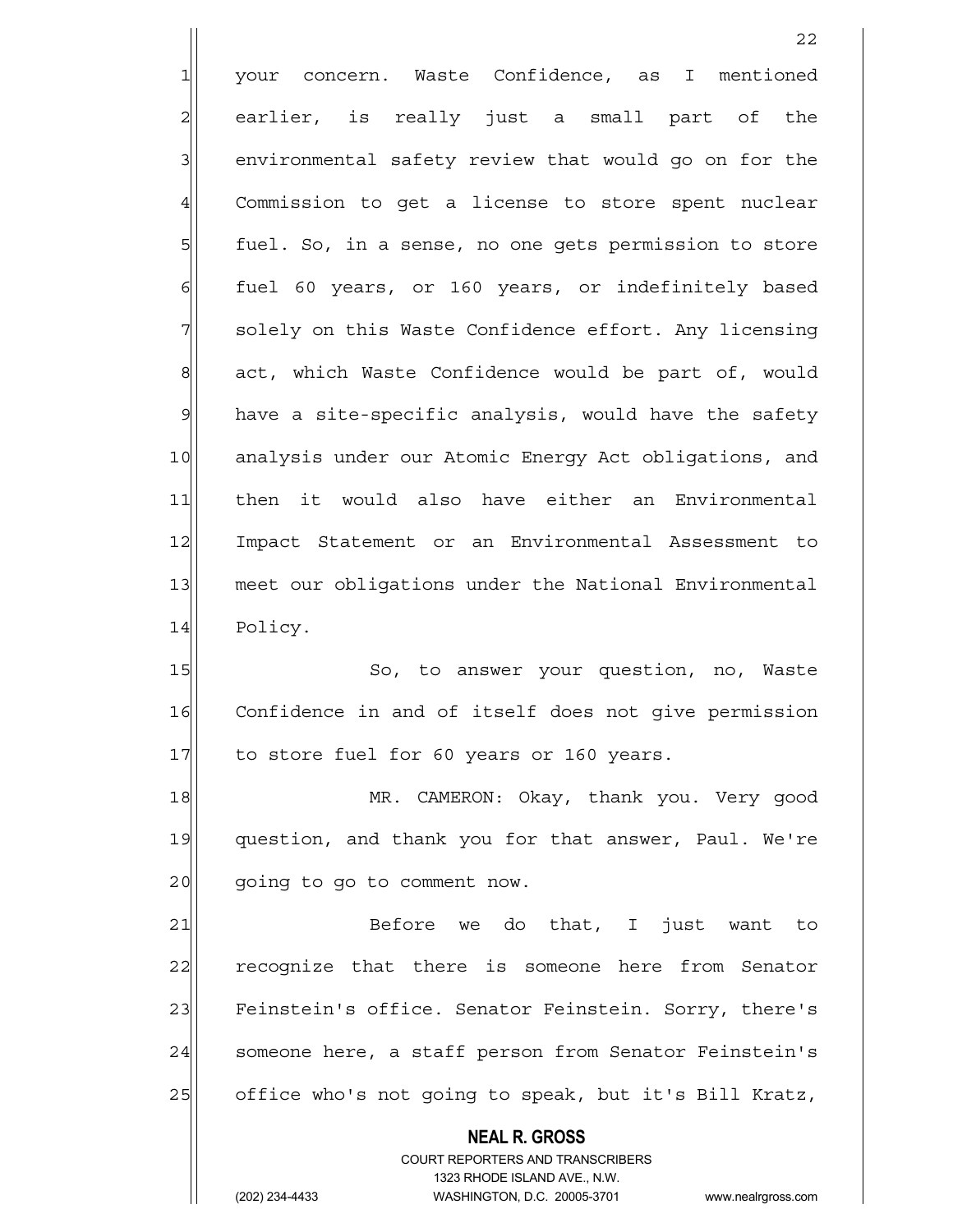4 Aurel Cur first speaker is going to be Gary 5 | Headrick, and then we're going to go to Donna 6 Gilmore, and then Rochelle Becker. And, Gary, if you  $7$  could come up to talk to us, please.

8 MR. HEADRICK: Well, I think I feel like 9 I'm in a really important position here that I didn't 10 expect to be in, just because San Clemente Green 11 represents over 5,000 people that are concerned about 12 living next to a nuclear waste site. And I feel so 13 under qualified to really talk about the subject, but 14 we've done a lot of research. We have a group, a 15 coalition, that submitted a lot of our ideas in 16 writing, but I'd rather just talk to the NRC from the 17| heart because that's how we got started.

18 This is a ground up movement and we have 19 real leqitimate concerns about the way this waste 20 problem has been handled. And the more we find out, 21 the more concerned we become. So, the fact that I 22 feel perhaps less informed than I wish I was to 23 discuss such an important topic, I find that even the 24 experts that we've hired, and talked to, and 25 presented at our symposiums, I find they don't have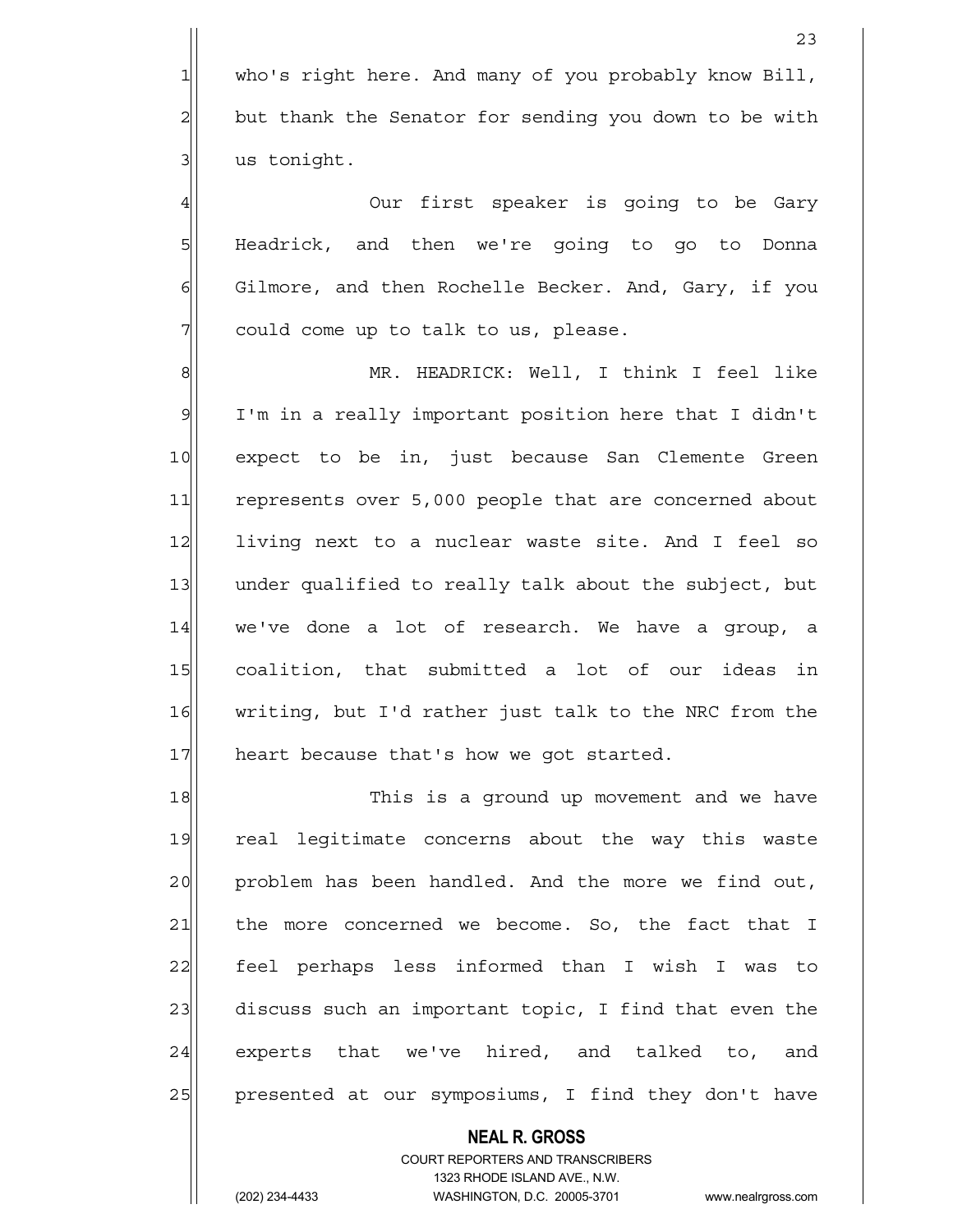1 the answers. And this is a really serious problem-- that we've found ourselves in a situation where it's not really safe to store the waste onsite and it's not really safe to transport it. And we're left in 5| this quandary where a difficult situation has to be addressed as openly and transparently as possible.

7 I think we're all a little bit under 8 qualified and searching for answers, and it's no 9 longer acceptable to just have the easy answer of 10 okay, well, we have that waste but it'll be okay 11 someday. When we get there, don't worry about it. 12 We're working on it. That's just not a responsible 13 response. It's reckless. And we need to come together  $14$  over this issue, and it's not adversarial at all.

15 We have good people like Greg Warnick. I 16 have a good relationship with our onsite inspector. 17 And I know his heart is in the right place, but the 18 system is not working the way it should. And there's 19 no reason we should have waste stored onsite any 20 | longer than possible.

21 We're here to basically say you've got  $22$  to move that stuff off the site away from these 23| people, away from the earthquake hazards, tsunamis,  $24$  human error, you name it, terrorism. There are so 25 | many problems that could really destroy Southern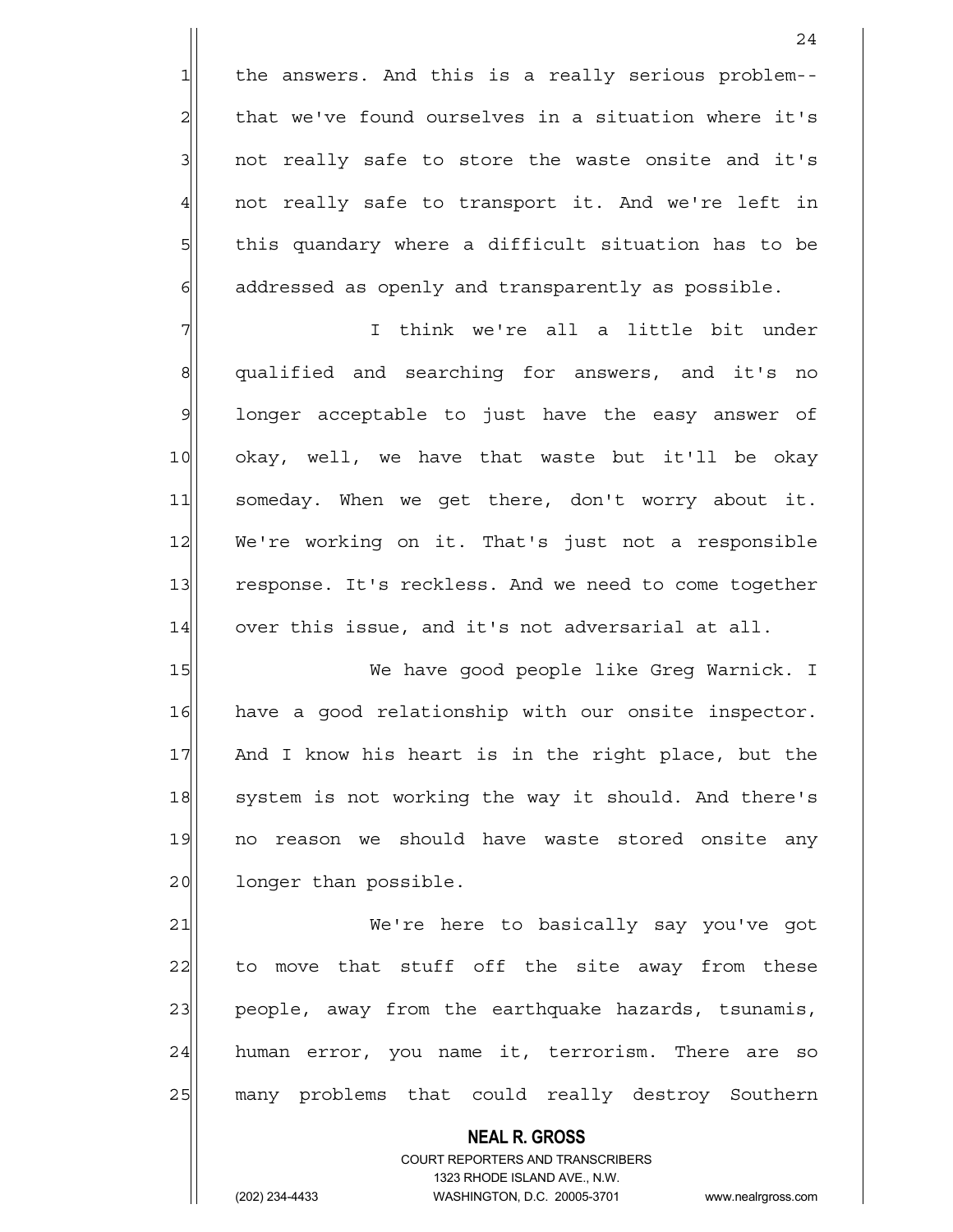1 California and beyond that we have to take this 2 problem seriously, take it urgently, get real answers  $3$  to the questions, and I think transparency is going  $4$  to be key.

5 SM And I'm glad we're having this meeting  $6$  tonight, but we wouldn't have had it if it wasn't  $7$  ordered by the Court. And I think it's really 8 important that we do this more often and with real  $\mathcal{G}$  expertise, and with a determination to solve this 10 problem. Somewhere between unsafe storage and unsafe 11 transportation, we're going to have to do something, 12 and it's got to be the best answer we can come up 13 with.

14 We all have to put our minds together, 15 work together, and do the right thing. So, there's a 16 lot of details, there's a lot of good thinking going 17 on to resolve this issue, but it's not going to be 18 resolved by kicking the problem down the road. We 19 have a limited time before our dry cask storage or 20 pools are vulnerable to disastrous result, and we've 21 got to move on this fast. So, you're going to hear a 22 lot of other good comments from people in the 23 coalition and the audience, and I appreciate the time 24 to address this.

25 MR. CAMERON: Okay, thank you. Thank you,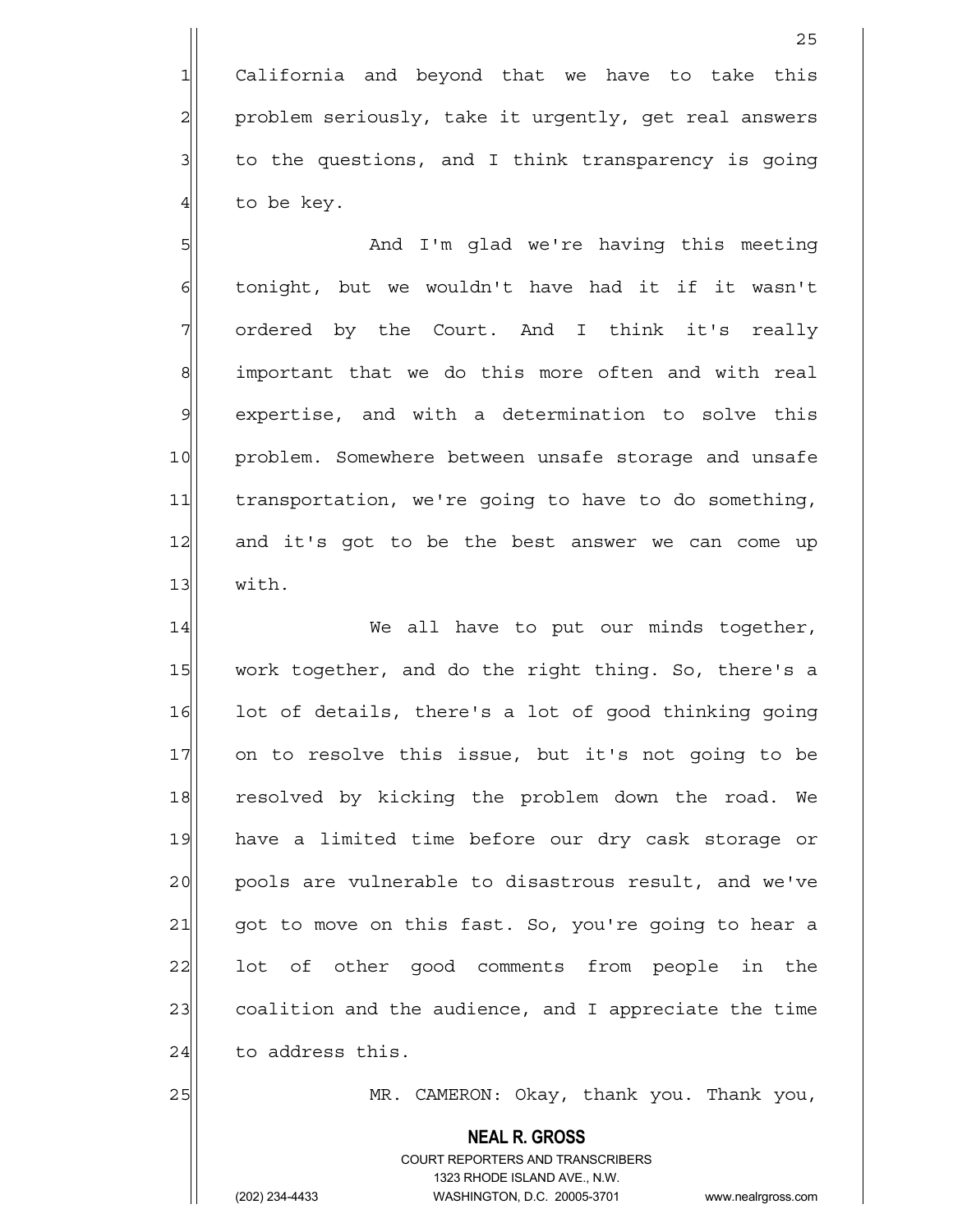<u>26</u> 1 Gary. That's a very good start for our comment 2 period. 3<sup>|</sup> (Applause.) 4 MR. CAMERON: And, Donna, would you like

5 to come up. And if everybody could -- that was Gary 6 Headrick, and if everybody could just introduce 7 Themselves. This is Donna Gilmore.

8 MS. GILMORE: I'm Donna Gilmore. I manage 9 the San Onofre Safety.org website, where I've 10 collected information about nuclear waste. And what 11 I've learned is a scandal. The nuclear -- the NRC has 12 allowed the nuclear plants to run much more dangerous 13 fuel without having a solution for storing it, even 14 short term. They call it high-burnup fuel and Dr. 15 Einzinger in March said they're not going to license 16 this fuel for more than 20 years because they don't 17 have the data to show its safe in dry cask for over 18 20 years. And then I find out that there's no 19 transportation approved for this fuel, and we have 20 tons of it at San Onofre.

21 Apparently, the protective cladding 22 becomes brittle and it's subject to shattering and 23 could eventually lead to radiation release. You know,  $24$  we're talking short-term problems.

25 | Communist How can -- if the NRC doesn't have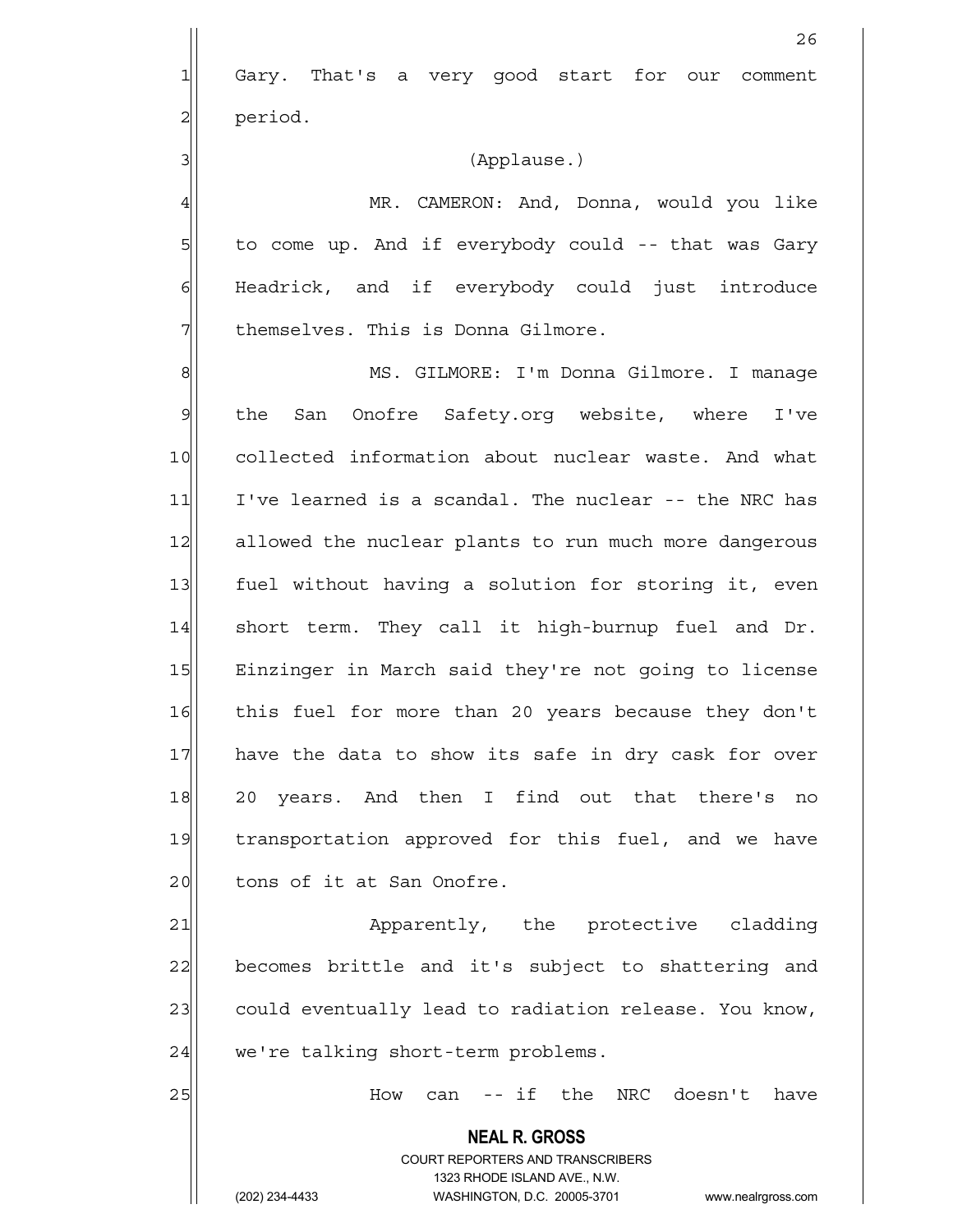1 confidence short-term in this fuel, how can this plan 2 possibly say it has confidence for hundreds of years?  $3$  I mean, this is outlandish. And to call it a generic 4 plan. Sitting by the ocean, we've got metal corrosion 5 sq 5 going on here with the facility. We're in the ring of  $6$  fire just like Fukushima, and if we have problems 7 here we're talking national security, we're talking 8 8 national, international economy, we're talking the  $9$  food supply for the nation.

27

10 This is totally unacceptable. The NRC 11 | needs to complete their research on extended storage 12 before it completes the EIS, because the research 13 that they've already done shows there's no 14 confidence. And there's -- and the high-burnup issue 15 that I'm talking about, it's not covered -- the 16 research that went into this information is not 17 covered in this document. All the research the NRC 18 has should be evaluated and included in there, and 19 what the DOE has should be part of that. So, there's 20 | no confidence here. This is just a bunch of BS, as  $21$  far as I'm concerned. Thank you. 22 | (Applause.) 23 MR. CAMERON: Okay. Thank you, Donna. And

24 we're going to bring the microphone to Rochelle 25 Becker who is our next speaker, and Miriam is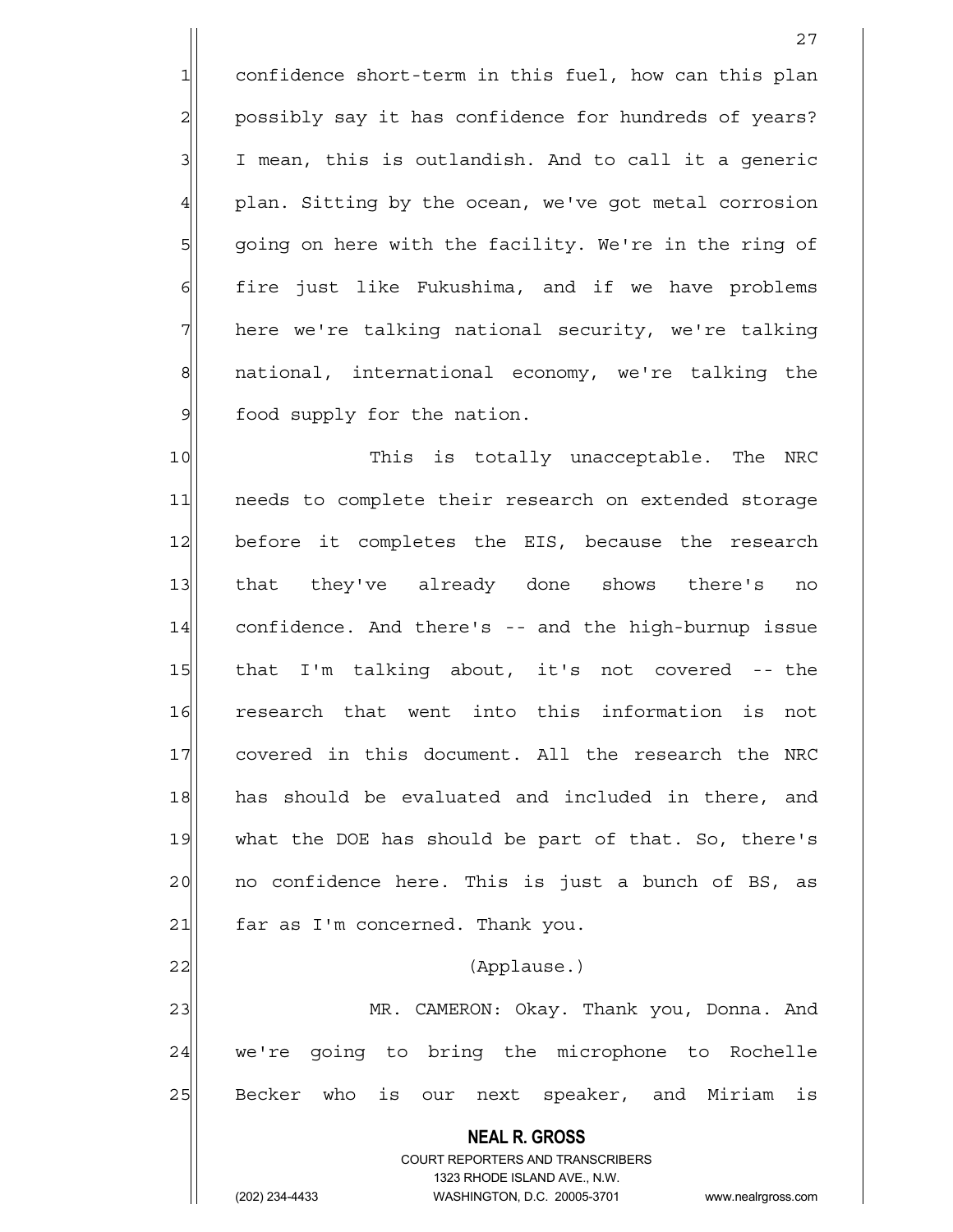1 bringing the mic.

2 MS. BECKER: I rarely read my comments,  $3$  but tonight I am not really confident enough to stand  $4$  up and give them.

5 Confidence is generally described as a  $6$  state of being. Certain either that a hypothesis or a 7 | prediction is correct, or that a chosen course of 8 action is the best and most effective. Arrogance in 9 this comparison is having unmerited confidence, 10 believing something or someone is capable or correct 11 when they are not. Time will determine whether the 12 NRC's proposed waste plan is confident or arrogant.

13 Tonight the NRC has explained why they 14 wish Californians to be confident in their proposed 15 waste policy, but even the NRC's hypothesis and 16 prediction is uncertain. We will leave highly 17 radioactive waste fuel assemblies, whether in pool or 18 casks, on a seismically vulnerable coast for your 19 defined short period of 60 years, long-term period of 20 160 years, or your indefinite term when we'll all be  $21$  dead.

22 | In 2011, the Blue Ribbon Commission on 23 | Nuclear Waste recommended a new single-purpose 24 organization to develop a focused integrated program 25 for transportation, storage, and disposal of nuclear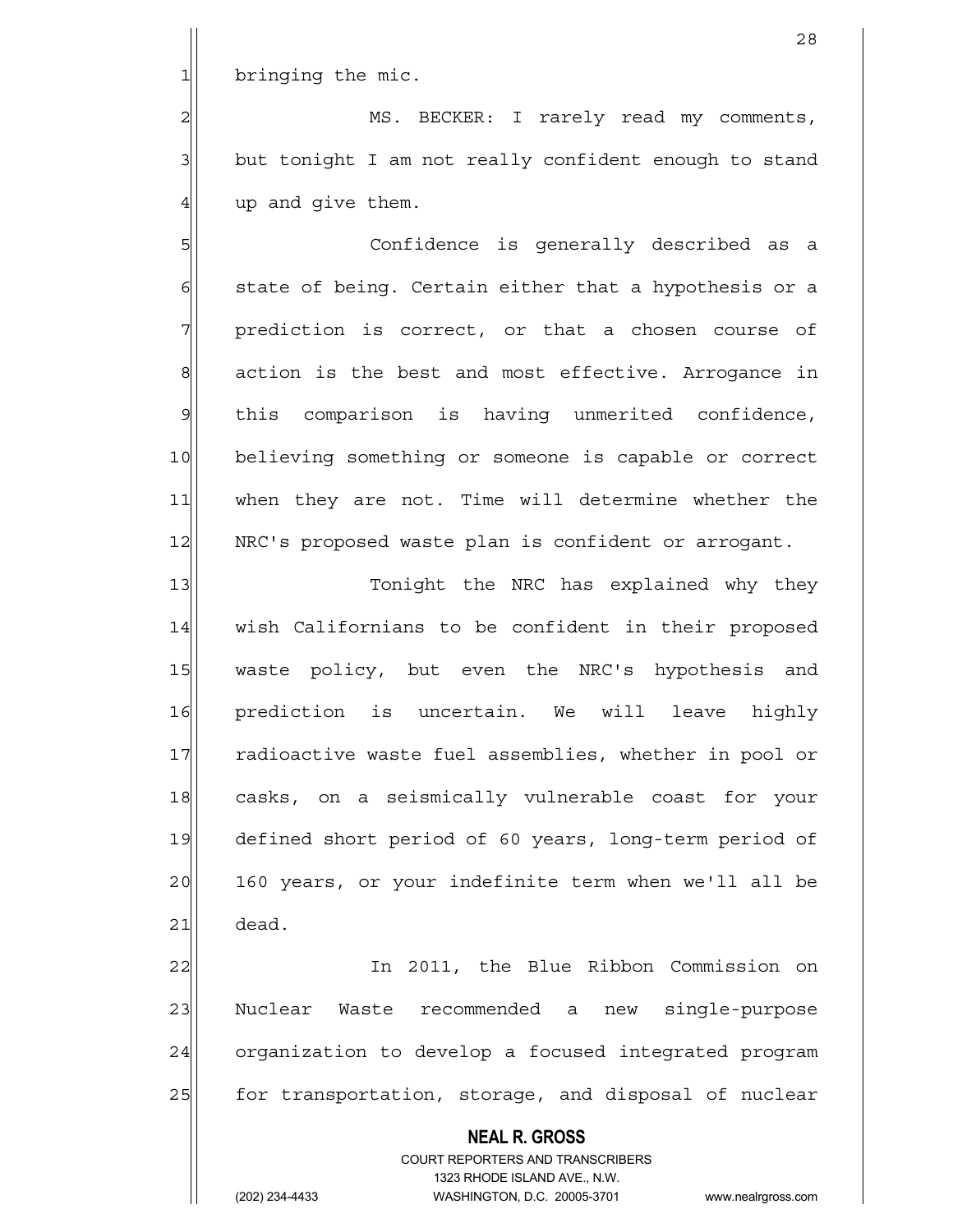1 waste, yet the NRC appears ready to decide each of  $2$  those issues in isolation; a decision that could only 3 3 result in additional cost to California and utility 4 rate payers.

5 5 At SONGS, the NRC assured the state that  $6$  they followed their 50.59 process to the letter, and 7 | yet steam generators were dysfunctional and will be 8 8 subject to years of litigation and unanticipated rate 9 payer and utility costs. At Diablo Canyon, the NRC is 10 assuring the State that although Diablo Canyon does 11 not meet its safe shutdown earthquake requirements, 12 we should trust the NRC's Probabilistic Risk 13 Assessment process that they will eventually 14 determine that we need not be concerned.

15 I'd like to mention that the evaluation 16 released today uses the word "seismic" more than 100 17 times. California can have no confidence that waste 18 can safely remain on our vulnerable coast. The NRC 19 itself has been able to find a solution, yet the 20 | NRC's decisions will eventually be paid for 21 generations that will never receive a kilowatt of 22 benefit from SCE's or PG&E's aging reactors.

23 | Cast week, the Alliance for Nuclear 24 Responsibility met with the NRC Chairman and the 25 Office of Inspector General, and we asked will the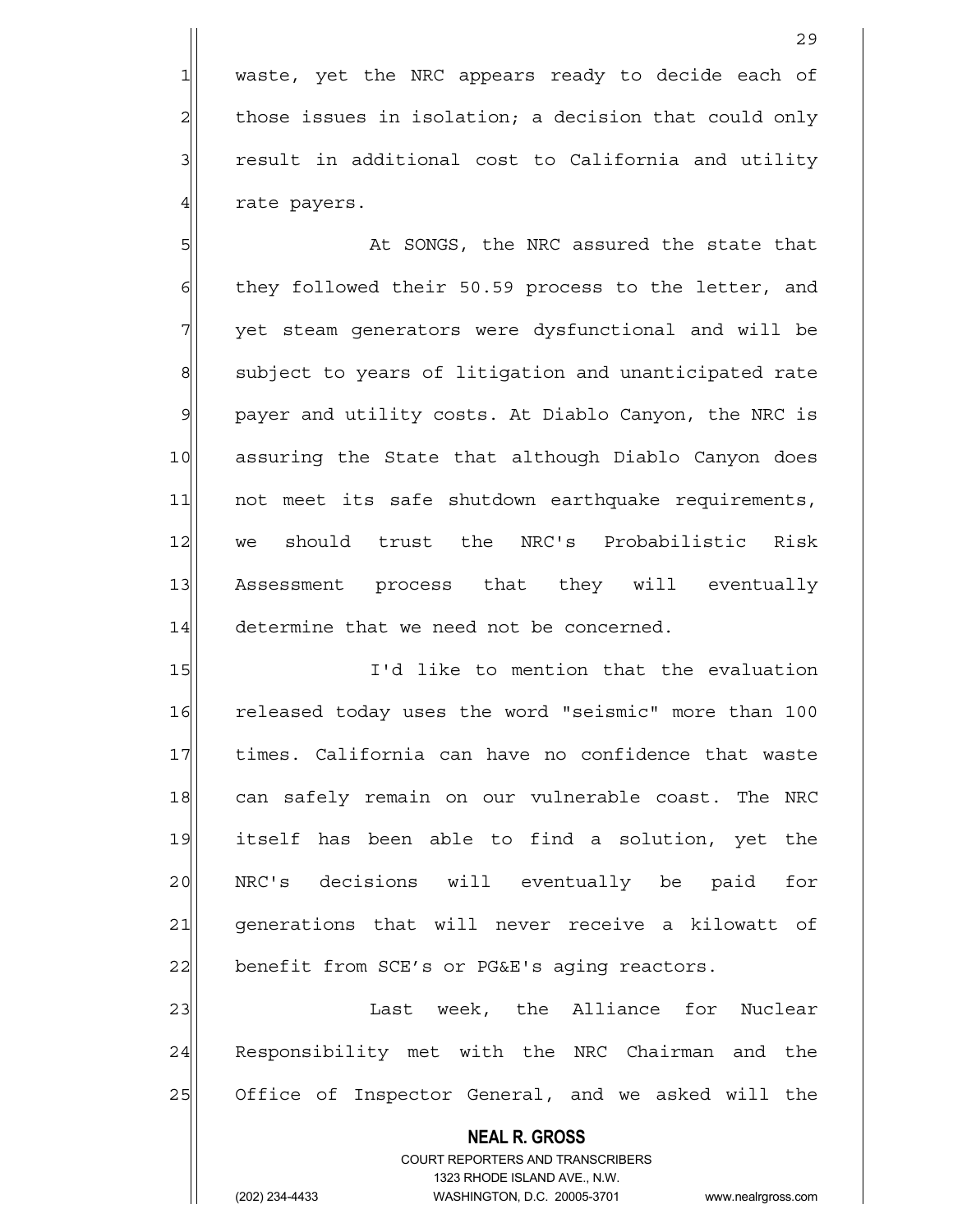5 SCE stands ready to expedite, and as 6 PG&E begins to realize that license renewal will be 7 | unprofitable, we expect they will follow suit. We ask 8 the NRC, work on the process for safe transfer and  $9$  storage and get out of California's way.

### 10 (Applause.)

11 MR. CAMERON: Okay, thank you. Thank you 12 very much, Rochelle. And we're going to go to Ted 13 Quinn next, and then Stratton Kirton, Robert 14 Deshotels, and then Ace Hoffman. This is Ted Ouinn.

15 | MR. QUINN: My name is Ted Quinn. I'm 16 with Technology Resources and a past president of the 17 American Nuclear Society, a society of 11,000 18 professionals, in nuclear science and technology. I'm 19 a local Dana Point resident for the past 32 years.

20 I appreciate the opportunity to provide 21 my comments. My view is that nuclear energy is an 22 important part of the national energy strategy in 23 California, as well as in the East Coast.

24 | I was with the Secretary of Energy last 25 week in a meeting and his speech was that all forms

 **NEAL R. GROSS**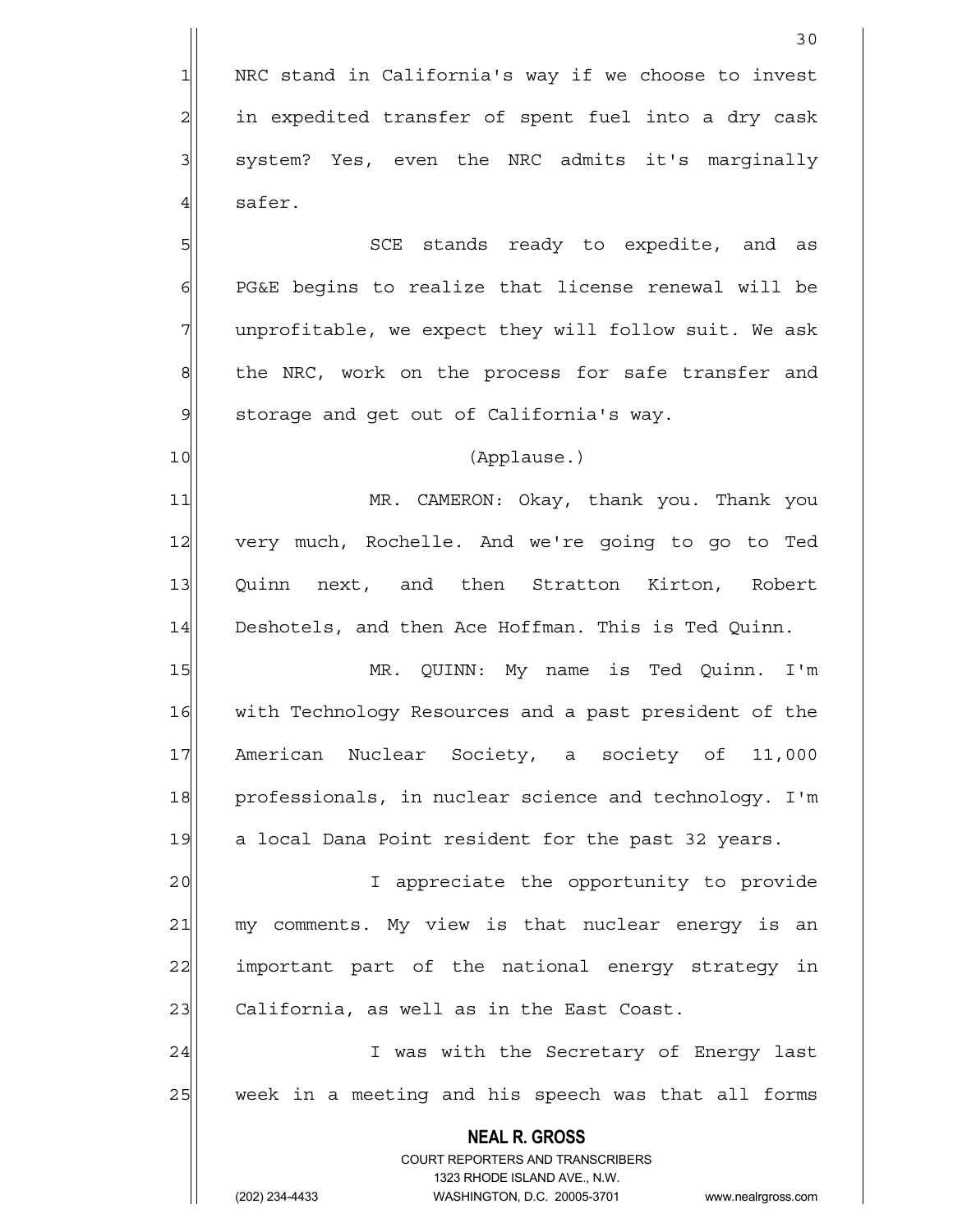1 of energy are required to solve our energy security  $2\vert$  issues in the United States, and nuclear is certainly 3 one of them. It provides 20 percent of the energy for  $4$  the U.S. now.

5 I call on the Federal government to 6 follow through on its obligations to provide a 7 | national solution to the permanent storage of spent 8 | nuclear fuel, including high-burnup fuel, including 9 mixed oxide fuel. And under Federal law, this was to 10 have started 15 years ago, but so far the Federal 11 government has not moved a single fuel rod.

12 I'm very pleased to hear today that the 13 Federal government charged the NRC with proceeding 14 with review of licensing for Yucca Mountain. That's 15 an important step forward. That licensing process 16 will come up with the engineer's review of what is 17 needed for the licensing process. The rest of the 18 licensing will need to go through Congress. One of 19 the companies I work with worked on the Blue Ribbon 20 Commission, and I'm real pleased with the results of 21 | the Blue Ribbon Commission.

22 I urge the NRC to enhance its priority 23 on the oversight role for the management, 24 transportation, and disposal of used nuclear fuel. 25 This work must be done in an expedited manner. It's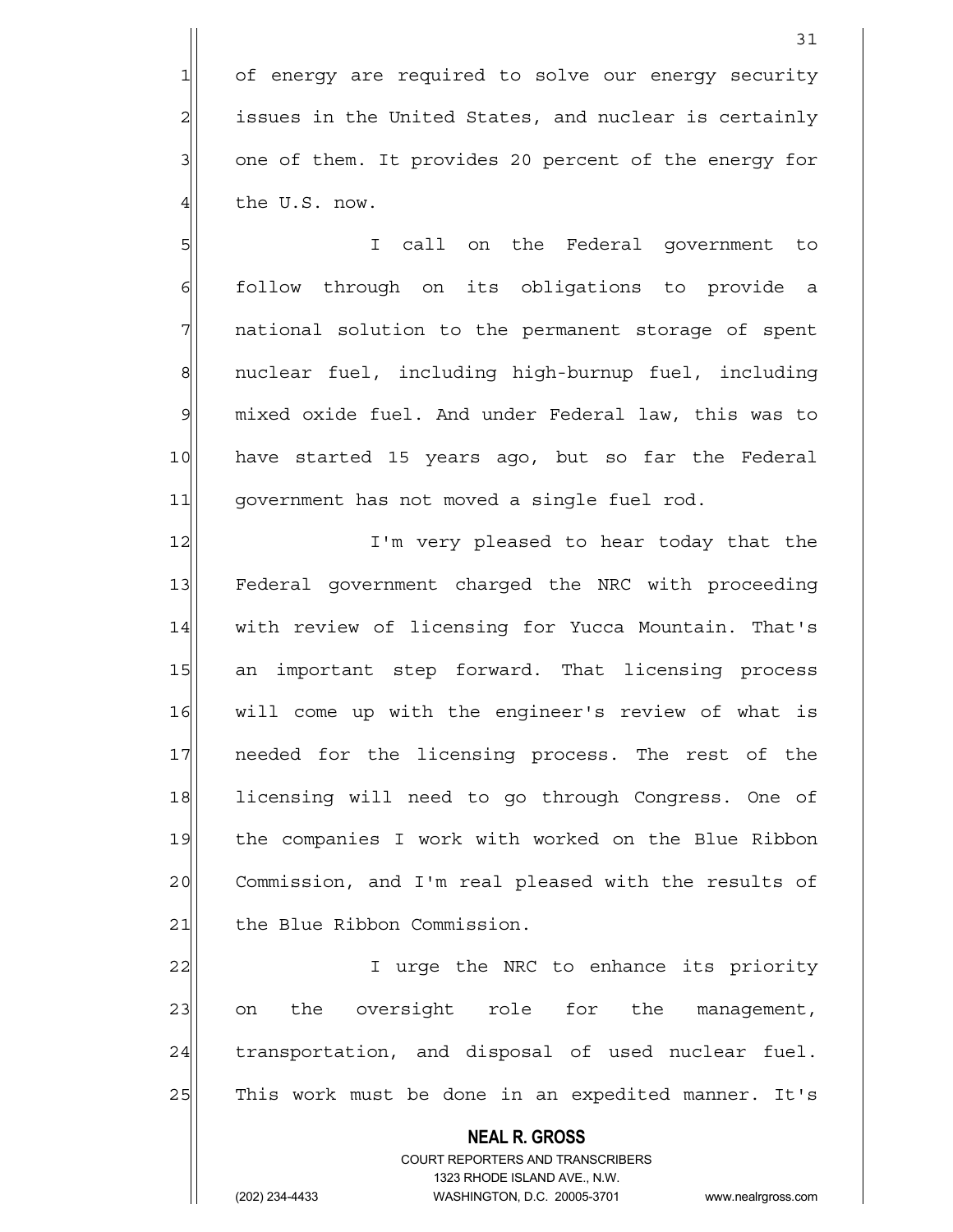1 critical the NRC press on with transparency, while  $2$  staying true to the 24-month schedule for its current 3 | Waste Confidence proceedings.

4 Staying on track and staying on schedule 5 | will help ensure that plant licensing and used fuel 6| management efforts can continue while allowing people  $7$  like those in this room to have their voices heard.  $8$  The NRC mission is safety. We need to have safe, 9 reliable nuclear energy to produce carbon-free 10 energy. Thank you.

11 MR. CAMERON: Okay, thank you. Thank you 12 very much, Ted. Stratton, this is Stratton Kirton.

13 MR. KIRTON: Hi, good evening. My name is 14 Stratton Kirton. I'm here today on behalf of the 15 | CASEnergy Coalition, Clean and Safe Energy Coalition, 16 The coalition is a nationwide grassroots organization 17 united across business, environmental, academic, 18 consumer, and labor communities, and our members 19 support the use of nuclear energy to insure 20 environmentally clean and reliable supply of 21 electricity.

22 I want to start by thanking everybody 23 here tonight, including the NRC, for both coming out  $24$  to this meeting and hosting this meeting. We think 25 it's important to make sure that nuclear energy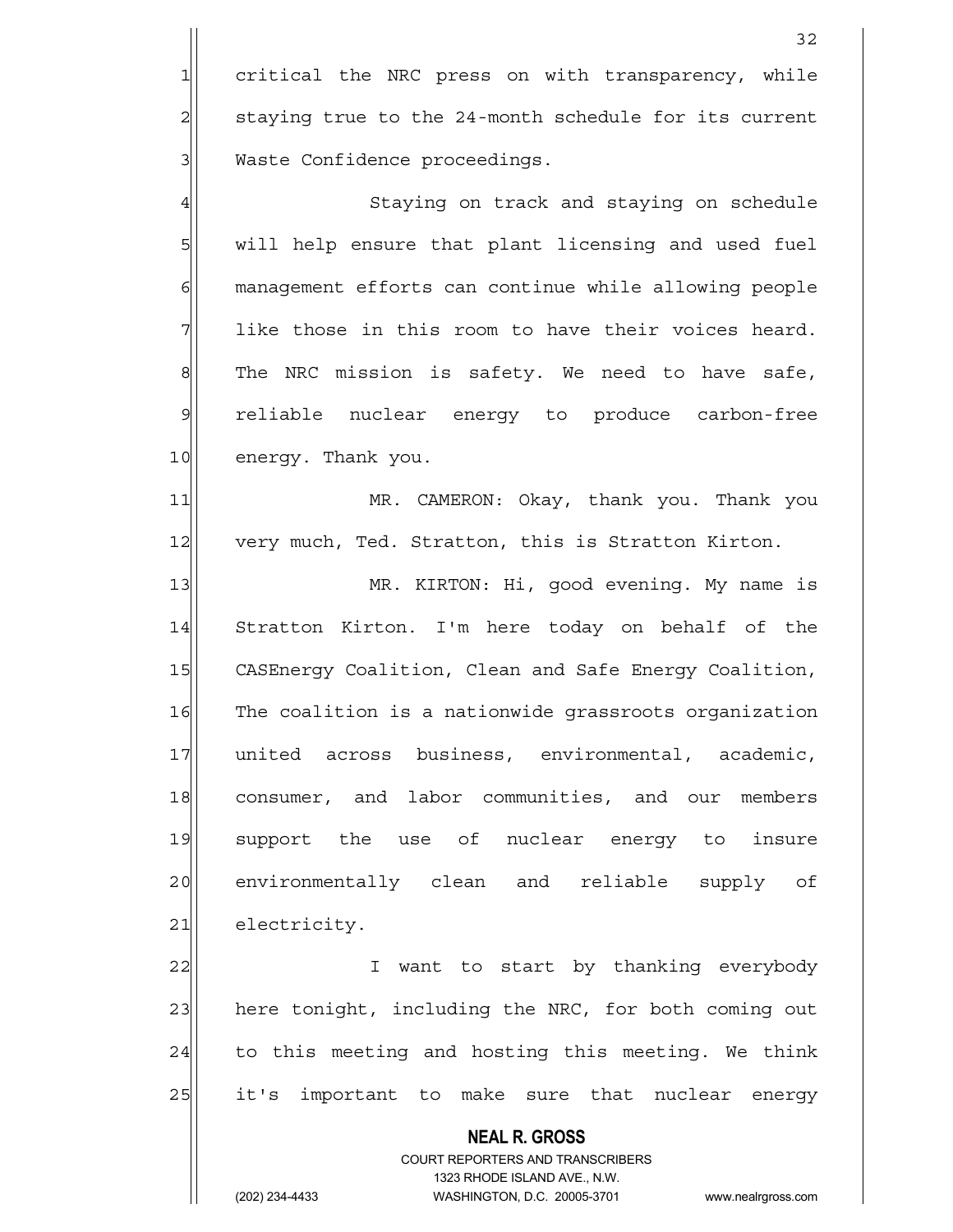1 facilities across the country are allowed to keep 2 doing what they have been doing best, which is 3 | producing clean, reliable electricity.

4 Now, I'm here to express my support and 5 5 5 5 sonfidence in the storage of spent fuel onsite at 6 6 6 nuclear facilities. The industry has shown over  $7$  decades that it has the ability and the technology to 8 safely store spent fuel onsite. Now, we all know that 9 permanent onsite storage is not what was ever 10 intended, and it's not a long-term solution, but we 11 should not punish the nation's largest source of 12 clean air electricity because of that.

13 These structures have met rigorous 14 standards that have been set out by the NRC and the 15 industry has invested billions of dollars and 16 thousands of man hours in improving these facilities 17 and structures.

18 Now, I want to diverge just very briefly 19 to talk about an issue that's personal to me, and 20 that is climate change. I grew up on the coast. My 21 | family has seen storms, my family has seen storm 22 surges at our house, and we understand very 23| personally what climate change and angry sea level 24 rises will mean.

25 | Now, I'm sure I'm speaking for a lot of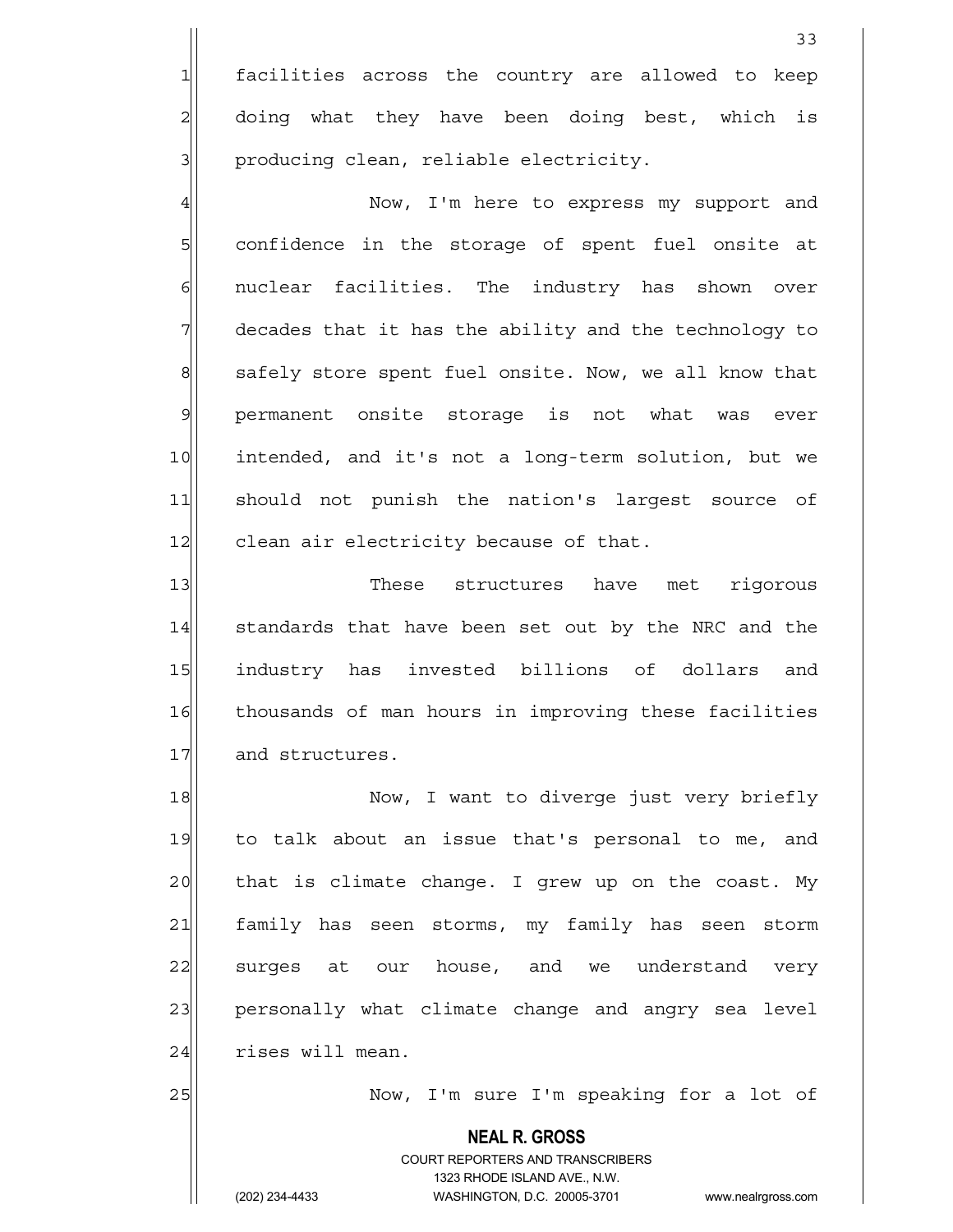1 people who already know this but the IEA released a 2 World Energy Outlook, their annual World Energy 3 Outlook report last week that found the world -- the 4 globe was just on track to completely blow through 5 5 5 5 the threshold, the ceiling that we need to keep 6 6 temperatures below.

 $7$   $\vert$  and similar to that, the 8 Intergovernmental Panel on Climate Change also found 9 with 95 percent certainty that climate change is both 10 manmade and that, again, we are on track to blow 11 through that ceiling.

12 Nuclear energy provides 19 percent of 13 our electricity, but it provides 64 percent of our 14 clean air carbon-free electricity. That's more than 15 every other source of electricity in the United 16 States combined right now. And, yes, that's measured 17 over lifetime cycle analysis, as well.

18 and 18 We should continue to invest in 19 renewables like wind and solar, but if we're serious 20 about climate change we shouldn't be so eager to 21 attack our country's largest source of clean air 22 electricity. We shouldn't cut off our nose to spite 23 our face.

24 as the NRC continues these public 25 | meetings, I would just like to reiterate my support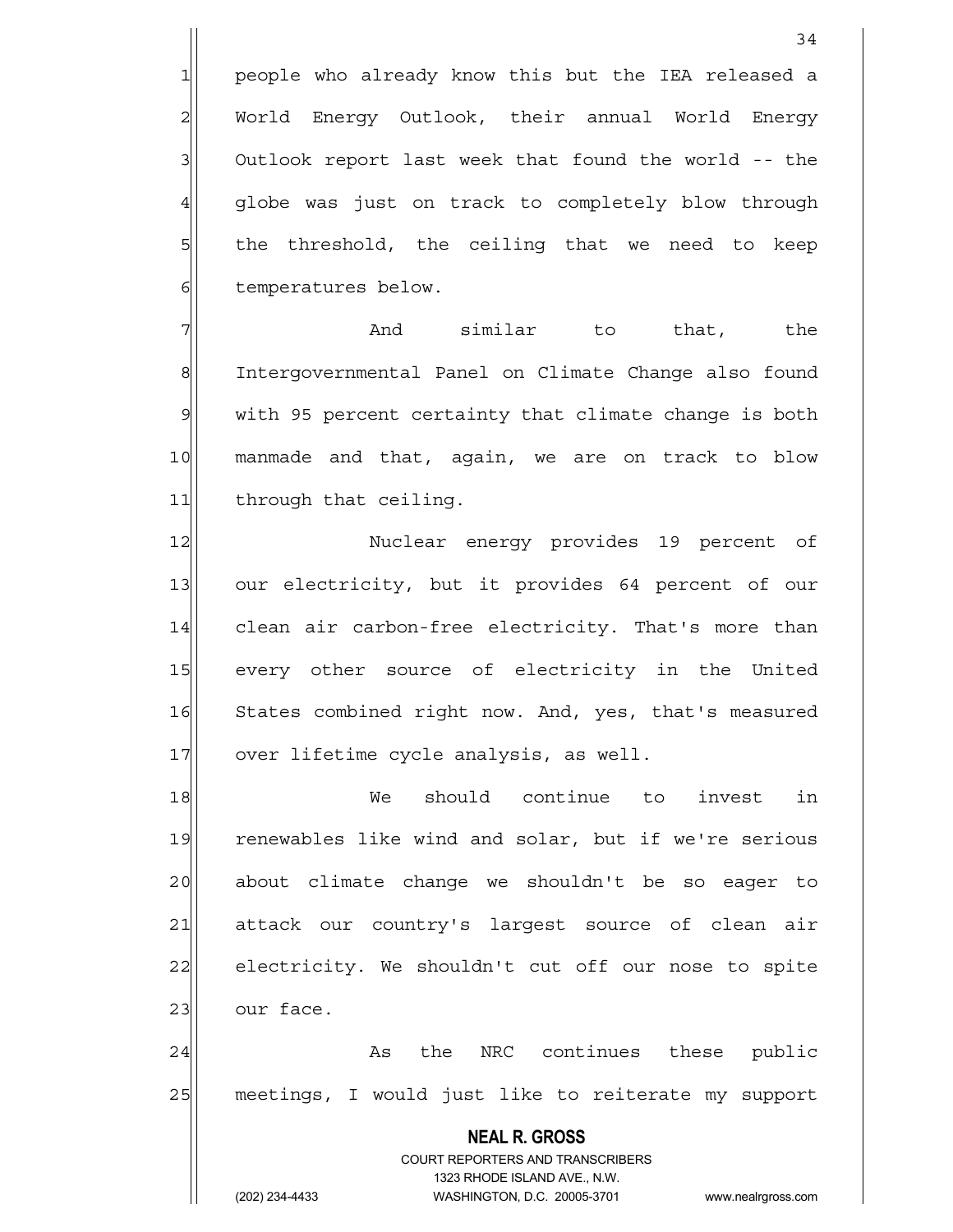$1$  for an industry that has shown it can and has safely 2 Stored spent fuel onsite. And during its rulemaking 3 | process I would encourage the NRC to support a 4 process that continues to strengthen our nation's 5 5 5 sommitment to clean air technologies and improving  $6$  nuclear energy. Thank you for your time.

7 MR. CAMERON: Okay, thank you. Thank you, 8 Stratton. Robert Deshotels. And please introduce 9 yourself so that we can get the correct pronunciation 10 of your name.

11 MR. DESHOTELS: The correct Louisiana 12 pronunciation is Deshotels. I'm a retired Risk 13 Assessment Engineer, and I want to thank everybody 14 that contributed for me to have the opportunity to 15 stand behind this speaker's stand.

16 I'm concerned about tsunami damage to 17 the pool that contains the fuel, and for two reasons. 18 One is that the tsunami that struck Fukushima showed 19 that we don't have the technology, even with the 20 brilliant minds working on the problem, to really do  $21$  a good estimate of tsunami magnitude.

22 The second concern I have is that back 23 in 1812, the earthquake that knocked down the mission 24 at San Luis Obispo was accompanied by a tsunami that 25 was estimated and recorded by the friars there to be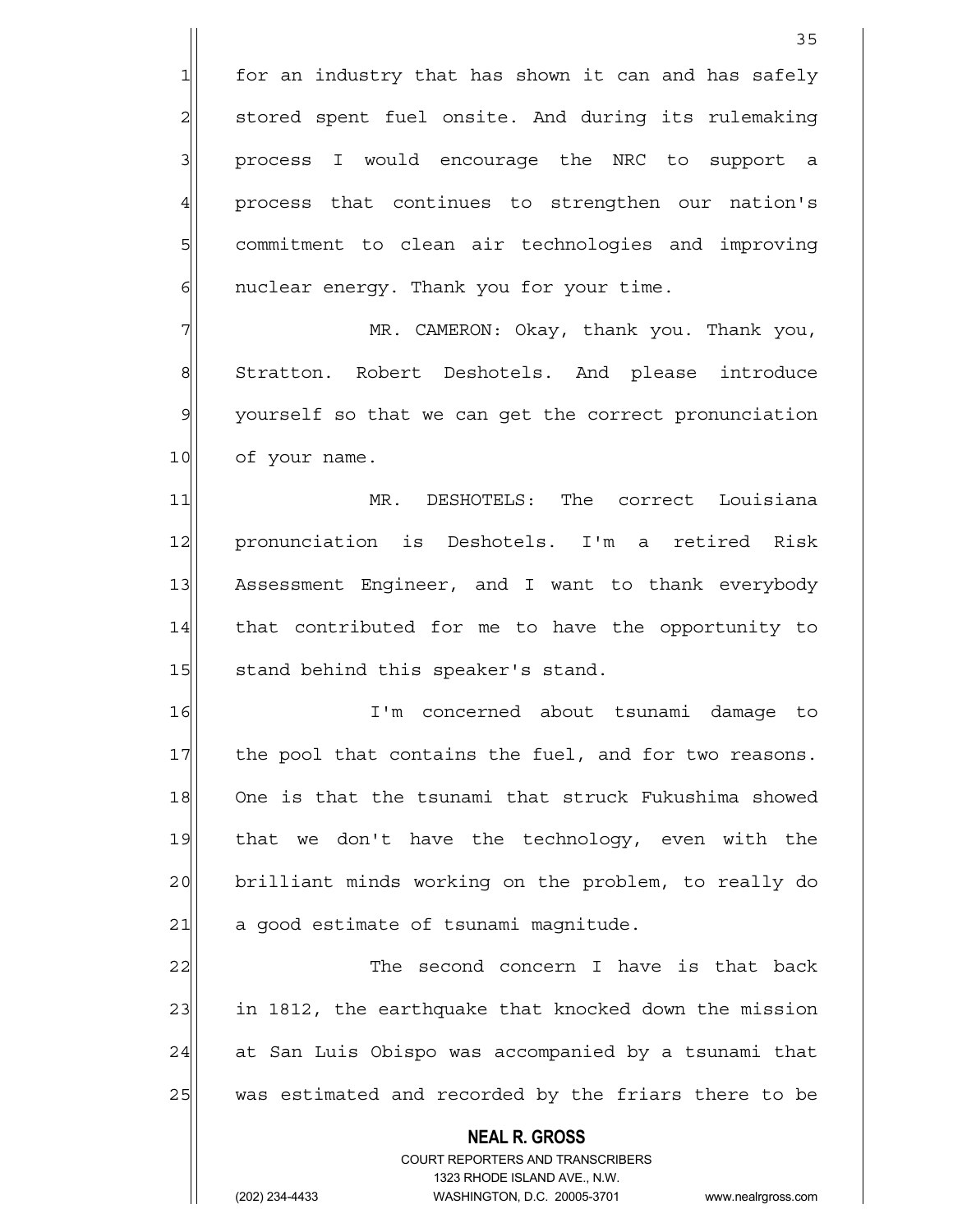$1$  35 to 50 feet high above sea level, depending what 2| Indian village you were at atthe time. And this makes 3 me worry that modern scientists, knowing that these 4 friars were not ISO 9000 certified, and knowing that 5 5 5 5 they're not calibrated against other tsunamis, might 6 6 6 discount and say that their reporting was not 7 believable.

 $36$ 

 **NEAL R. GROSS** COURT REPORTERS AND TRANSCRIBERS 8 8 8 On the other hand, scientists have a 9 poor record of not believing things unless there's a 10 good explanation for what happened. I would like the 11 NRC and other people to give some credibility, maybe 12 not 100 percent to the friars, and consider an 13 earthquake that might happen not 200 years ago, and a 14 tsunami that might occur on the basis of maybe a 15 1,000 year interval, in other words, a one in 16 thousand chance of occurring while the fuel is in the 17 cooling pool. So, that is my message, and that's it. 18 MR. CAMERON: Thank you very much. 19 (Applause.) 20 MR. CAMERON: Thank you for that comment. 21 And we're going to go to Ace, Ace Hoffman, and then  $22$  to Grace Von Thillo, and then to Myla. This is Ace 23 Hoffman. 24 MR. HOFFMAN: Good evening. My name is 25 Ace Hoffman. After fighting San Onofre for 20 years,

1323 RHODE ISLAND AVE., N.W.

(202) 234-4433 WASHINGTON, D.C. 20005-3701 www.nealrgross.com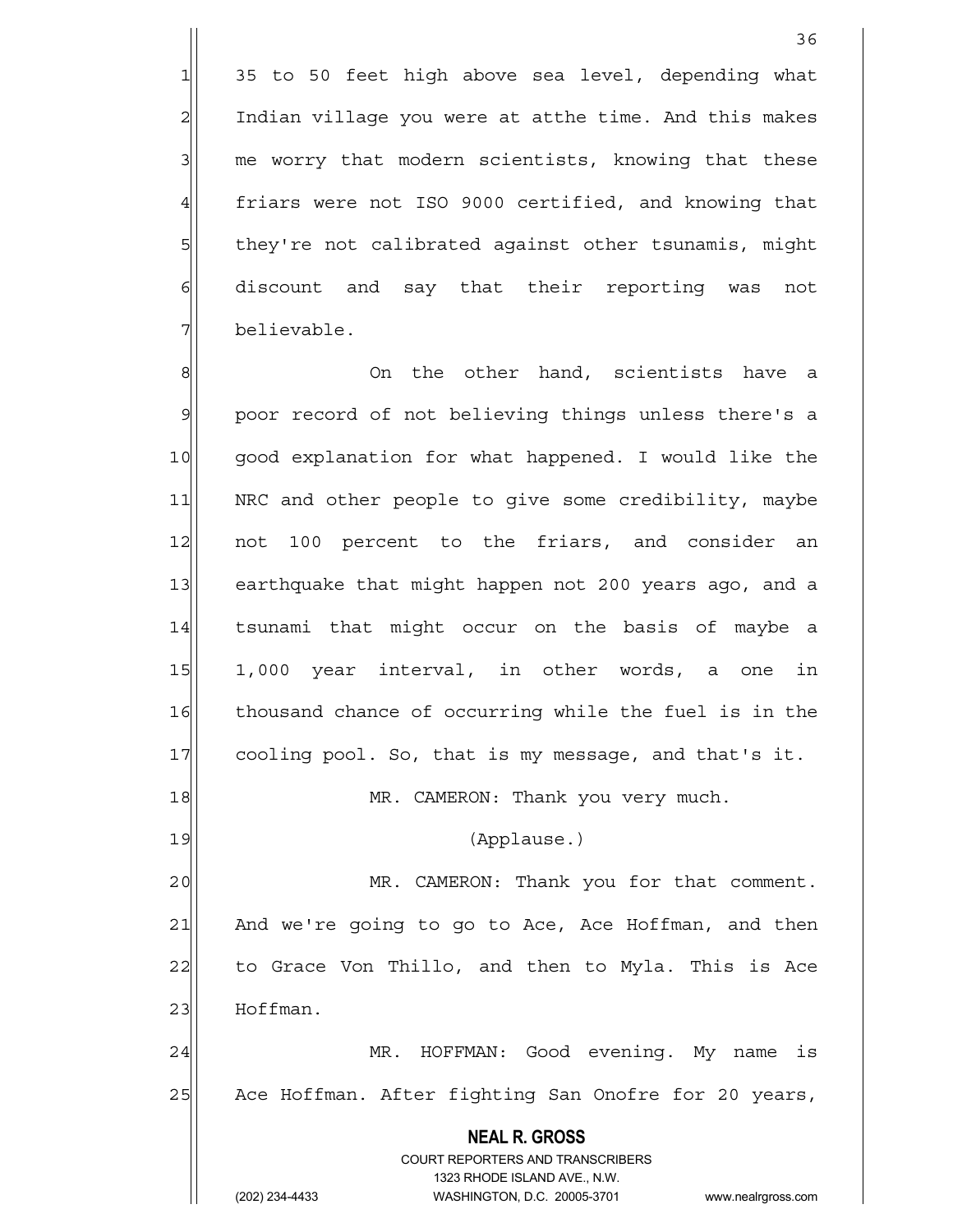$1$  I had to put up with an awful lot of people telling  $2$  me the waste solution is going to be Yucca Mountain. 3 Of course, right now they've just today reopened some  $4$  of the Yucca Mountain plan, but it's not very likely,  $5$  and there are a lot of scientific problems. Science.  $\left| \cdot \right|$  It wasn't politics, it was science that is stopping 7 Yucca Mountain.

8 8 Me heard from a number of pro-nuclear  $9$  people here today. I didn't hear them discussing 10 solutions to the waste problem. I heard them trying 11 to discuss, for example, solutions to the climate 12 change problem which, of course, is wind, and wave, 13 and solar, and things like that; offshore, space-14 based solar power with large mirrors. These things 15 exist. They can be built. There's no problem with it, 16 thin film technology, et cetera, et cetera; lots of 17 fancy words that will describe things that are 18 effective now. So, we need to get rid of this waste, 19 and until we closed San Onofre, I don't think anyone 20 here was really very good at thinking about what to 21 do with the waste, but now we've got a room full of 22| people who are very concerned about it.

23 We had a seminar last month where we had  $24$  our own experts come in. One of them told us that a 25 Shaped charge missile or weapon can go through three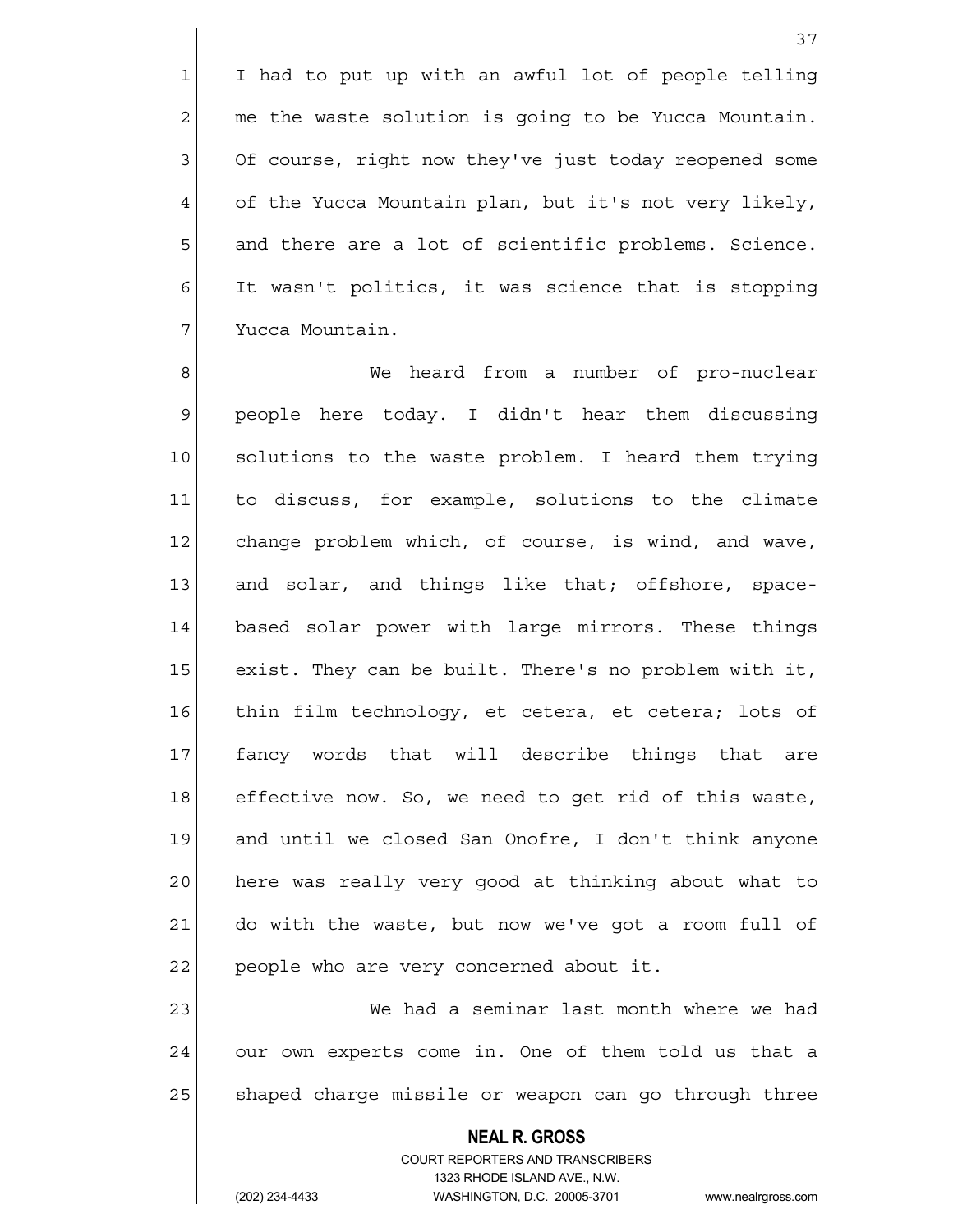feet of steel. A dry cask is three feet of concrete and maybe two inches of steel. These are vulnerable. A 747 is a very large airplane. If you put one next to a dry cask, it will dwarf it. The turbine shafts 5 5 5 on those four jets are going to go right through those dry casks.

7 The tsunamis we talked about. We didn't 8| even talk about what happens if there's an offshore 9 landslide like what happened in 2004 in Banda Aceh, 10 causing a tsunami that is way, way bigger than any of 11 these estimates that they have for a long far-away 12 tsunami wave finally getting to us. We can have a 13 thousand-foot wave right here. So, we've got airplane 14 strikes, we've got terrorists, we've got 8 million 15 people here in this county who have no benefit 16 whatsoever from this nuclear waste and yet we've got 17 it sitting here. And then what do they want to do? 18 They want to make a generic, a Generic Environmental 19 Impact Statement which means that anything unique 20 | about our situation, such as that we don't even have 21 a reactor running, is going to be ignored. And not 22 only that, but because it's generic, anything that 23 doesn't get said now is going to be ignored. You're  $24$  not going to be able to change anything.

25 a 25 This is no way to run a country. This is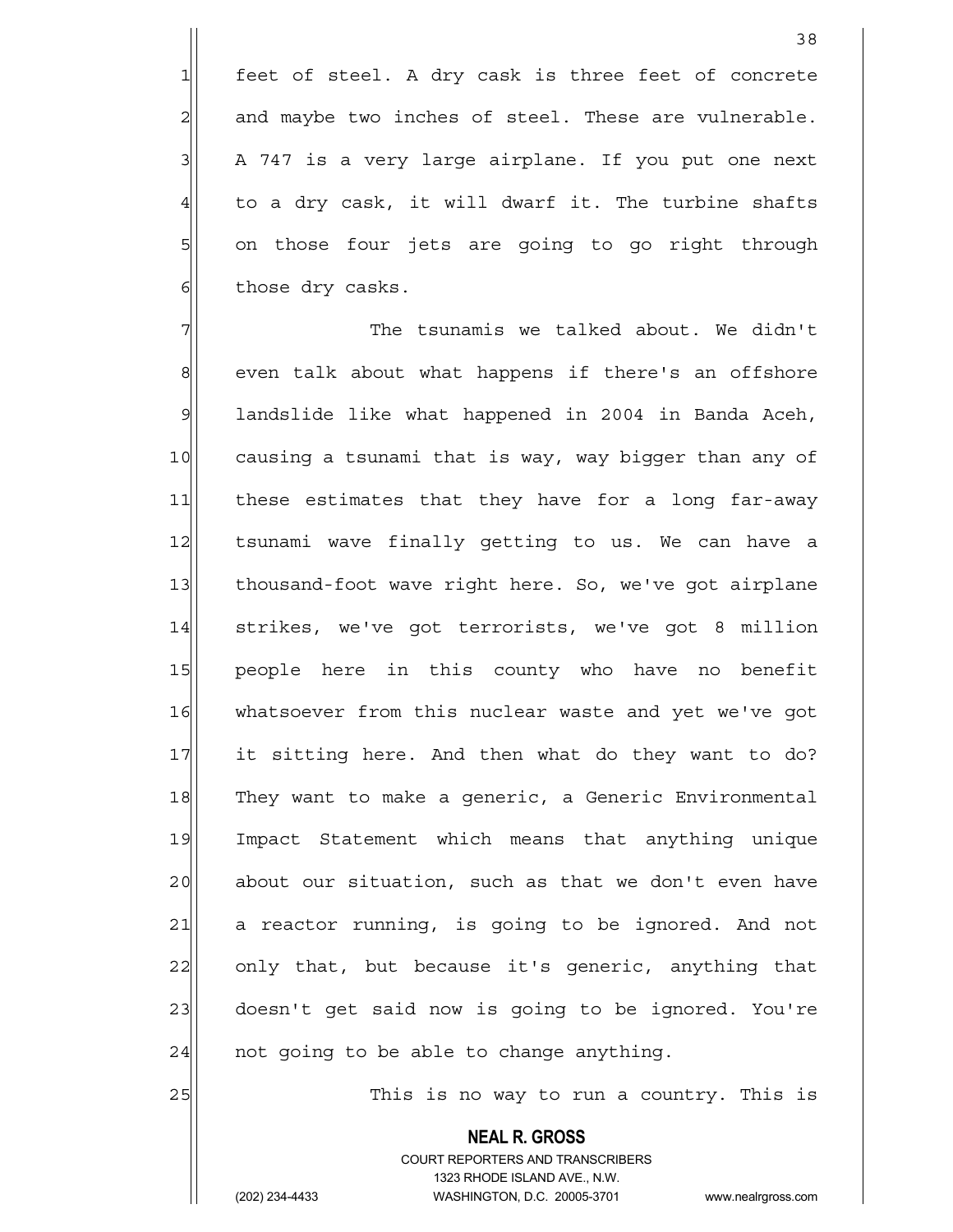$1$  no way to run a problem that is the biggest problem 2 | this country has ever faced. It's bigger than World  $3$  War II. We have to get rid of this waste. And, of 4 course, there's nowhere to put it, so we have to 5 5 5 5 think really hard about what we're going to do. And  $6$  the first thing we have to do is shut down Diablo 7 | Canyon. Thank you very much. 8 (Applause.)

9 MR. CAMERON: Okay, thank you. Thank you 10 very much, Ace. And, Grace. And Grace will introduce 11 herself, and then we're going to go to Myla, and then 12 we're going to go to Fred Chambers.

13 MS. VON THILLO: Hello, I'm Grace Von 14 Thillo, San Clemente resident.

15 Through the years, all of our concerns 16 and our research about the defective and the now 17 closed San Onofre plant continuously spotlights new 18 revelations that actually continually bring us less 19 confidence. The nuclear industry switched to high-20 burnup fuel because it burns longer in the reactor 21 and increases industry profits. This has further 22 reduced our safety here and across the nation.

23 and the NRC and the NRC and the 123 and the 123 and the 123 and the 123 and the 24 | nuclear industry have no safe storage solution for 25 high-burnup fuel, used fuel, even short term, and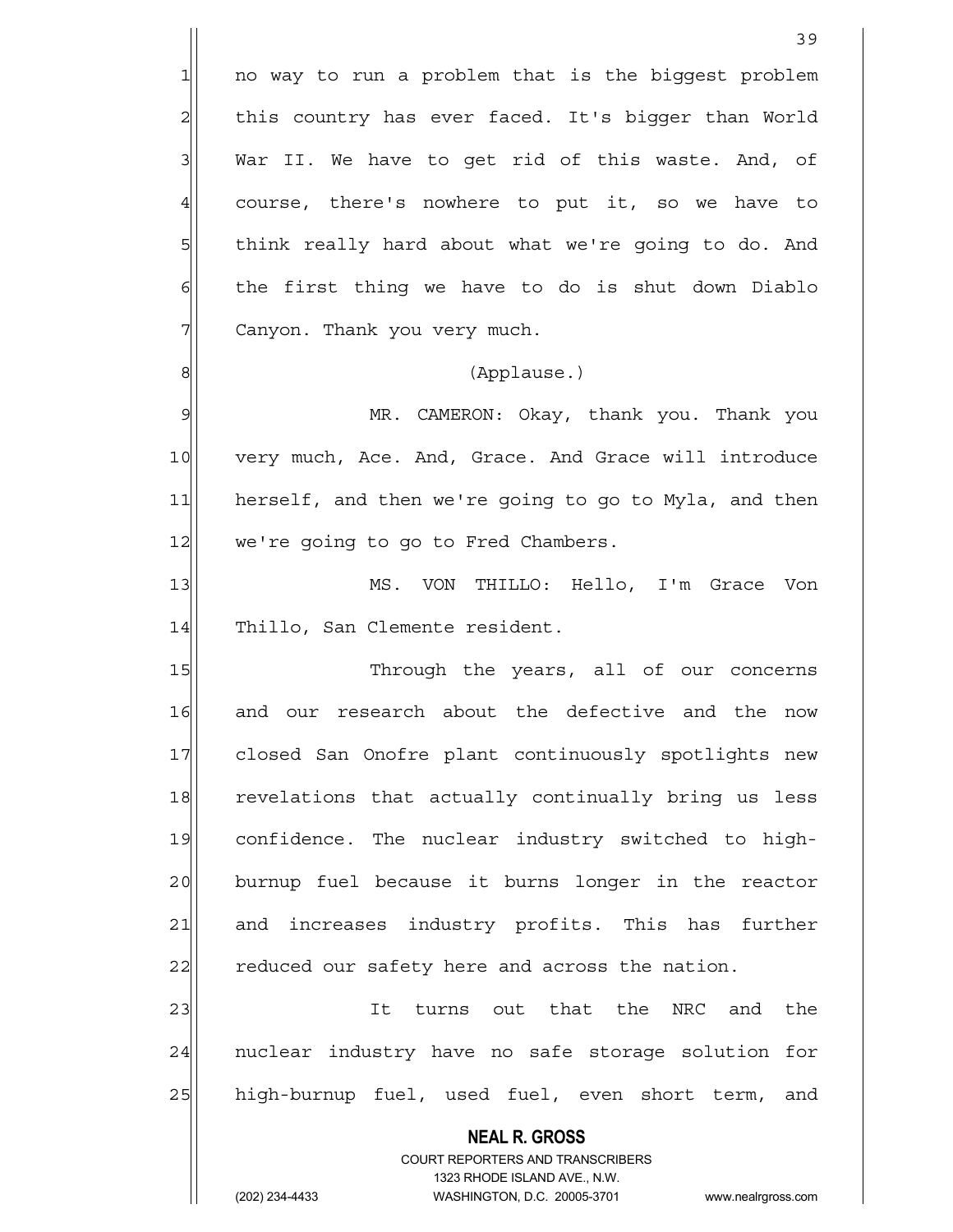1 there's no solution for transporting this waste 2 offsite. So, we're asking the NRC to include in your 3 Generic Environmental Statement and in your document  $4$  to solve these unsolved problems.

5 It shouldn't be a generic report at all.  $6$  It should be a site and issue-specific. If the NRC 7 | won't even approve short-term storage or transport of 8 high-burnup used fuel because you don't have the 9 confidence, then you must stop wasting and making 10 this waste. Your demonstration project with the DOE 11 is still experimenting on the technology and the 12 materials. We want this extremely vulnerable fuel 13 moved away from San Onofre as soon as it is 14 reasonably safe to do so, and storing it longer in 15 this sensitive area where you've heard again we are 16 prone to tsunami, earthquake, our coastal and marine 17 environments, next to California's critical 18 transportation, economic, and military arteries and 19 surrounded by 8.5 million people, increase our 20 concerns and lessen our confidence daily. Thank you. 21 (Applause.)

22 MR. CAMERON: Thank you, Grace. And Myla. 23 MS. RESON: Hi, everyone. Well, I've got  $24$  to tell you, I have absolutely no confidence in a 25 regulatory agency that even allows the nuclear

> **NEAL R. GROSS** COURT REPORTERS AND TRANSCRIBERS 1323 RHODE ISLAND AVE., N.W. (202) 234-4433 WASHINGTON, D.C. 20005-3701 www.nealrgross.com

40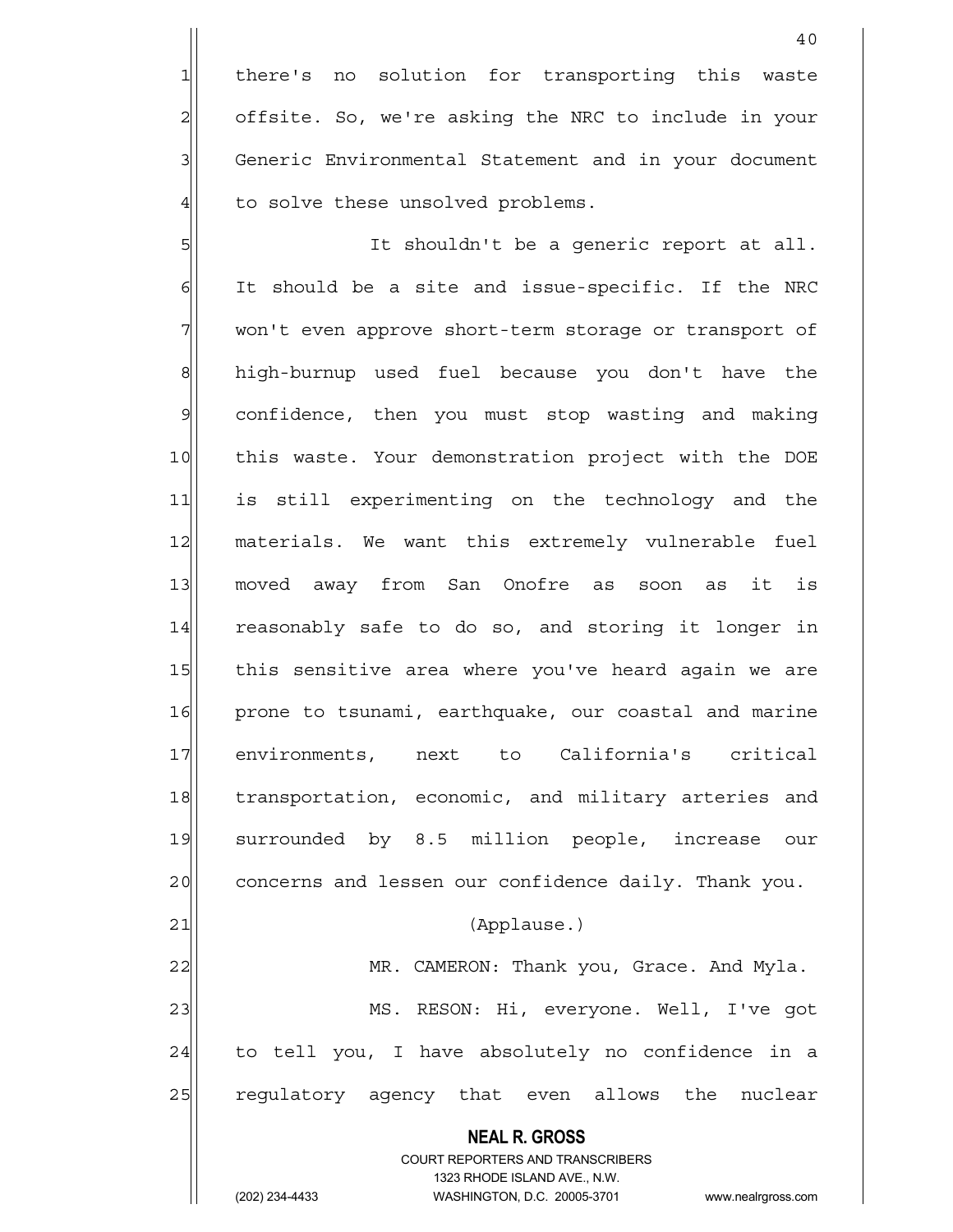1 industry to continually increase the level of burnup  $2$  for its fuel. I think that I was going to explain a  $3$  little bit about it, and Grace did it really well. 4 But, essentially, the nuclear power industry wanted  $5$  to increase profits and be allowed to keep the fuel  $6$  in the reactors longer, and the NRC gave them the go 7 ahead. And they have been creating an inventory of 8 high-burnup fuel and creating an intractable problem, 9 and that has to end because it amounts to nothing 10 less than the reckless endangerment of the American 11 people.

41

12 We have nuclear waste that can't be 13 stored safely, and can't be moved safely. We have no 14 solutions for it. How can we possibly have any 15 confidence in the waste-- nuclear waste policy that 16 this agency proposes?

17 Years ago, the eminent scientist, John 18 Gofman, led 40 health physicists under him at 19 Lawrence Livermore Labs and they were asked to 20 disprove the work of Dr. Ernest Sternglass, who said 21 | that there was no safe level of radiation, that even 22 the lowest dose was harmful to human health. But what 23 Gofman came up with when he worked on this problem  $24$  was he found that, in fact, there is no safe dose, 25 and that Sternglass was right. So, Gofman famously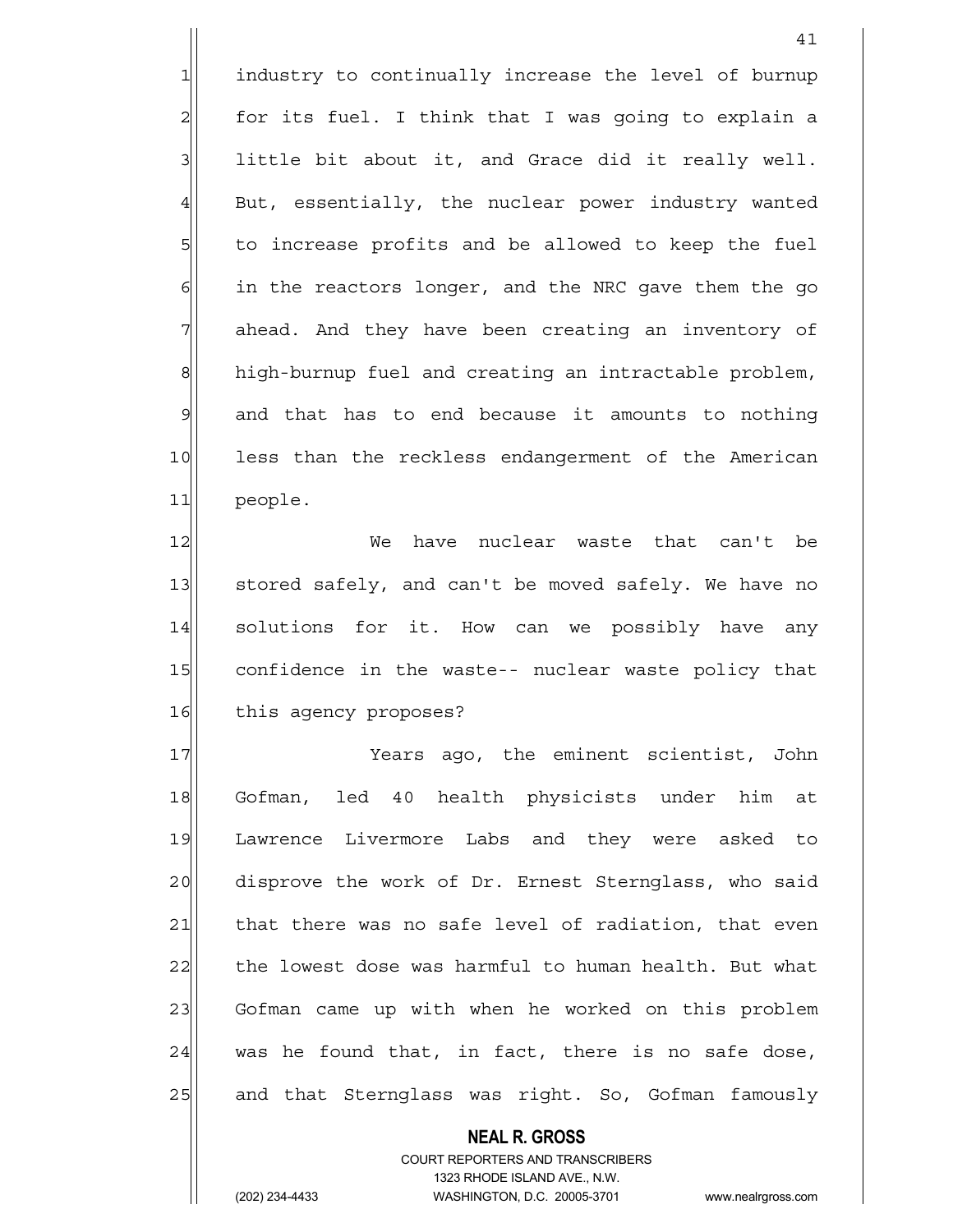$1$  said that licensing a nuclear power plant is de facto 2| licensing premeditated murder, because we know that 3 3 a the doses that are regularly released from nuclear 4 power plants do, in fact, kill people, especially the 5| most vulnerable members of our society, the children 6 6 6 6 and pregnant women are the most vulnerable. And even  $7$  if they don't develop cancer and die, they suffer 8 | serious health consequences.

9 So, we've got to stop making this 10 | nuclear waste, and we have to stop allowing this 11 high-burnup practice to continue because it's nothing 12 short of the reckless endangerment of the American 13 people. So, let's stop the nuclear waste con job and  $14$  let's stop the high-burnup waste experiment.

#### 15 (Applause.)

16 MR. CAMERON: Okay. Thank you, Myla. 17 | Thank you very much. And, Fred, could you come up and 18 join us at the podium. And Fred is bringing Churchill 19 with him. He wants to speak from the podium. We asked 20 him if he wanted the microphone brought to him but he  $21$  wants to address you from right there.

22 MR. CHAMBERS: Hi, I'm Fred Chambers and 23 after hearing what Gary, Donna, Grace, and so many of  $24$  us have already said, I've got very little to add. 25 But I do want to -- several people not here tonight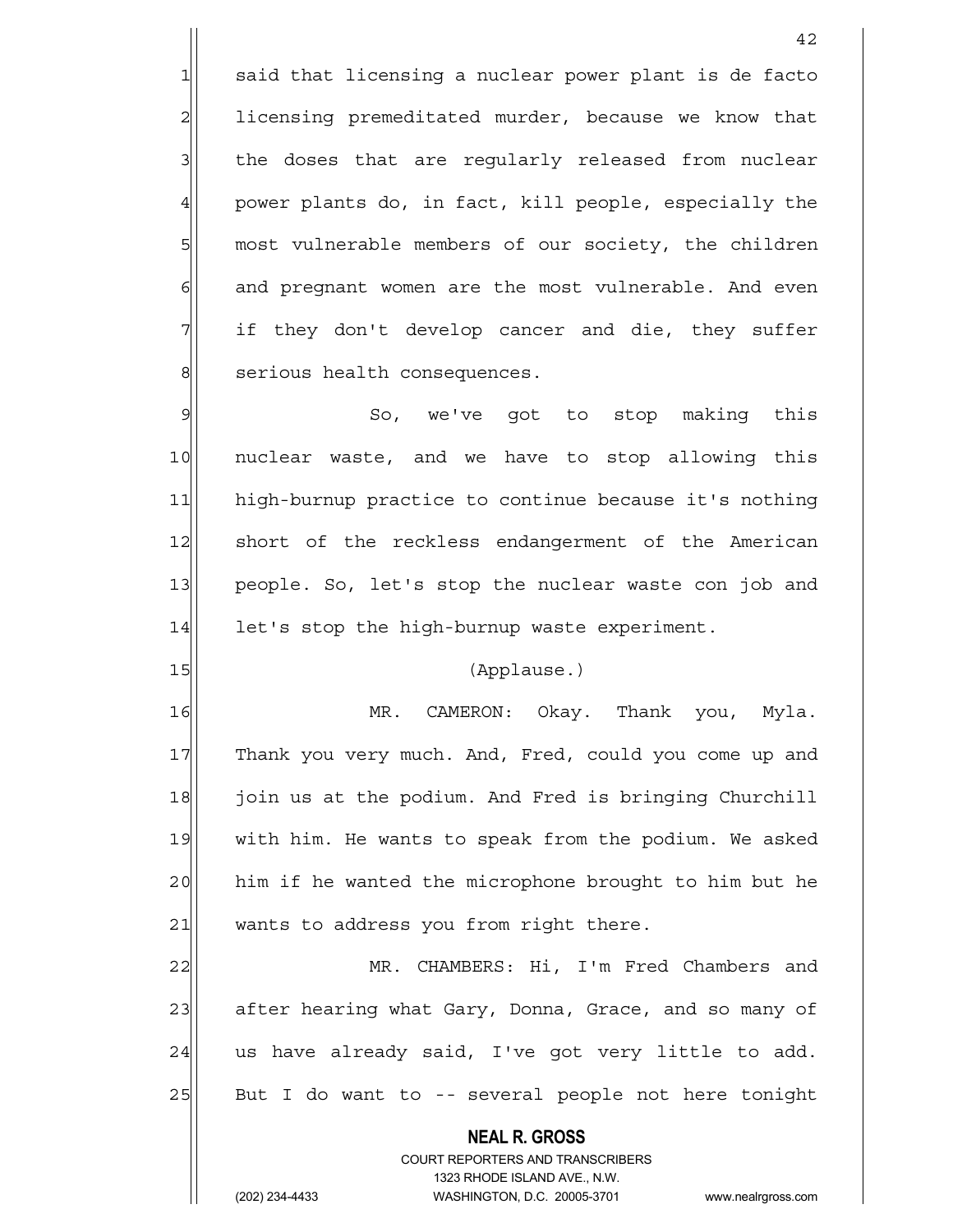$1$  have asked me whether there are -- this is for their 2 own feelings of public safety. They're very concerned  $3$  about food safety, and they've been asking  $-$  three 4 people separately have asked me-- if I know where  $5$  they could find a calibrated Geiger counter that they 6 6 6 could take to a supermarket or grain purchase or fish  $7$  to the center. Some of them with a Geiger counter, 8 and they've got some idea of how hot their tuna or 9 salmon is. So, that is one thing that I would like to 10 add. If you're talking about how confident you can 11 be, maybe we should include something about just 12 making the local public feel safer in the future when 13 more and more of these nuclear plants are shut down.

14 and back on the whole seismic topic, we 15 only have to go back to 1930 here in California where 16 off the coast of Redondo Beach was a rock slide 17 17 triggered by a fairly small on land earthquake, that 18 triggered a 9-foot tsunami, that went right ashore 19 within about two minutes of the onshore 3.0 20 earthquake. This huge tsunami just sprang up, swept 21 inward to places which are now LAX and downtown LA, 22 Orange County were all inundated, so we really have 23 | no advance warning. We never know when that wave will  $24$  come. So with that, I yield back my time. Thank you.

25 | (Applause.)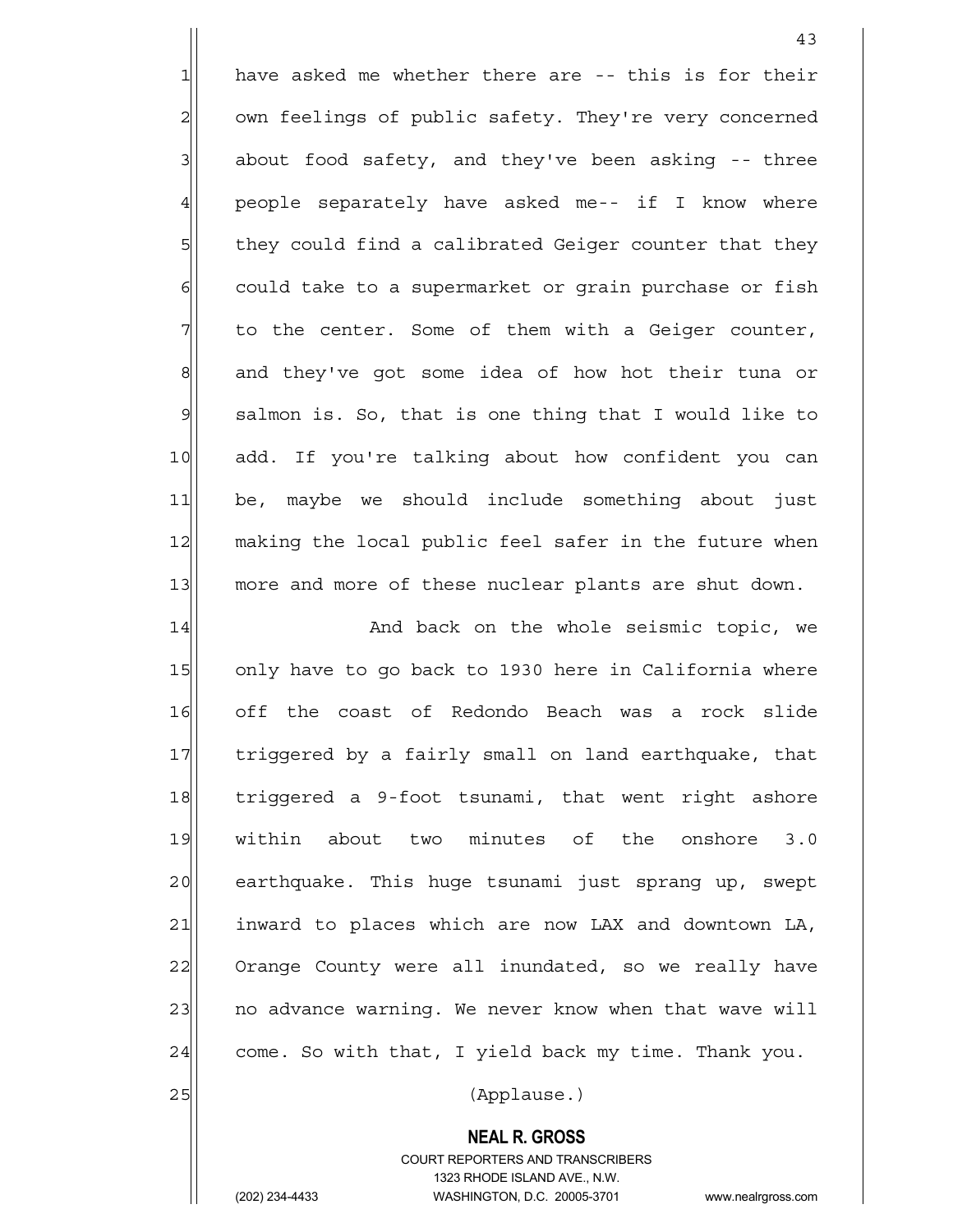1 MR. CAMERON: Okay. Thank you, Fred, and 2 watch your step. Okay. Thank you very much. We're 3 || going to go to Patricia Borchmann, Marni Maqda. 4 Patricia is gathering her -- this is Patricia, and 5 | then Marni. Okay. And then Tonja.

6 MS. BORCHMANN: Good evening. My name is 7 Patricia Borchmann. I'm a resident in Escondido in 8 | San Diego County.

9 I have already electronically submitted 10 comments to the NRC staff member earlier, so I'm 11 hoping that they will have already been entered 12 electronically into the record. If not, I have extra 13 copies. I'll make sure that copies are left with you.

14 | Anyway, as a resident in Escondido, I'm 15 among at least 8.4 million other highly vulnerable 16 citizens located within 50 miles of San Onofre 17 reactors who will realistically be exposed to far 18 greater public safety risks, as well as being 19 unwilling victims of a much more probable 20 catastrophic scenario than the extent which has been 21 projected and analyzed in this Generic Environmental 22 Impact Statement.

23 The Draft Generic EIS has used as their 24 basis of risks of storing nuclear waste in 25 communities in Southern California and for NRC's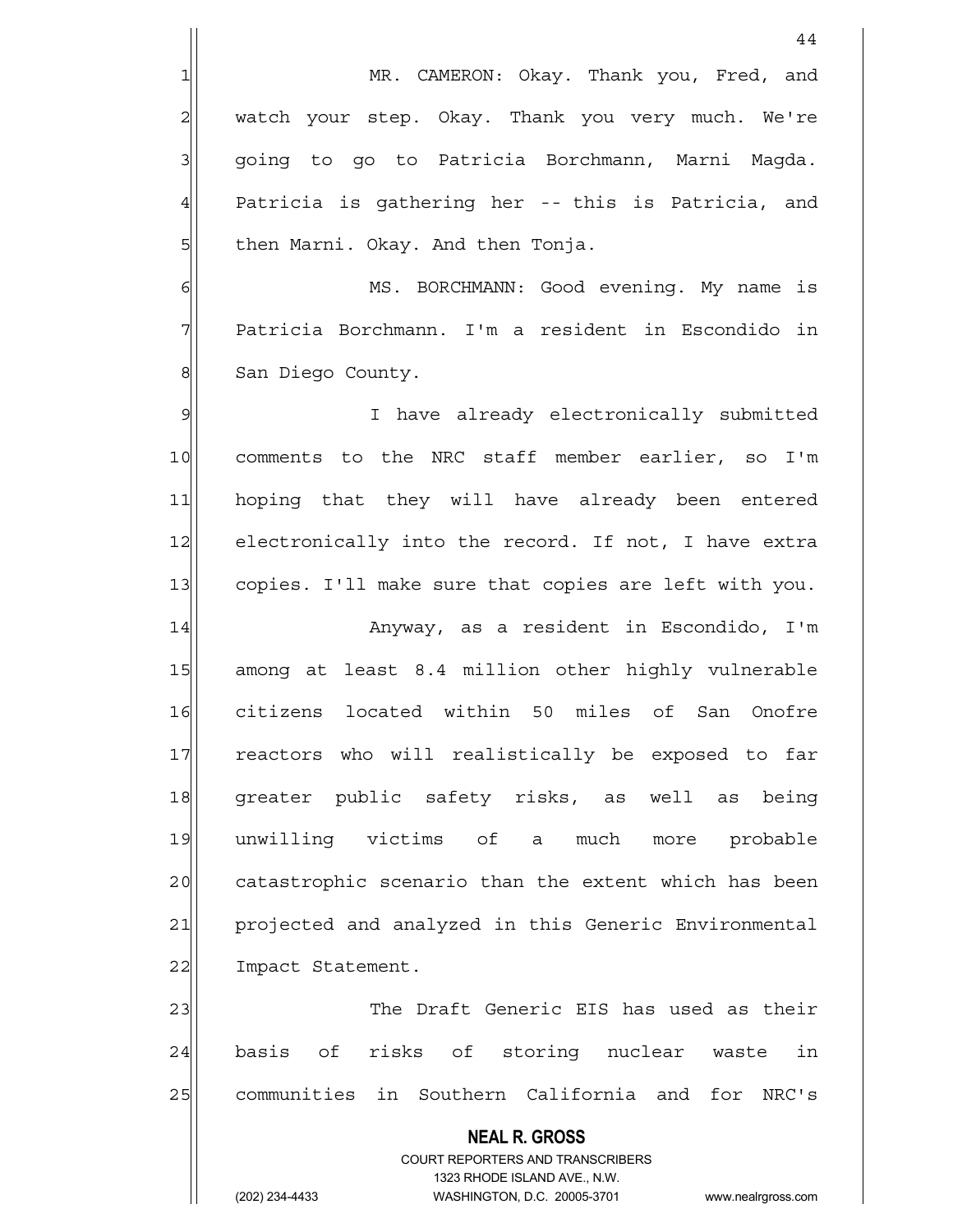1 proposed rulemaking. It's extremely important for NRC 2 to recognize that there are conditions in reactor 3 3 communities surrounding San Onofre that are extremely  $4$  unlike those conditions that were assessed at the two 5 | nuclear reactor sites in rural and low population 6 6 6 6 areas, where impacts of spent fuel pool fires, or a 7 Series of other potential safety risks were either 8| analyzed generically, or where impacts were 9 | unanalyzed, or impacts were under-estimated.

10 In contrast, the population density here 11 in communities surrounding San Onofre, Southern 12 California are much more similar to high population 13 areas surrounding New York's Indian Point reactors. 14 In 2012, New York's Attorney General successfully 15 argued and led to a challenge on NRC's Rule which led 16 to this Draft Environmental Impact Statement.

17 The Federal Circuit Court agreed with 18 the New York Attorney General, required NRC to 19 provide a thorough analysis of public health, safety, 20 and environmental impacts about storage-- the impacts 21 | that storage would pose before allowing long-term  $22$  storage to occur.

23 and I think that's all I have time for. I'm 24 going to be leaving another copy of my comments.  $25$  Thank you.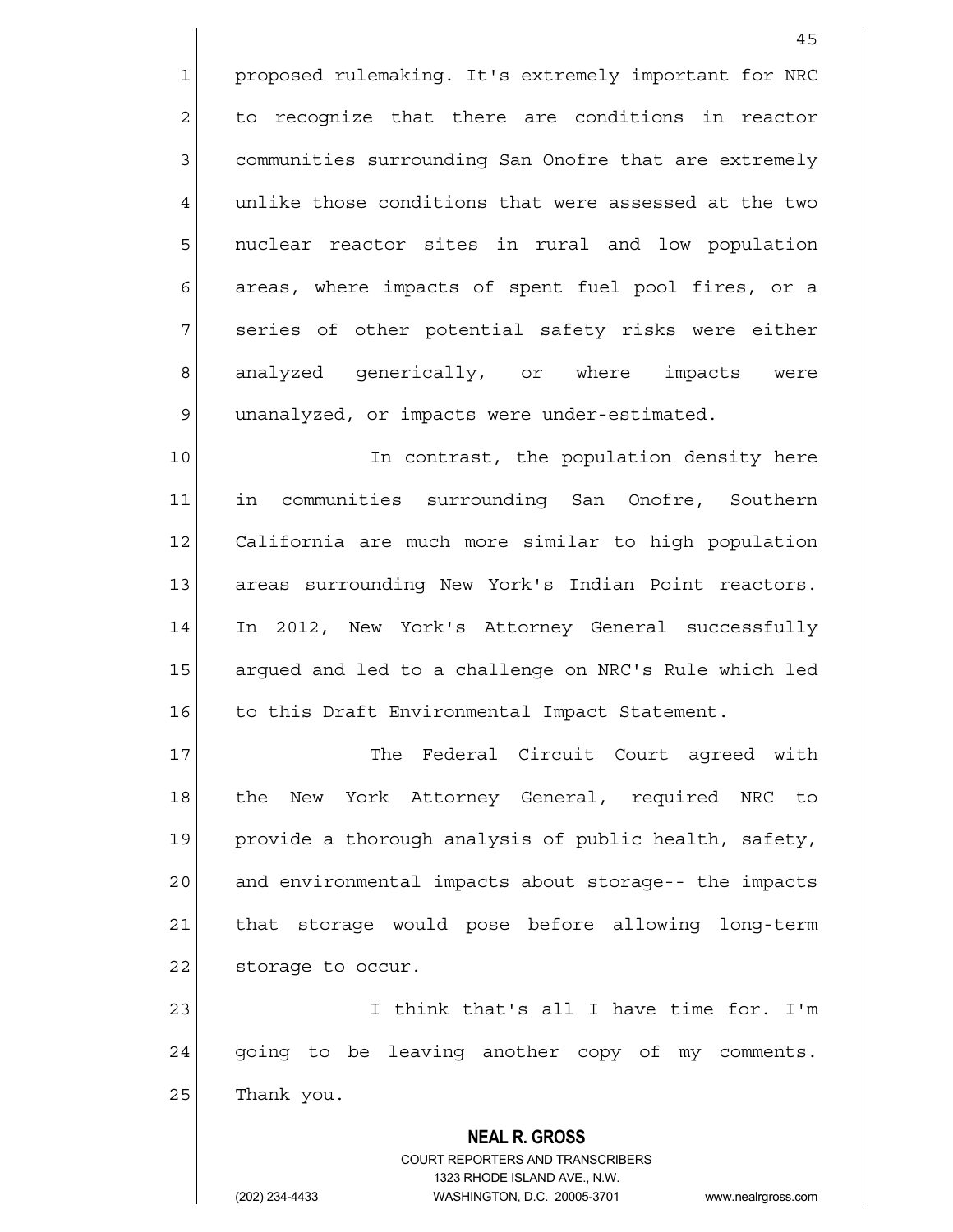|                | 46                                                       |
|----------------|----------------------------------------------------------|
| 1              | MR. CAMERON: Okay. Thank you, Patricia.                  |
| $\overline{2}$ | (Applause.)                                              |
| 3              | MR. CAMERON: Thank you very much. And                    |
| $\overline{4}$ | this is Marni, and we're going to go to Tonja next,      |
| 5              | then Jay Rojo, and Gary Sallis. And if you're back in    |
| 6              | the back and you want to come up here and sit in the     |
| 7              | front row and wait to talk, that's fine also. Marni.     |
| 8              | MS. MAGDA: Thank you. Marni Maqda from                   |
| $\mathcal{G}$  | Laguna Beach. I haven't read this. I didn't know the     |
| 10             | format for tonight. I've only barely looked at this,     |
| 11             | but what's frightening to me in this summary is to       |
| 12             | see small, small, small under environmental impacts      |
| 13             | at reactor's continued storage. Seeing in here that      |
| 14             | it's fine to stay 60 years. They will change the         |
| 15             | casks after 100 to 140 years.                            |
| 16             | know I'm doing this with a 10-minute<br>I.               |
| 17             | read, so that's not fair. What frightens me is the       |
| 18             | hours and hours of human beings putting this together    |
| 19             | when what we need is solid answers for San Onofre        |
| 20             | right now, not two years from now, not Southern          |
| 21             | California Edison making the decisions, but please,      |
| 22             | Diane Feinstein, Senator Feinstein, Congresswoman        |
| 23             | Loretta Sanchez, Congressman Dana Rohrbacher, Senator    |
| 24             | Barbara Boxer, we must have you with Jerry Brown,        |
| 25             | Governor Jerry Brown. We must have a political           |
|                | <b>NEAL R. GROSS</b><br>COURT REPORTERS AND TRANSCRIBERS |

1323 RHODE ISLAND AVE., N.W.

 $\prod$ 

(202) 234-4433 WASHINGTON, D.C. 20005-3701 www.nealrgross.com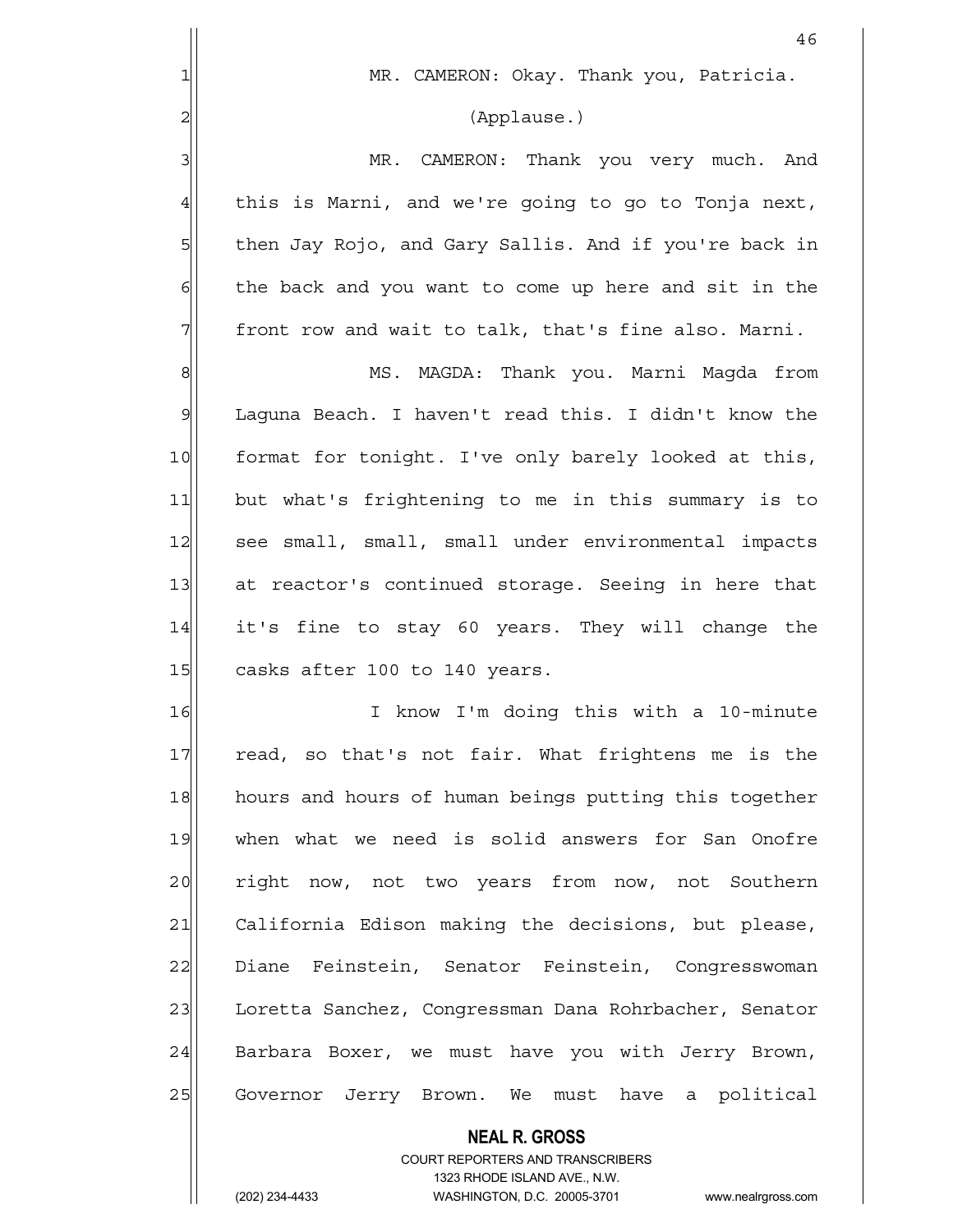1 solution beginning immediately that takes this 2 responsibility away from a company that has two years 3 where they get our taxpayer's money, taxpayer's money 4 to keep the fuel for 60 years where it is. We keep 5| paying the fine.

6 Me need to get that fuel moved, it is  $7$  deadly. And to say that it's a moderate risk is 8| insane. People have talked about the kind of risk. I 9 was in the Laguna fire in 1993. I watched the 10 absolute -- you couldn't get six miles out of town 11 with only 30,000 of us trying to get out, not 8.4 12 million. Thirty-thousand, we had one road going in to 13 town, and every lane on Pacific Coast Highway going 14 out and it took six hours to go four miles to get to 15 Crown Valley Parkway.

16 We have firestorms every year that are 17 deadly. They've come up to the doorstep of San 18 Onofre. We cannot be waiting for a solution. We must 19 -- and here's what I'm asking. According to the Blue 20 Ribbon report of the President in 2012, the U.S. Navy 21 has final geologic disposal casks that it is using 22 right now, 50 of them have already been used because 23 -- and they're transportable because they have to  $24$  have all of the nuclear waste out of Idaho by 2035. 25 It will have 350 more by that date. We need those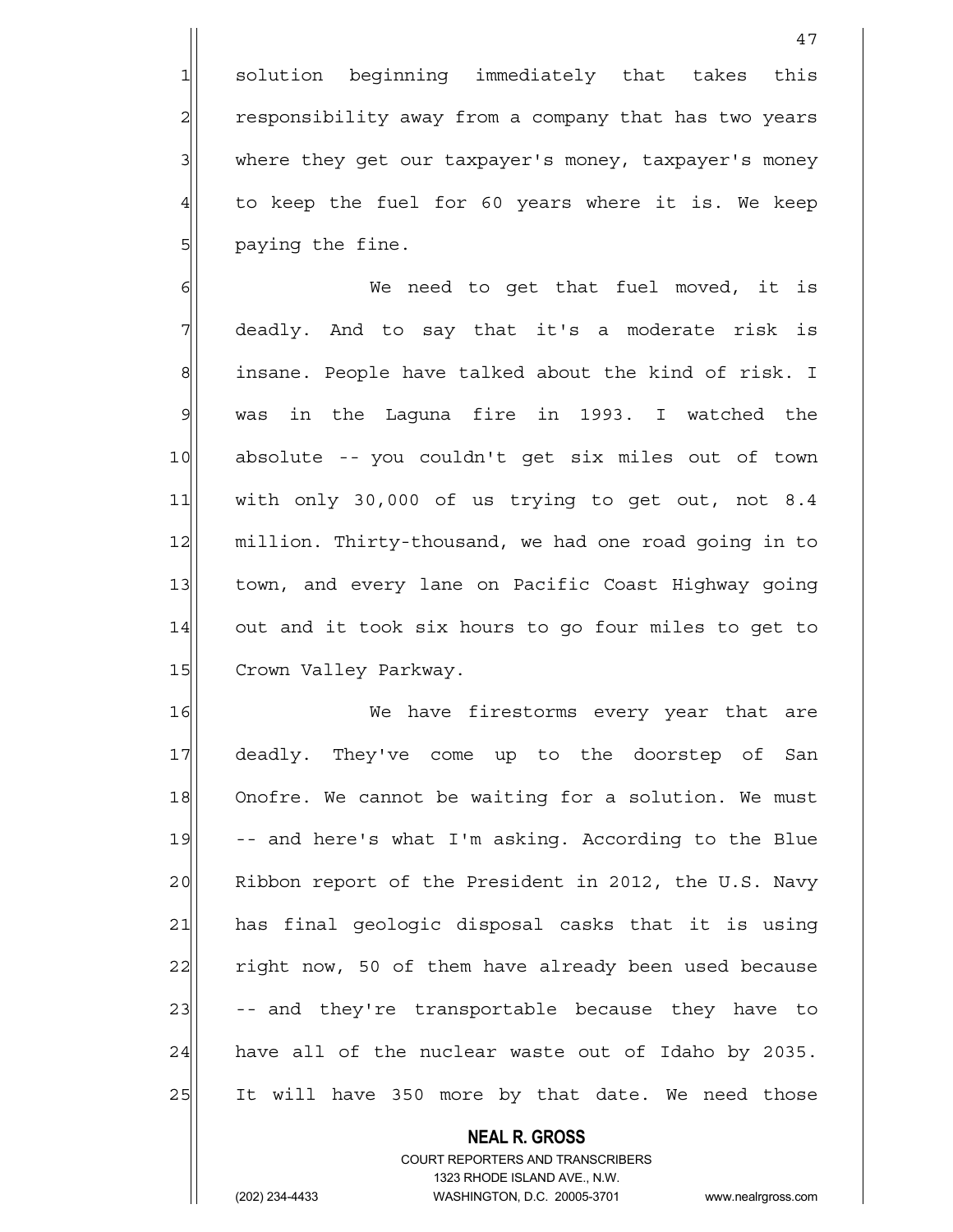1 casks. I don't know what they cost. I don't care what they cost. They have to be final deposit. They have to be able to take whatever is this high-burnup fuel, whatever is the real truth about that here, we have 5 5 5 5 to have all these great minds together now creating a solution to get the casks that we need right now today to begin putting that storage in casks that can be moved as soon as we have a place for it. We need 9 Camp Pendleton involved.

48

10 We need to have thermal nuclear base in 11 California, away from the 8.4 million people, where 12 we are away from the ocean, the rising tides. We 13 don't have 60 years to leave this here. We know that, 14 it's like we're sitting here like foolish children. 15 We know we must move it. We've got to put all of our 16 best minds together and put the money -- if it costs 17 | \$10 million per cask, we've got to find it and do it 18 now. Please stop wasting our time and energy and your 19 great minds on something that's generic. Generic 20 won't work anywhere in this country. We have 104 21 reactors, we have to have a special solution for each 22 place. Thank you. 23 | (Applause.)

24 MR. CAMERON: Thank you, Marni. And we 25 have Tonja Wicks coming up, and Jay Rojo is here, I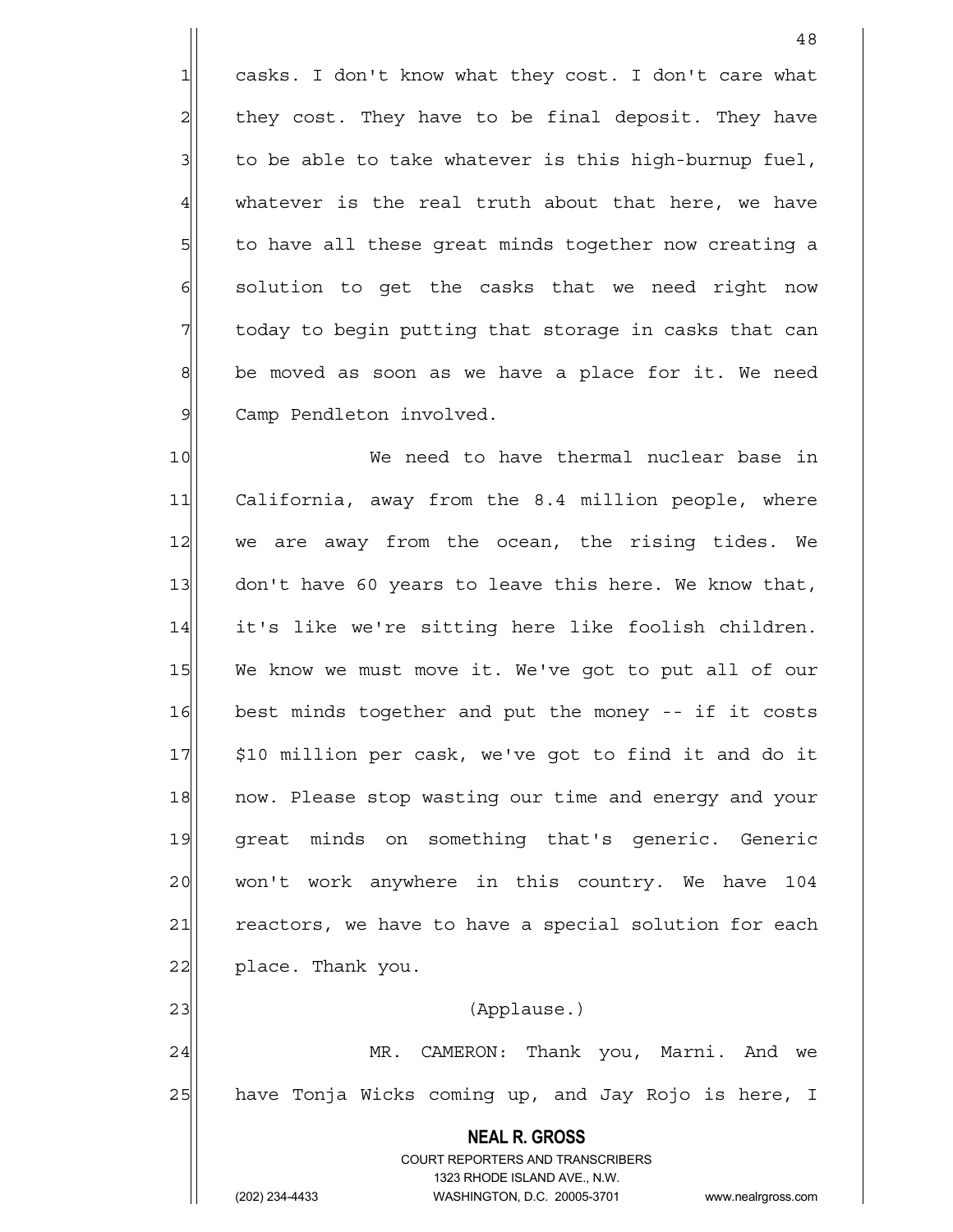1 think, and Gary Sallis. This is Tonja.

2 MS. WICKS: Good evening. My name is 3 Tonja Wicks, and I am the President and CEO of TLW 4 Legal and Government Support Services, a minority and 5 women-owned business located in Long Beach, 6 California, and Washington, D.C. It specializes in 7 | environmental and energy consulting.

8 8 I appreciate the opportunity to provide 9 oral comment here tonight on the important topic of 10 Waste Confidence and its relationship to the 11 continued nuclear plant licensing and operations. I 12 strongly believe that nuclear energy is an integral 13 part of the national energy plan, and must continue 14 to generate an essential share of our nation's clean, 15 | non-emitting, zero carbon baseload electricity.

16 | Nuclear energy generates approximately 17 26.5 percent of the carbon-free electricity reduced 18 in our state according to the Energy Information 19 Administration, and nearly 21 percent of our nation's 20 electric output.

21 As a former electric utility executive, 22 I have held several positions throughout my career 23 and participated and led teams on a variety of issues 24 including energy resource planning. And the one 25 conclusion I have come to, our country, our state,

> **NEAL R. GROSS** COURT REPORTERS AND TRANSCRIBERS 1323 RHODE ISLAND AVE., N.W. (202) 234-4433 WASHINGTON, D.C. 20005-3701 www.nealrgross.com

49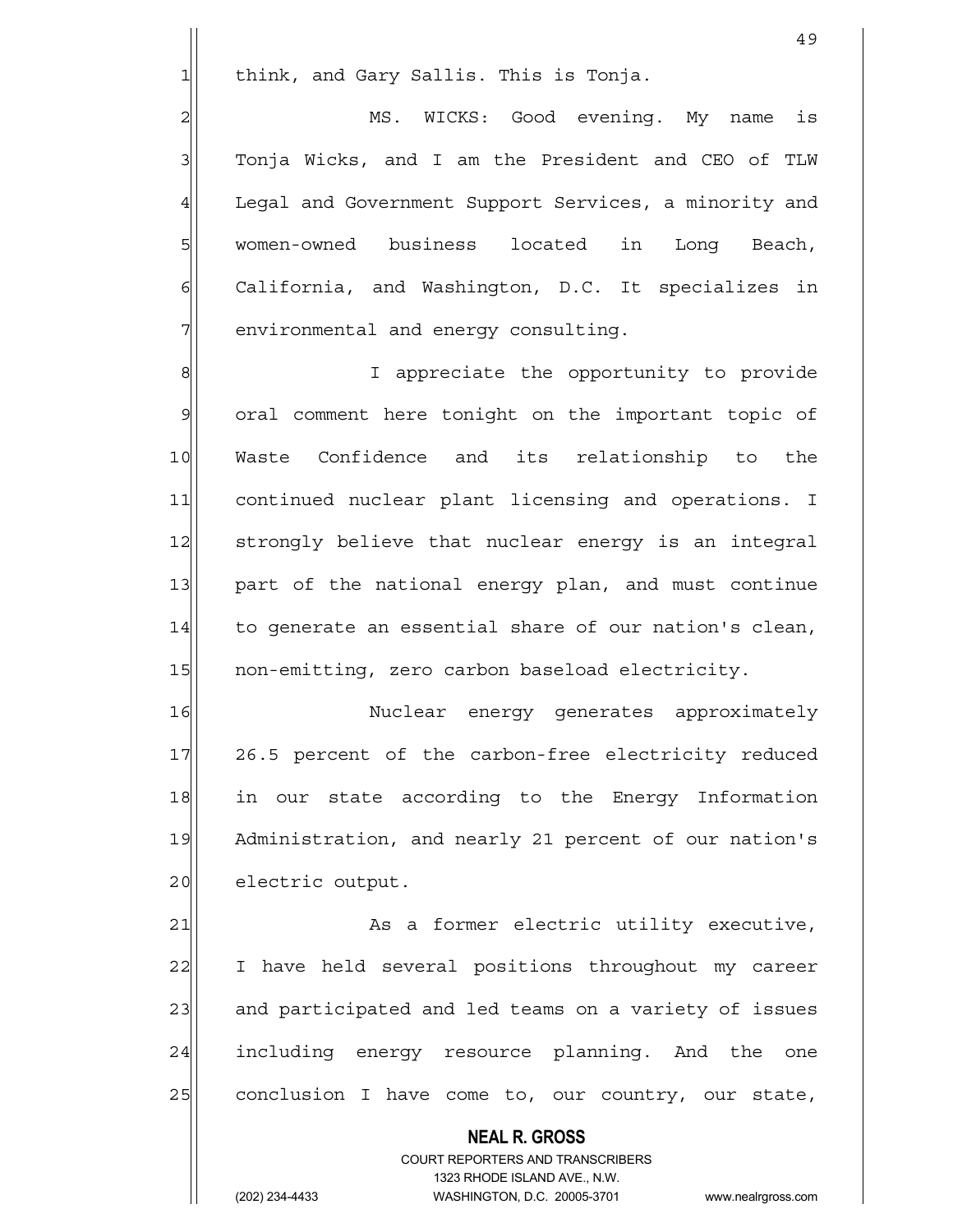1 our cities, they need a diverse portfolio of energy 2 resources to meet our current and future energy 3 all ineeds, and to insure our energy security.

4 all 11 It is imperative that we do not repeat 5 5 5 5 the issues of the past and over-rely on a single  $6$  source of generation resources which could lead to 7 || over-reliance, reliability issues, and price 8 volatility. As a result, nuclear energy must, it must 9 remain a vital part of a diverse energy resource mix.

10 I believe we need to continue to find 11 ways to utilize these resources and meet our energy 12 needs, and also keep our local communities viable and 13 our residents employed. Our nuclear energy facilities 14 provide substantial economic benefits to the state 15 and local communities, including high-paying jobs, 16 and tax revenues that help keep our town services 17 funded and our property taxes lower than they 18 otherwise would be. On average, a nuclear 19 facility generates nearly \$500 million in annual 20 economic output including more than \$35 million in 21 labor income. Each year it pays approximately \$67 22 million in Federal taxes, and over \$16 million in 23 | local and state taxes alone.

24 | While nuclear energy is a vital part of 25 our state's electricity energy portfolio and our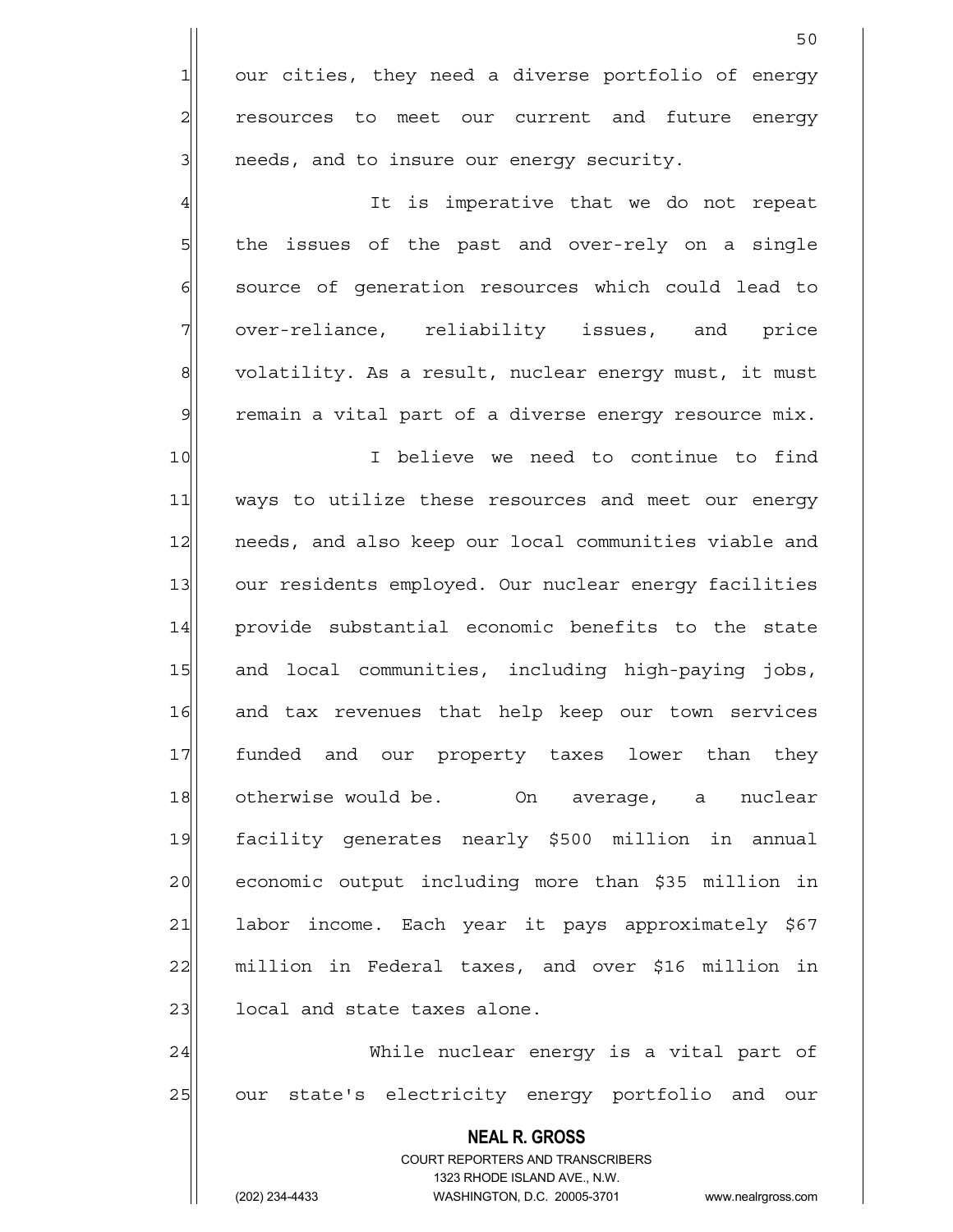1 economy, we do recognize that there is a need to 2 address the transportation, storage, and disposal of 3 | used energy nuclear fuel. It is the Federal 4 government's statutory responsibility to remove the 5 | used fuel from nuclear energy facilities.

6 6 Under Federal law this has gone on for  $7$  over a decade, but so far we have not seen the 8 Federal government act. I urge the Nuclear Regulatory 9 Commission to continue their strong independent 10 oversight of commercial nuclear energy facilities, 11 the operation of existing plants, licensing of new 12 reactors, renewing the licensing of existing 13 reactors, and the management, transportation, and 14 disposal of our used nuclear fuel.

15 I believe it's important for the NRC to 16 continue its practice of conducting regulatory, 17 licensing, and oversight activities in an open and 18 transparent manner. Equally important is the need for 19 the NRC to maintain its 24-month schedule for the 20 current Waste Confidence proceedings to properly 21 inform the process leading to the development of a 22 Final Generic Environmental Impact Statement and 23 Proposed Rule so that the progress on both nuclear 24 plant licensing and used fuel management can 25 continue.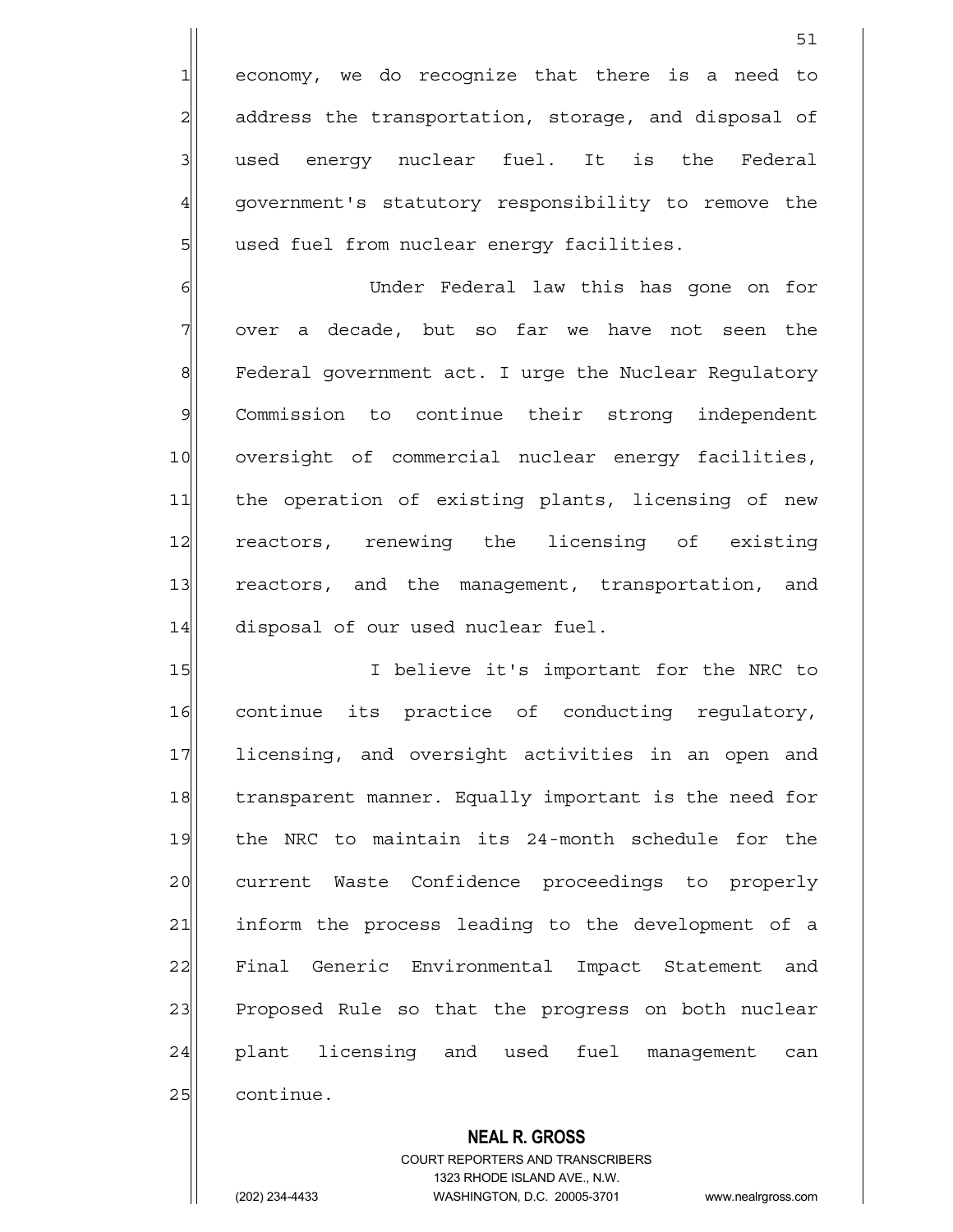**NEAL R. GROSS** COURT REPORTERS AND TRANSCRIBERS 1323 RHODE ISLAND AVE., N.W. (202) 234-4433 WASHINGTON, D.C. 20005-3701 www.nealrgross.com  $52$ 1 I would like to thank the NRC for 2 al hosting this public meeting and providing the 3 opportunity for public comments. Thank you. 4 MR. CAMERON: Okay. Thank you, Tonja. 5| Thank you very much. 6 (Applause.) 7 MR. CAMERON: Is Jay Rojo? How about Gary 8 | Sallis? Where's Gary? 9 MR. SALLIS: Good evening, everyone. My 10 | name is Gary Sallis. I'm from the United Association 11 of Plumbers and Pipefitters here in Southern 12 California representing Council 16 in San Diego. I 13 was also a worker on this plant for nine years. This 14 plant is very safe, I'm telling you, it's a quality 15 built place. 16 || I've listened to a lot of people talk 17 | tonight. I've heard a lot of things that really 18 aren't true that you've said. Okay? Really tough to 19 get into some of these places you're talking about 20 and different things. 21 Under the nuclear fuel, it's safe in the 22 pool over there. Dry storage works in this country. 23 It's worked for years. Over the past 30 years, the 24 | nuclear industry has safely loaded more than 1,700 25 dry storage caskets. There's been no problems with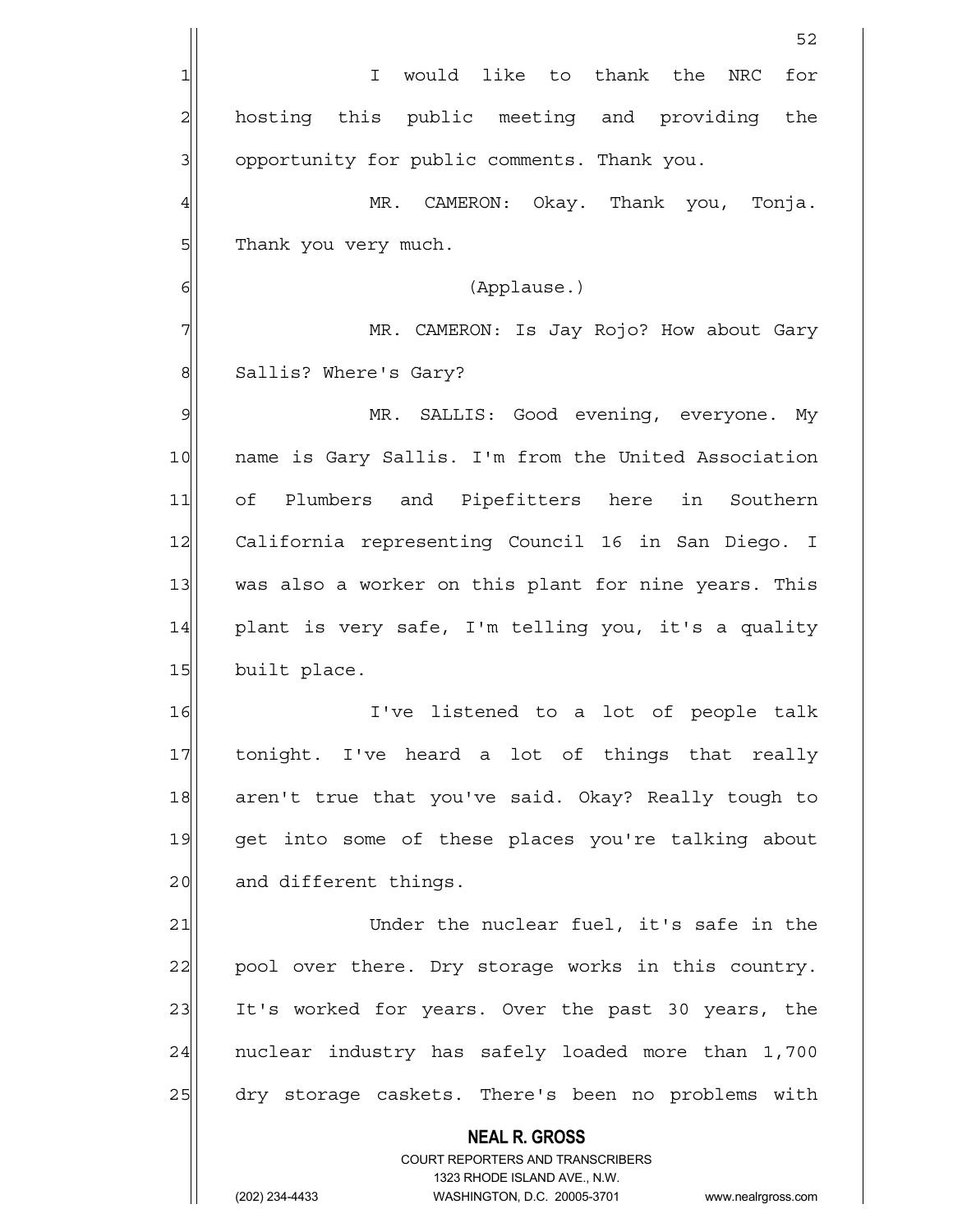1 any of them, no disaster of any kind, any kind has 2 ever bothered any of these caskets. There's no reason  $3$  not to continue to go on and use this way.

4 These pools are safe. This pool over 5 here across the street has got backup system after 6 backup system. That plant has so many backup systems 7 | in it you can't believe it.

8 8 In 1993, we did cross-ties to make it  $9$  even more efficient than it is today, so that if 10 something goes over here, it can go over here. What 11 just happened over there recently had nothing to do 12 with who built the plant, how we built the plant, or 13 13 nothing. Okay? That was something they had somewhere 14 else and they brought it here. They tried to do 15 | something, but it worked for 27 years and was not a 16 problem. And we didn't have any of these meetings at 17 all, did we? We didn't have all this stuff going on.

18 18 Does the NRC need to do things? Of 19 course they do. Do they try to do it? All the time 20 they try to do it; every day they try to move forward  $21$  and make things better. Don't think they're not.

22 These people down here don't want to 23 die. Think about that. They're not just blowing this 24 stuff up to play games. Okay? They're here to make it 25 happen, and to make it work. Okay?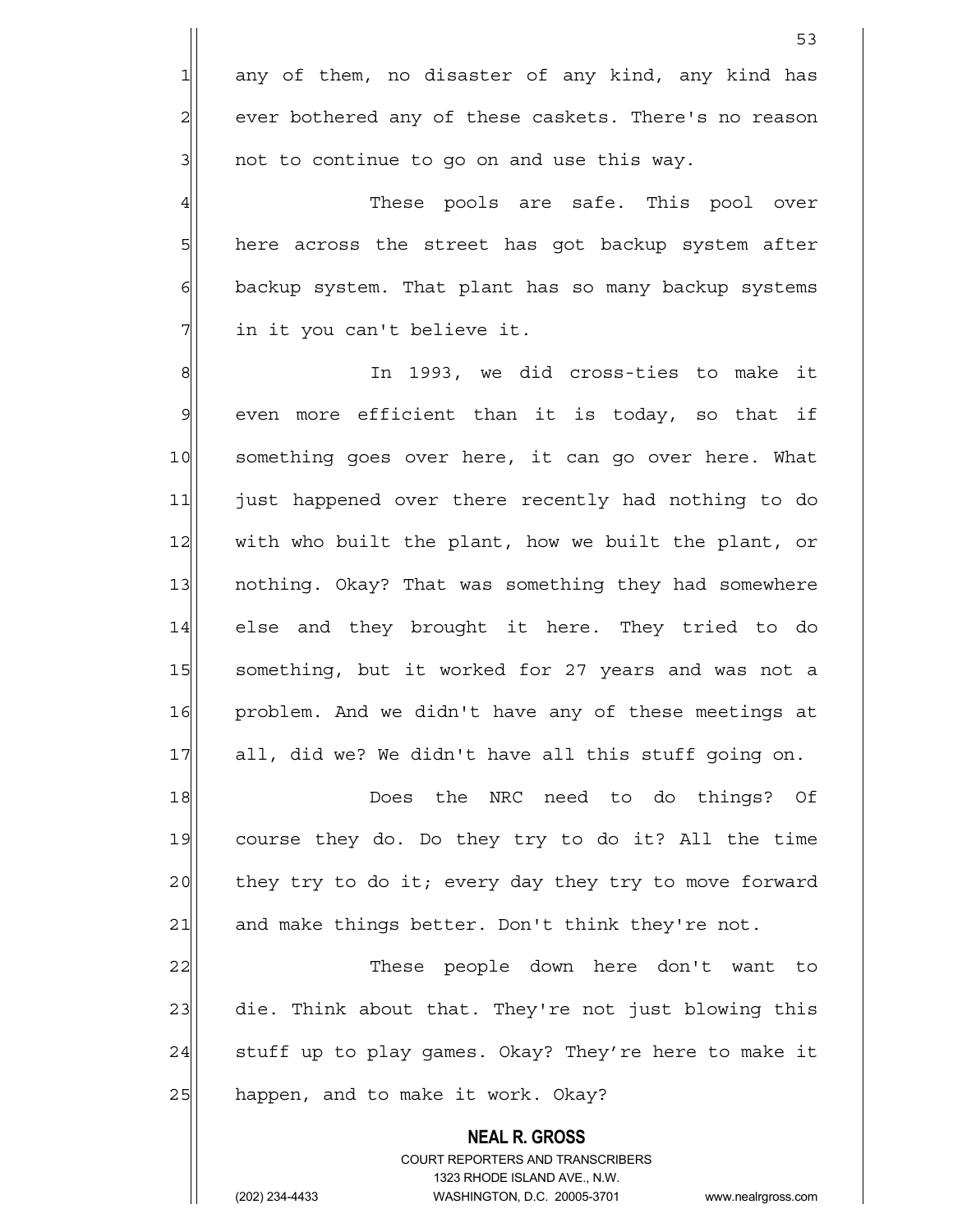**NEAL R. GROSS** COURT REPORTERS AND TRANSCRIBERS 1323 RHODE ISLAND AVE., N.W. 54 1 The fuel pool over here is over 40-feet 2 deep. It's almost 120-feet long. If you walked in--3 you ever been inside there? You'd want to jump in  $4$  that water. I'm telling you, it's the most beautiful 5 water you've ever seen, I swear. I'm telling you, 6 it's the most beautiful color you've ever seen. All 7 The lined with stainless steel and everything else, you 8 know. Yes, it sounds crazy but I'm telling you, once 9 you're in there and you look at it, it's really 10 refreshing looking. Okay? 11 MR. CAMERON: Okay, Gary, go ahead and 12 finish up for us. Thank you. 13 MR. SALLIS: Okay. There's so many 14 already redundant systems to ensure cooling and fuel 15 assemblies in the pools, and the industries have 16 backed it up with more. The NRC made more rules after 17 the thing that happened in Japan. They made more 18 rules to make it even better and better. They do this 19 all the time. 20 | Don't condemn them. Continue to let them 21 | work, and work with them. Thank you. 22 MR. CAMERON: Thank you. Thank you, Gary. 23 Okay, I'm going to call five names and after that we 24 may take a short break. But we're going to go to Eric 25 Robinson, Savannah Bailey, Jeremy Pearson, Tom

(202) 234-4433 WASHINGTON, D.C. 20005-3701 www.nealrgross.com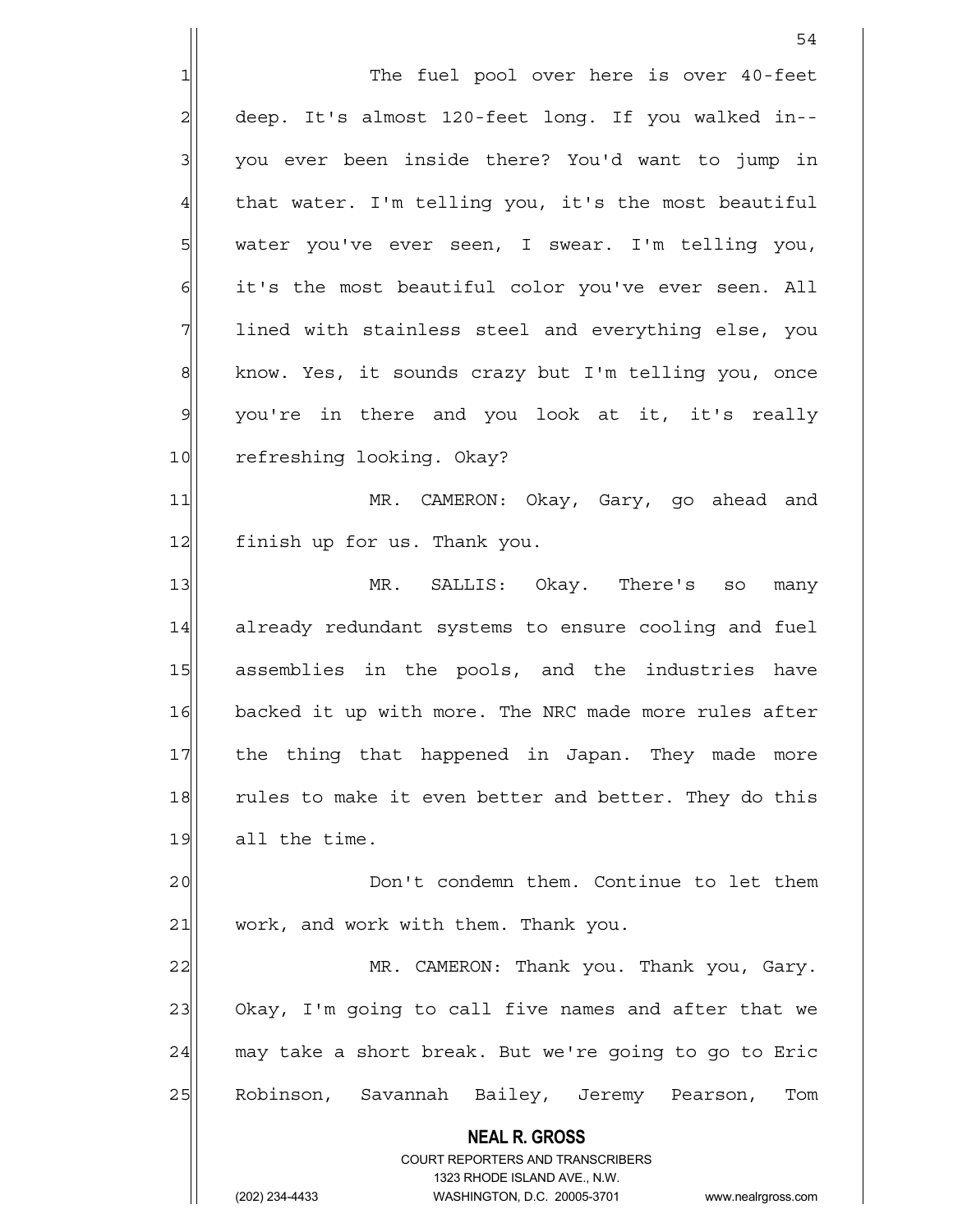1 Lemmon, and Ray Lutz. And, Eric, oh good, please join  $2$  us and talk to the people.

3 MR. ROBINSON: Good evening. My name is 4 Eric Robinson, and I'm an engineer and I own a 5 business in San Diego. Under my leadership, my 6 6 6 company's technology has helped to reduce the risk in 7 | semiconductor process equipment, NASA spacecraft, and 8 a fusion reactor at Livermore Labs, Livermore, 9 California.

10 As a concerned citizen and professional 11 engineer, I believe the best solution to the problems 12 posed by the 1,600 metric tons of spent fuel in San 13 Onofre resides in the MSR, Molten Salt Reactor 14 technology. This technology is safe, it's proven, and 15 cost-effective means of reducing the volume in 16 radioactive waste by 99 percent, and a half-life from 17 10,000 years to a manageable 100 years while 18 generating affordable electricity.

19 Moreover, this non-pressurized Molten 20 Salt Reactor has the capability to mitigate the San 21 Onofre pressurized water reactor-style risks of high-22 pressure radioactive release and core meltdown. The 23 MSR can be fueled by spent uranium or by thorium. 24 Thorium is an element that has 500 times the 25 abundance of uranium-235. A gram of thorium has as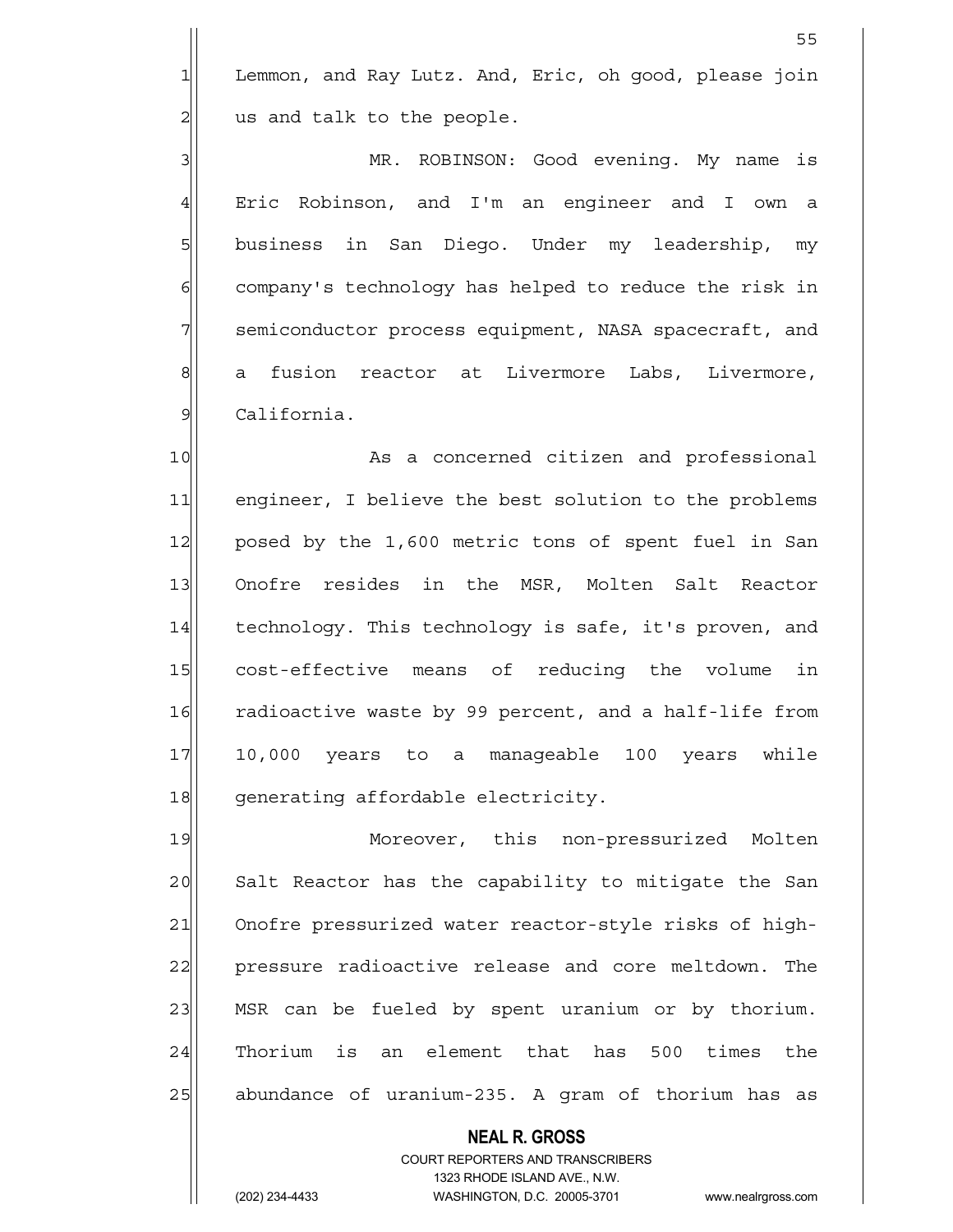1 much energy potential as 7,500 barrels of oil with no 2| fracking or CO2 emissions.

3 | Sherqy from thorium in the MSR at 3  $4$  cents a kilowatt is cheaper than coal, at 5 cents a 5 | kilowatt. This Molten Salt Reactor technology was 6 6 6 6 recommended by the superstars responsible for the 7 birth of the nuclear age. These were Glen Seaborg, 8 8 the President of the Atomic Energy Commission and 9 Nobel Prize winner who discovered ten of the elements 10 and held over 50 honorary degrees. Alvin Weinberg, 11 Manhattan Project. He actually owns the patent on the 12 pressurized water reactor up here at San Onofre. And 13 he ran Oak Ridge National Labs where he developed the 14 Molten Salt Reactor technology. And Eugene Wigner, 15 who was the founder of the Atomic Theory and also a 16 Nobel Prize winner.

17 The Civilian Nuclear Power Report was 18 Submitted to President John F. Kennedy in 1962. This 19 report contained the vision of these superstars of 20 safety, inexpensive, nearly limitless civilian power 21 by transitioning to Molten Salt Reactors with energy 22 from thorium.

23 Unfortunately, John F. Kennedy was  $24$  killed 50 years ago on the 22<sup>nd</sup> of this month. His 25 vision was never brought to -- was never implemented.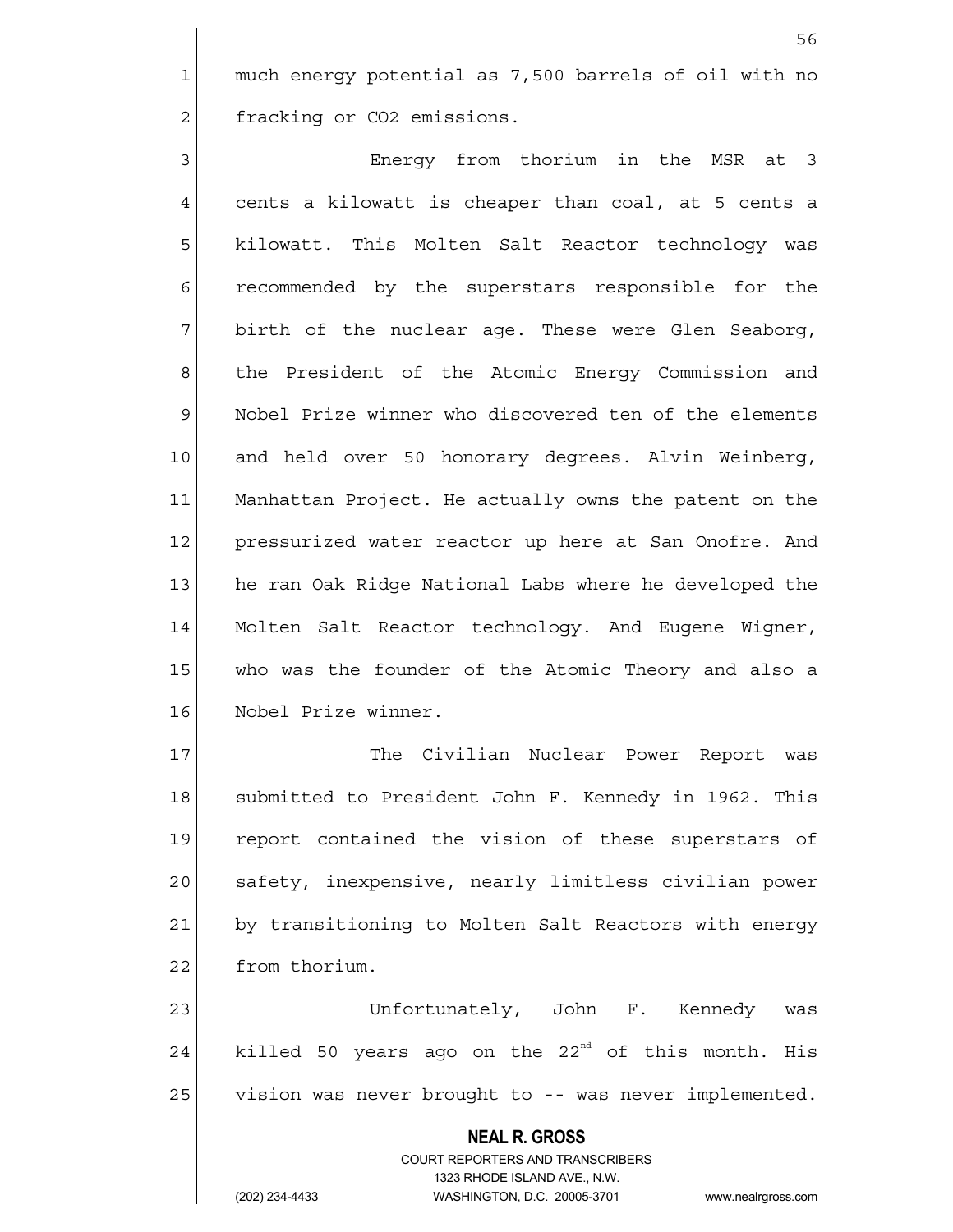1 So, I think following the advice of the most inspired 2 and brilliant nuclear experts, the Nuclear Regulatory 3 Commission should immediately begin to advocate and 4 1 lobby for MSR development.

5 The response will probably be that R&D  $6$  of new reactors is not their job, but their charter  $7$  in the NRC was charged with overseeing the reactor 8 8 safety and spent fuel management. The Union of 9| Concerned Scientists has accused the NRC of doing an 10 | inadequate job. This is, obviously, a demanding and 11 funding -- there is obviously a demand for funding 12 for spent fuel abatement as evidenced by the \$18 13 billion spent preparing Yucca Mountain to be a waste 14 repository before the program was cancelled.

15 The current nuclear regulatory structure 16 must stop stifling innovation and not license any new 17 type of reactor for commercial use since they 18 inherited the pressurized water reactor. The NRC 19 needs to be re-tasked with a mission that's worthy of 20 its charter. They have an annual budget over \$1 21 billion and a staff of 3,800. They need to initiate a 22 creative entrepreneurial research incubator that 23 incentivizes the rapid prototyping and development of 24 Molten Salt Reactors to solve the domestic and global  $25$  energy crisis for the next 1,000 years.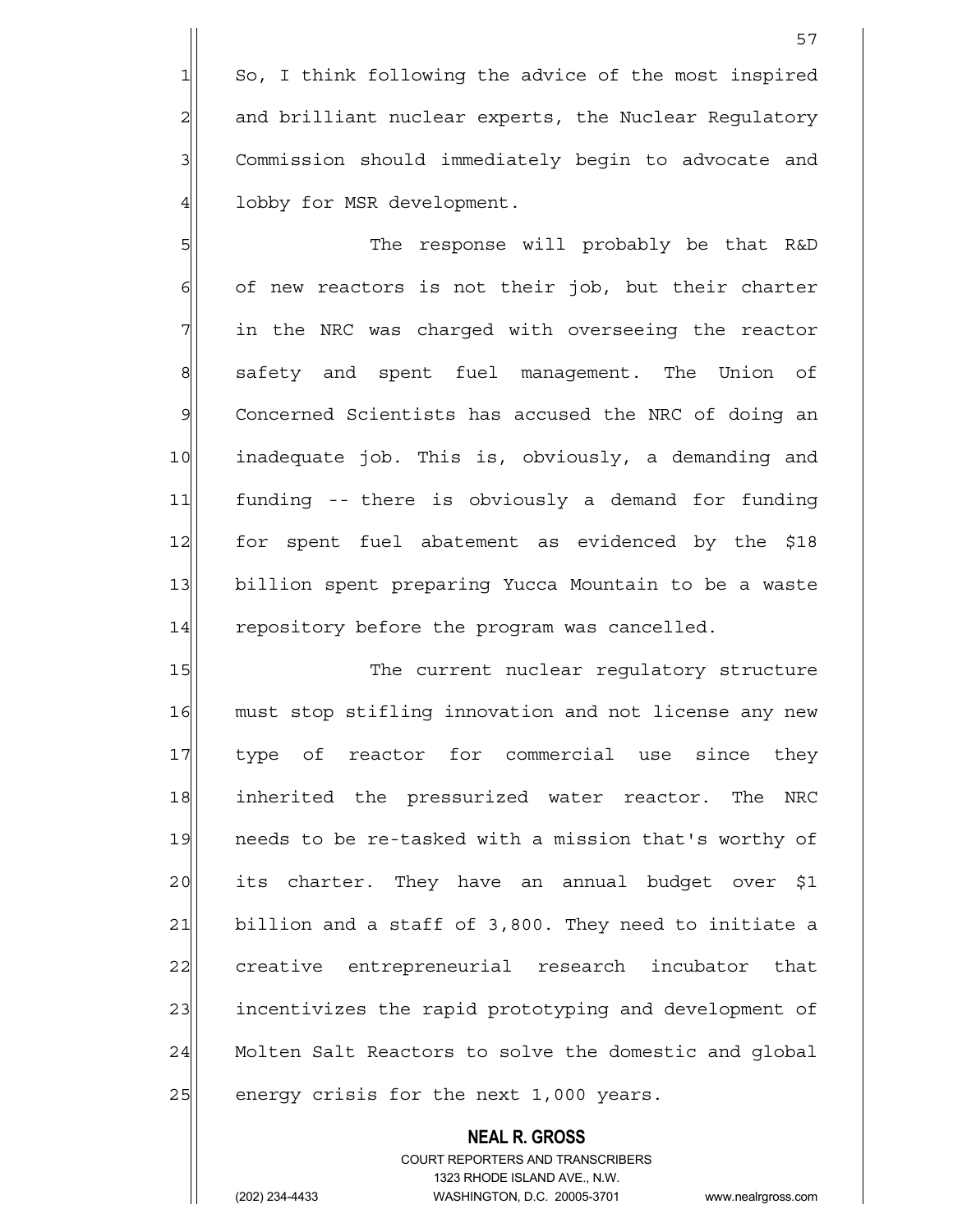1 In the semiconductor industry there is 2 Something called Moore's Law. Every 18 months a new 3 generation of faster, smaller, less expensive 4 processors are developed. If the NRC can establish a 5 | new Moore's Law paradigm for the development of 6 6 6 continuous dense power production systems we can get 7 down to realistically solving the global problems of 8 | pollution, poverty, and population.

58

9 What really ended slavery was not the 10 Civil War, but the invention of the internal 11 combustion engine. It made human labor obsolete. This 12 technology allows the increased freedom and the 13 largest growth of the standard of living in history. 14 Engines run by petroleum products have run their 15 course.

16 Molten Salt Reactors are a source of 17 clean, green, continuous dense power that can take us 18 to a new level of humanity by producing a millionth 19 the pollution of energy powered by fossil fuels. 20 Instead of endless resource wars, the U.S. can 21 finally solve the global problems of poverty, 22 pollution, and population.

23 and if you want to join me, I've got a 24 lot of information here that shows how this reactor 25 works, and we also have a bill going through Congress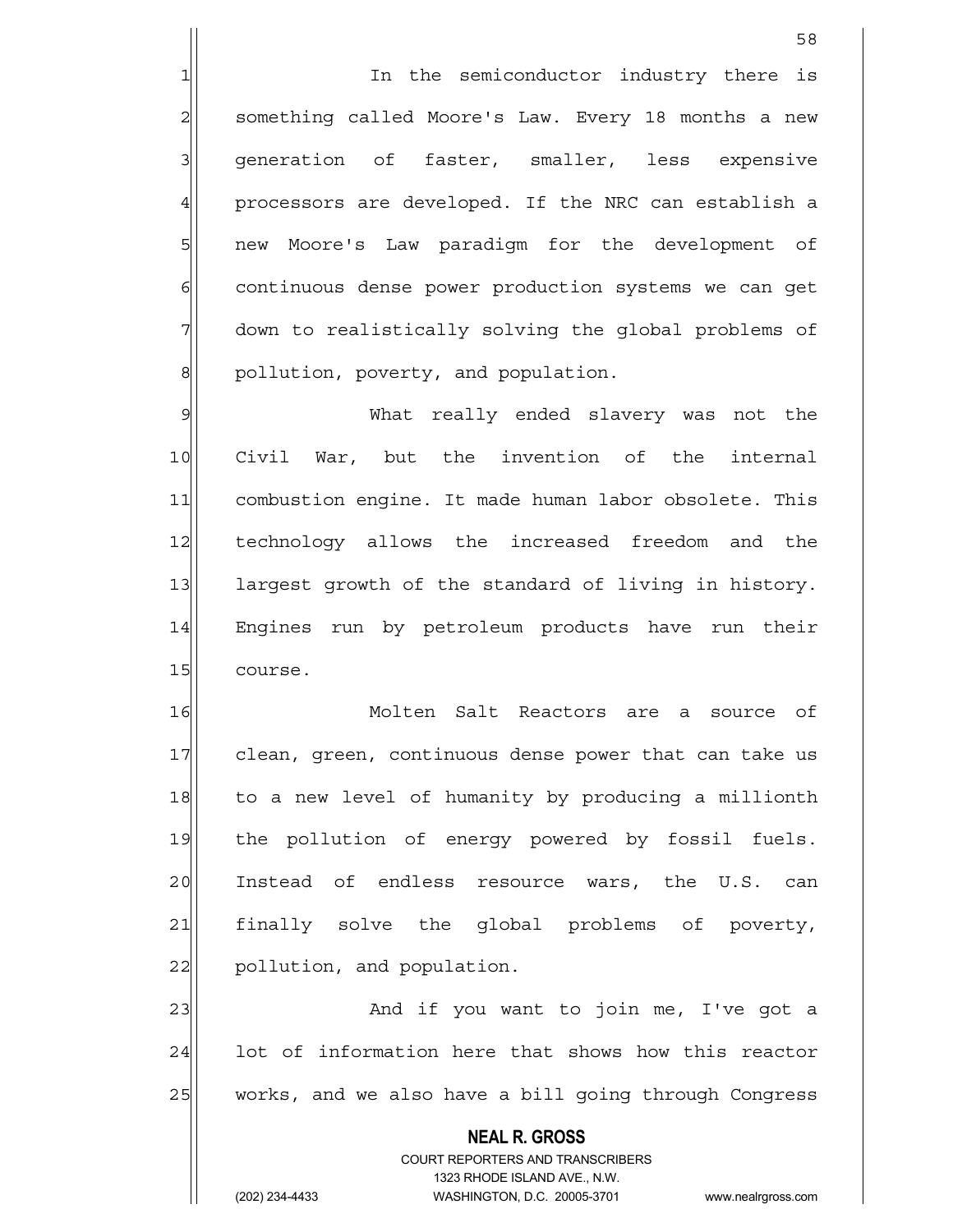59

4 MR. CAMERON: Okay, thank you. Thank you,  $5$  Eric. And this is Savannah coming up to talk to us,  $6$  and please introduce yourself to us, Savannah. Thank 7 you.

8 MS. BAILEY: Hello. My name is Savannah  $9$  Bailey and I am here tonight on behalf of the Clean 10 and Safe Energy Coalition or CASEnergy Coalition, a 11 | national grassroots organization uniting over 3,000 12 individuals and organizations across the business, 13 environmental, academic, consumer, and labor 14 communities. Our members support the expanded use of 15 clean air nuclear energy to insure an affordable and 16 reliable supply of electricity for America that also 17 plays an active role in our fight against climate 18 change, which stands as one of the most important 19 issues of my generation.

20 As a supplier of nearly two-thirds of 21 our country's emission-free electricity, the use of 22 clean nuclear energy has and must continue to play a 23 role in reducing emission levels across the country. 24 Moving to the topic of tonight's 25 discussion, spent nuclear fuel is currently stored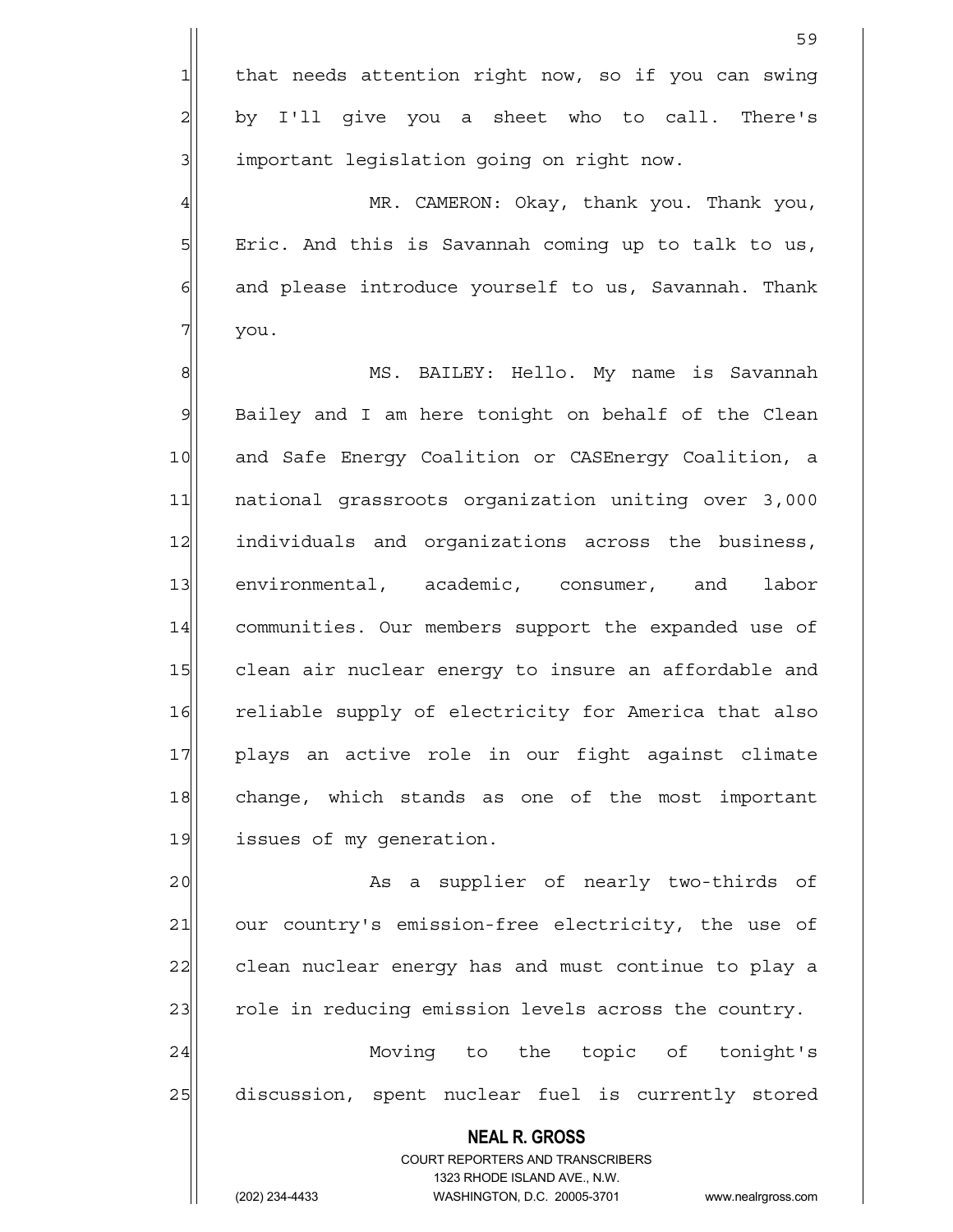1 onsite at facilities across the country in well 2 designed, well protected facilities and storage 3 3 casks. Both facilities and storage casks are robust 4 structures made out of steel linings and reinforced  $5$  concrete walls that are several feet thick.

6| Spent fuel pools are often 40-feet deep 7 and seal lined with reinforced concrete walls. 8 Further, the structures protecting these pools are  $9$  built to seismic standards. The dry storage casks 10 where the fuel is moved are also strong structures 11 made of concrete and steel. For every 10 tons of 12 spent fuel, facilities use 100 tons of concrete and 13 steel to form a structure designed for the highest 14 level of protection.

15 Over the last 30 years, nuclear energy 16 facilities have proven that they can safely and 17 securely store spent fuel onsite at facilities in 18 | these structures. Beyond that, the NRC is committed 19 to insuring American nuclear facilities adhere to its 20 strict regulations and operate in the best interest 21 of the public. As such, operating facilities are 22 subject to onsite inspections by NRC staff 24 hours a  $23$  day, seven days a week, 365 days a year.

24 | Nuclear energy has shown that it is a 25 responsible source of electricity and a valuable

 **NEAL R. GROSS**

 COURT REPORTERS AND TRANSCRIBERS 1323 RHODE ISLAND AVE., N.W.

(202) 234-4433 WASHINGTON, D.C. 20005-3701 www.nealrgross.com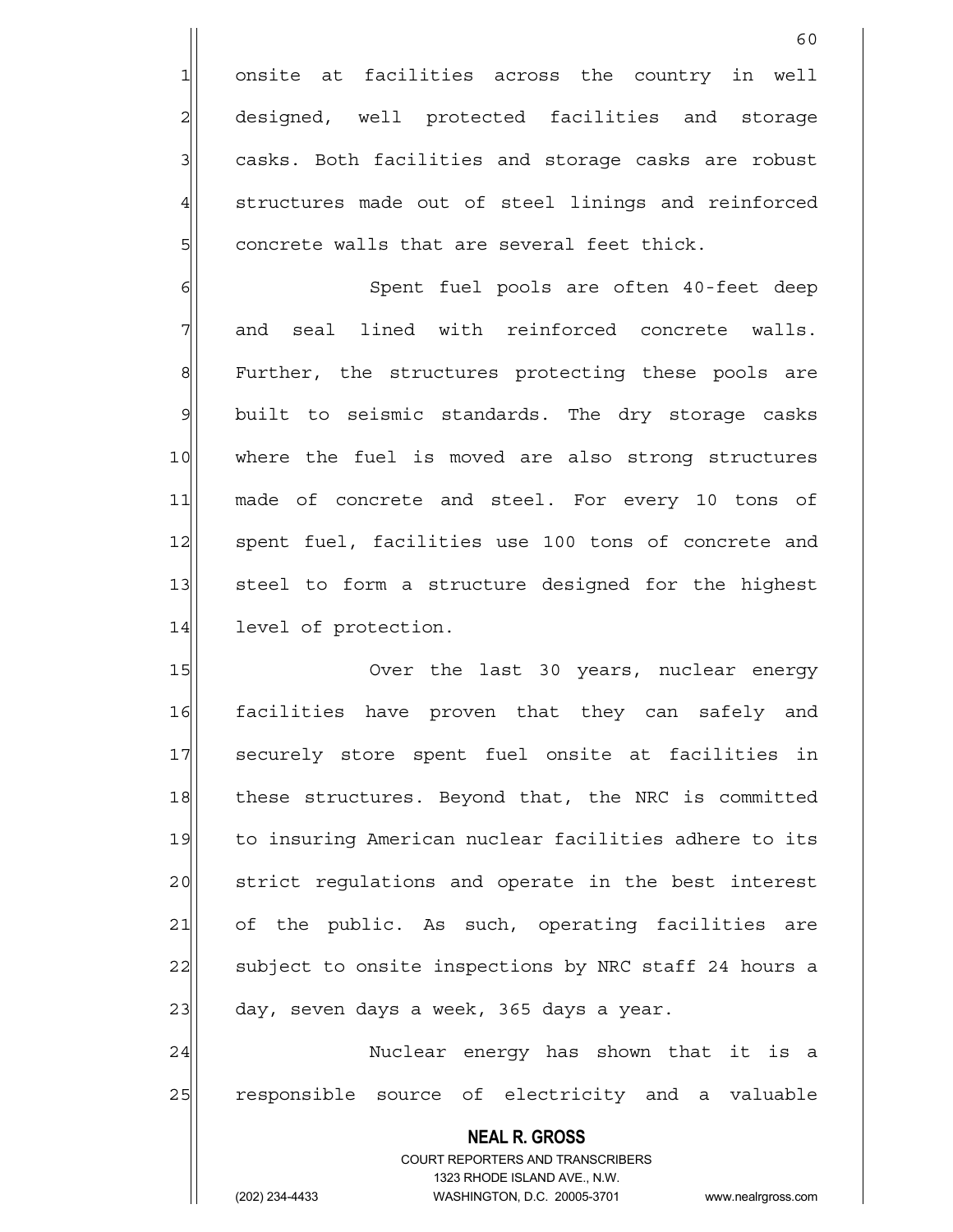1 community partner. Safe, clean, and reliable nuclear 2 energy provides nearly 20 percent of our country's  $3$  electric power and supports more than 100,000 high-4 paying jobs that contribute to our growing economy.

5 Because of nuclear energy's position as 6 a producer of affordable clean power, its commitment  $7$  to safely and securely storing spent fuel, and its  $8$  role as an economic powerhouse at the local, state, 9 and national level, it is no wonder why communities 10 near nuclear facilities strongly support nuclear 11 energy.

12 The timely resolution of this rulemaking 13 is important for the long-term planning of our 14 nation's electricity infrastructure. This issue 15 directly impacts the relicensing of nuclear plants 16 and approval of pending construction applications for 17 new reactors, both of which are vital if we are 18 serious about our commitment to fighting climate 19 change and insuring a reliable, affordable source of 20 electricity for all Americans.

21 In closing, I would like to thank the 22 Commission for holding these public hearings to 23 discuss such an important issue, and reiterate that 24 | nuclear energy facilities across the country have 25 continued to show the utmost commitment to safely and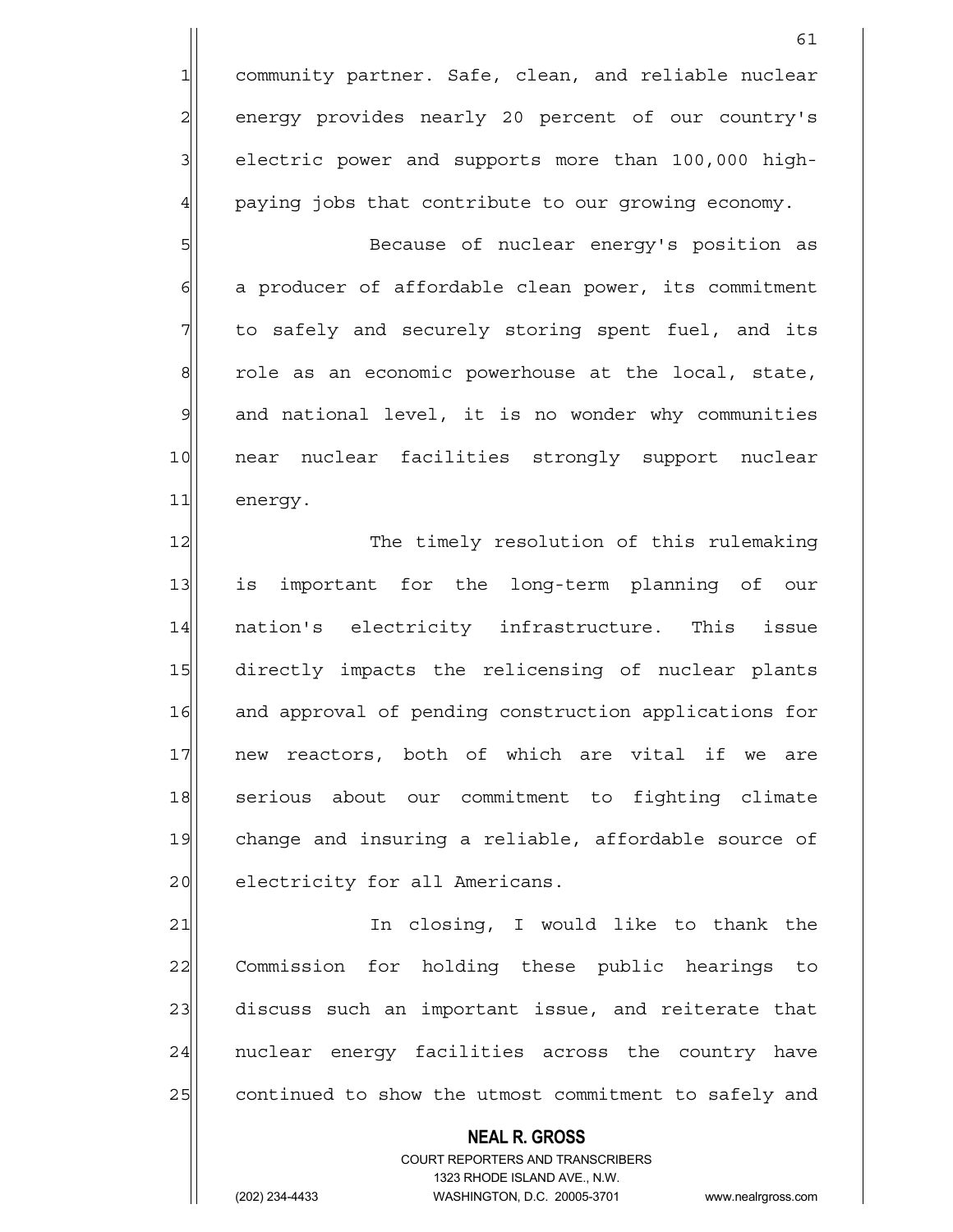1 securely storing spent nuclear fuel. Thank you for 2 | your time tonight.

62

3 MR. CAMERON: Okay, thank you. Thank you, 4 Savannah. We're going to go to Jeremy Pearson, and  $5$  then to Tom Lemmon, and to Ray Lutz. This is Jeremy.

6 MR. PEARSON: Good evening, everyone. 7 Jeremy Pearson from University of California Irvine.  $8$  It's a pleasure for me to be here with you tonight, 9 my first time at such an event. And I'm representing 10 a student group at UCI in engineering which is 11 recently in the process of applying for official 12 recognition as a student chapter for the American 13 Nuclear Society.

14 We have reviewed the Waste Confidence 15 Draft Generic Environmental Impact Statement and 16 conclude that the NRC is interpreting well the 17 | professional consensus in preparing a more thorough 18 Environmental Impact Statement as requested by the 19 U.S. Court of Appeals for the District of Columbia in 20 | order to satisfy the NRC's NEPA obligations.

21 Of particular interest to our chapter 22 were the environmental impacts of postulated 23 accidents and of potential acts of sabotage or 24 terrorism to spent fuel pools and dry casks, ranging 25 from short-term to indefinite storage, all of which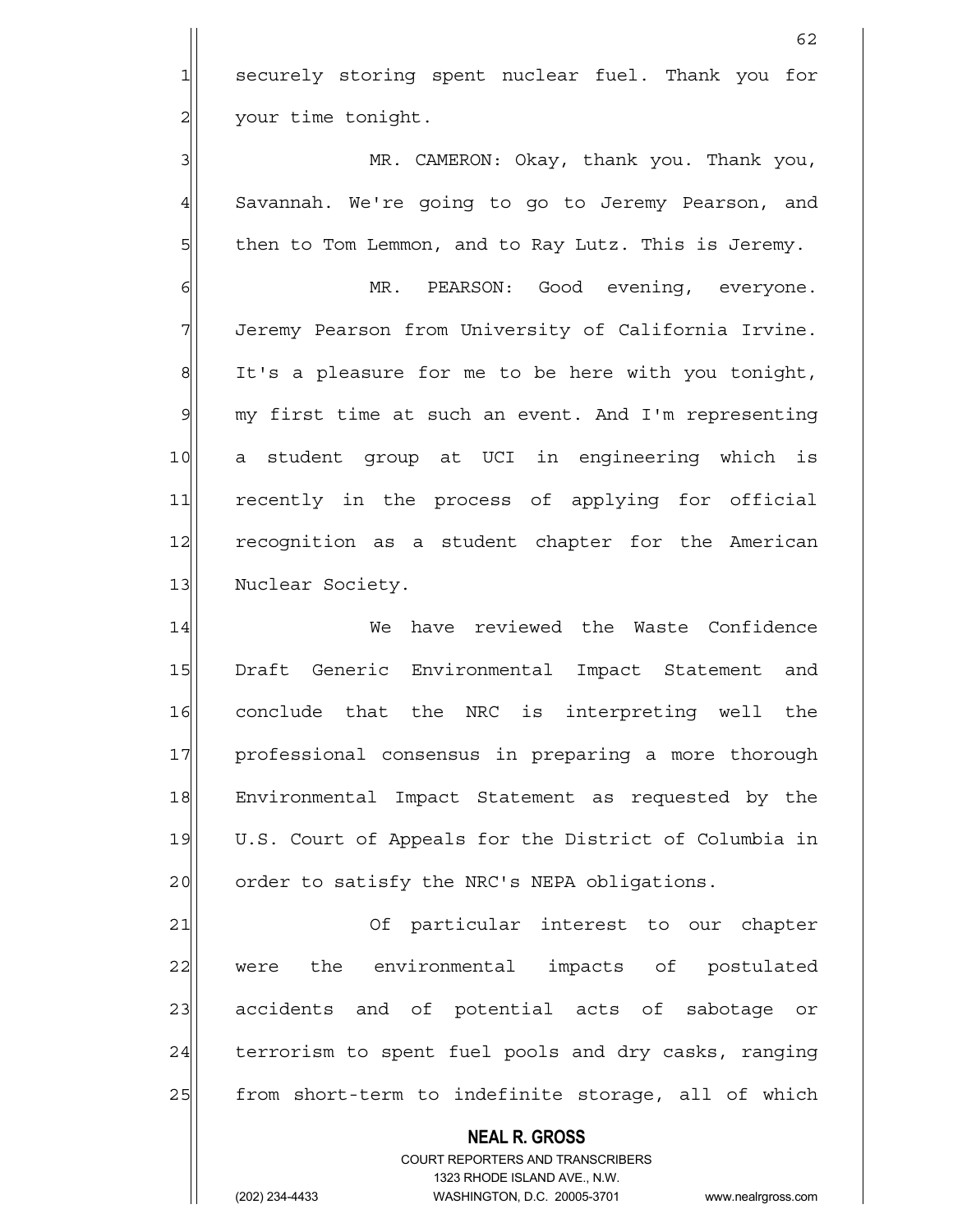1 were found by the NRC to have small impact, small  $2$  being defined as effects are not detectible or are so 3| minor that they will neither destabilize nor 4| noticeably alter any important attributes of the 5 **5** resource.

6 | Gillega These findings are in agreement with 7 Tindings of the United States Nuclear Waste Technical 8 Review Board in their evaluation of the technical 9 basis for extended dry storage and transportation of 10 used nuclear fuel in December 2010, which noted that 11 reinforced concrete structures for dry storage 12 systems can be designed with a life over 100 years 13 and longer. And the American Physical Society in 14 their consolidated interim storage of commercial 15 Spent nuclear fuel in February 2007, which concludes 16 that there are no technical barriers to the safe and 17 secure interim storage of spent fuel as long as 18 adequate resources and attention are devoted to 19 maintaining storage facilities.

20 This is mirrored, as well, by the stance 21 of Senator Feinstein's office communicated in person 22 during a student delegation last July with Matthew 23 | Nelson and Mr. Platz. Give me any corrections 24 afterwards, but where Matt stated, "The remaining 25 hurdles to managing waste are political rather than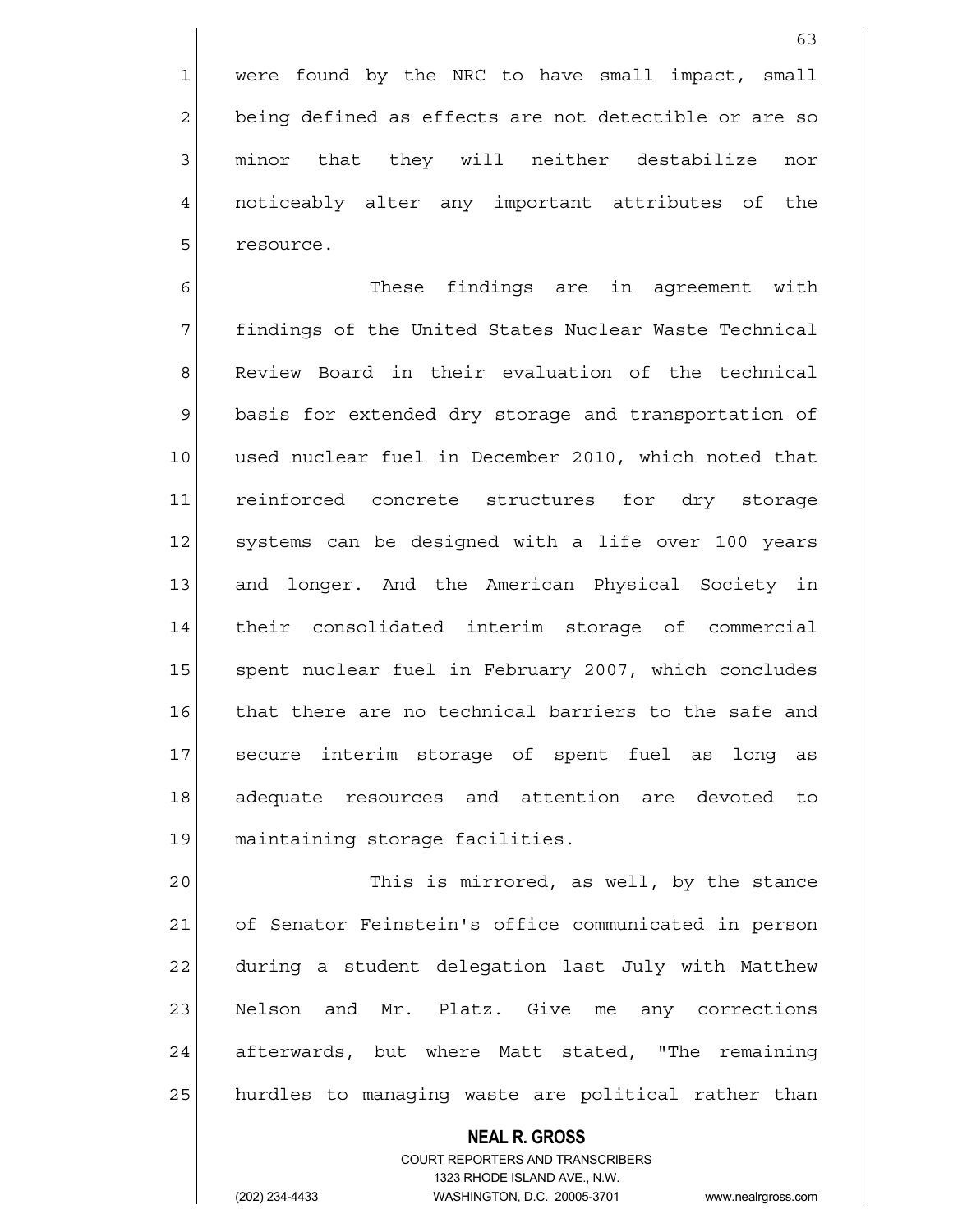1 technical. Senator Feinstein's office has been deeply 2 al informed and involved in the management of used 3 3 3 and 1 nuclear fuel through the process of drafting the 4 | Nuclear Waste Administration Act."

5 Our student group applauds the NRC's  $6$  handling of San Onofre, both locally and through in-7 | person discussions, which I've had with Chairman 8 McFarland during the student delegation. The student 9 9 group believes that the NRC now has the resources and 10 | will at its disposal to properly address used nuclear 11 fuel, that the pace and diligence of scientific 12 rigor, which the NRC has been addressing used fuel, 13 has been commendable and in the best interest of 14 local affected communities and the people of the 15 United States alike.

16 The student group also believes that any 17 inflation, beyond that which the NRC has concluded in 18 its Draft Generic Environmental Impact Statement or 19 political hastening of the movement of used fuel, 20 together with enactment of the NWAA or similar 21 legislation founded on such assertions prior to a 22 consent base and scientific approach being properly 23 and duly followed, may result in future less-than-24 effective solution scenarios, similar to that of 25 Yucca Mountain, and may serve to erode and undermine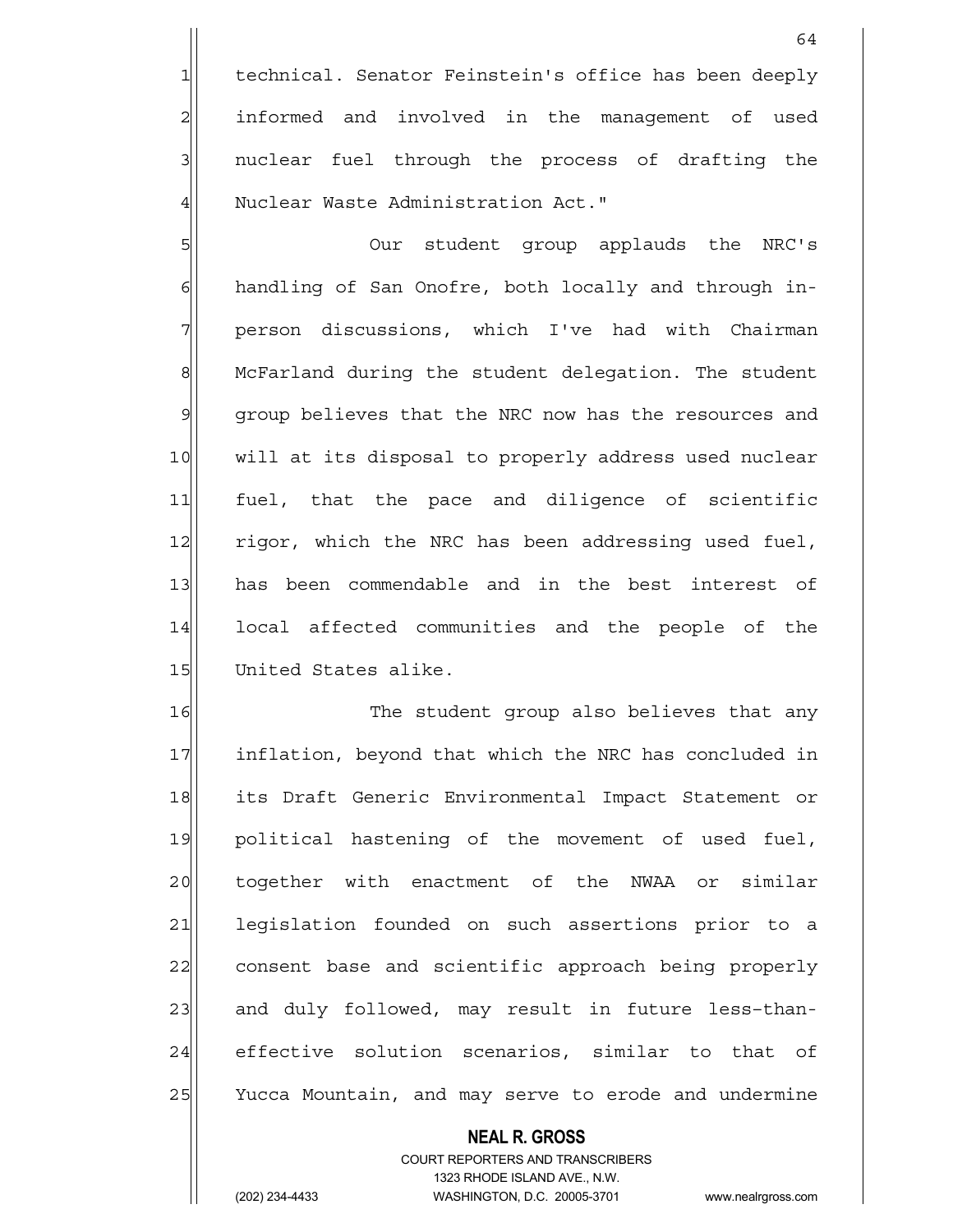**NEAL R. GROSS** COURT REPORTERS AND TRANSCRIBERS 1323 RHODE ISLAND AVE., N.W.  $65$ 1 public confidence in communities that are interested 2| in hosting used nuclear fuel and nuclear waste in 3 | interim storage or final repository facilities, as 4 well as instill irrational and non-productive fear in  $5$  those communities that now have used nuclear fuel. 6 Thank you. 7 MR. CAMERON: Thank you. Thank you very 8 much, Jeremy. 9 (Applause.) 10 MR. CAMERON: Now we have Tom Lemmon 11 coming up to join us, and then we'll go to Ray Lutz. 12 MR. LEMMON: Thanks, Chip. Tom Lemmon, 13 San Diego Building and Construction Trades Council. 14 I, too, have spent many years working at 15 San Onofre, and I would agree with Gary's comment 16 about the cobalt blue water, maybe some of the 17 | prettiest water you've ever seen, but that's not what 18 I'm here to talk about. I want to talk about some 19 fun-filled facts. 20 First, dry storage, dry cask storage. 21 Dry cask storage systems have withstood severe 22 earthquakes, hurricanes, and other natural disasters. 23 | Nine of these systems were in place in Fukushima,  $24$  were shaken by the earthquake and over-washed by the 25 tsunami and suffered no damage.

(202) 234-4433 WASHINGTON, D.C. 20005-3701 www.nealrgross.com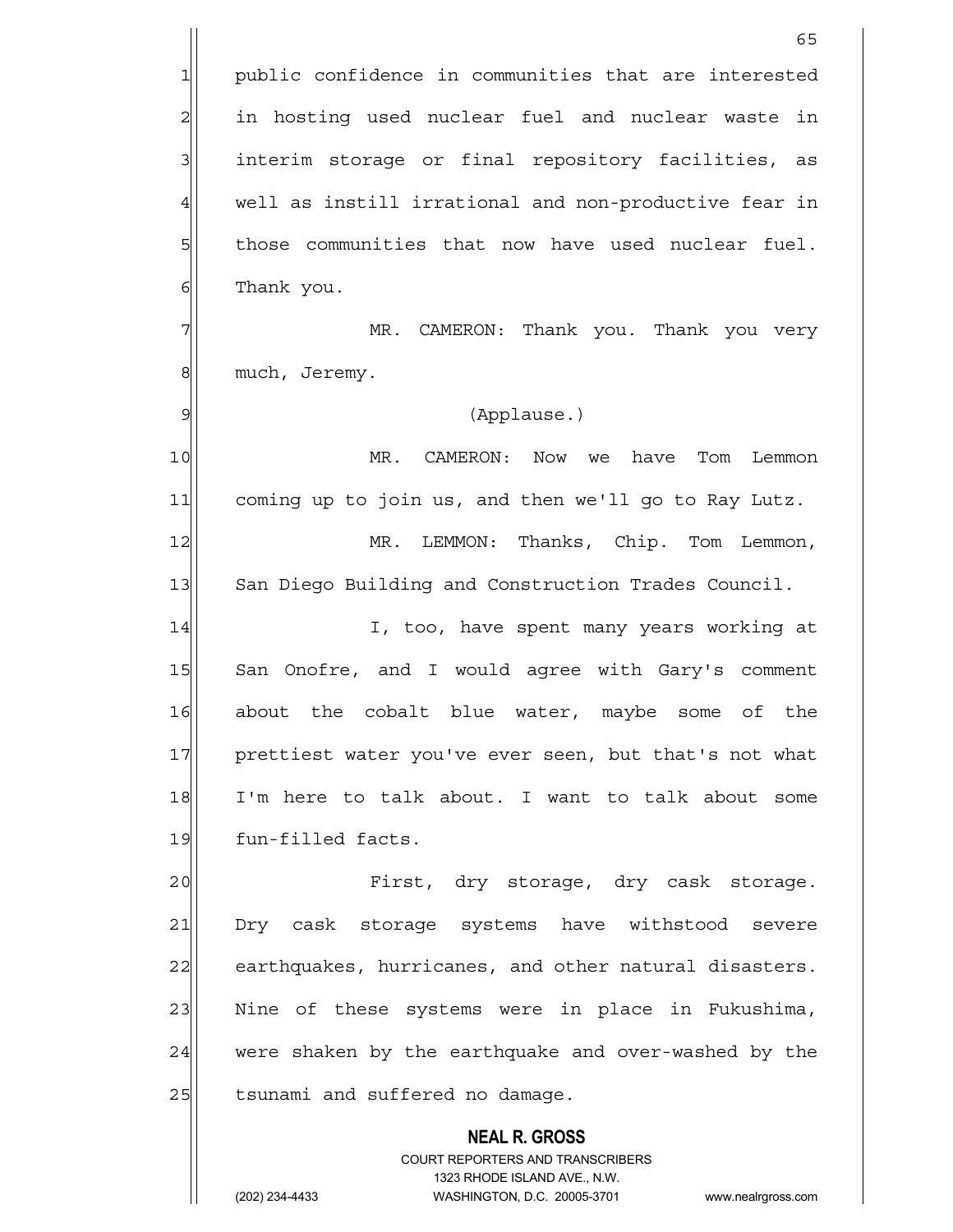2 | pool safety. In the 2011 Fukushima event in Japan, 3 3 | there were seven spent fuel pools. All endured the  $4$  earthquake and tsunami, three of the pools were in 5 5 5 5 supersupped the reactor building also suffered catastrophic 6 hydrogen explosions. Active cooling capacity was lost 7 for several days, yet all the fuel was safely 8 | protected.

 $66$ 

9 9 Merceden Land then I want to lastly, because I 10 want to be the one guy that stuck to the three 11 minutes. How am I doing? Okay. Lastly, safety of 12 transportation. Over 3,000 spent fuel shipments 13 covering more than 1.7 million miles have been safely 14 completed in the U.S. Those are facts. I think, and 15 this is personal feeling, I think the NRC has done a 16 wonderful job protecting workers at the San Onofre 17 plant, the workers that I represent, 35,000 strong 18 who have lost their jobs due to the shutdown of the 19 | nuclear plant. But I think that we've had confidence, 20 and we have confidence in their Draft EIS for future 21 storage. 22 Chip, thanks, good seeing you again. 23 MR. CAMERON: Nice seeing you, Tom, and 24 thank you very much. And this is Ray Lutz. And after

25 Ray is done we're going to take a short break for a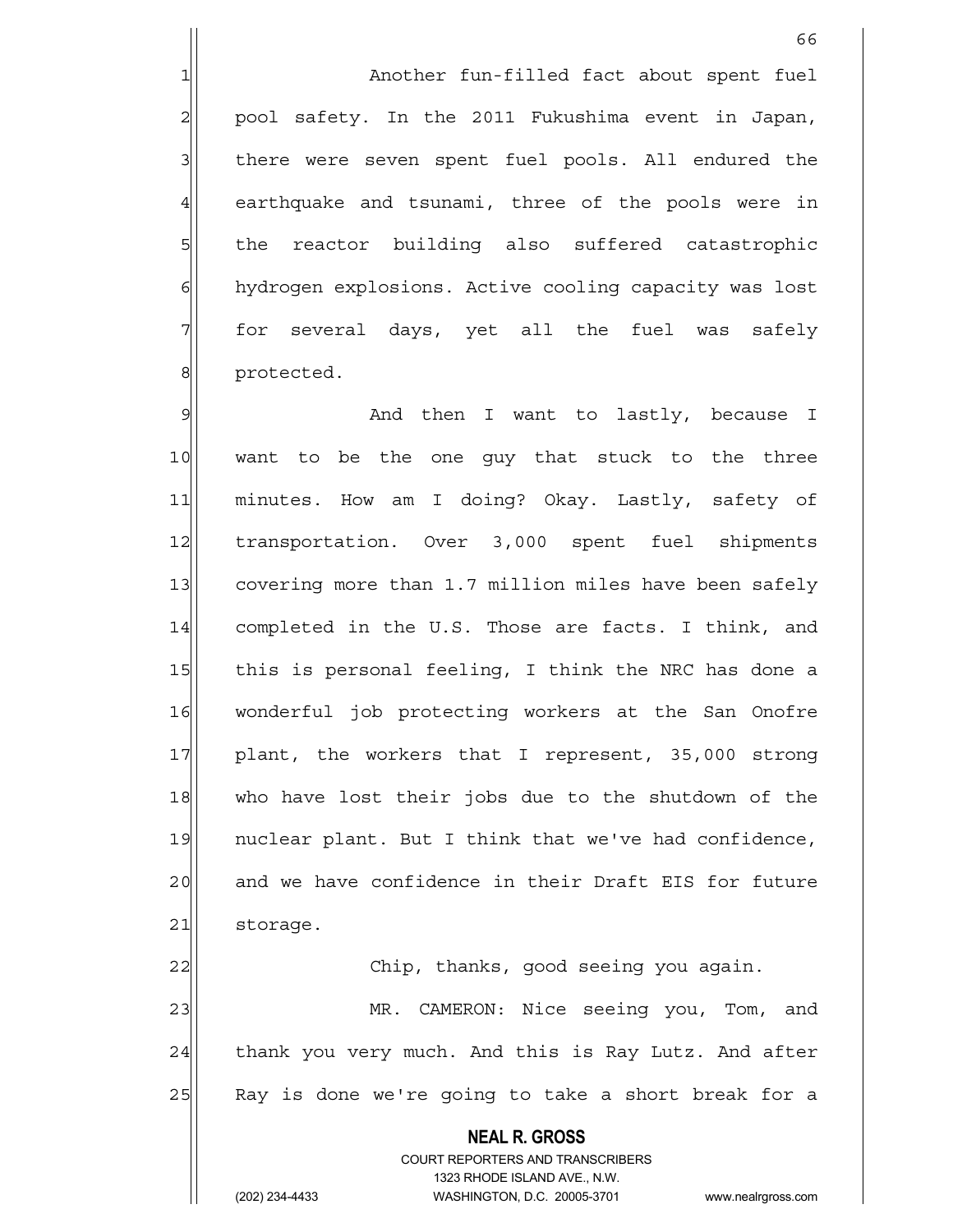$1$  while and then come back to the rest of you who have 2 | signed up. Ray.

3 MR. LUTZ: Well, thank you. Ray Lutz with 4 Citizens Oversight and the Coalition to Decommission 5 San Onofre. Thank you, Chip, for having a podium or a  $6$  lectern up here for us to speak at instead of running 7 around the room.

8 8 Rirst of all, I want to tell you that  $9$  there are three things that are really disappointing 10 about human beings, lies, damn lies, and Generic 11| Environmental Impact Statements. This is how --

#### 12 (Applause.)

13 MR. LUTZ: This is how human beings have 14 learned to lie to themselves. Somehow you put enough 15 words in a document, you say that things are small, 16 and now we're confident that we're okay. Let me tell 17 you how this lying is done.

18 Risks are under-estimated, consequences 19 are very large, though. The consequences are huge. We 20 don't even know how bad these consequences are. We'd 21 have to all move out of the area. The probability is 22 real, real low but not zero, so that will happen 23 Somewhere. Over thousands of years, it's going to 24 happen. Accidents happen, this is what Gregory Jaczko  $25$  said, the former NRC Chair, I guess he is. He said

 **NEAL R. GROSS**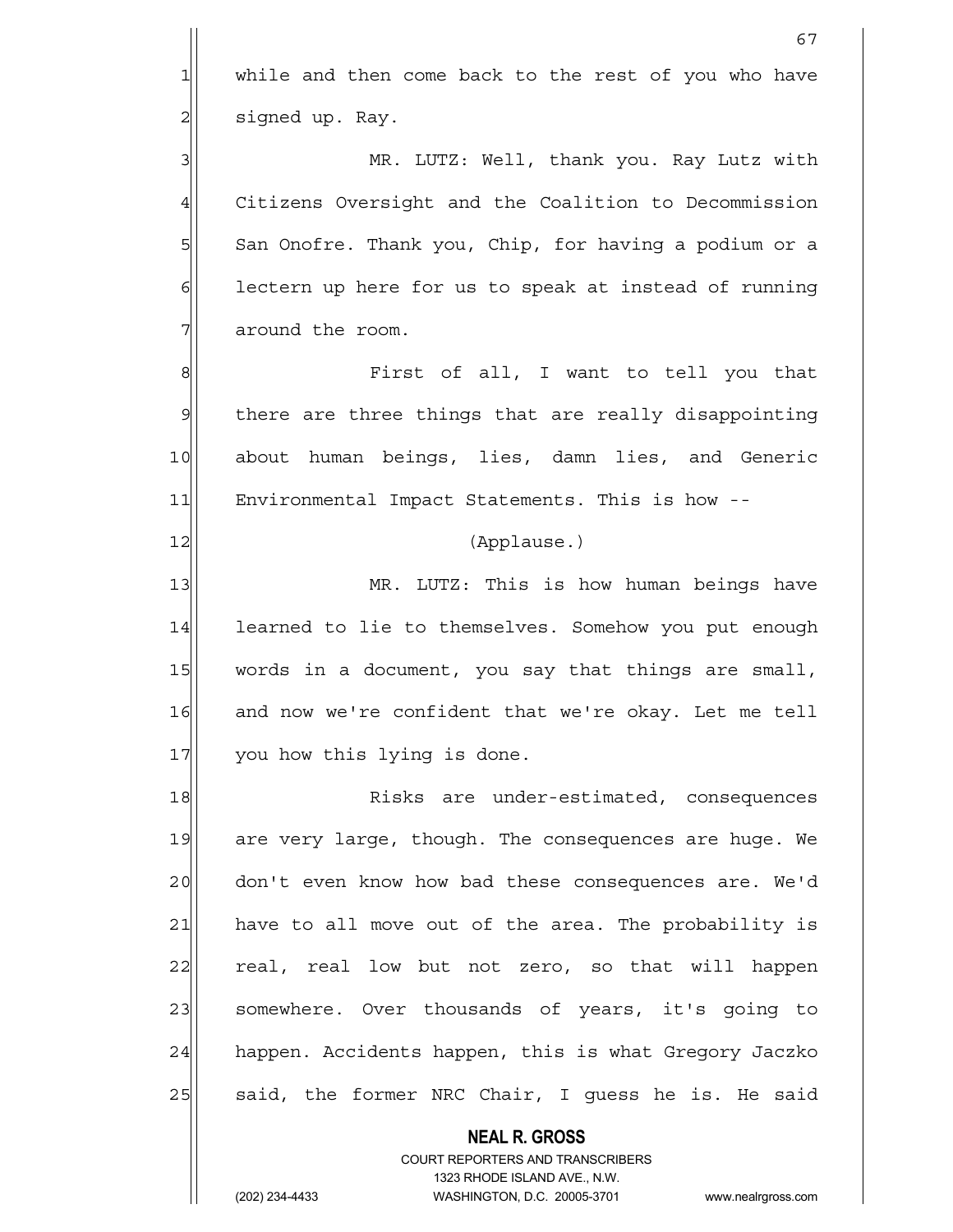1 all the nuclear reactors in the United States should  $2$  be shut down.

3 3 This was the former Chair of the NRC. 4 Nuclear energy is not clean even though you hear that 5| here from people. Fuels that come in from the 6 6 industry. It is not reliable, the thing has been shut  $7$  down. They go out all the time. We had a blackout in 8 San Diego partly because of San Onofre. It is not 9| needed in California. We have 156 percent of the 10 energy that we need, and 20 percent is nuclear. You 11 can just get rid of it, and we're fine.

12 All plants should be shut down, so we 13 need to get -- the confidence that we need is to get 14 rid of operating nuclear plants, number one, because 15 we have a big problem. We have to lie about the fact 16 that all these problems are small.

17 The fuel pools at Fukushima, there is 18 one that's just about to go down that they're 19 desperately trying to save. Part of what this talk is 20 about is fuel pools, that they're safe in seismic 21 conditions. Bullshit. Okay? This is what this whole  $22$  document is talking about. That's in there.

23 and 1 They are not hardened. The roof of the  $24$  fuel pool, a plane can go right through it, and then  $25$  splash the water out, it would be a disaster.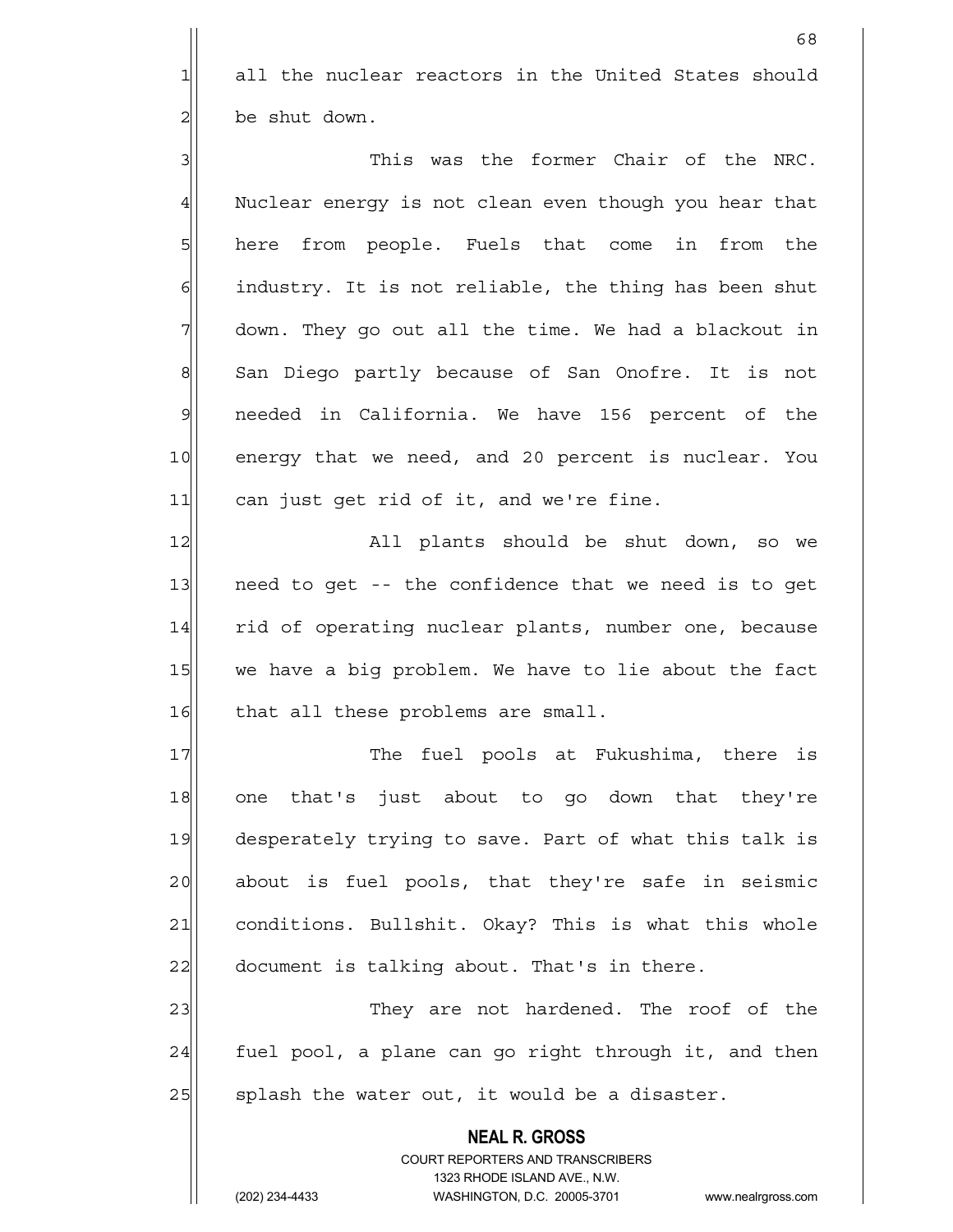1 Seismic concerns. We don't know how big  $2$  the earthquake is going to be. We just don't. We've 3 3 only been around for so long. They keep going up,  $4$  what's possible. Mexico just had a 7.5. This is only 5 | designed for 7.0. It can happen, way over.

6 | Just because NRC says a plant shows --7 The is supposed to be designed to withstand a maximum 8 quake doesn't mean it's designed that way. It doesn't 9 mean it would withstand it. Just because it says it -10 - this is what this says. And, you know, the problem 11 with this is they're putting this out, we're supposed 12 to be confident, and that means that all of these 13 plants will have permanent nuclear waste dumps next  $14$  to them that we can't stop, because it's already 15 there. SONGS already has it.

16 This is just a piece of crap that we're 17 Supposed to feel good about because it's already over 18 there and we can't stop it. And this is supposed to 19 make us feel confident for some reason. What does it 20 do? Why does it make us feel -- doesn't at all. And 21 we know, the word is out. NRC is lying, and we're not 22 going to believe it any more. This has to go. We have 23 to move the fuel out of this sensitive area. Thank  $24$  you.

25 | MR. CAMERON: Okay.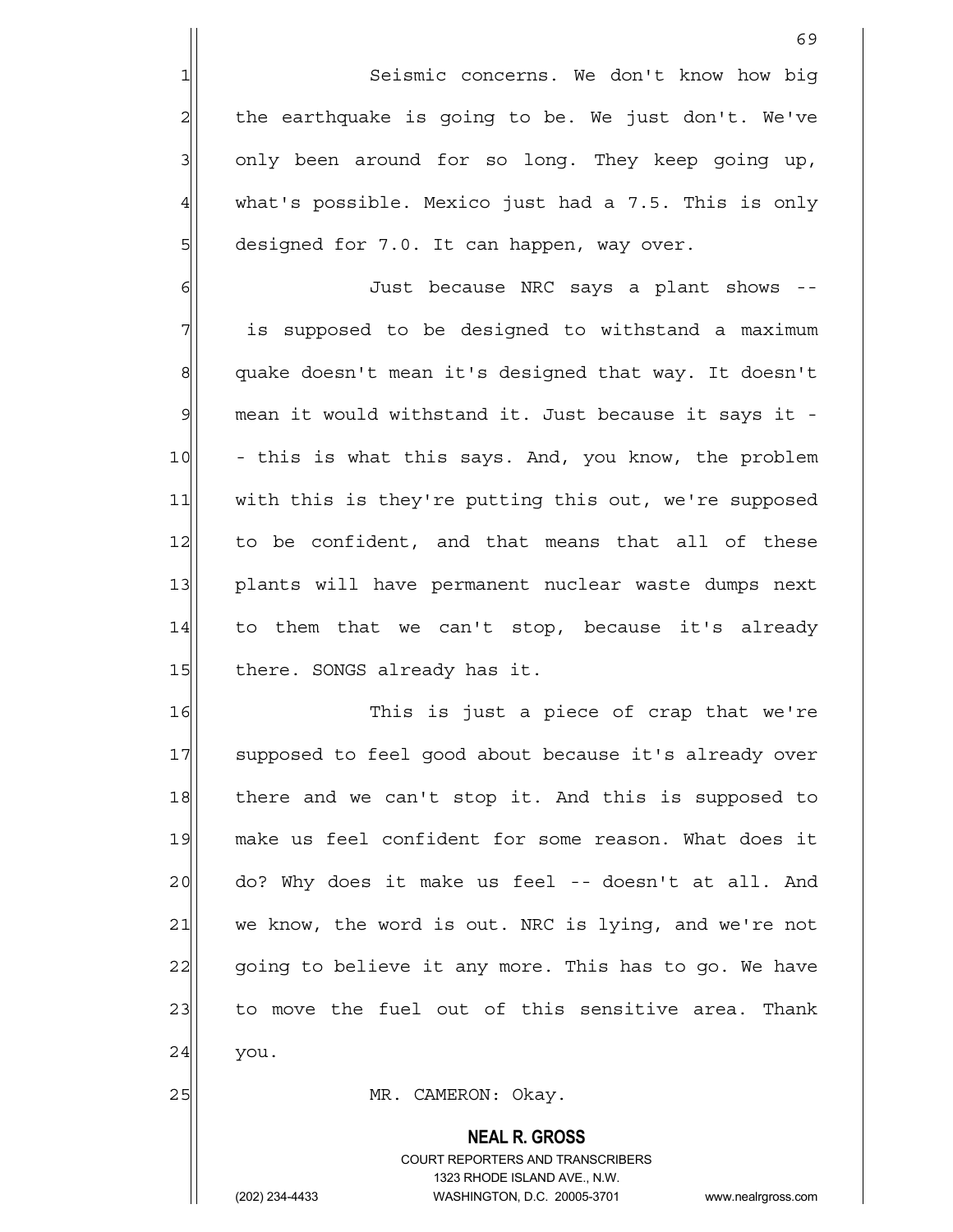|                | 70                                                                                                  |
|----------------|-----------------------------------------------------------------------------------------------------|
| 1              | (Applause.)                                                                                         |
| $\overline{c}$ | MR. CAMERON: Okay, thank you. We're                                                                 |
| 3              | going to take a short break, and when we come back                                                  |
| $\overline{4}$ | we're going to go to Mr. Kernahan, Ms. Kernahan after                                               |
| 5              | the break. We're going to take a short break now.                                                   |
| 6              | (Off the record comments.)                                                                          |
| 7              | MR. CAMERON: I guess it depends on where                                                            |
| 8              | you live, but we're going to get to you next. Okay,                                                 |
| $\mathcal{Q}$  | let's take 10 minutes.                                                                              |
| 10             | (Whereupon, the proceedings went off the                                                            |
| 11             | record at 8:37 p.m., and went back on the record at                                                 |
| 12             | 8:49 p.m.                                                                                           |
| 13             | MR. CAMERON: Thank you very much. This                                                              |
| 14             | is Martha Sullivan, then we'll go to Cathy, then                                                    |
| 15             | we're going to go the Kernahans, Mrs. Kernahan first.                                               |
| 16             | Okay.                                                                                               |
| 17             | MS. SULLIVAN: I'm Martha Sullivan. I'm                                                              |
| 18             | with the Coalition to Decommission San Onofre, and                                                  |
| 19             | also Women Occupy San Diego. I worked for the State                                                 |
| 20             | Public Utilities Commission here in California for 20                                               |
| 21             | years, and for the last several years managed their                                                 |
| 22             | Environmental Impact Review process, so I<br>was                                                    |
| 23             | responsible for the preparation of several major                                                    |
| 24             | environmental impact reports and did them jointly                                                   |
| 25             | with the Federal government, including the U.S.                                                     |
|                | <b>NEAL R. GROSS</b>                                                                                |
|                | <b>COURT REPORTERS AND TRANSCRIBERS</b>                                                             |
|                | 1323 RHODE ISLAND AVE., N.W.<br>(202) 234-4433<br>WASHINGTON, D.C. 20005-3701<br>www.nealrgross.com |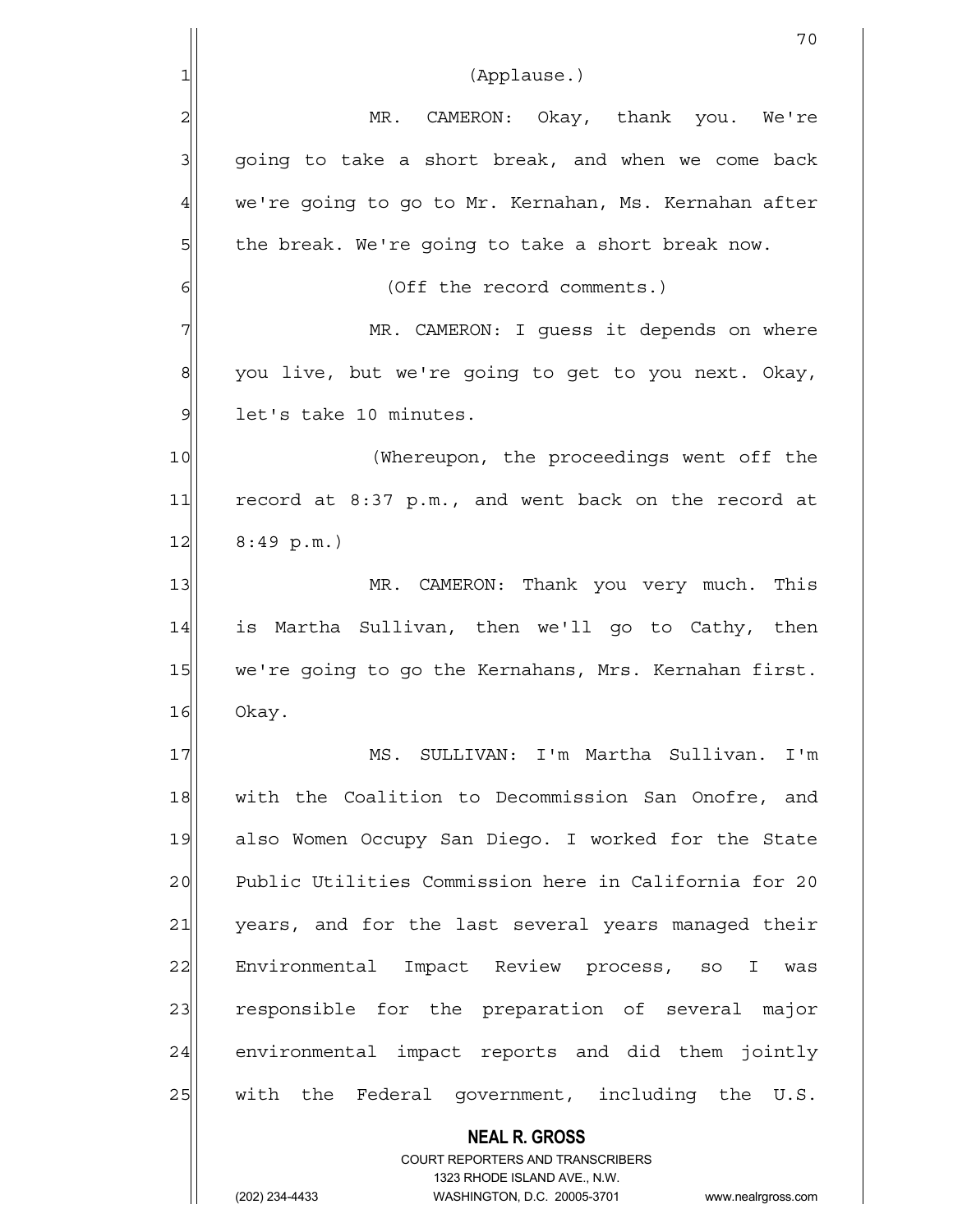1 Forest Service, and the Bureau of Land Management.

2 all interest to say that the concept that 3 | you can reasonably assess the environmental impacts 4 of 104 nuclear reactors across this country in a 5 | Generic EIS is laughable on its face. It's ludicrous.

6 How can you possibly, possibly consider 7 The that the impacts at San Onofre on an eroding seashore 8 adjacent to two known earthquake faults, adjacent to 9 | the major transportation artery between Los Angeles 10 and San Diego, adjacent to one of the largest 11 military installations on the West Coast, which also 12 happens to be a military target, how can you possibly 13 consider the impact that you generically identify for 14 all nuclear reactors can adequately assess the impact 15 at that location versus an impact in the middle of 16 Nebraska?

17 It's absolutely ludicrous, and I'm sorry 18 but the NRC should be ashamed of itself. I certainly  $19$  would be if I was a professional.

20 | (Applause.)

21 MR. CAMERON: Okay. And this is Cathy 22 Iwane. 23 | MS. IWANE: Hi, thanks for allowing me to  $24$  have a couple of minutes here tonight. At first I

25 | thought well, what I have to say is probably not

 **NEAL R. GROSS**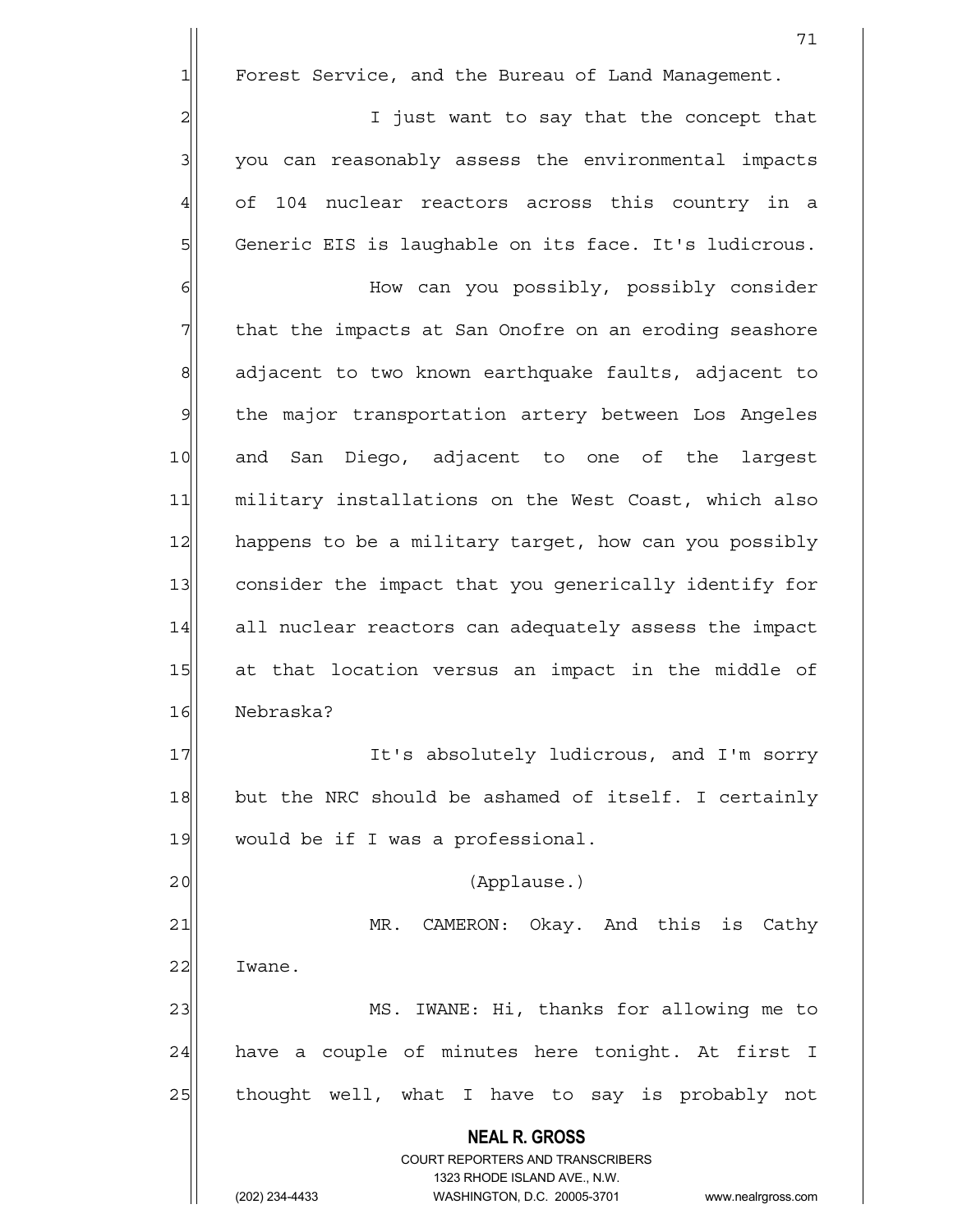1 appropriate, but the more I sit here, and the more I 2 listen to having confidence in our storage of waste 3 and how what a wonderful job the NRC has done, and 4 this stuff never leaks. Today I'm speaking -- I'm a 5 member of several groups, the one closest to my heart  $6$  at this moment is a group called Fukushima Fallout 7 | Awareness Network. And I came from Japan, I lived 8 8 there for 25 years, and I'm speaking from the 9 position of being a mom. I'm responsible for feeding 10 my children, and I'd like to address -- just bring us 11| some key issues that we might not be connecting the  $12$  dots to.

13 | When we talk about nuclear waste, 14 obviously we have Hanford Reservation leaking into 15 | the Columbia River. We've had several issues with 16 Indian Point leaking into -- tritium into the Hudson 17 River. We've got all sorts of issues, aboveground 18 | nuclear testing that went on all over this country in 19 several sites until 1963. We have a history of 20 accidents reported, unreported, and we always have 21 our regulatory agencies coming in and saying there is 22 | no immediate problem. The public is not at risk. 23 There is no problem with public health.

24 | I'd like to address one thing that we 25 might not know. In Japan, there is an ongoing triple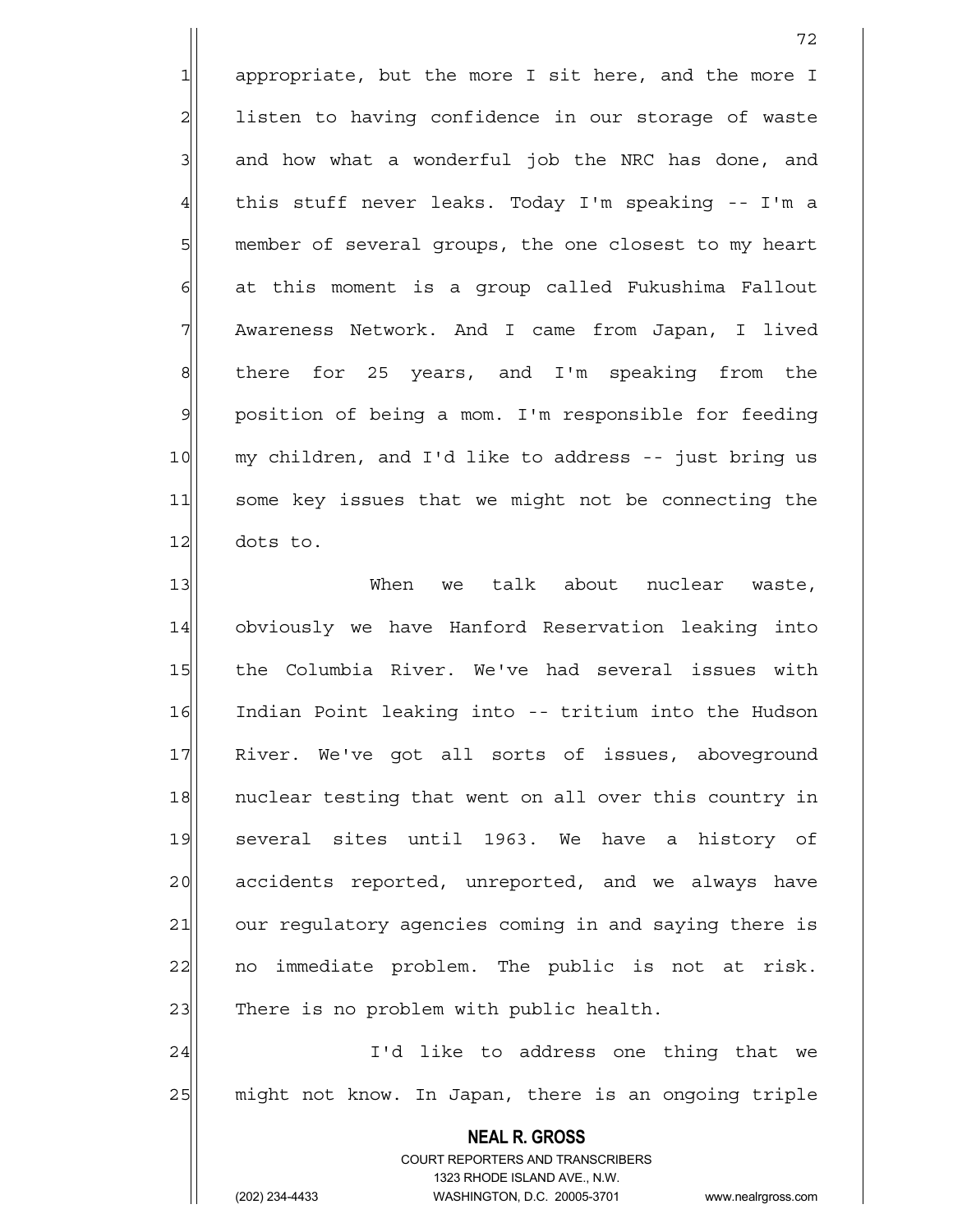1 nuclear meltdown, and they have standards for the 2 contamination in their food. It is the lowest and 3 | strictest in the world, being 100 becquerels per  $4$  kilogram. This is for food that we eat, 100 5 becquerels per kilogram. It's a standard of tangible  $6$  waste. I'm going to finish really, really quickly.

7 7 In the United States, we allow -- the 8 FDA made the standard of 1,200 becquerels per 9 kilogram. Where do we think this radioactive waste, 10 cesium-134, cesium-137, strontium-90 is allowed in 11 our food system. This is all coming from leaking 12 waste. I have no confidence in our waste management 13 system at all. We need to understand that internal 14 contamination affects the weakest in our society, the 15 babies. We feed our children the food that is -- have 16 you heard of tritium in the water? These are some 17 issues that we really, really need to think about.

18 So, go to the FDA website and you will 19 notice when these limits were set, and it's all about 20 the leaking radioactivity in our environment. It's 21 showing up in our food. This is something that we 22 need to pay attention to and tonight, in my opinion, 23 is a dog and pony dance because it has nothing to do 24 with establishing any confidence. Thank you very  $25$  much.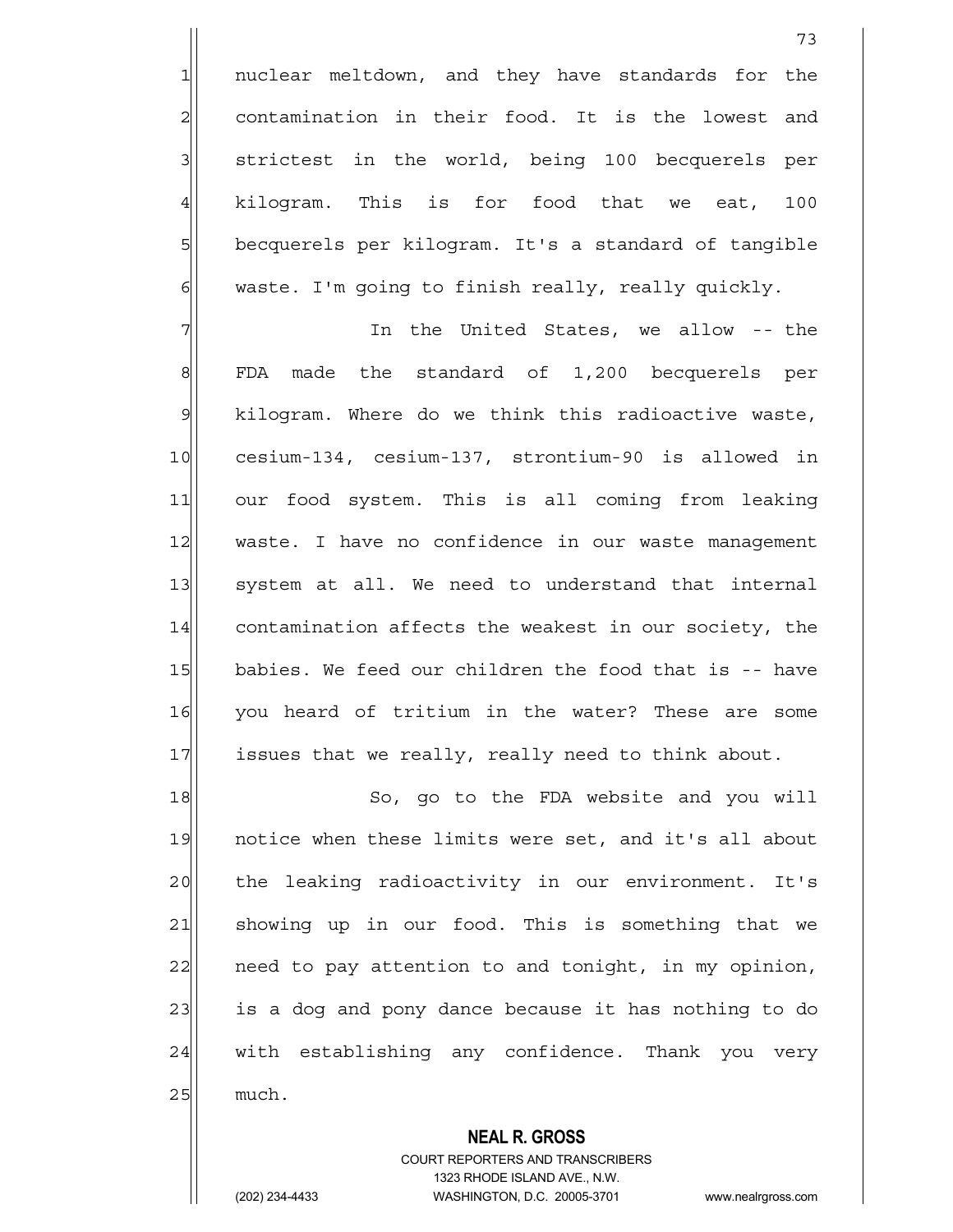|                | 74                                                    |
|----------------|-------------------------------------------------------|
| $\overline{1}$ | (Applause.)                                           |
| $\overline{c}$ | MR. CAMERON: Okay, thank you. Thank you,              |
| $\overline{3}$ | Cathy. Let me just check and see if any of the        |
| $\overline{4}$ | following people are here that signed up to speak but |
| 5              | we're not sure if they are actually here now. Jill    |
| 6              | Richardson, Libby Halvey, Charles Divona, Kevin       |
| 7              | Higgins, and Richard Morgal. Any of those? Come on    |
| 8              | up, and just introduce yourself, please. Thank you.   |
| 9              | MR. MORGAL: Good evening. My name is                  |
| 0              | Richard Morgal, and I live in Ramona, California.     |
| 긔              | It's kind of a long drive, but I feel as though I'm   |
| $\overline{a}$ | kind of in the forefront or on the front line of      |

10 Richard Morgal, and I live in Ramona, California. 11 It's kind of a long drive, but I feel as though I'm 12 kind of in the forefront or on the front line of 13 | potential radiation fallout if something bad were to 14 occur in the spent fuel ponds or pools at San 15 Onofre's facility.

16 I'm deeply concerned about the 17 possibility of someone deciding it would be 18 interesting to see what would happen if a large 19 airplane were flown into a nuclear facility. I don't 20 believe it is a matter of if, but more a matter of 21 when. But even more importantly is where does this 22 tragic event occur? San Onofre is my biggest concern. 23 | According to a report by Robert Alvarez  $24$  entitled, it's kind of a long title, "Reducing the 25 | Hazards of High-Level Radioactive Waste in Southern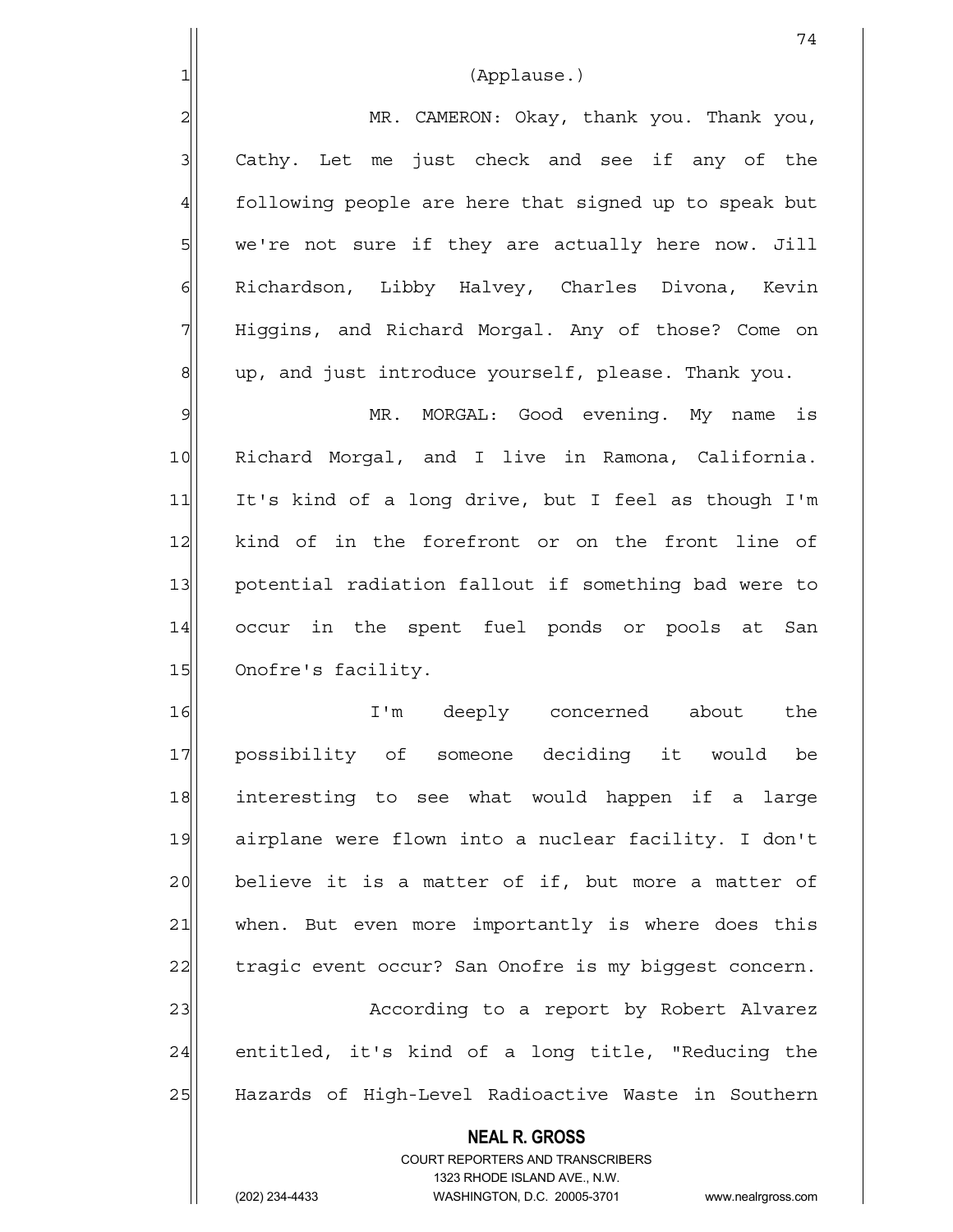1 California," published by the Friends of the Earth  $2\vert$  that, "If an airplane was successful in starting a 3 | spent fuel pool fire in one of the two cooling pools 4 at San Onofre and only 30 percent of the pool's 5 Sol contents were to burn, the radioactive release from 6 6 6 this event would be comparable to 10 Chernobyls."  $7$  That's what in there right now.

8 8 I read the Generic Environmental Impact 9 Statement or study and it estimates that the largest 10 | number of early -- of fatalities to be 191 people for 11 a spent fuel accident. Latent fatalities are  $12$  estimated to be 20,000 to 27,000 people.

13 These data points have been taken from 14 the NRC document NUREG-1738 and put into this 15 Environmental Impact Statement. That Nuclear 16 Regulatory 1738 was published in January 2001 before 17 September  $11^{th}$ , 2001. Repeatedly, people have 18 challenged this, including the Attorney General of 19 California, and the Attorney General of 20 Massachusetts. And the NRC states that this report,  $21$  1738, is valid, 191 people.

22 Crazy. Clearly, there's a huge 23 difference in opinion on what could happen based on 24 this concept of probability of an event occurring. I 25 believe the NRC is aware of the possibility of a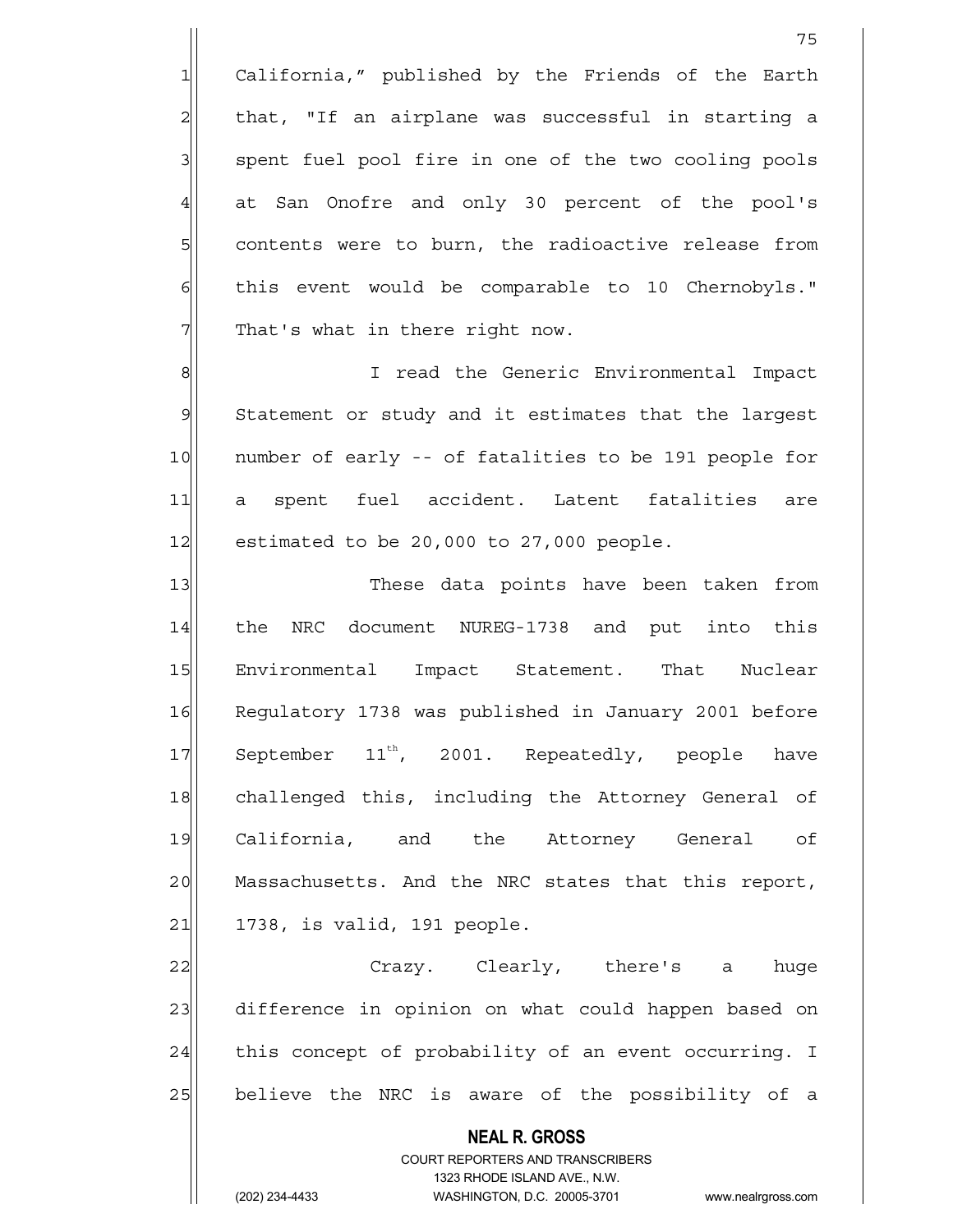1 catastrophic event occurring from a spent fuel pool  $2$  fire, but the NRC is unwilling to entertain the fact  $3$  that this probability is anything but an extremely 4 remote possibility.

5| I don't understand how they can arrive  $6$  at this conclusion based on the fact that the Draft 7 Environmental Impact Statement contains the following 8 passage. "The NRC has determined that the probability 9 of a successful terrorist attack on a spent fuel 10 pool, although numerically indeterminate, the 11 probability is low." Is low? If it's numerically 12 indeterminate, how can it be low? There's no basis to 13 include the last two words of this passage in the 14 Draft Environmental Impact report. The two words "is 15 low" should be omitted from the Generic Environmental 16 Impact Statement, and the NRC needs to stop using 17 probability risk analysis when addressing the issue 18 of terrorism in the Generic Environmental Impact 19 Statement.

20 MR. CAMERON: Richard, can I get you to 21 wrap up for us, please?

22 MR. MORGAL: Yes. I think that it's a 23 game that's being played, and we're all being 24 subjected to a much larger risk, that when it happens  $25$  and we see it on television like the  $9/11$  towers that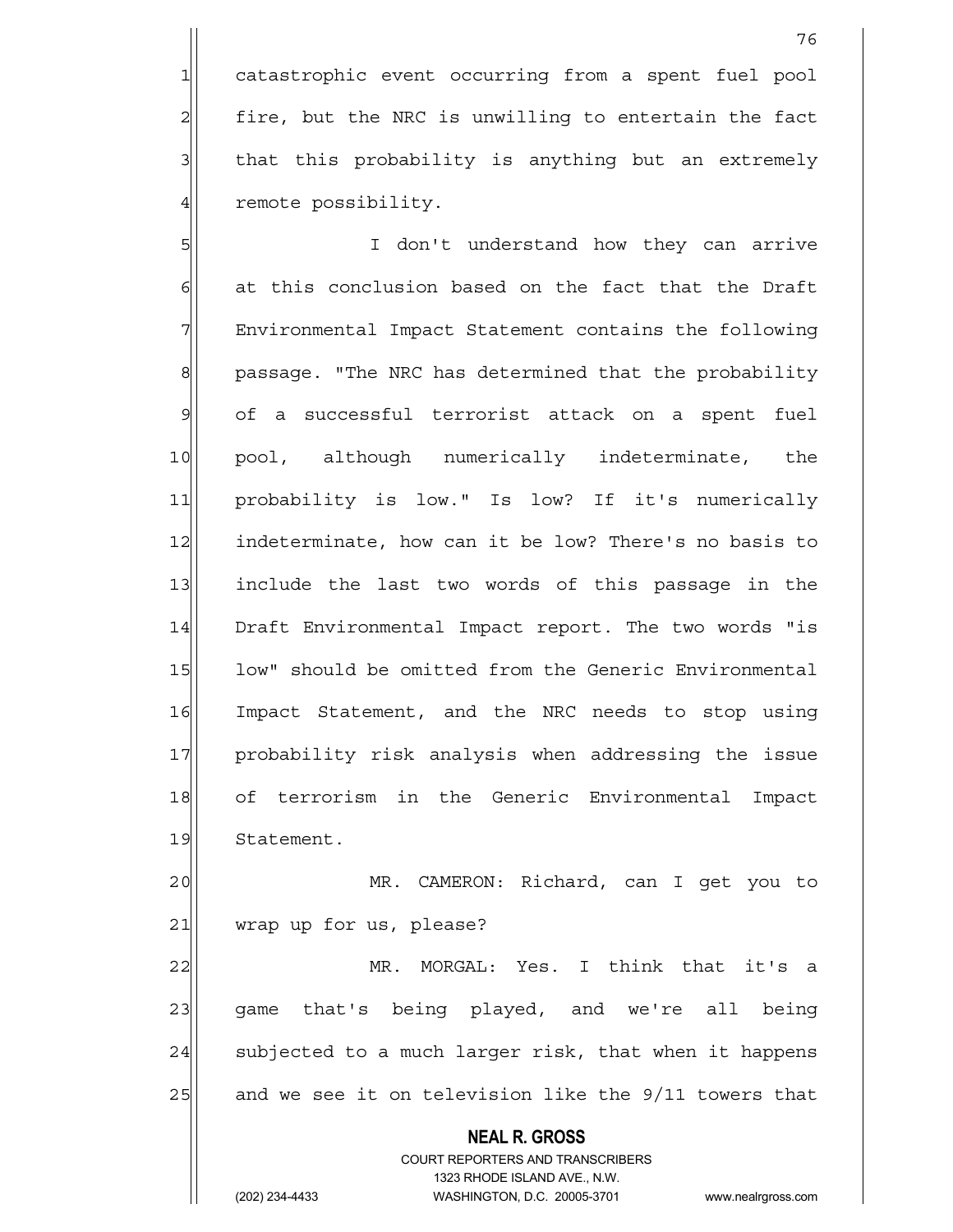|                | 77                                                                                                  |
|----------------|-----------------------------------------------------------------------------------------------------|
| 1              | came down, everybody in this room that's saying it's                                                |
| $\overline{c}$ | safe, it's not a problem, don't worry about it, is                                                  |
| 3              | suddenly going to go whoa, wow, this is dangerous                                                   |
| 4              | stuff. But until then, we're just going to have to                                                  |
| 5              | wait. Thank you.                                                                                    |
| 6              | MR. CAMERON: Thank you, Richard.                                                                    |
| 7              | (Applause.)                                                                                         |
| 8              | MR. CAMERON: Mel Kernahan, and then                                                                 |
| $\mathcal{G}$  | we'll go to Mr. Kernahan, and then to Delores,                                                      |
| 10             | Delores Welty.                                                                                      |
| 11             | MS. KERNAHAN: Hi, I'm Mel Kernahan. I                                                               |
| 12             | live about 20 miles from the plant, not lucky enough                                                |
| 13             | to live in a beach community, but most of my best                                                   |
| 14             | friends do.                                                                                         |
| 15             | San Onofre is not a generic nuclear                                                                 |
| 16             | power plant. I don't think there is such a thing, but                                               |
| 17             | are not generic. We're graced with three<br>we                                                      |
| 18             | earthquake faults, the plant is on the beach, we have                                               |
| 19             | really no real way to evacuate people. And right now                                                |
| 20             | with freeway construction coming up, it's going to                                                  |
| 21             | close down the I-5 for two years due to a widening                                                  |
| 22             | thing.                                                                                              |
| 23             | beach communities<br>Our<br>are<br>more                                                             |
| 24             | vulnerable than ever for radioactive disasters. This                                                |
| 25             | planned major construction on the I-5 will be from                                                  |
|                | <b>NEAL R. GROSS</b>                                                                                |
|                | <b>COURT REPORTERS AND TRANSCRIBERS</b>                                                             |
|                | 1323 RHODE ISLAND AVE., N.W.<br>(202) 234-4433<br>WASHINGTON, D.C. 20005-3701<br>www.nealrgross.com |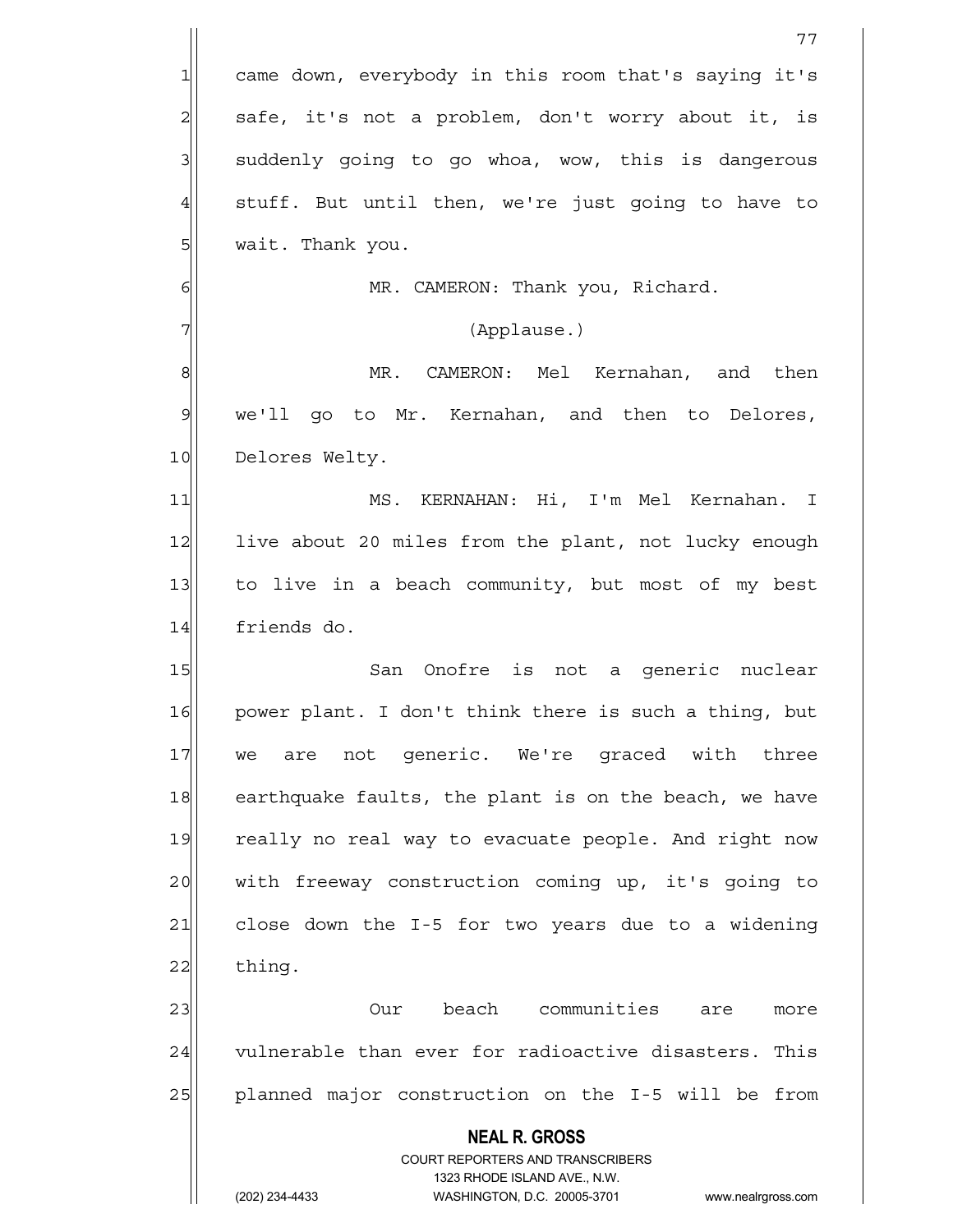$1$  2014 through 2017. The widening is going to start 2 from San Juan Creek Road and finish just south of  $3$  Avenida Pico. The I-5 is our lifeline to evacuation.

4 | Should, God forbid, any natural or 5 5 5 5 terrorist disaster occur to disrupt the tons of 6 6 fermonuclear waste stored at San Onofre, we are 7 The trapped. It's bad enough when the freeway is open and 8 8 running, but with it narrowing down, we haven't a 9 chance. That freeway is the only possible way of 10 escape from disasters to our stored nuclear waste, if 11 any is possible, for people living in and visiting 12 our beach communities, so it's up to the locals to 13 stop any further freeway construction that would 14 hinder evacuation from this power plant.

15 and to call our situation generic is 16 ridiculous. It's inhumane. I don't think any other 17 plant has as many earthquake faults to contend with, 18 and the other dangers. We need that waste out of here 19 as soon as possible. We didn't ask for it to be 20 there. We don't want it there. It's endangering all  $21$  of us. Thank you.

23 MR. CAMERON: Okay, thank you. Thank you, 24 Mel. All right. And thank you, Gary. Mr. Kernahan.

22 | (Applause.)

25 MR. KERNAHAN: One of the things that I

# **NEAL R. GROSS** COURT REPORTERS AND TRANSCRIBERS 1323 RHODE ISLAND AVE., N.W. (202) 234-4433 WASHINGTON, D.C. 20005-3701 www.nealrgross.com

78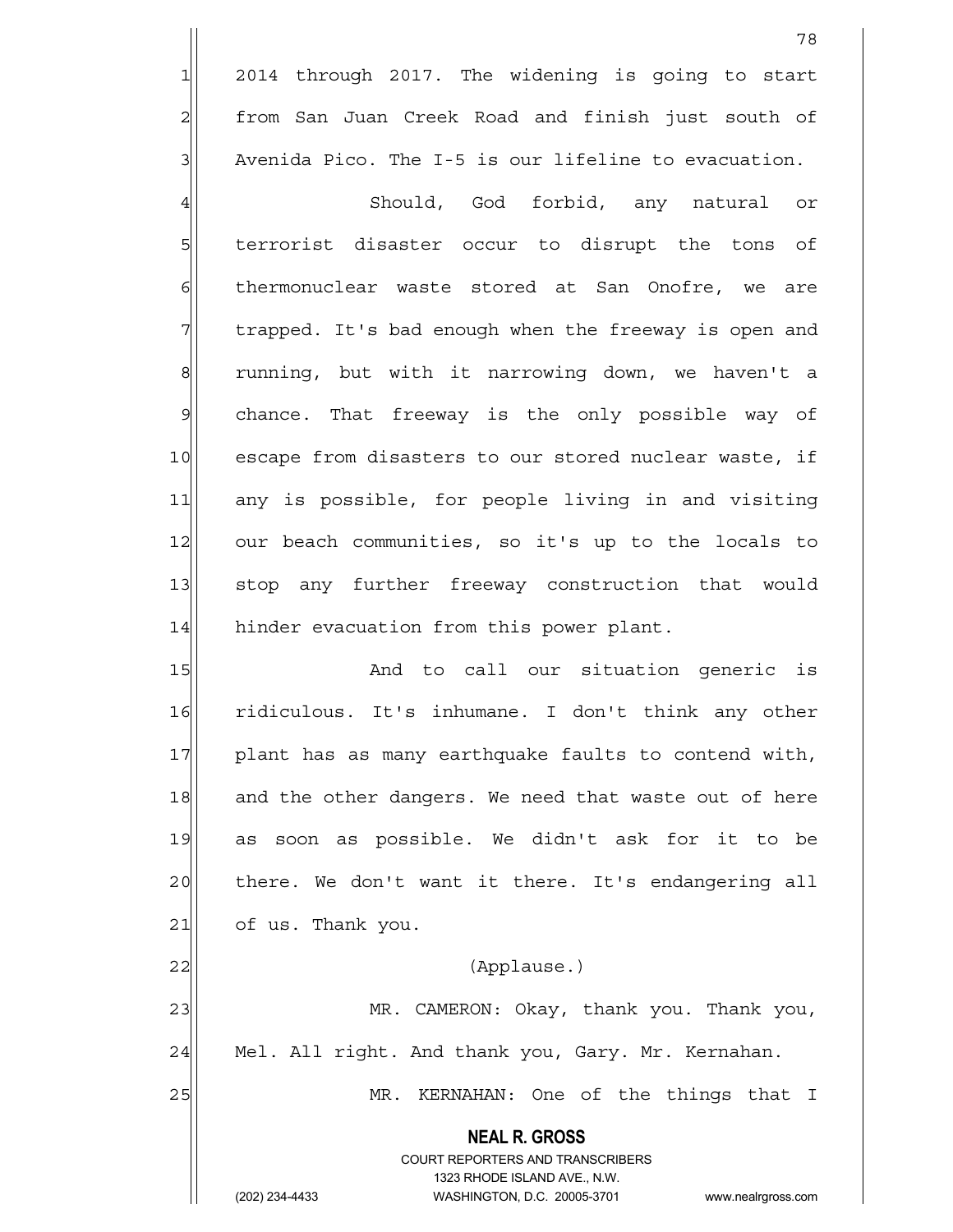$1$  hope to happen this evening is that the folks that 2 have come here from Washington have learned what our  $3$  concerns are. The reason I say that is we're here to 4 help with rulemaking and adjudication. Is that what  $5$  this is about?

6 | Gillem The thing is, you know, this is the 7 | language you folks from Washington -- I used to live  $8$  back there when I was a kid. We needed a little more 9 money in our house, so we took in roomers, and we had 10 all kinds of people, FBI, whatever. And they had a 11 hard time moving beyond their role, their language, 12 their particular life that they earn money from.

13 We're interested that whatever that 14 means, it conveys for us the significance of facing 15 clearly from our point of view they can see it, how 16 the people in the communities around here are 17 | jeopardized, how we are concerned, and it isn't about 18 changing rulemaking or helping giving better clues 19 about adjudication. It's about the fact that that 20 could be a source of not one disaster, but a series 21 of disasters. And people don't seem to be as aware of  $22$  it as in -- and if you're here just for this and it's 23 a part of your Federal job, I can understand that,  $24$  but it looks a little different when you live nearby. 25 | And when you think particularly -- we

### **NEAL R. GROSS**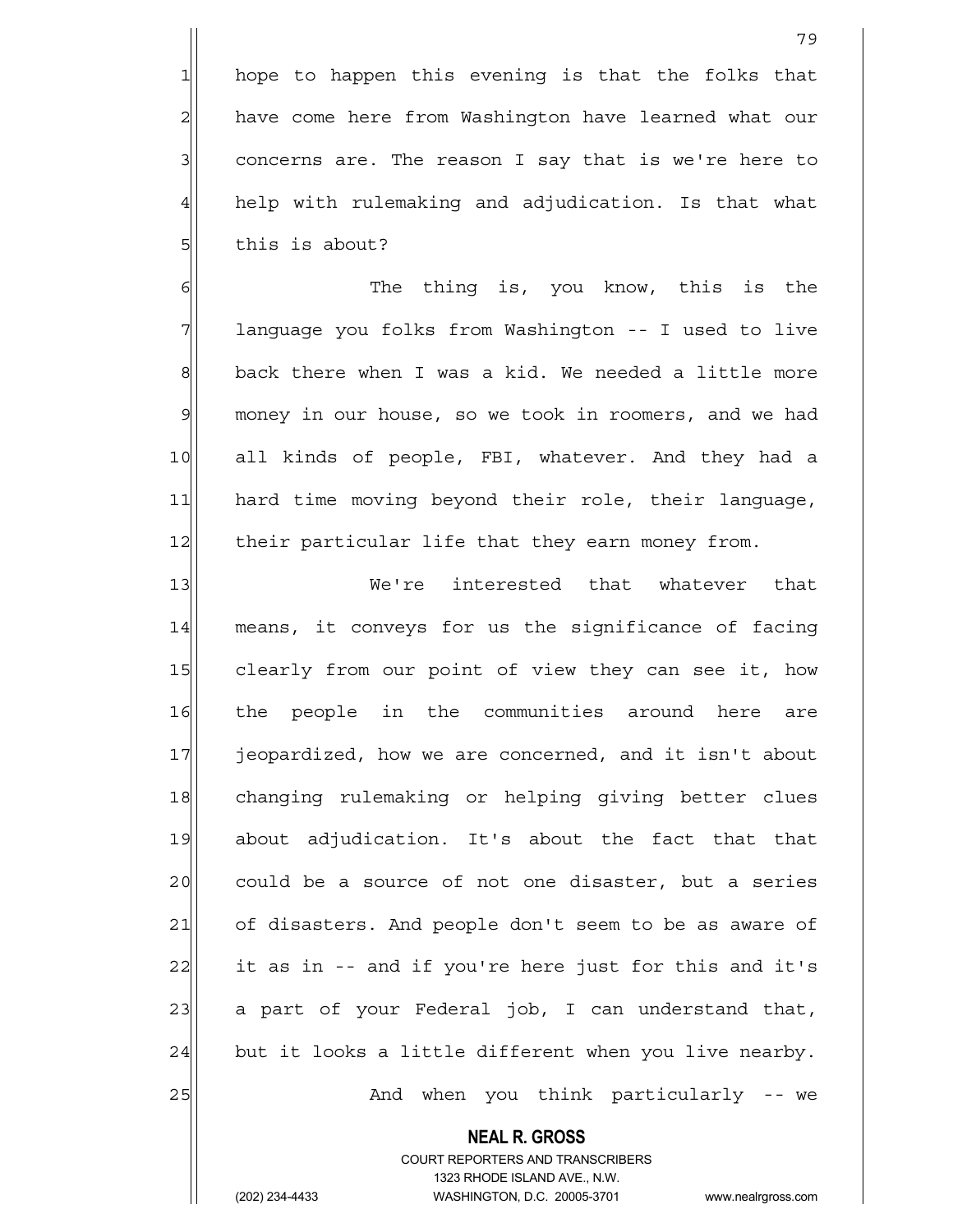1 think, particularly, that you don't understand the 2 setting. Believe me, if you've been to San Onofre, if 3 you walked the beach there, you know how close to the 4 ocean it is. If you've lived in San Clemente, you 5 | know it's been a concern just down the road. We're  $6$  almost next door. We have this concern for people.

7 Now, if we're here to help rewrite some 8 rules or help with adjudication, I'm sorry, I'm not 9 9 qualified for that. But I am qualified, I think, as a 10 person who's lived here a long time to care about my 11 family, my neighbors, what happens on the freeway, 12 the fact that the toll roads are considering building 13 an extension that would end at the trestles. It was  $14$  in the paper the other day.

15 I mean, that's our neighbor down there, 16 and it's a very sick neighbor. And to think that 17 there's anything that can be done other than moving 18 it, at least the dangerous stuff, inland where it is 19 not within the reach of the sea, then I'm afraid that 20 I have to differ with them. And it's a personal 21 | thing. It isn't theoretical, it isn't about what an 22 agency should do, it's about how we're going to live  $23$  here. Thank you.

24 (Applause.)

25 | MR. CAMERON: Thank you. Thank you, Mr.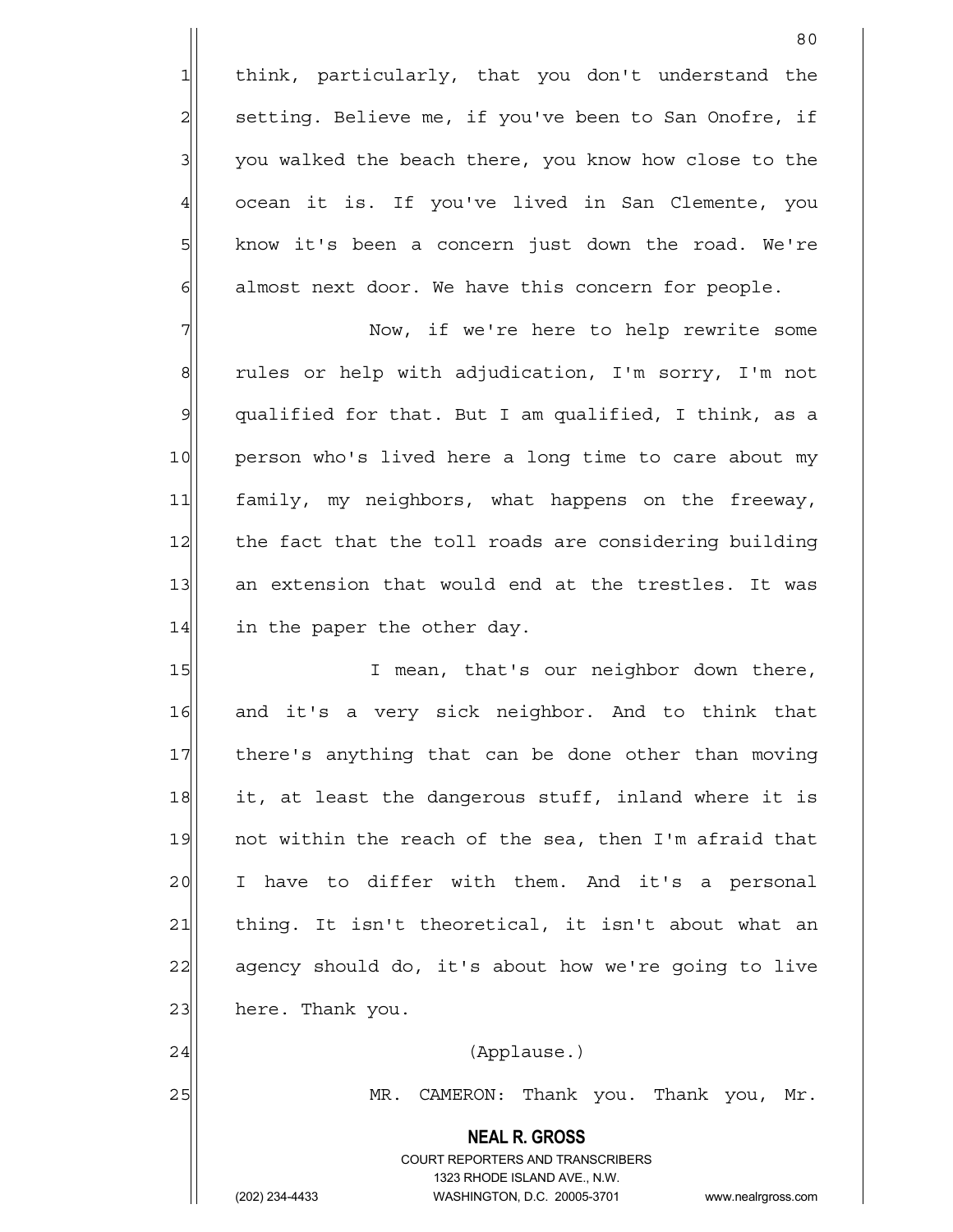1 Kernahan. This is Delores, and after Delores we're 2 | going to go to Bill Hannaman, Patti Davis, Mary Beth 3 | Branigan and Marsha Patt, I think.

4 MS. WELTY: Oh, I thought I was going to 5 get to wind up the meeting. I'm Delores Welty from 6 Leucadia, and it's always interesting to comment on 7 Draft EIRs. I think everyone has made it plain that 8 generic is not a word we like. And this one line in 9 your additional issues for public comment, I would 10 like to point out.

11 "The Proposed Rule codifies the 12 conclusions from the Draft Generic Environmental 13 Impact Statement so that those determinations do not 14 need to be made in individual actions." And I think 15 those things need to be looked at very carefully 16 because we do consider ourselves very special and 17 significant.

18 and then I'm going to step away from 19 anything that anybody is talking about tonight. I 20 just got back from Granite Hills, where I was with 21 | the Sierra Club, and we were fighting about solar and 22 wind power, and what we're going to do with all these 23 people plowing the desert to put these huge 24 installations out there, which are very dangerous to 25 migration, migrating birds. There are all kinds of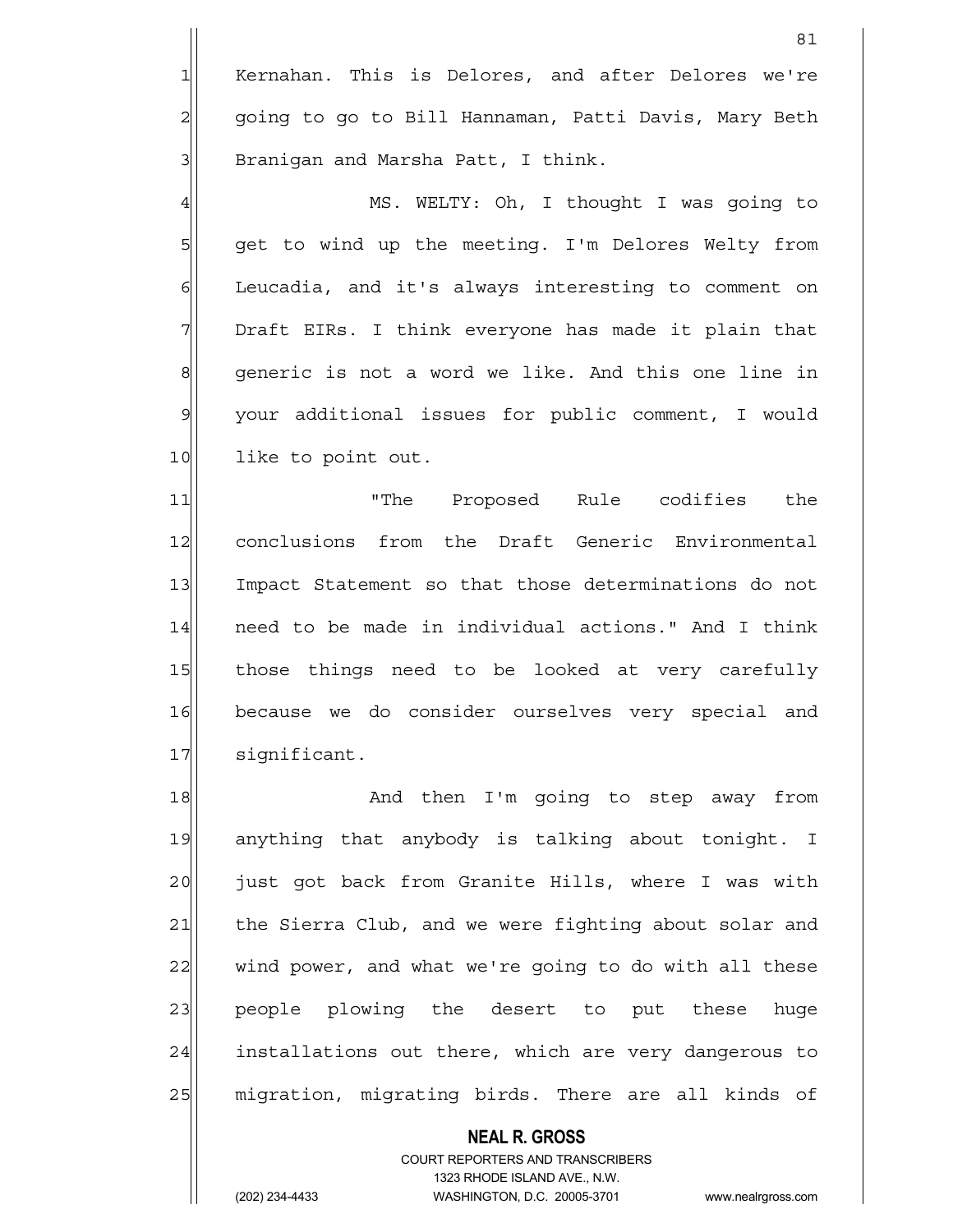$1$  things to look at in that aspect.

2 So, I also want to tell you that I put  $3$  solar on my house some time ago. I just got my final  $4$  bill for the last 12 months. I have not paid anything 5 on this bill, and sometimes it is almost \$300 per  $6$  year, but this year it's \$4.64.

## 7| (Applause.)

8| MS. WELTY: And along with that, I would  $9$  like to say I don't think we have an energy policy. 10 If we had a true energy policy, we would be looking 11 at local solar, we be looking at where our money is 12 qoing and where we might do best with it. We 13 certainly have heard about retrofit, which helps in 14 every way to save energy, so that probably won't get 15 15 in this EIR, but I think it's important.

16 Have you read any James Thurber? You 17 remember he had an aunt that said she would go around 18 and put tape over the electric plugins because energy 19 leaks, and she was afraid it would get her. Well, it 20 does leak. You lose about 40 percent of your energy 21 on transmission lines depending how far they go. So, 22 if you have a huge plant here that sends electricity 23 to San Francisco, and LA, and who knows where else,  $24$  it just leaks.

25 We really need a good energy policy that

 **NEAL R. GROSS** COURT REPORTERS AND TRANSCRIBERS 1323 RHODE ISLAND AVE., N.W. (202) 234-4433 WASHINGTON, D.C. 20005-3701 www.nealrgross.com

<u>82</u>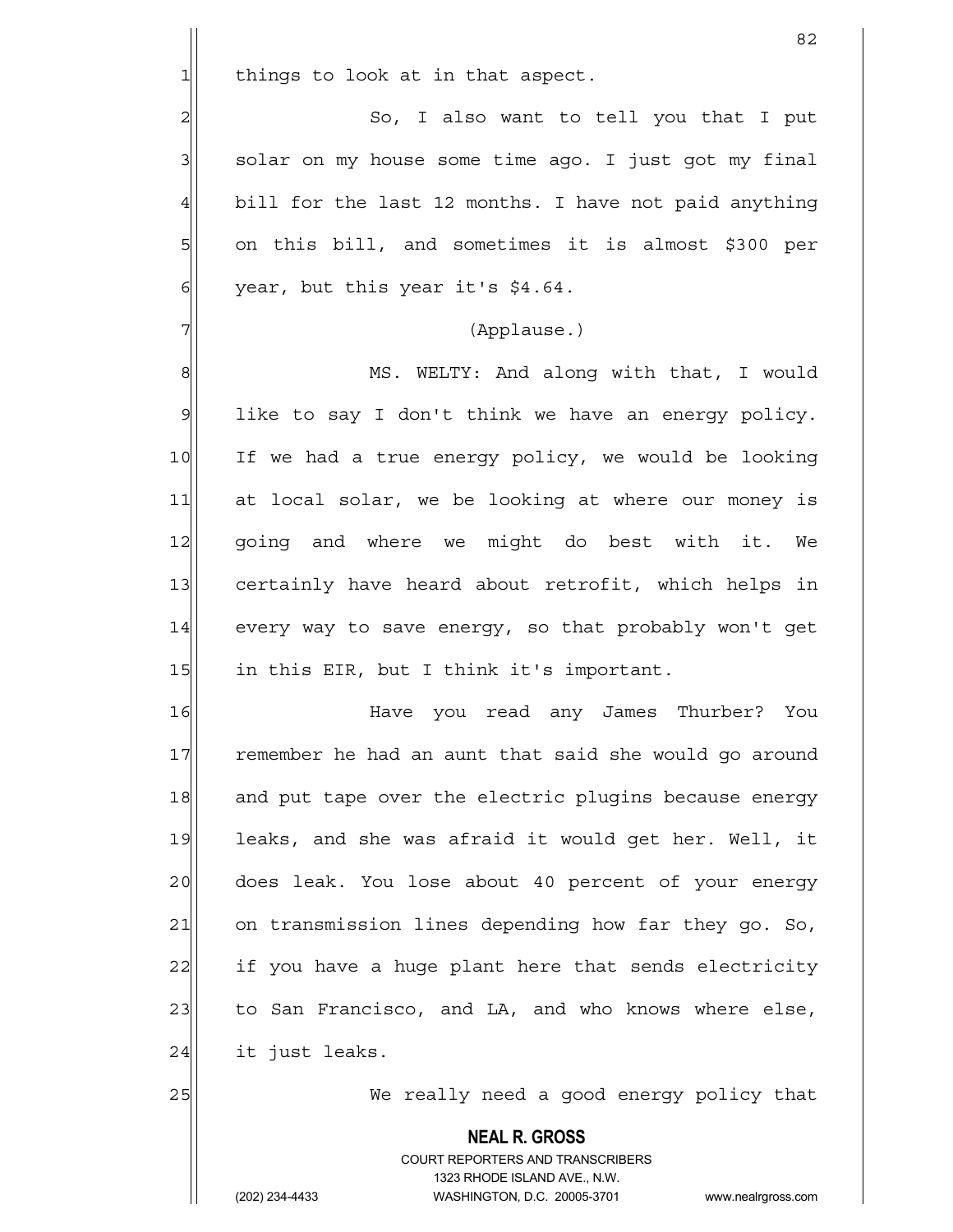**NEAL R. GROSS** COURT REPORTERS AND TRANSCRIBERS 1323 RHODE ISLAND AVE., N.W. (202) 234-4433 WASHINGTON, D.C. 20005-3701 www.nealrgross.com <u>83</u> 1 takes some of these things into consideration. Thank 2 | you for listening. 3| (Applause.) 4 MR. CAMERON: Okay, thank you. Thank you, 5 | Delores. And Bill. 6 MR. HANNAMAN: Good evening. My name is 7 Bill Hannaman, and I'm a professional engineer in 8 | California, and I live in San Diego close to the 9 plant. I appreciate the opportunity to participate in 10 this public meeting and share my thoughts with some 11 of those who are responsible for regulating the 12 nuclear safety here in the United States. 13 Now, the scenario I would like to be in 14 favor of is restart San Onofre because it's a 15 significant economic value. It was a stabilizing 16 source for the power in Southern California, and it 17 operated with a zero carbon footprint. But that 18 decision is past, and now that forced us into looking 19 for the safe storage of spent fuel rods. And that 20 plan must be put in place before a site cleanup plan 21 can be finalized. This is actually a national problem 22 across the United States, not just for San Onofre  $23$  alone. 24 The U.S. Government, not the NRC, but 25 | the U.S. Government's long delayed commitment to take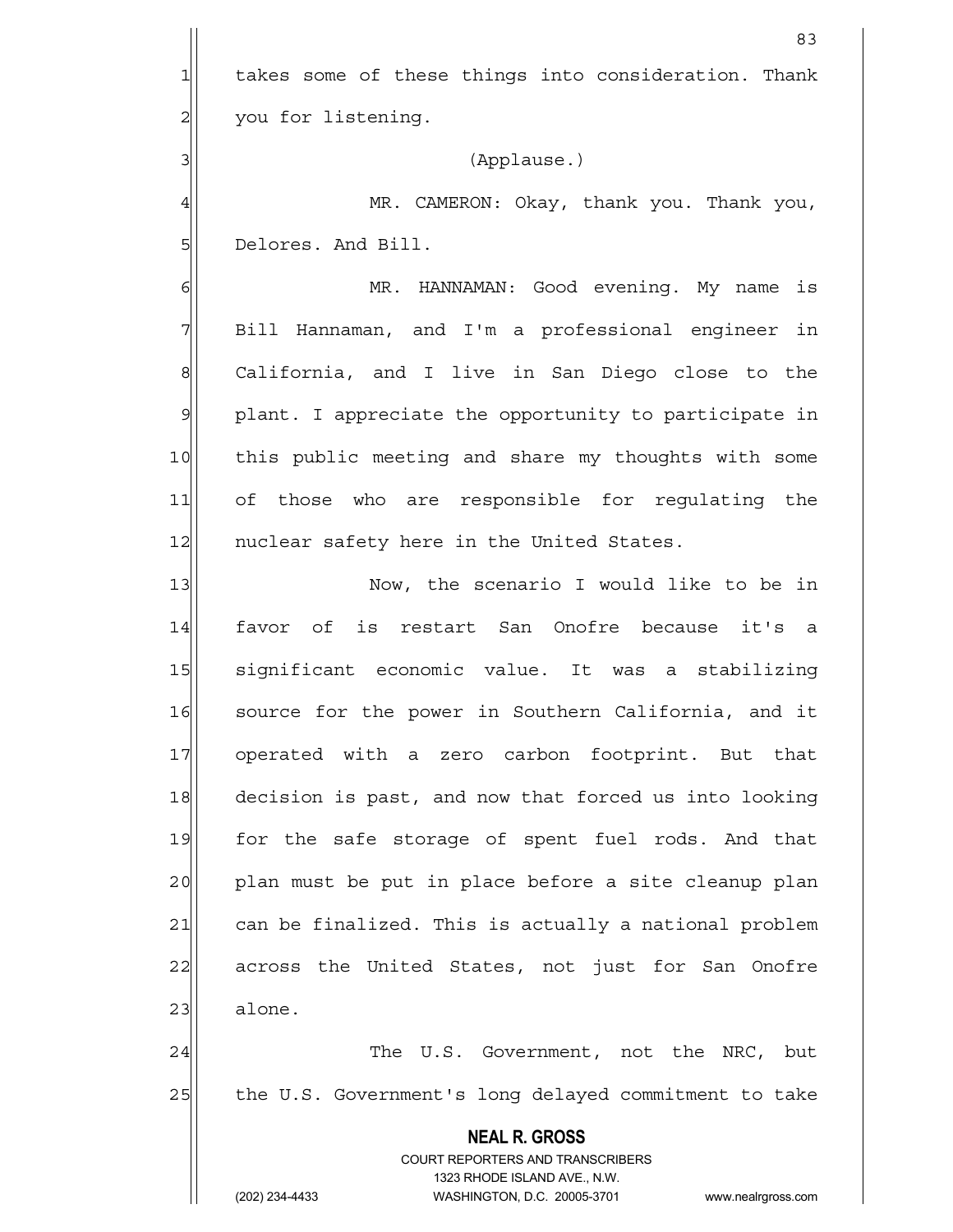1 possession and manage the spent fuel rods now becomes  $2$  the focus. Recently, the National Conference of State 3 | Legislators said that it supports Federal action to 4 develop consolidated facilities for interim storage 5| of high-level waste until a permanent repository is  $6$  ready. I think that satisfies the idea of moving the 7 Tuel away from San Onofre to an interim place, but 8 it's really just an extension of the onsite storage  $\mathfrak{g}$  facilities, which already takes the fuel bundles in 10 the casks. And there is an issue here of timing.

11 after you've had the fuel in the reactor 12 you need about seven years in the spent fuel before 13 you can safely put it into a cask and keep it sealed 14 with all the thermal analysis and that kind of thing. 15 So, we can't do it just immediately. And I think San 16 Onofre has a plan for roughly 20 years to have that 17 taken care of, so we have to -- the physics of it 18 tell us we're stuck in the -- a minimum seven years 19 before we can even move it out of the spent fuel  $20$  pool.

21 Well, I'm pleased to note, and I think 22 some other speakers mentioned this, that the NRC 23 Commissioners have directed the NRC staff to finish 24 | the Safety Evaluation Report for Yucca Mountain's 25 construction authorization process. If that came in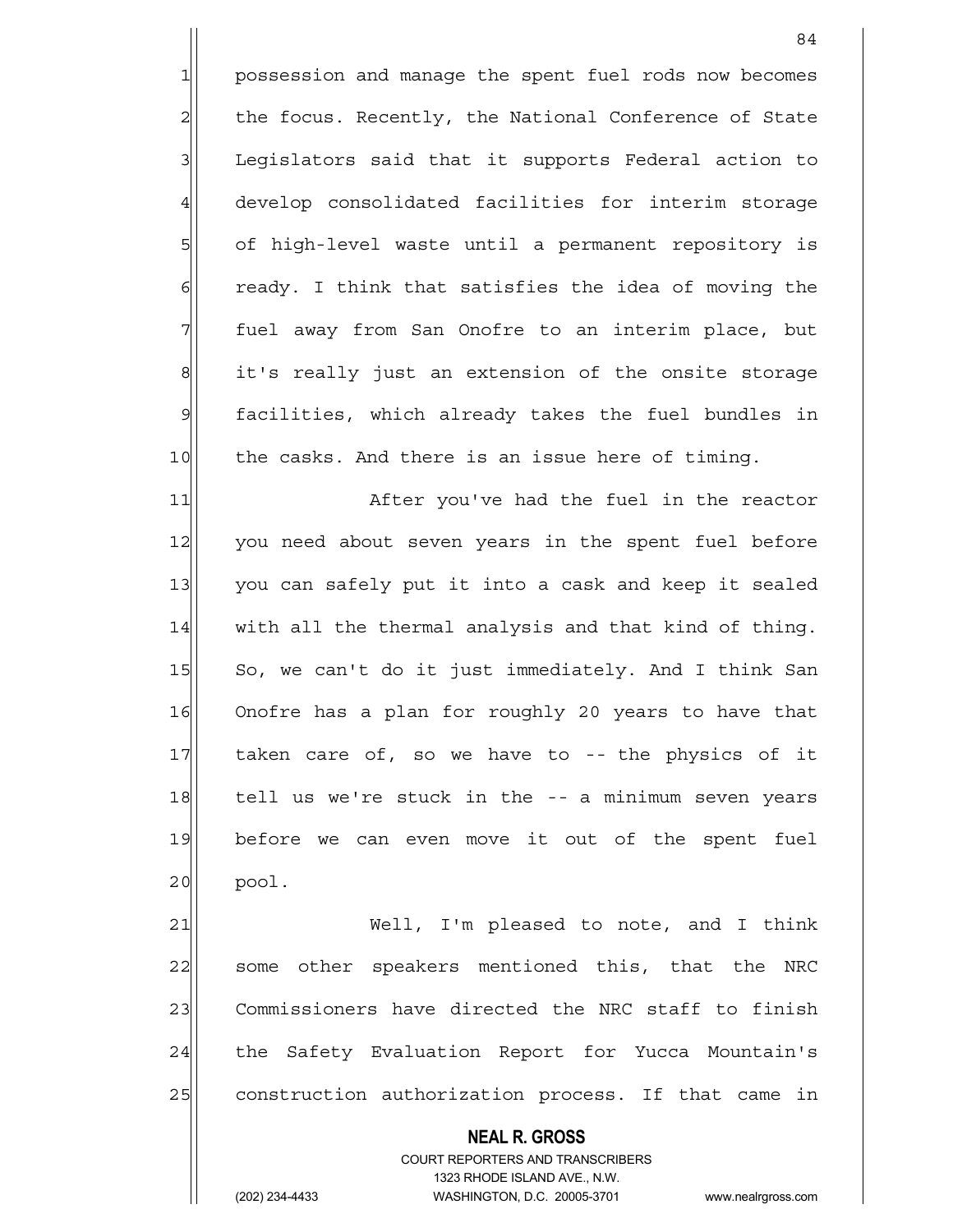**NEAL R. GROSS** COURT REPORTERS AND TRANSCRIBERS 1323 RHODE ISLAND AVE., N.W. <u>85 and 2001 and 2001 and 2001 and 2001 and 2001 and 2001 and 2001 and 2001 and 2001 and 2001 and 2001 and 200</u>  $1$  before we had the interim facilities ready, well,  $2$  that would be good news because then there would be a  $3$  place to put things. So, I think there's a timing 4 here as to whether we actually launch into these 5 | interim facilities because now we're on a path to 6 6 6 look at and possibly have Yucca Mountain as the place  $7$  to send the fuel. So, we need to get the NRC to  $-$ 8 this strategy, whatever it is, should be done safely 9 and securely. Based on the years of study at Yucca 10 Mountain as a monitored retrievable storage facility, 11 it appears to be a much better alternative to me than 12 leaving the spent fuel rods in the casks located near 13 the plant facility. And the retrievable storage 14 allows for recovery of the valuable isotopes that are 15 in those fuel rods. Thank you. 16 | MR. CAMERON: Thank you, Bill. Thank you 17 very much. 18 (Applause.) 19 MR. CAMERON: Is Patti, Patti Davis. Oh, 20 here comes Patti, and then we're going to go to Mary 21 Beth, then Marsha. 22 MS. DAVIS: Hi. Thank you, Chip. I'm 23 Patti Davis. I'm a mother of three children. My 24 husband and I live in San Clemente, and have been for 25 almost 14 years.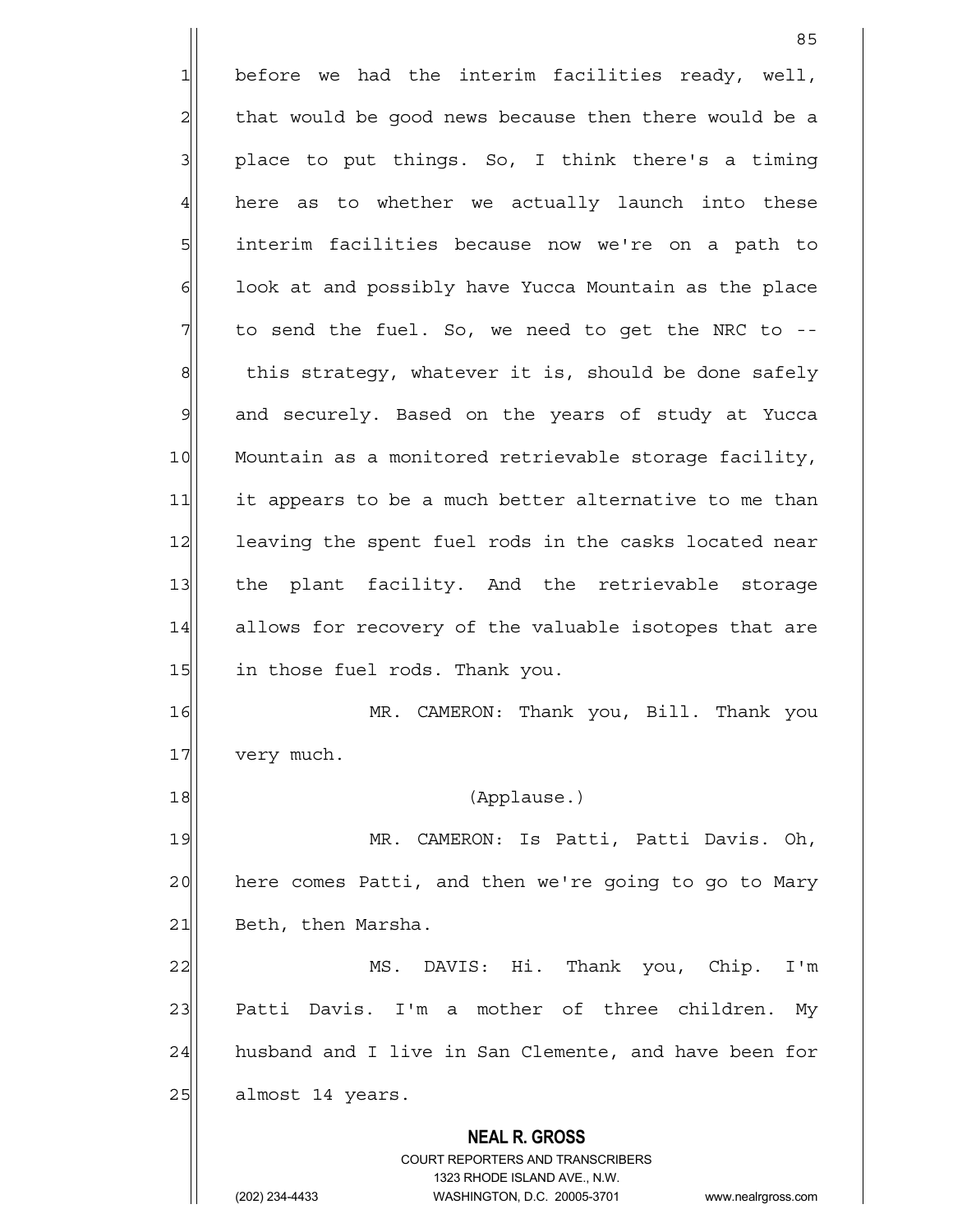1 I am very troubled by the use of this 2 high-burnup fuel at San Onofre. It puts my children  $3$  at a much higher risk, and it puts them at a higher 4 risk for a longer time. Wasn't nuclear waste bad 5 s 5 show to begin with? Did they have to go and find a  $6$  way to make it worse? And what about the roof that is 7 on that spent fuel pool? Certainly, yes, you have 8 hardened sides and a concrete bottom, and that sounds 9 very good, but the roof? Not much help there.

10 If you were to go back in time to when 11 that plant was being designed and to when it was 12 being proposed, I wonder if you could have gotten 13 anyone in the community, anywhere in this state, 14 anyone to say yes, we will be happy to have an atomic 15 waste dump on our beautiful shore of California for 16 60 years, 100 years, 300 years, we don't know. And, 17 also, we're going to give you a generic plan when we 18 get to that point.

19 Well, we're not a generic community. My 20 kids are not generic, my family is not generic. And I  $21$  just have to say, you know, climate change is a very 22 big concern, but I think using nuclear as a way to 23 solve that is the most expensive, and the most  $24$  reckless path we could go and follow.

 **NEAL R. GROSS**

25 When my children were young and they

 COURT REPORTERS AND TRANSCRIBERS 1323 RHODE ISLAND AVE., N.W.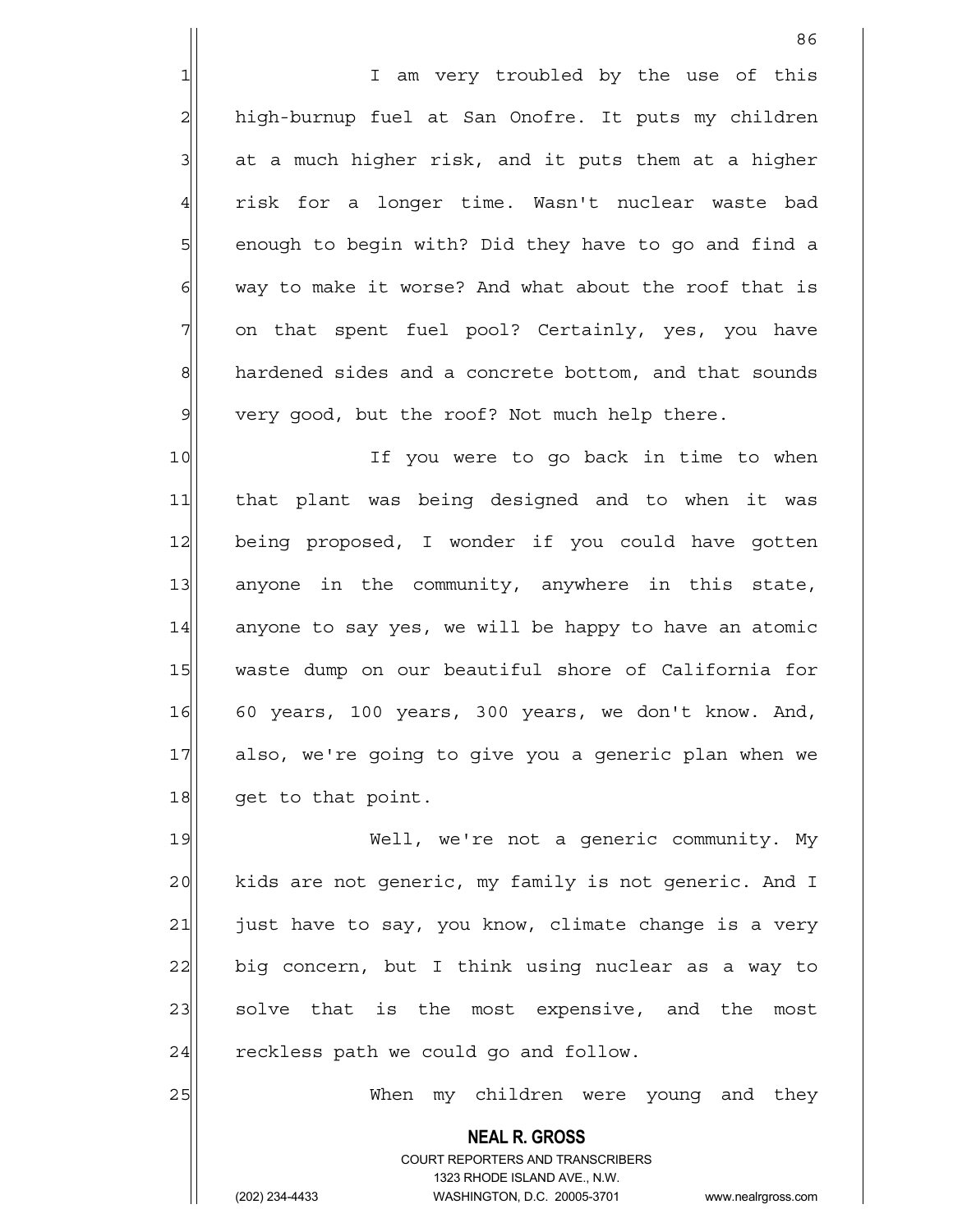**NEAL R. GROSS** COURT REPORTERS AND TRANSCRIBERS 1323 RHODE ISLAND AVE., N.W. 87 1 would play outside or inside, wherever, often 2 wherever they would go a big mess would follow. They 3| would have a great time having friends over. We often  $4$  had a big crew of kids, and they would come up to me, 5 MJ = "Mom, mom, we're going to go play outside now." And I  $6$  would go over and take a look at the family room. Oh, 7 | no, you're not. You're not going anywhere until you 8 clean that up. Okay, well, that's what I challenge 9 | nuclear industry, the NRC, clean it up. Don't spend 10 any more money on promotion, on new nuclear stuff 11 that is not proven. Clean up what we have now, the 12 stuff that is threatening and putting risk at our 13 community and to my children. 14 I I just want to say that yes, we do need 15 a diversified energy portfolio, and highly recommend 16 wind, hydro, and a very wonderful nuclear reactor 17 that we can all depend upon that's safely located 93 18 million miles away. It's called our sun. Thank you. 19 (Applause.) 20 MR. CAMERON: Thank you, Patti. Is Mary 21 Beth still here? Mary Beth? Oh, here comes Mary Beth, 22 and then Marsha. 23 MS. BRANIGAN: I'm Mary Beth Branigan 24 from the Ecological Options Network, and actually 25 | we're from northern California, but I identify with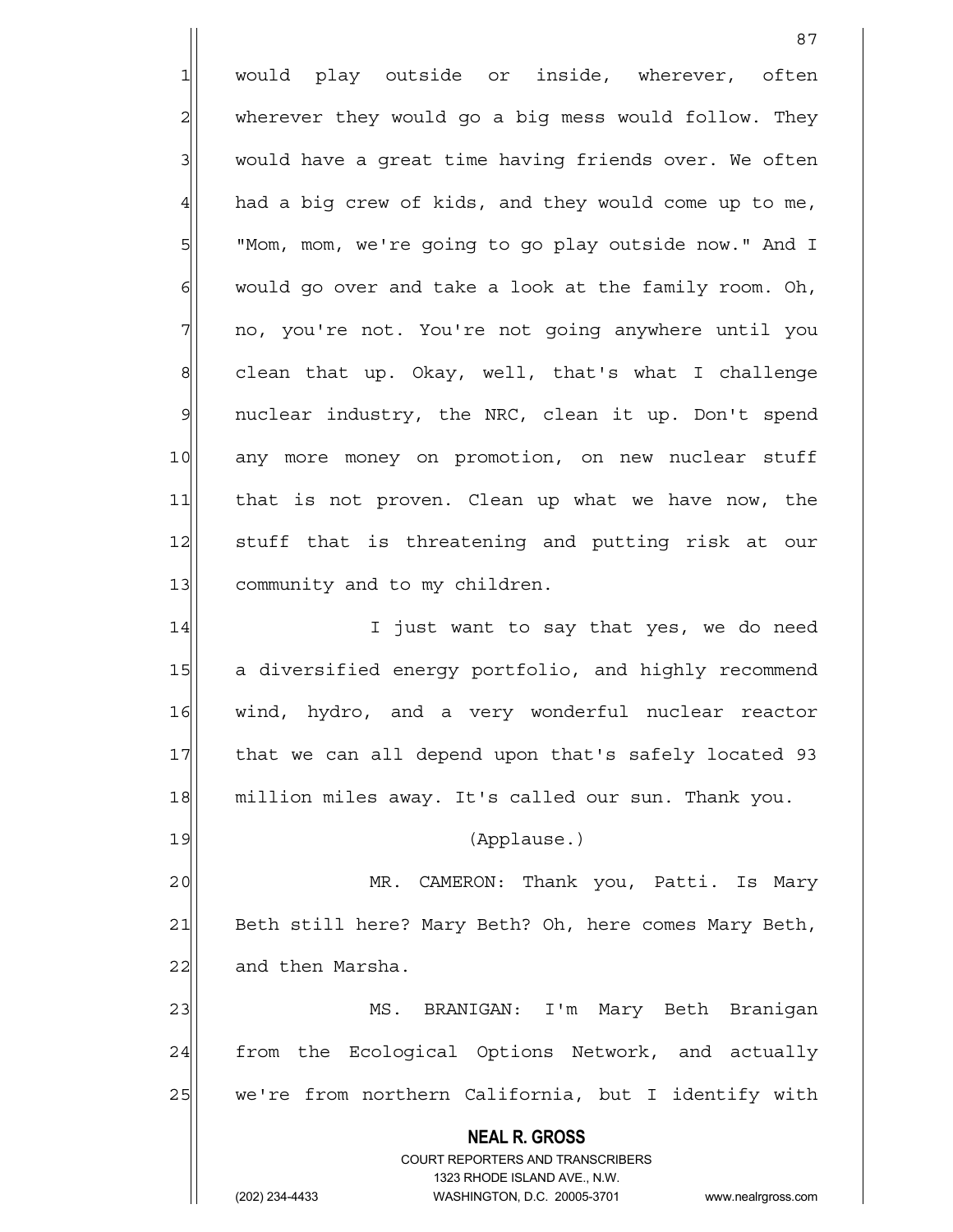$1$  the whole state. I love this state, and I love it so 2 much, and it's heartbreaking what the nuclear  $3$  industry has done to our state, not only from this 4 side of the Pacific, but the General Electric plant 5 5 5 5 that is seeping and flowing to our shores from 6 Fukushima.

7 This is a time of increasingly severe 8 storms, sea rise, and increasing frequency of major 9 earthquakes on the Ring of Fire. Catastrophic events 10 at nuclear power stations have happened much more 11 frequently than the NRC and the nuclear industry have 12 assumed would ever happen. We had Three Mile Island, 13 we had Chernobyl, we had Fukushima, we've had 14 Rocketdyne, and there are many, many more.

15 The nuclear industry has had a very good 16 PR program that has allowed a lot of people to be 17 totally confused and lied to. Storm surges and 18 climate changes mean more risk for vulnerable, 19 intensely radioactive waste sitting only 13 feet 20 above high tide. And we don't need to choose between 21 climate change and radioactive waste releases. That's  $22$  a false choice.

23 We have a surplus of energy supply here 24 in California without our nuclear reactors putting us 25 even more at risk. And high-burnup fuel has changed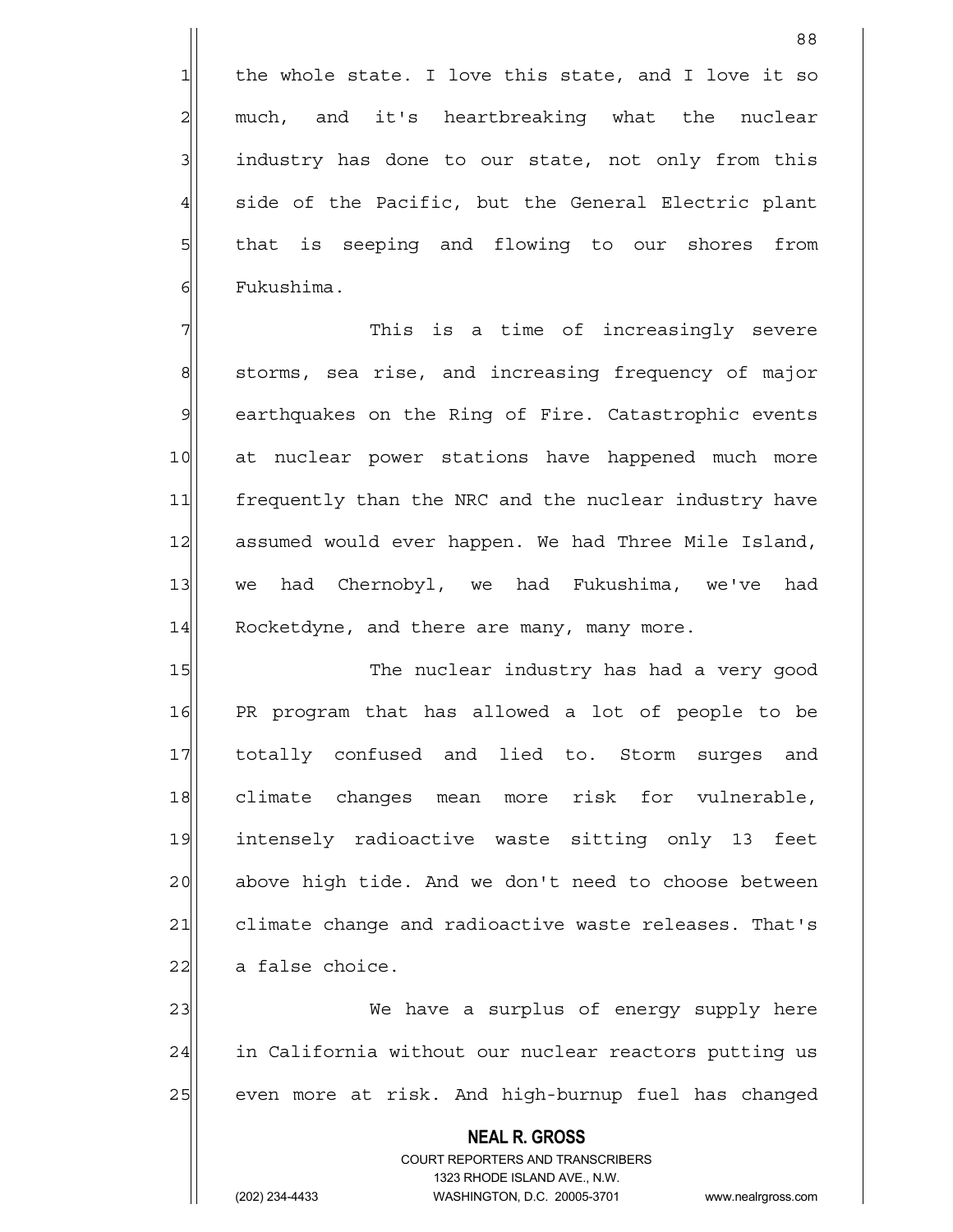1 everything, and has made a terrible challenge a 2 horrendous one.

3 By Serything in this process about Waste 4 Confidence needs to stop until there is enough data 5 5 5 5 to reliably manage and monitor the high-burnup fuel.  $6$  According to NRC's own documents, their assumptions 7 about how high-burnup fuel would react and perform 8 have not proven correct. How can we honestly talk 9 about any plans for storing and managing this waste 10 when the high-burnup fuel problem is not even fully 11| acknowledged and addressed?

12 Intense radiation, as you know, breaks 13 down concrete, salt water breaks down metal, no 14 containment will even reliably last for 50 years, 15 much less the hundreds and thousands of years needed 16 to isolate this deadly waste from the environment. 17 And it's everywhere, it's everywhere in our country.

18 The nuclear industry has destroyed our 19 DNA, of not only the humans but the whole planet, all 20 the creatures. I am so upset with the nuclear 21 industry and the NRC for its cooperation with them.  $22$  Thank you.

24 MR. CAMERON: Okay, thank you. Thank you, 25 Mary Beth. Is Marsha here? I'm not sure how to

23 | (Applause.)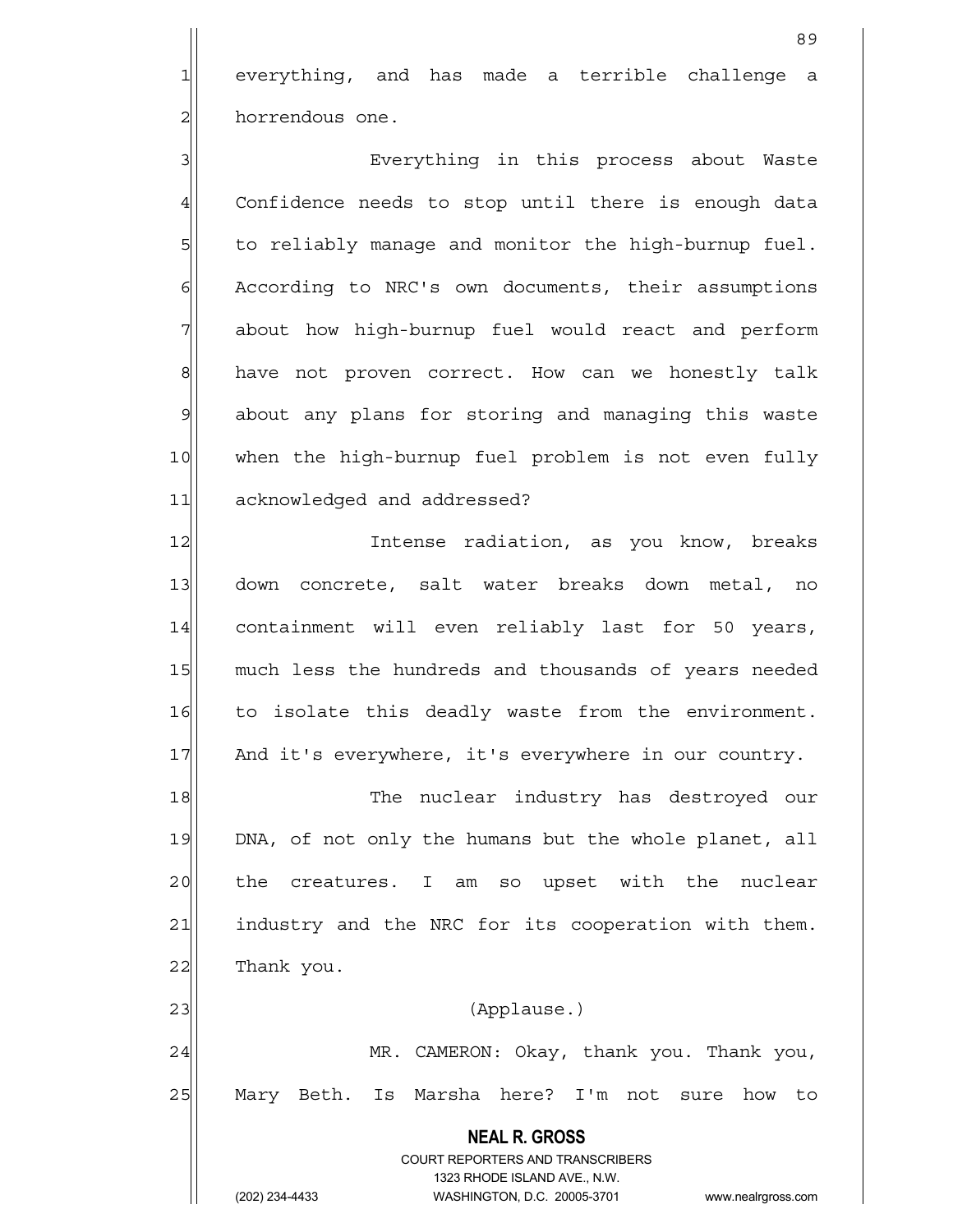90 1 pronounce the last name. Marsha Patt. Okay. Let's go  $2$  to Jösan Feathers, and then we'll go to Charles 3 | Cleveland, Roger Johnson, and Stephen Lord. 4 MS. FEATHERS: Hello. My name is Jösan

5 | Feathers, and I'm a registered civil engineer. I 6 6 believe that as long as San Onofre's high-level 7 | nuclear waste remains onsite it should be stored as  $8$  safely as possible until it be safely moved, if ever.

9 Spent fuel pools at nuclear power plants 10 are intended to house nuclear waste only until it's 11 cool enough to be transferred to permanent storage. 12 In the U.S., overcrowded cooling pools can contain up 13 to 40 times more nuclear material than the reactor 14 cores. Furthermore, they lack equivalent containment 15 buildings and safety systems for protection. These 16 pools have now become nuclear waste storage sites.

17 | Unlike some of the other nuclear power 18 plants to be covered by this Generic EIS, there are 19 known offshore earthquake faults capable of up to an 20 8.0 magnitude earthquake here. In the event of an 21 earthquake of this size and potential tsunamis, 22 failure similar to Fukushima, Japan are possible.

23 and the contrast to spent fuel pools, 24 concrete and steel dry casks are not vulnerable to  $25$  the loss of the coolant if electricity is disrupted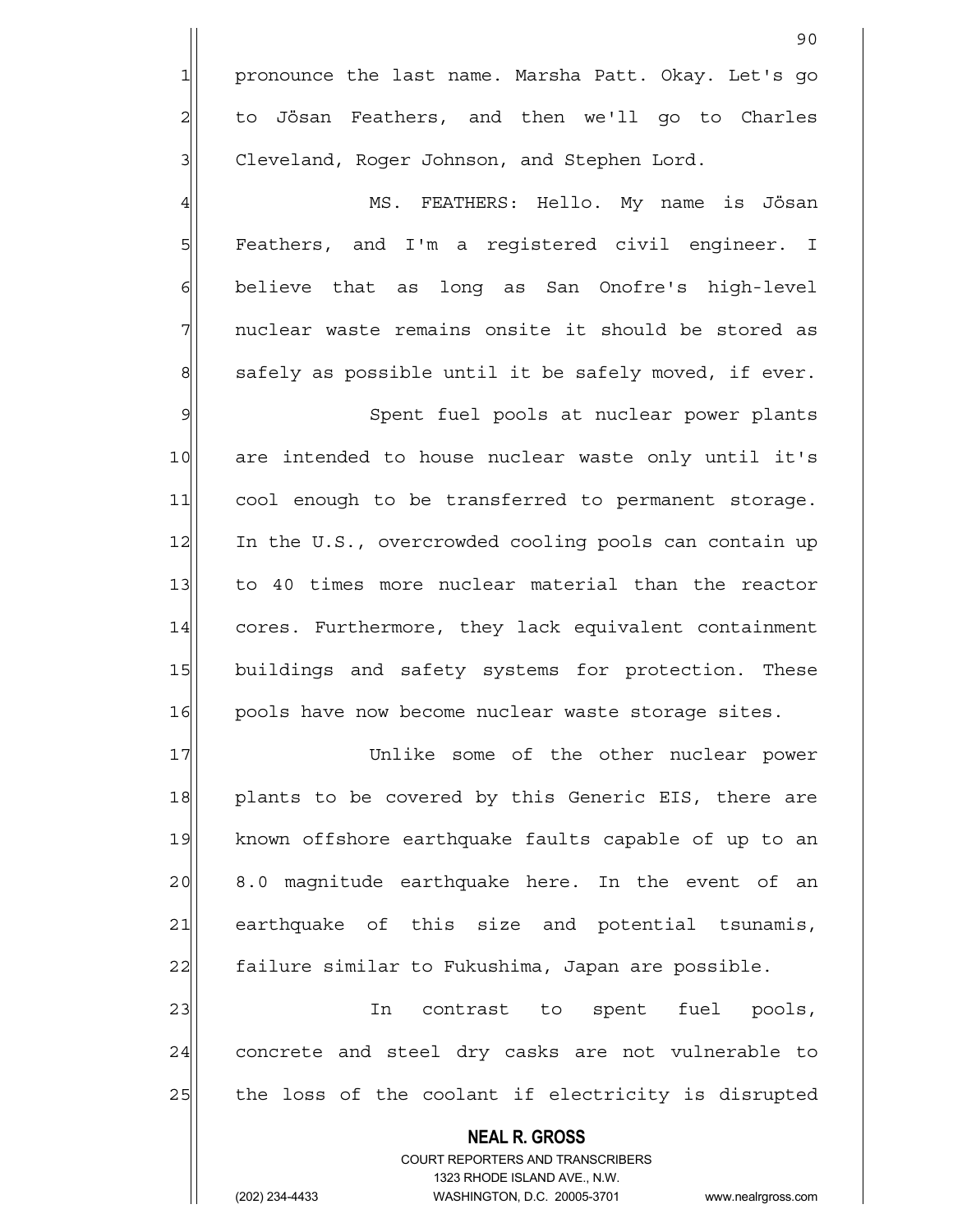1 by an earthquake or other natural disaster because  $2$  they are passively cooled by natural air flow.

3 | Rather than invest in dry casks, plant 4 owners continue to fill cooling pools well beyond 5 what they were designed for. Today around 80 percent  $6$  of U.S. nuclear waste currently is stored in pools. 7 Let me say that again. Today around 80 percent of 8 U.S. nuclear waste currently in pools could be moved 9 to onsite dry casks until permanent storage is 10 available. However, in the case of high-burnup fuel 11 like we have here at San Onofre unbeknownst to us, 12 it's back to the drawing board.

13 At a minimum, the NRC should not approve 14 higher density of fuel assemblies in dry cask 15 systems, and they should stop approving the use of 16 high-burnup fuel in existing plants.

#### 17 (Applause.)

18 MS. FEATHERS: Independent experts of the 19 Union of Concerned Scientists and elsewhere agree 20 that the dangerous radioactive waste from spent fuel 21 pools that has cooled sufficiently should be required  $22$  to be transferred to safer onsite dry cask storage. 23| Dry casks are economically viable and provide a 24 storage alternative for 20 years for high-burnup fuel  $25$  until an offsite storage facility becomes available.

### **NEAL R. GROSS**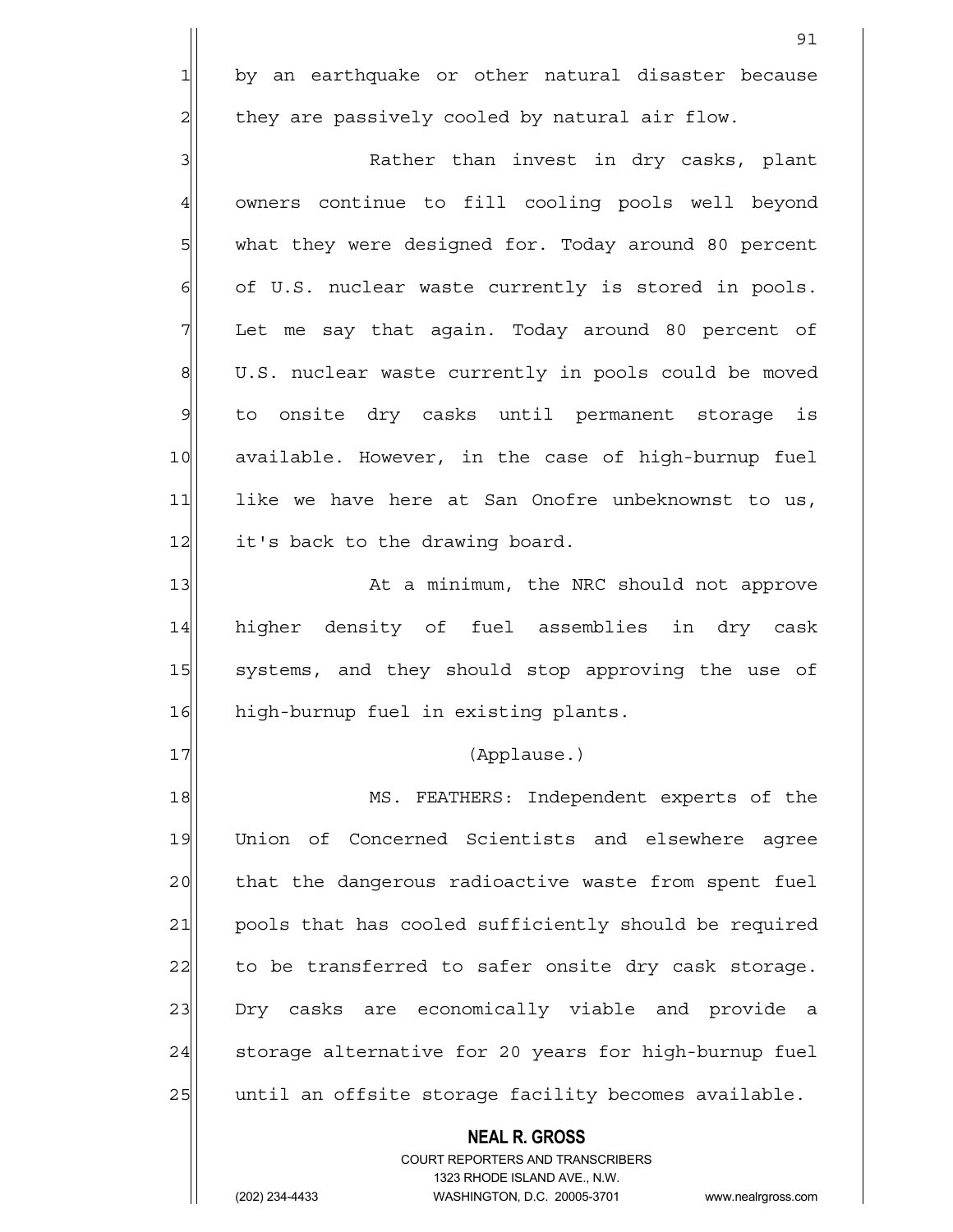1 In the meanwhile, the NRC should learn 2 from their mistakes and shut down the remainder of 3 3 operating nuclear power plants in this country until  $4$  you can find a reasonable and safe way to deal with 5 deadly radioactive waste.

6 6 The impacts in this Generic EIS are  $7$  classified as mostly small impacts; that is, until an 8 8 8 accident occurs. Is Fukushima small? This EIS does  $9$  not solve the problem. I have no confidence in this 10 approach or this EIS. Thank you.

11 (Applause.)

12 MR. CAMERON: Okay. Thank you, Jösan. Is 13 Charles Cleveland?

14 MR. CLEVELAND: I'm Charles Cleveland 15 | from Escondido. I would like to propose an out-of-16 the-box solution for dealing with the waste that we 17 have to deal with. And I firmly believe we really do 18 need to get rid of the stuff.

19 Off the California coast and other 20 places around the world there is a subduction zone 21 where the Pacific plate is moving under the 22 continent. I'm proposing that we sink wells into that 23 trench, put the stuff in there, cover it up. What 24 will happen over thousands and tens of thousands of 25 years is the stuff will be carried back into the

> **NEAL R. GROSS** COURT REPORTERS AND TRANSCRIBERS 1323 RHODE ISLAND AVE., N.W.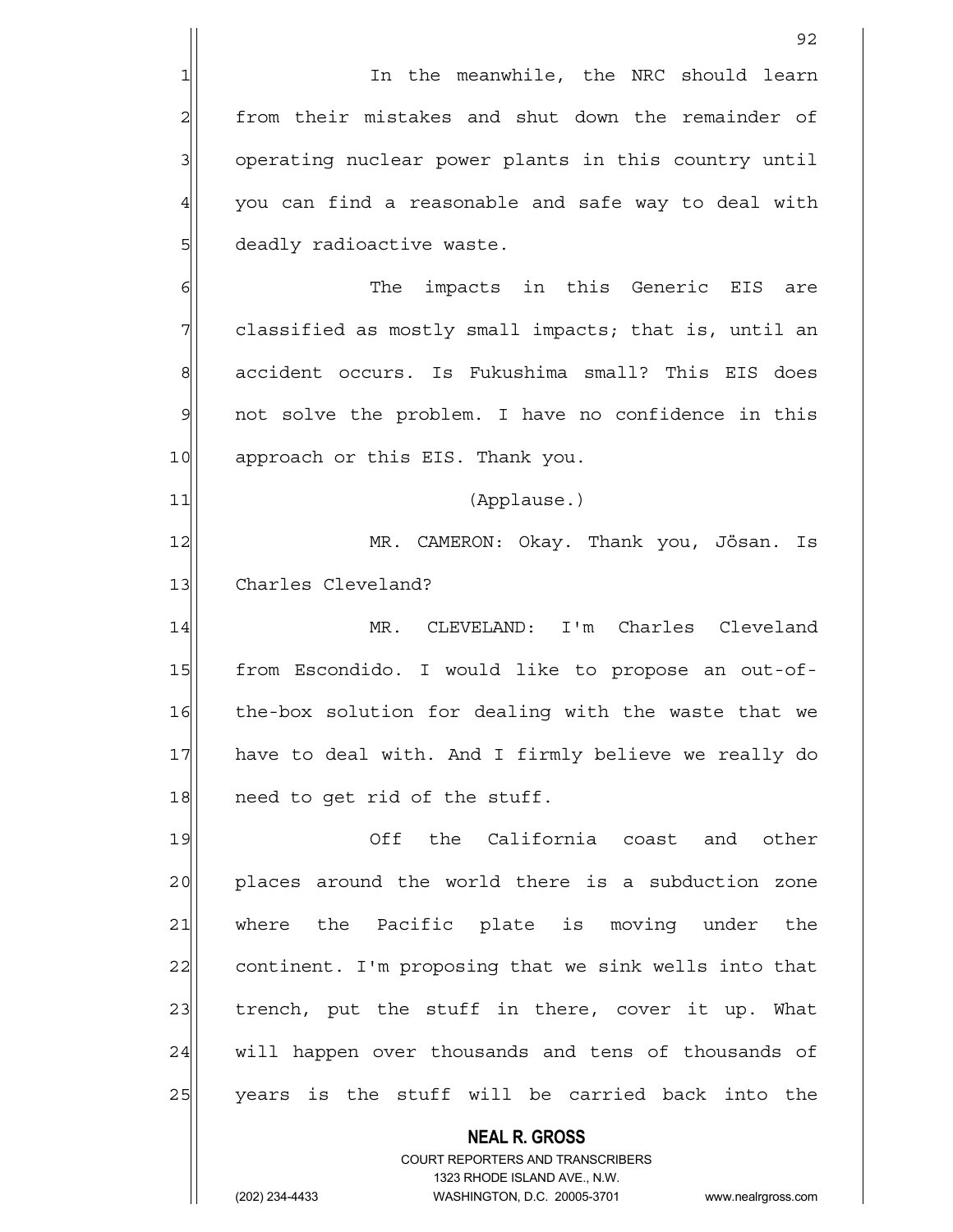**NEAL R. GROSS** COURT REPORTERS AND TRANSCRIBERS <u>93 and 200 minutes and 200 minutes and 200 minutes and 200 minutes and 200 minutes and 200 minutes and 200 minutes and 200 minutes and 200 minutes and 200 minutes and 200 minutes and 200 minutes and 200 minutes and 200 mi</u> 1 earth where it came from in the first place. So, I 2 | would urge that we take a serious look at this 3 approach because, again, we really need to get rid of  $4$  this stuff. Thank you. 5 | MR. CAMERON: Thank you, Charles. And, 6 Roger, Roger Johnson. And then we're going to go to 7 | Steven Lord. This is Roger. 8 MR. JOHNSON: Thank you and good evening. 9 There's two words tonight that stand out. The first 10 one is confidence, and there's one thing about this 11 meeting which gives me confidence, and that's the 12 fact that someone from Senator Feinstein's office is 13 here tonight. Thank you for that. And I would like to  $14$  know is there a representative --15 (Applause.) 16 MR. JOHNSON: -- from Congressman's 17 Issa's office here tonight? Please raise your hand. 18 Is the NRC in touch with Congressman Issa? It's under 19 his jurisdiction, this area. To my knowledge, he has 20 | not had any impact at all on this whole process. Have 21 you people been meeting with him? Why not? What is 22 his position? Why hasn't he said anything? 23 and 23 The other word I'd like to speak about  $24$  is the very first word we got stuck on at the first 25 | question, that's generic. The lady asked a question

1323 RHODE ISLAND AVE., N.W.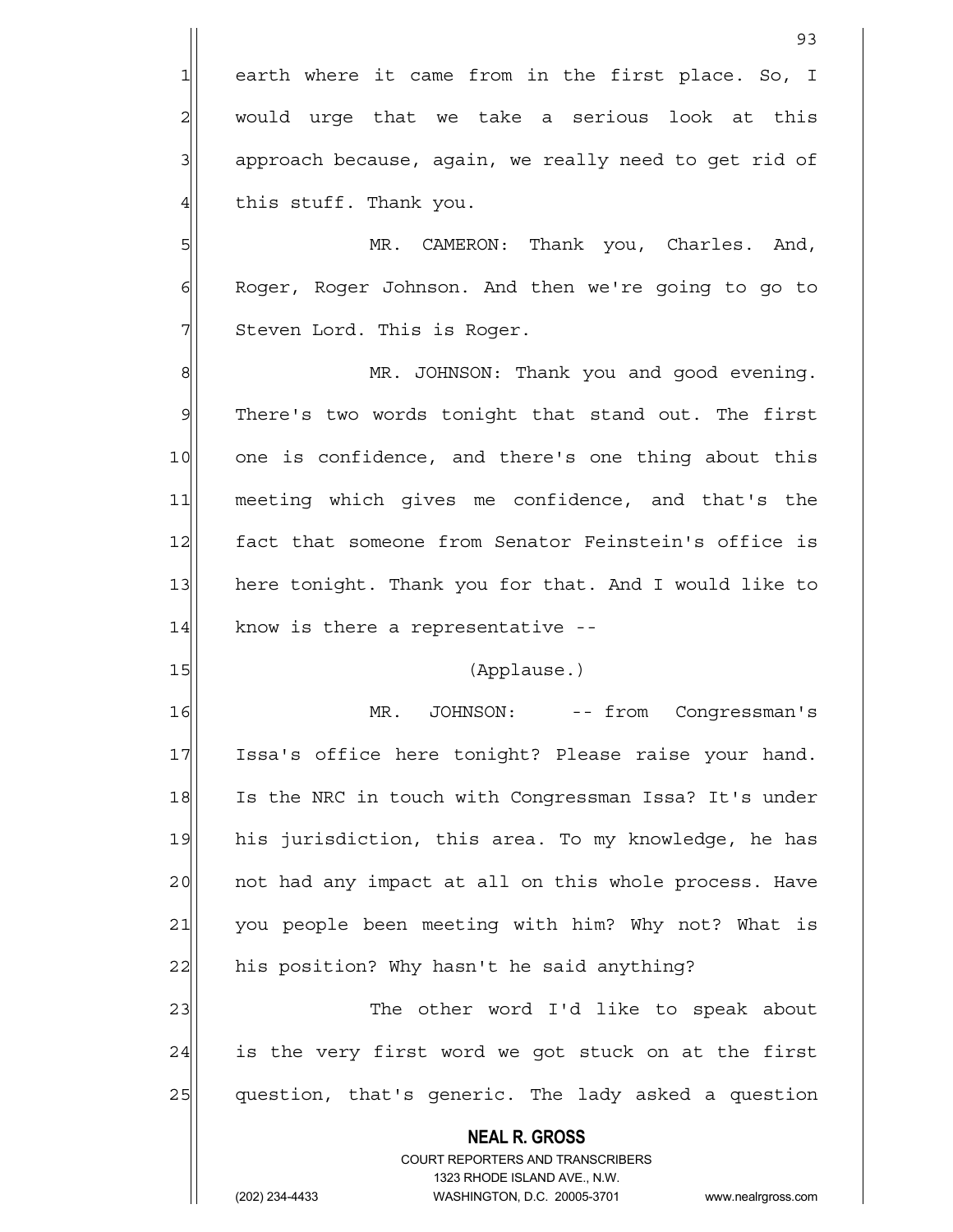$1$  about this to the NRC and it was not answered, so 2| we're stuck on the first part.

3|| So, here's a report which makes no 4 distinction between storing nuclear waste in the 5 middle of a metropolitan area, and storing it in the 6 6 middle of an Arizona desert. It's a report that makes 7 The objection between storing nuclear waste on top 8 of an earthquake fault, and one someplace that never 9 has any earthquakes, same with tsunamis. So, this 10 report is automatically suspect. It's not a serious 11 report. This report is a whitewash. It's not 12 considering the true facts, and as long as it's a 13 generic report, this report is worthless.

14 I I think you better start all over and 15 get rid of all the generic stuff. I think that's the 16 message you should take home with you, revise the 17 whole report and get rid of any generic analysis.

18 Now, here's a couple of other things. 19 The low-level waste problem is not really dealt with. 20 It's whitewashed, also. If you -- the NRC website 21 says -- adopts the linear no threshold idea that  $22$  there is no such thing as a safe level of radiation. 23 This also comes from the BEIR 7 reports of the 24 biological effects of ionizing radiation, and the  $25$  BEIR 7 report says that all radiation is potentially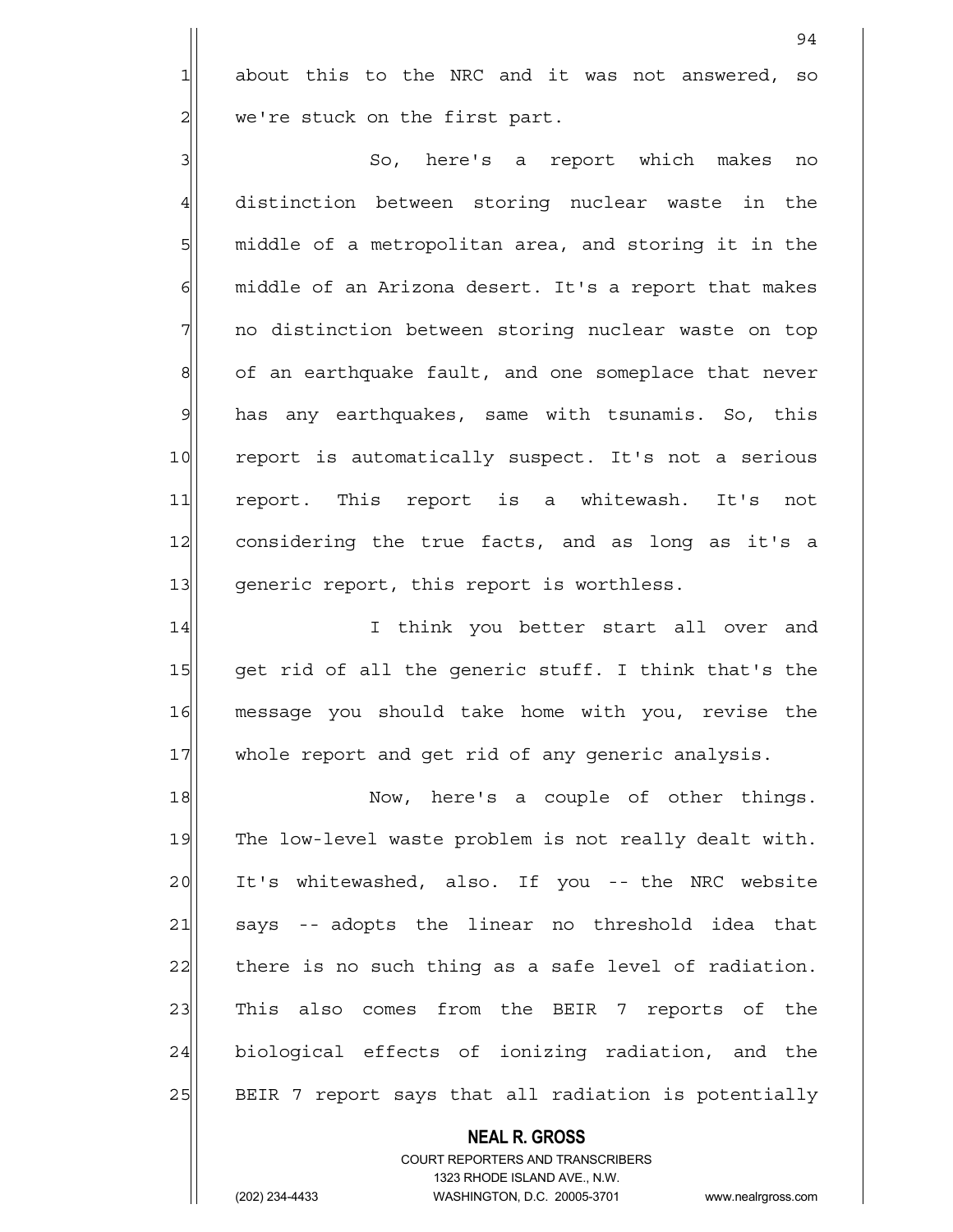1 dangerous, and there's no such thing as a safe  $2$  threshold. So, low-level doesn't mean it's safe.

3 and one thing I read in the first few 4 pages, in fact, why aren't the pages numbered here? 5 | They're all in Roman -- so on page Roman III.1.19  $6$  section, it says it's not going to consider at all 7 anything to do with Class C radioactive waste or 8 greater. That's the most dangerous, that's the most  $9$  highly contaminated stuff. All of that stuff, all 10 that rubble is going to go to Andrews, Texas. How are 11 you going to get it there? It's going to go through 12 four or five states, hundreds of towns, and this is 13 not dangerous? So, all that rubble that you blow up 14 and destroy, and all those pipes and valves and 15 everything else that's radioactive is -- what about 16 that? It's not really addressed in here. What about 17 Class A and B low-level waste? Low-level waste is not 18 dangerous according to the NRC for the adult male, 19 but it is dangerous to babies and children, and the 20 human fetus, so I'd like to see more about that.

21 One thing that I would like to see is 22 radioactive monitoring. There is no real-time 23 radioactive monitoring available to the public, so  $24$  when you have a dirty day and you blow up something 25 and a contaminant gets into the ocean and into the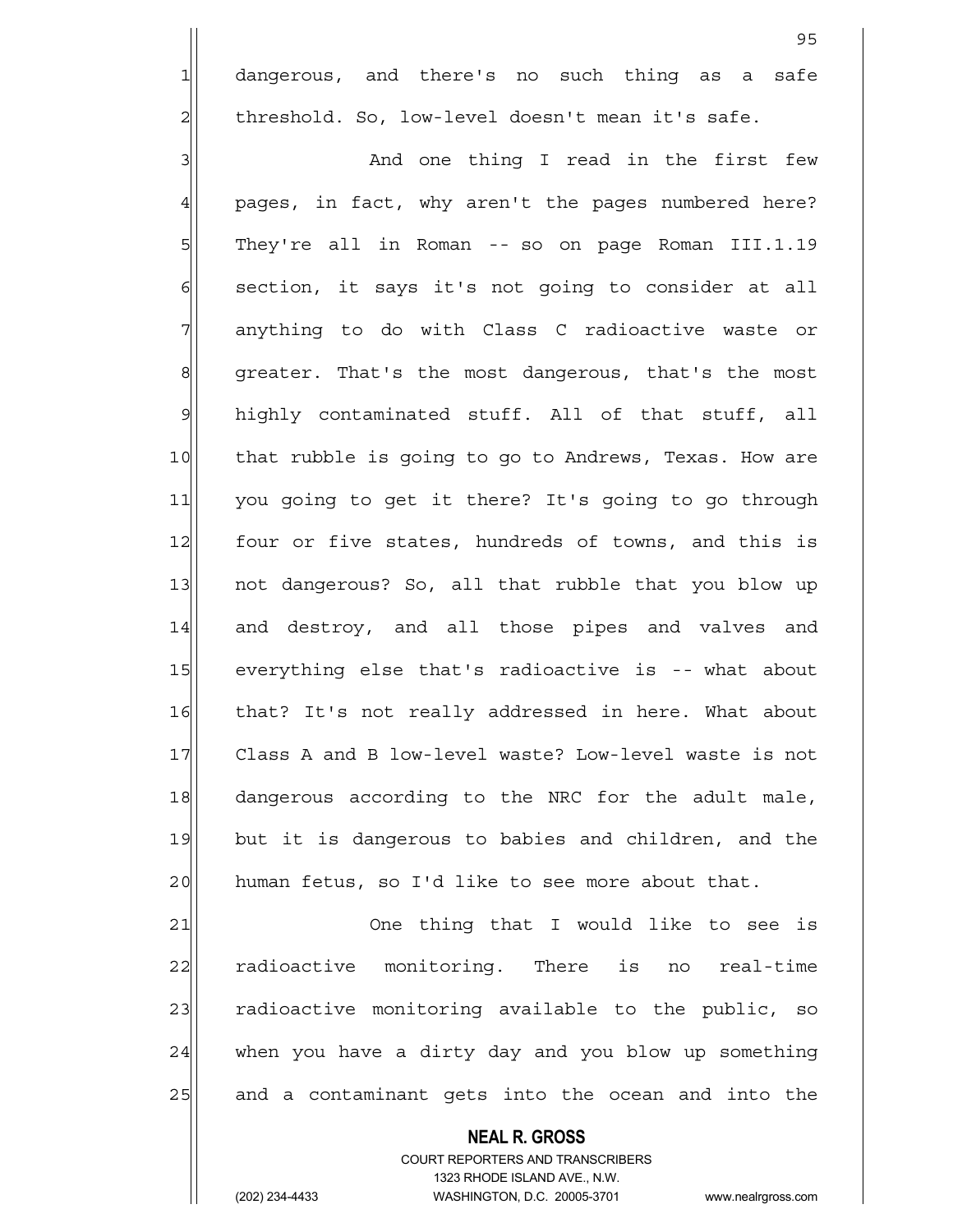**NEAL R. GROSS** COURT REPORTERS AND TRANSCRIBERS 1323 RHODE ISLAND AVE., N.W. <u>96 and 2001 and 2001 and 2001 and 2001 and 2001 and 2001 and 2001 and 2001 and 2001 and 2001 and 2001 and 200</u> 1 air, I think people who live in San Clemente or 2 | inland ought to know about it. 3 3 I'd like to propose that you build real-4 time publicly available radioactive monitors in every 5 5 5 5 town and city within 20 miles. 6 (Applause.) 7 MR. JOHNSON: And here's another quick 8 suggestion. Why don't you put the dry cask storage 9 inside the domes instead of blowing them up? Why 10 don't you put them inside the domes, leave the -- so 11 when it gets hit with a missile, we know that the 12 whole place is not protected against high explosives. 13 We know bunker buster bombs go through 20 feet of 14 reinforced steel. This place is not safe. It was 15 never designed to be safe from terrorist attack. And 16 there's a million ways terrorists could attack this 17 plant. So, that is not dealt with in this report 18 either. 19 MR. CAMERON: Can I ask you to finish up 20 for us, please? 21 MR. JOHNSON: Okay. One thing we've 22 learned from Fukushima, Chernobyl, and the other 23 disasters is that the people in the nuclear industry  $24$  and the NRC are professional risk takers. The fact 25 that they switched to high-burnup fuel, that was a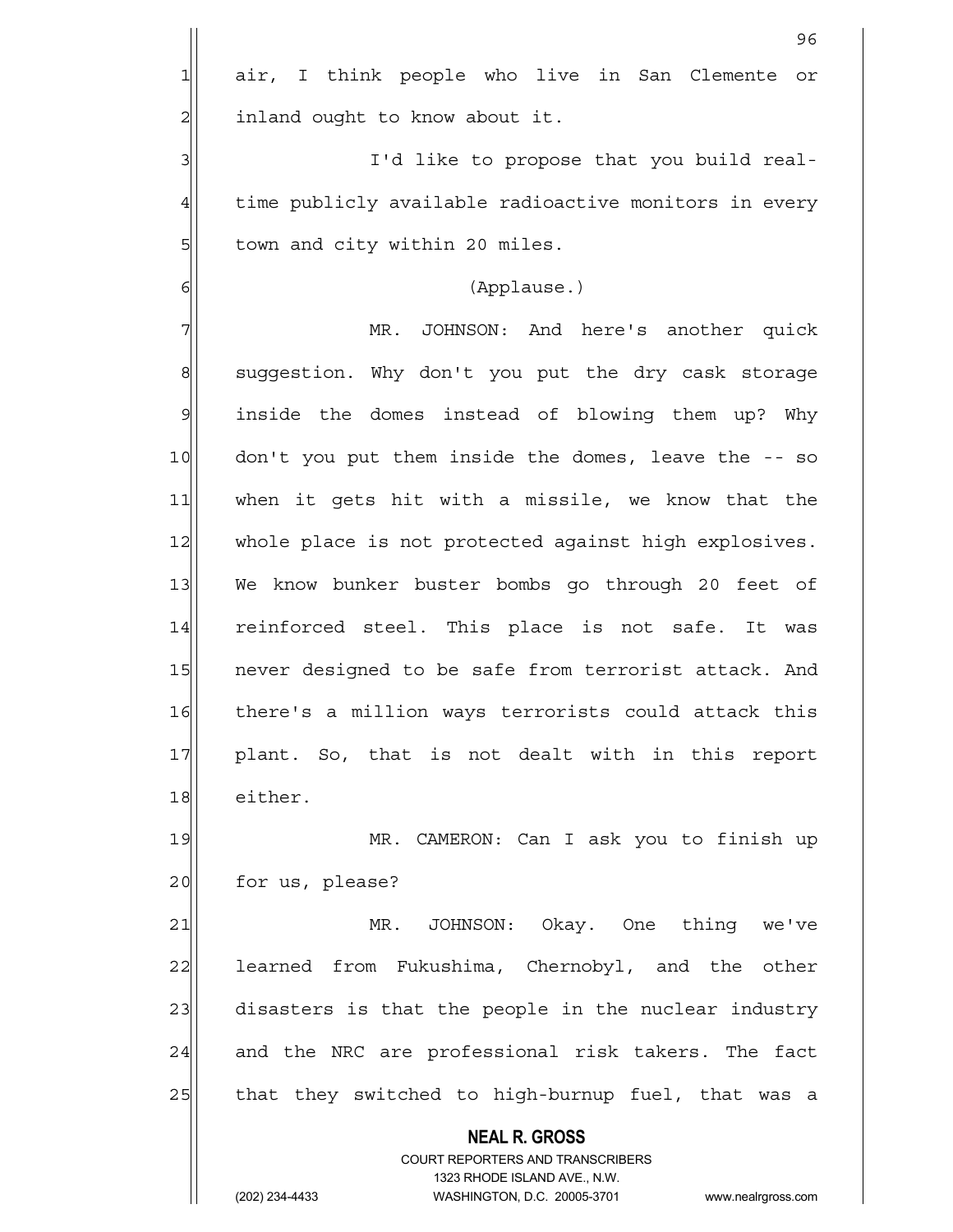97 1 big risky venture. We're hearing risk taking all the 2 | time. It's run by bankers. Bankers are risk takers.  $3$  So, please clean up this report. There's a lot of 4 | improvement that's needed. 5| MR. CAMERON: Thank you. 6 (Applause.) 7 MR. CAMERON: Thank you, Roger. Stephen, 8 Stephen Lord. And while Stephen is coming up, next 9 we're going to go William Bibb, Randy Ziglar, Viviane 10 Waller, and Jim Haney. And this is Stephen. 11 MR. LORD: Hi, Stephen Lord. I'm a 12 professional engineer, chemical engineer by training, 13 worked in uranium mining, worked in treatment of 14 radioactive waste from nuclear reactors, and 15 currently I work in the solar industry. So, I'm here 16 really as a well-trained engineer who's primarily a 17 taxpayer and a rate payer. And what I hear is 18 everybody wants something, but who's going to pay for 19 it? And I tell you who's going to pay for it, the 20 | people sitting here and the rest of the country 21 because it's not going to be Sempra, and it's not 22 going to be SDG&E or Pacific Gas and Electric, it's 23 going to be us. And it's going to be us either 24 through electrical rates or through taxes, because 25 | Sempra is going to sue the government for failing to

> COURT REPORTERS AND TRANSCRIBERS 1323 RHODE ISLAND AVE., N.W. (202) 234-4433 WASHINGTON, D.C. 20005-3701 www.nealrgross.com

 **NEAL R. GROSS**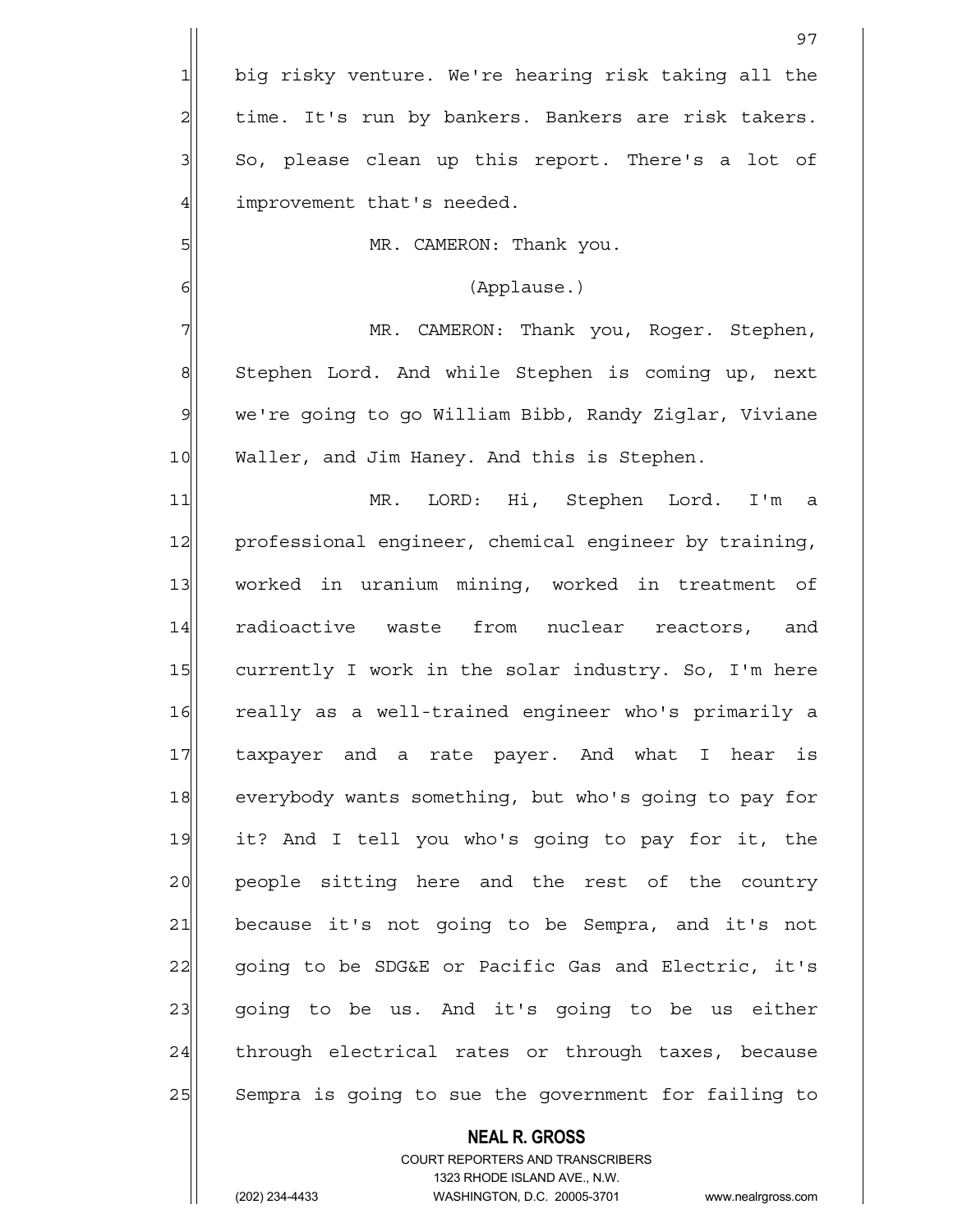1 build their underground depository. And who's going 2 to pay? Well, the taxpayer is going to pay, or the 3 a rate payer is going to pay.

98

4  $\parallel$  So, what we've got to think about is how 5 5 5 5 5 risky is this really in the big scheme of things. How 6 6 much money do you want to spend? And if you spend all 7 The that money on this, you don't have that money to 8 spend on something else. I mean, people talk about  $9$  Fukushima, and the truth of the matter is that after 10 Fukushima, the emperor went on TV in Japan and he 11 asked everybody in Japan to conserve energy because 12 they were going to shut down these dangerous nuclear 13 plants. And lot of people in Japan are very --14 particularly the elderly people who are very 15 trusting in the emperor, did what he asked. They 16 turned off the heat, they conserved electricity, and 17 they died. Who dies in these sort of energy 18 conservation situations? Elderly. So, more people in 19 Japan that actually died from energy conservation 20 than from the radiation.

21 Now, that's not to say that it wasn't a 22 disaster, it wasn't a big problem and all these other 23 things. All I'm trying to say is that we've got to  $24$  look at the costs, and you've got to look at the 25 tradeoffs. It's just like, you know, in my house my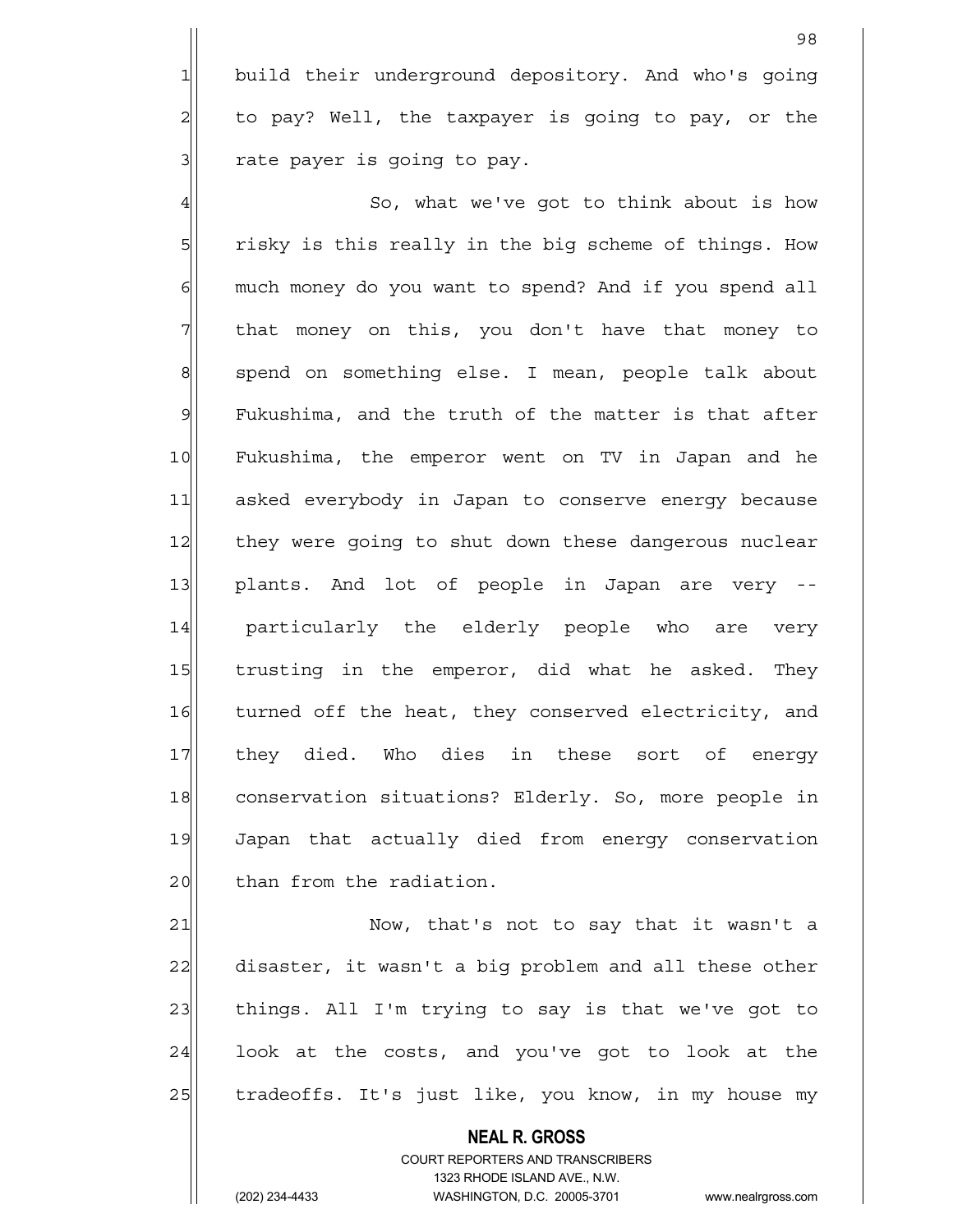<u>99 - Johann Stein, amerikan ing kabupatèn Inggris (</u>

6 6 So, what I would like to encourage the  $7$  NRC to think about is as it puts these things 8 together, it thinks about what the cost is going to  $9$  be. And I would like to say, just briefly, that they 10| asked us to comment on the four issues in here, and I 11 think what they've done in terms of putting together 12 a generic program is a good idea. It takes away 80 13 percent of the issues. So, when we get to San Onofre 14 and what to do with that fuel, then a lot of the 15 other issues have already been solved. And we can 16 look at the specifics of this. We don't have to 17 reinvent the wheel all the time. So, thank you for 18 listening. I appreciate it. It's nice to listen to 19 everybody else, but someone has got to pay the piper,  $20$  and it's going to be us. 21 MR. CAMERON: Thanks, Stephen.

22 | (Applause.)

23 MR. CAMERON: And William Bibb? How about 24 Randy Ziglar?

25 MR. ZIGLAR: Hi, my name is Randy Ziglar

## **NEAL R. GROSS** COURT REPORTERS AND TRANSCRIBERS 1323 RHODE ISLAND AVE., N.W.

5| do something else.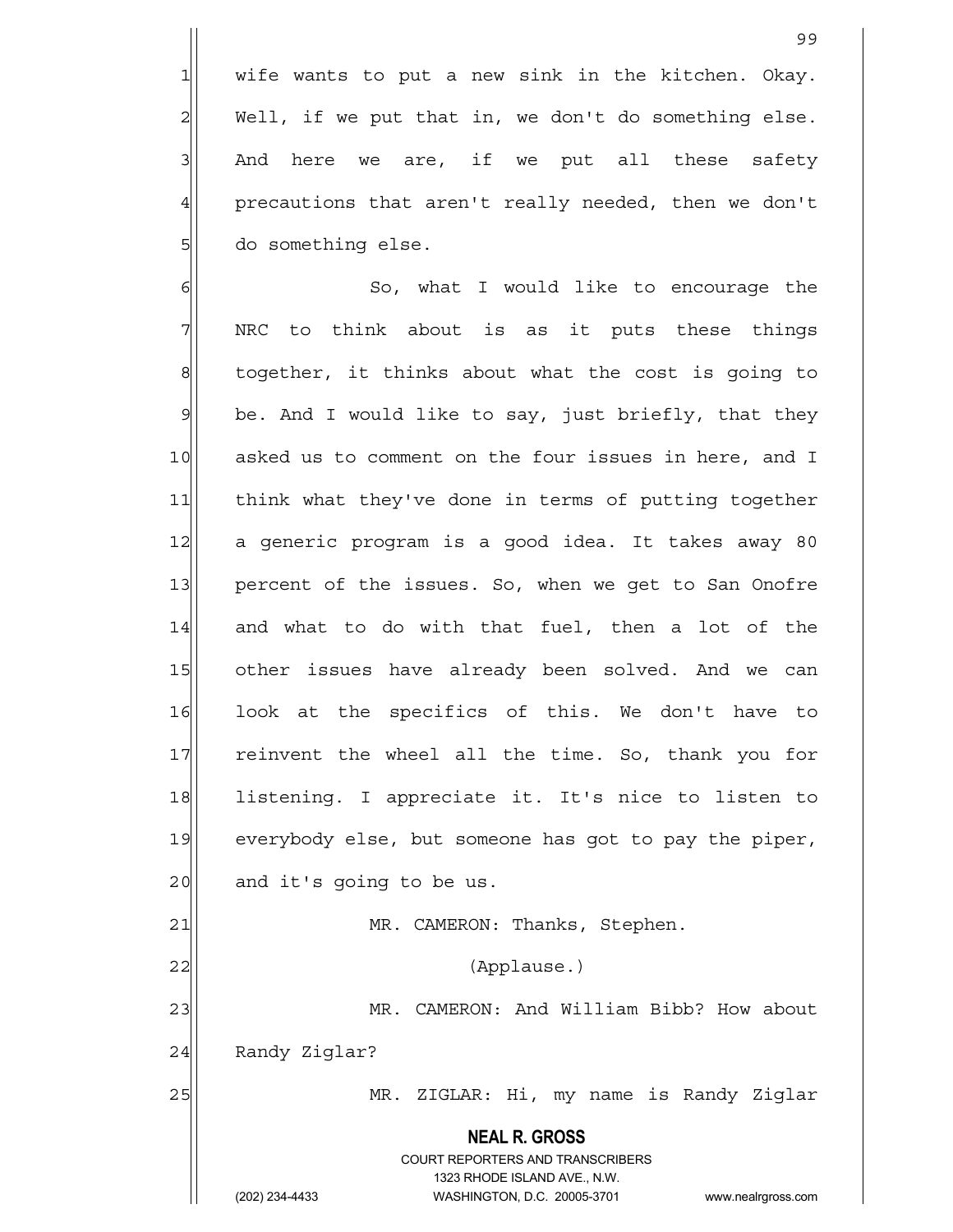1 from Carlsbad, California. It all started with the 2 Manhattan Project. We had a lot of money to develop 3 3 all this kind of technology, and the Japanese got an  $4$  experience of what it was like. And then we started 5| developing hydrogen bombs and we had all this 6 6 6 6 radiation floating around because we did it all above 7 7 ground, and we showed off all these mushrooms. And 8 all the radiation went around, and people started 9 having cancer. And we started to learn that from 10 Hiroshima, and we learned from the radioactive 11 fallout that it's not a healthy thing, radioactive 12 materials.

13 and 13 Now we're stuck with a whole lot of 14 | nuclear power plants with a whole lot of waste stuff 15 that we don't know what to do with it. There's no 16 answer to safe storage, and the safe transport of 17 this material. It's right here in our backyard. It's 18 threatening us at all times. We don't have a way to 19 deal with it.

20 | When we were doing the aboveground 21 testing we knew it was bad, and they found it 22 necessary to put it under the ground and not have it 23 spread around.

24 My question for the Nuclear Regulatory 25 Commission is when will it be necessary for the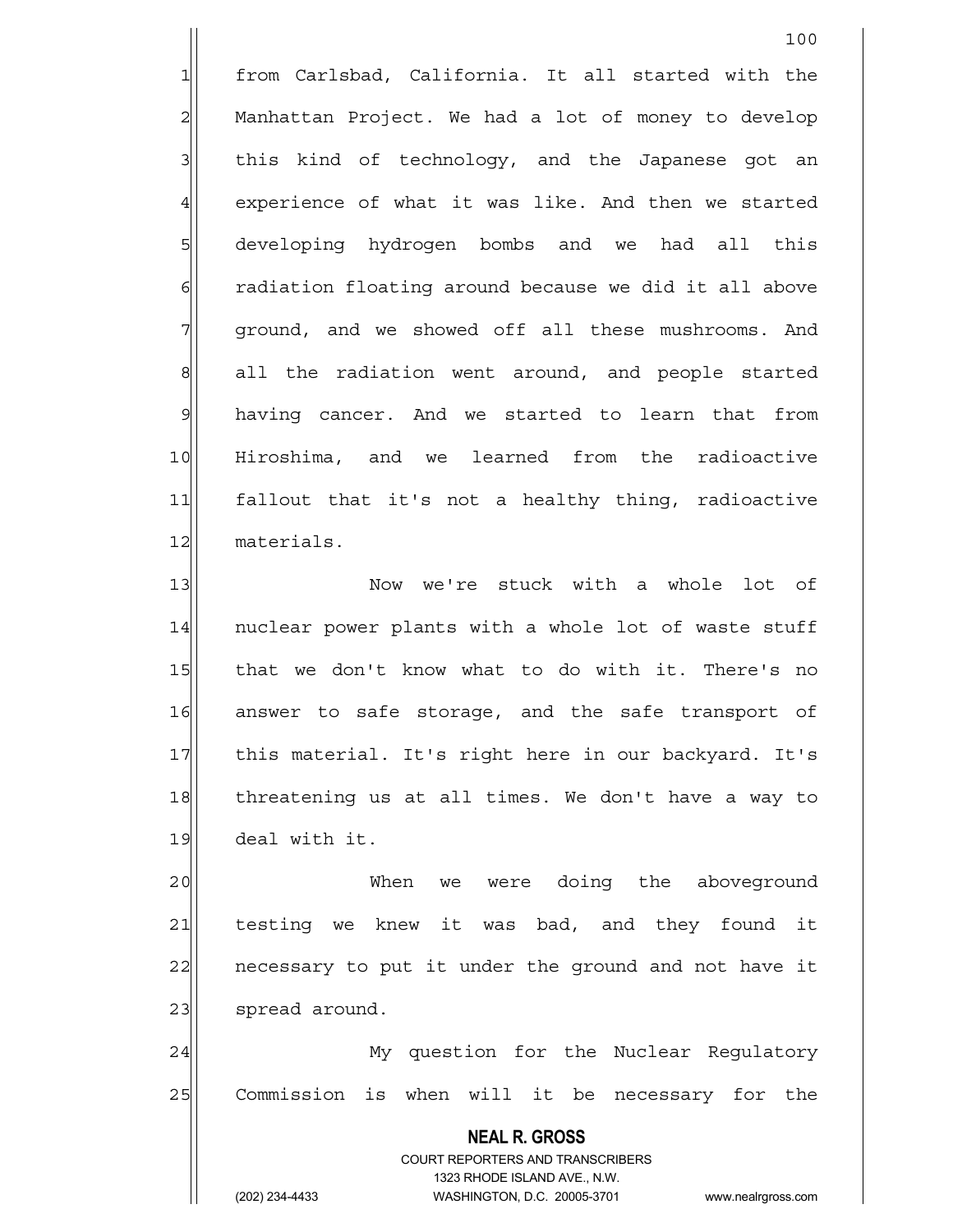1 Nuclear Regulatory Commission to act with authority 2 and provide adequate force towards a serious 3 decommissioning of San Onofre? That's my first 4 question. When will it be necessary for them to act 5 seriously and not just come up with words and paper, 6| on paper that's highly questionable?

7 My second question is, is there any 8 8 8 appropered bandwing harmless the 8 approximation whatsoever of making harmless the 9 radioactive waste that we have produced in such 10 massive quantity? Is there any possibility at all for 11 making this waste harmless? Is it possible?

12 The system is not working. It's not 13 either/or, we're going to have global warming or 14 we're going to have nuclear energy. That's a false 15 question. I'm for jobs, but we should have jobs doing 16 the right thing, making energy that is safe and that 17 doesn't cause harm to the next seven generations.

18 Global warming is serious. There's no 19 denying. Nobody that's against radioactive waste is 20 for global warming. It's a very serious thing, but so 21 is nuclear radioactive poisoning. It's very serious. 22 We cannot just live by hope and faith.

23 You know, a friend of mine says well, 24 let's get some lawyers and then the lawyers will 25 | force the Nuclear Regulatory Commission to do the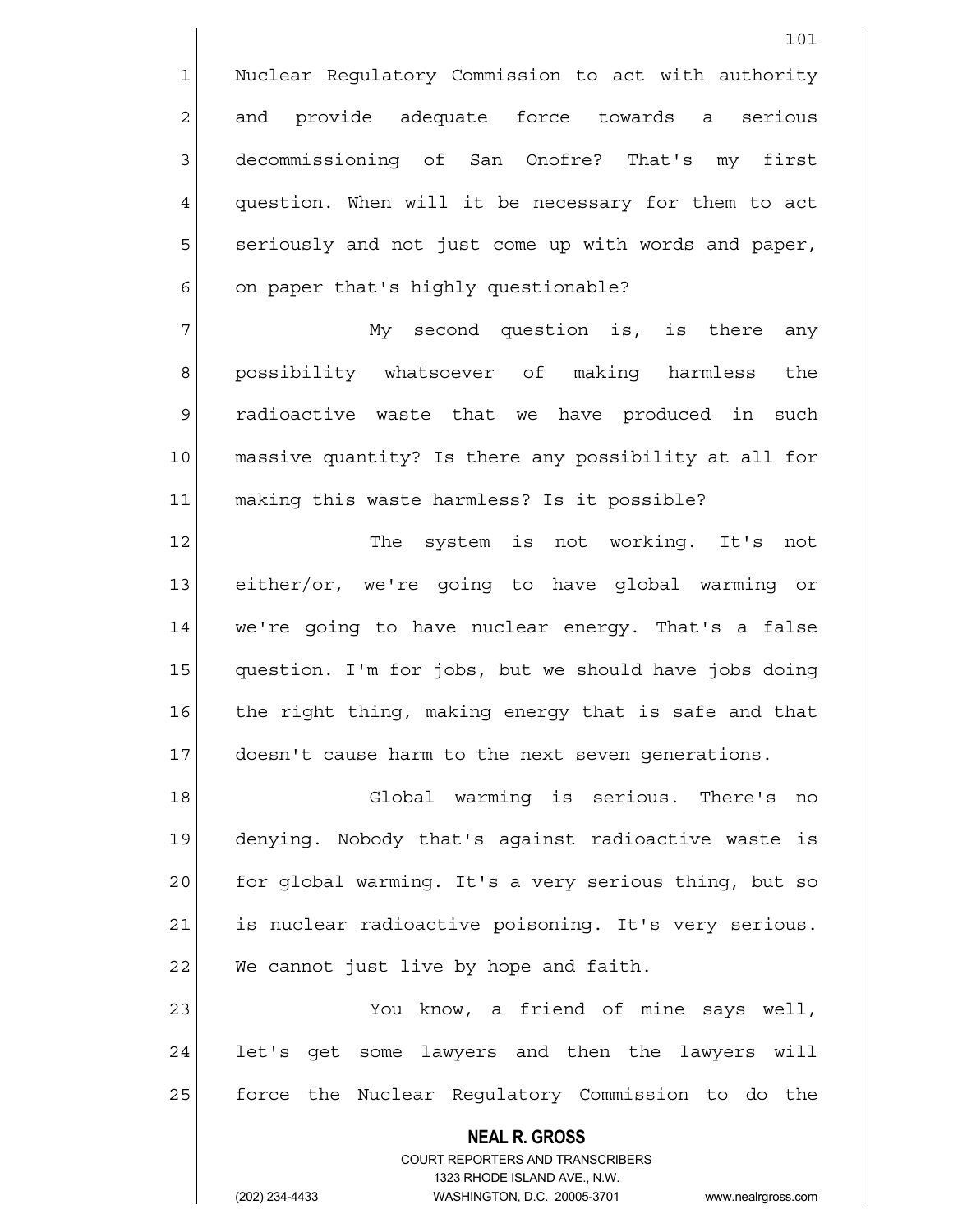1 right thing. Well, it's not the Nuclear Regulatory 2 Commission that's going to do the right thing. It's  $3$  not the lawyers. They can't figure out a way to make 4 nuclear waste safe. Lawyers can't do it. 5 Administrators can't do it. Politicians can't do it.

102

6 | I'm proposing that we have a new 7 Manhattan Project, a project that's going to take 8 care of nuclear waste, and at the same time deal with 9 global warming, some kind of way that we can work 10 towards life on this planet, and not towards more. 11 Let's liberate our energies, and our politicians, and 12 our money towards survival for the next seventh 13 generation.

### 14 (Applause.)

15 MR. CAMERON: Thank you. And Viviane.

16 MS. WALLER: I'm Viviane Waller. I live 17 in Encinitas, California, and I despise public 18 speaking. The fact that I'm up here is that this 19 situation is absolutely intolerable, and I am not 20 sure that I could live with myself if I let this 21 opportunity pass by. But am I prepared for this? Not  $22$  at all.

23 and 23 I'd like you to know that in the 24 Proposed Rule back in 1979 the NRC states that they 25 would not continue to license reactors if they didn't

## **NEAL R. GROSS**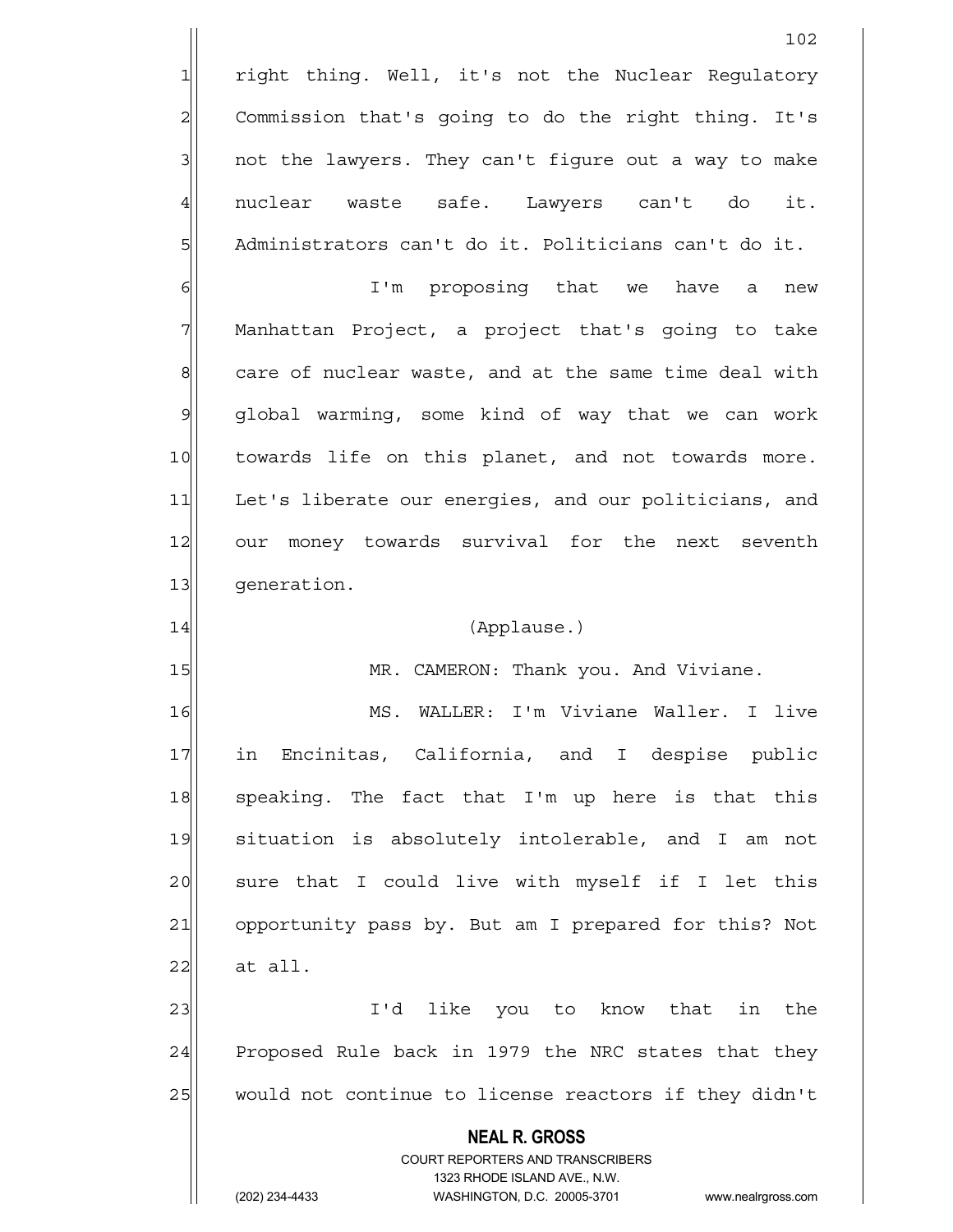$1$  have reasonable confidence that the waste can and 2 will in due course be disposed of safely. 1984 same 3 | Proposed Rule, it says the Commission finds  $4$  reasonable assurance that one -- I'm sorry. It says 5 5 5 5 5 that yes, they find reasonable assurance that one or 6 6 6 more mined geologic repositories for commercial high-7 level radioactive waste and spent nuclear fuel will  $8$  be available by the years 2007 to 2009. We're at  $9$  2013, almost 2014 and neither of those statements 10 have even come close to fruition.

11 The Draft EIS evaluates environmental 12 topics and issues if all goes according to plan. It 13 would be virtually pointless if unexpected stochastic 14 events take place. And we live in a day and age now 15 where, unfortunately, the norm is no longer what one 16 needs to expect. I've been living in fear, as my 17 | neighbors have, since 2001 of San Onofre in general. 18 I'm even more horrified knowing that the spent 19 nuclear fuel is going to be standing there for even 20 seven years, let alone the 60, 160, and indeterminate 21 time that is being considered in this generic 22 document. Thank you. 23 | (Applause.)

24 MR. CAMERON: Thank you. Is Jim Haber 25 here? Jim. Okay, that's the last speaker I have, but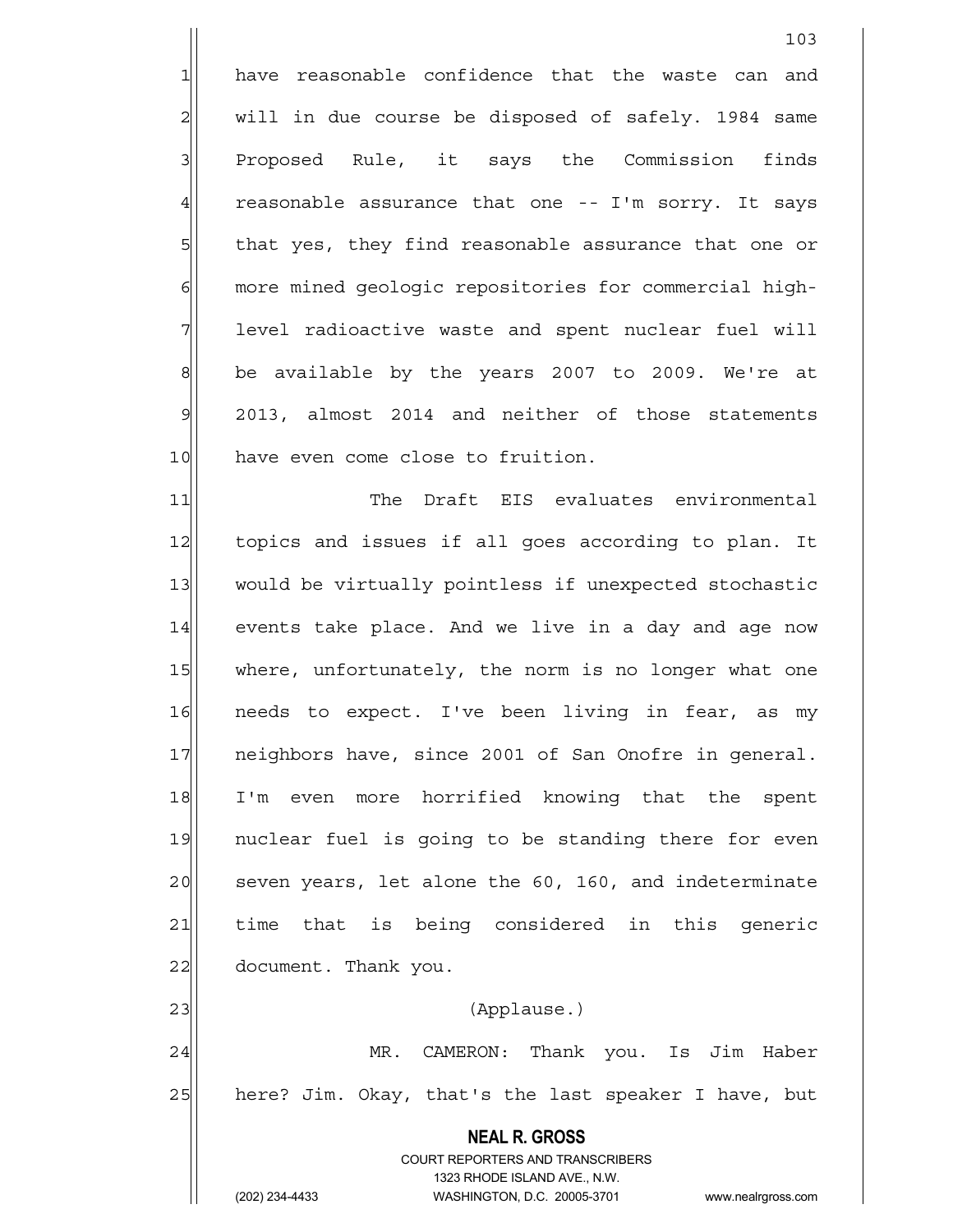$1$  I want to check and make sure, did I miss anybody? 2 Does anybody else want to speak tonight? Okay. Well, 3 I'm going to ask Cathy Haney to close the meeting out  $4$  for us. And I just would like to thank you all for 5 5 5 5 the courtesy that you've shown everybody tonight. 6 It's very impressive. Thank you for that from a 7 Tacilitator's perspective. And, Cathy?

104

8| MS. HANEY: Thank you, Chip. I'd just 9 like to close by thanking everyone for taking the 10 time to come tonight to provide us comments, for 11 taking the time to read that document. I know there's 12 a lot of information there. It's a very thick 13 document.

14 I do believe that it's very worthwhile 15 for the NRC as well as any of the Federal agencies to 16 get out into the environment and talk to the people 17 that are affected by the rules and the actions that 18 we're taking. And I think by doing that it makes us 19 more effective at what we're doing. So, from here we 20 have several more public meetings. We will hear from 21 other individuals like yourselves about their 22 comments on the Rule, and the Draft Generic 23 Environmental Impact Statement.

24 We really do encourage you to -- we'll 25 use the comments that you provided today, but if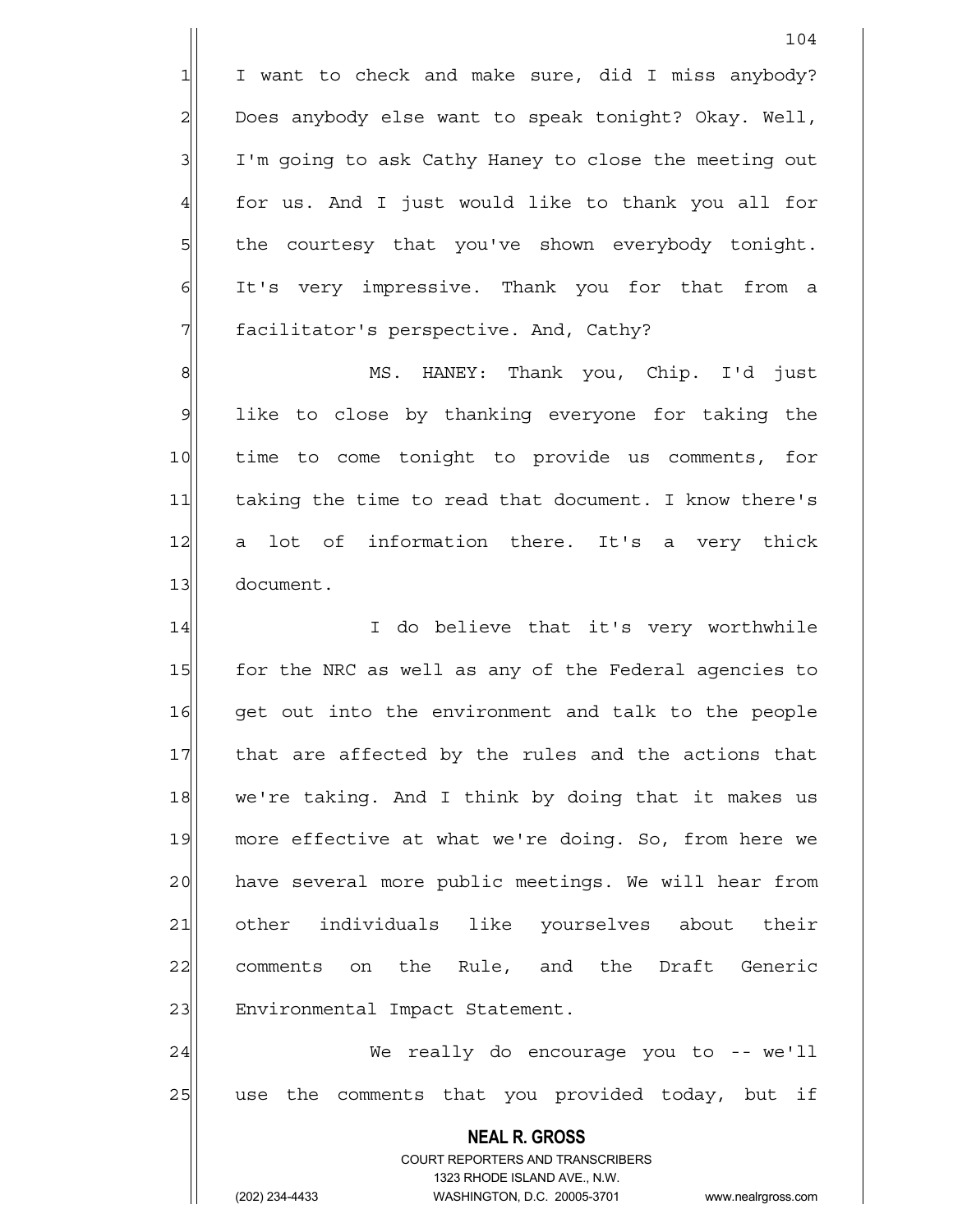1 there are additional comments that you have, please 2 send them in to us through the written documents that 3| you see up there. We'll take all of those comments  $4$  into consideration as we prepare the final document, 5 5 5 5 and then the final document will be provided from my  $6$  staff up to our Commission, where the Commission will 7 7 review the comments. And one of the things that I 8 know from having dealt with many of our Commissioners 9 on a one-on-one basis, they're very interested in how 10 we are resolving public comments. They don't just 11 take what we provide to them and go forward. They 12 actually look at what the comments were, and how 13 staff responded to those comments in preparing the 14 final document.

15 So, we have heard your comments. The 16 Commissioners in their making final determination 17 about the final documents of what comes out of the 18 agency for being the final rulemaking will also 19 consider those. And, again, I thank you for your 20 frankness, for taking the time to be here, and we'll 21 be around for a few minutes if you want to engage 22 anyone out in the open house, or any of us up in the 23 front row that have been listening to all the 24 comments.

25 So I want to again thank you, Chip, for